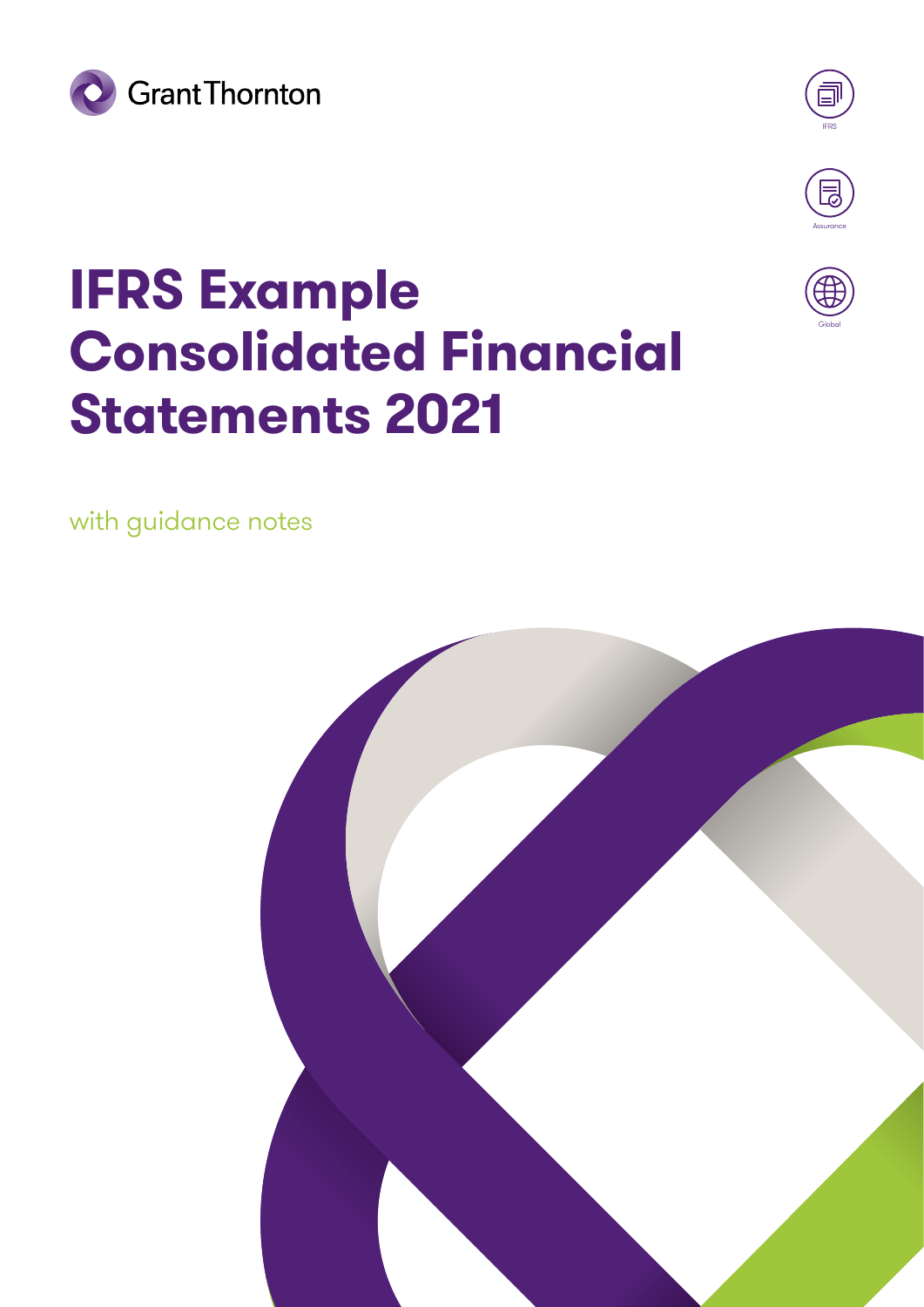### **Contents**

|   | <b>Introduction</b>                                                                    | 1  |
|---|----------------------------------------------------------------------------------------|----|
|   | <b>IFRS Example Consolidated Financial</b><br><b>Statements</b>                        | 4  |
|   | Consolidated statement of profit or loss                                               | 5  |
|   | Consolidated statement of comprehensive income                                         | 7  |
|   | Consolidated statement of financial position                                           | 8  |
|   | Consolidated statement of changes in equity                                            | 10 |
|   | Consolidated statement of cash flows                                                   | 11 |
|   | Notes to the IFRS Example Consolidated<br><b>Financial Statements</b>                  | 12 |
| 1 | Nature of operations                                                                   | 13 |
| 2 | General information, statement of compliance<br>with IFRS and going concern assumption | 13 |
| 3 | New or revised Standards or Interpretations                                            | 14 |
| 4 | Significant accounting policies                                                        | 16 |
| 5 | Acquisitions and disposals                                                             | 37 |
| 6 | Interests in subsidiaries                                                              | 41 |
| 7 | Investments accounted for using the<br>equity method                                   | 44 |
| 8 | Revenue                                                                                | 46 |
| 9 | Segment reporting                                                                      | 48 |
|   | 10 Goodwill                                                                            | 51 |
|   | 11 Other intangible assets                                                             | 53 |
|   | 12 Property, plant and equipment                                                       | 55 |
|   | 13 Leases                                                                              | 57 |
|   | 14 Investment property                                                                 | 60 |
|   | 15 Financial assets and liabilities                                                    | 61 |
|   | 16 Deferred tax assets and liabilities                                                 | 68 |
|   | 17 Inventories                                                                         | 70 |
|   | 18 Trade and other receivables                                                         | 70 |

|  | 19 Cash and cash equivalents                                                      | 71  |
|--|-----------------------------------------------------------------------------------|-----|
|  | 20 Disposal groups classified as held for sale and<br>discontinued operations     | 72  |
|  | 21 Equity                                                                         | 73  |
|  | 22 Employee remuneration                                                          | 75  |
|  | 23 Provisions                                                                     | 82  |
|  | 24 Trade and other payables                                                       | 83  |
|  | 25 Contract and other liabilities                                                 | 83  |
|  | 26 Reconciliation of liabilities arising from<br>financing activities             | 84  |
|  | 27 Finance costs and finance income                                               | 85  |
|  | 28 Other financial items                                                          | 85  |
|  | 29 Tax expense                                                                    | 86  |
|  | 30 Earnings per share and dividends                                               | 87  |
|  | 31 Non-cash adjustments and changes in<br>working capital                         | 88  |
|  | 32 Related party transactions                                                     | 89  |
|  | 33 Contingent liabilities                                                         | 90  |
|  | 34 Financial instruments risk                                                     | 90  |
|  | 35 Fair value measurement                                                         | 98  |
|  | 36 Capital management policies and procedures                                     | 103 |
|  | 37 Events after the reporting date                                                | 104 |
|  | 38 Authorisation of financial statements                                          | 104 |
|  | <b>Appendices to the IFRS Example Consolidated</b><br><b>Financial Statements</b> | 105 |
|  | Appendix A: Organising the statement of profit<br>or loss by function of expenses | 106 |
|  | Appendix B: Statement of comprehensive income<br>presented in a single statement  | 108 |
|  | Appendix C: Effective dates of new IFRS Standards                                 | 110 |
|  |                                                                                   |     |

#### **Important Disclaimer:**

This document has been developed as an information resource. It is intended as a guide only and the application of its contents to specific situations will depend on the particular circumstances involved. While every care is taken in its presentation, personnel who use this document to assist in evaluating compliance with International Financial Reporting Standards should have sufficient<br>training and experience to

'Grant Thornton' refers to the brand under which the Grant Thornton member firms provide assurance, tax and advisory services to their clients and/or refers to one or more member firms, as the context requires. Grant Thorn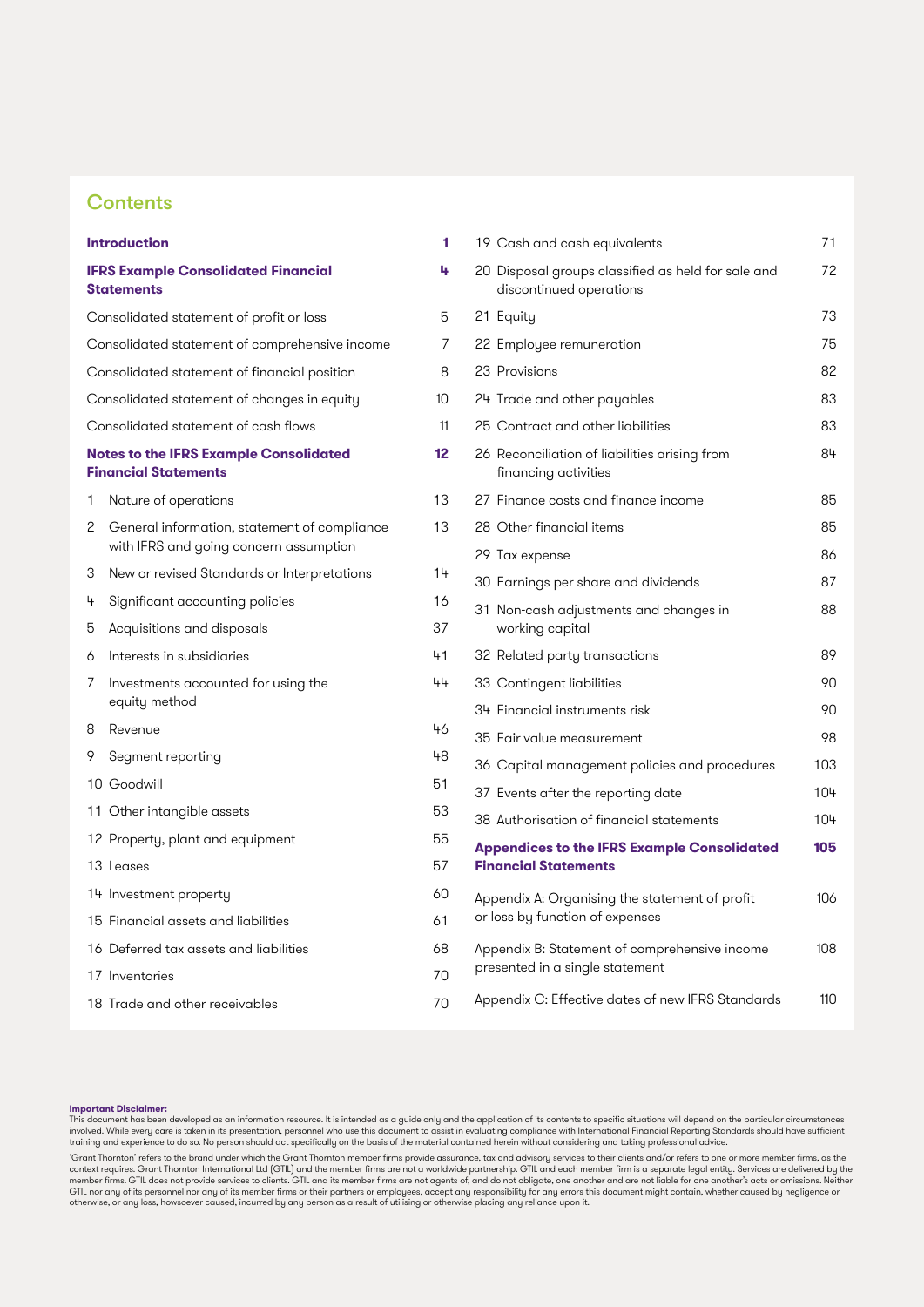## **Introduction**

## IFRS Example Consolidated Financial Statements 2021

The preparation of financial statements in accordance with International Financial Reporting Standards ('IFRS') is challenging. Each year, new Standards and amendments are published by the International Accounting Standards Board ('IASB') with the potential to significantly impact the presentation of a complete set of financial statements.

The member firms of Grant Thornton International Ltd ('GTIL') have extensive expertise in the application of IFRS. GTIL, through its IFRS Team, develops general guidance that supports its member firms' commitment to high quality, consistent application of IFRS and is therefore pleased to share our insights by publishing 'IFRS Example Consolidated Financial Statements 2021' ('Example Financial Statements').

These Example Financial Statements are based on the activities and results of Illustrative Corporation and its subsidiaries ('the Group') – a fictional consulting, service and retail entity that has been preparing IFRS consolidated financial statements for several years. The form and content of IFRS financial statements will always depend on the activities and transactions of the reporting entity. Our objective in preparing these Example Financial Statements is to illustrate one possible approach to financial reporting by an entity engaging in transactions that are typical across a range of non-specialist sectors. However, as with any publication of this type, these example financial statements cannot envisage every possible transaction and therefore cannot be regarded as comprehensive. Management as defined by the IASB, is ultimately responsible for the fair presentation of financial statements and therefore they may find other approaches more appropriate for its specific circumstances.

#### **About us**

We're a network of independent assurance, tax and advisory firms, made up of 56,000+ people in 140 countries. For more than 100 years, we have helped dynamic organisations realise their strategic ambitions. Whether you're looking to finance growth, manage risk and regulation, optimise your operations or realise stakeholder value, we can help you.

We've got scale, combined with local market understanding. That means we're everywhere you are, as well as where you want to be.

These Example Financial Statements have been updated to reflect changes in IFRS that are effective for the year ending 31 December 2021. No account has been taken of any new developments after **31 October 2021**.

### Telling the COVID Story

Reporting the impact of COVID-19 global pandemic in the financial statements will, for many reporting entities, still be a challenge. Preparers of financial statements will need to think about how, where and in what form they should report COVID-19 in their financial statements in light of IFRS as they currently exist. We believe it is important to not only comply with the guidance set out in IFRS, but also ensure the financial statements are an effective part of any wider communication the entity intends to share with its stakeholders. COVID-19 was the main focus of the financial statements for reporting entities in 2020, be it positive or negative, and has continued to remain prominent this year, so financial statements with an annual reporting date in 2021 should be prepared with this in mind.

Illustrative Corporation Group: IFRS Example Consolidated Financial Statements 1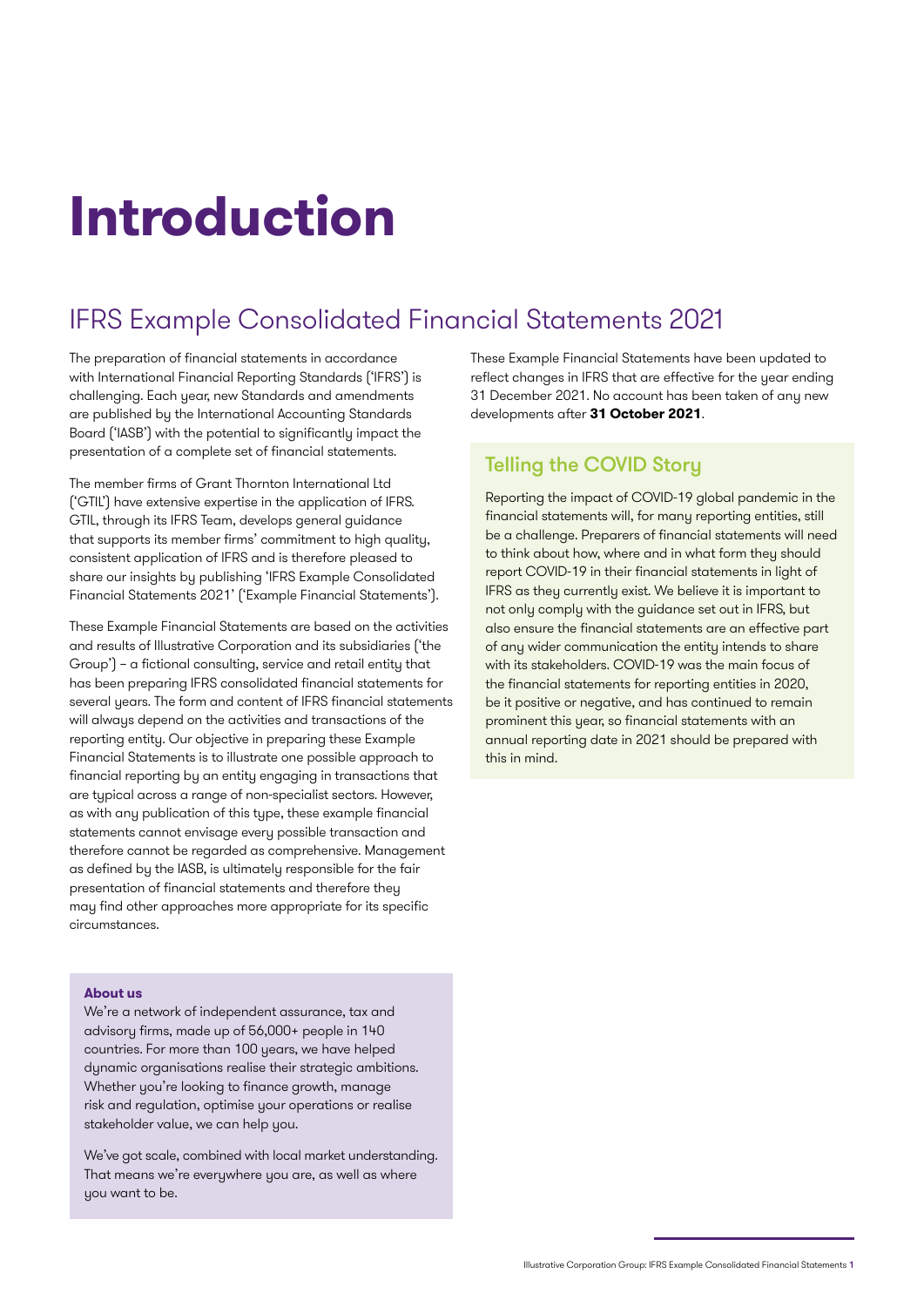#### **Using the Example Financial Statements**

The Appendices illustrate an alternative presentation of the statement of profit or loss and the statement of comprehensive income and contain an overview of effective dates of new Standards.

For guidance on the Standards and Interpretations applied, reference is made to IFRS sources throughout the Example Financial Statements on the left-hand side of each page.

The Example Financial Statements do not address any jurisdictional or regulatory requirements in areas such as management commentary, remuneration reporting or audit reporting. They also do not take into account any specific economic situations around the world. They do however provide commentary around COVID-19 given this has been a global pandemic impacting virtually every reporting entity that exists.

Most importantly, these Example Financial Statements should not be used as a disclosure checklist as facts and circumstances vary between entities and each entity should assess individually what information needs to be disclosed in its financial statements.

#### **IFRS Taxonomy**

The IFRS taxonomy reflects the presentation and disclosure requirements of the IFRS Standards issued by the IASB. It improves communication between prepares and users of IFRS financial statements by enabling preparers to tag required disclosures making them easily accessible when viewing financial statements electronically. The IASB usually publishes the annual IFRS taxonomy in the first quarter of each year.

#### **Climate-related matters and financial reporting**

There is an increasing interest in the impact of climate change on an entity's financial position, financial performance and cashflows as well as their business strategies for this. In November 2020, the IASB released educational material on the effects of climate related matters on financial statements prepared applying IFRS Standards. It does not change existing IFRS requirements, it simply highlights how existing requirements require entities to consider climate-related matters when the impact to the financial statements is material.

**Grant Thornton International Ltd** November 2021

Most importantly, these 'Example Financial Statements should not be used as a disclosure checklist as facts and circumstances vary between entities and each entity should assess individually what information needs to be disclosed in its financial statements.'

<sup>2</sup> Illustrative Corporation Group: IFRS Example Consolidated Financial Statements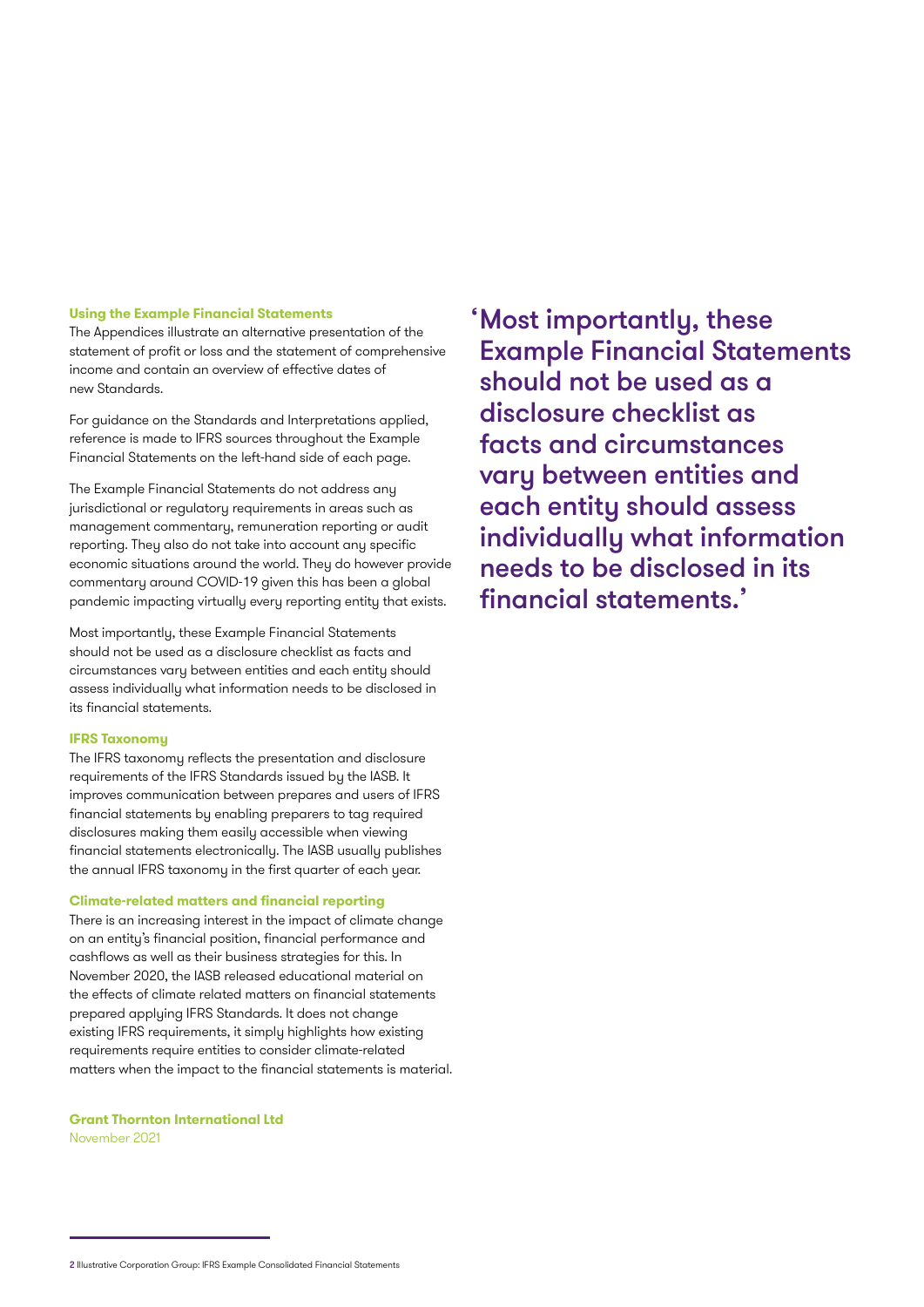## Telling the COVID Story

#### **Disclosures outside financial statements**

The financial statements are just one part of a reporting entity's communication with stakeholders. Depending on jurisdictional requirements, an annual report typically includes the financial statements, a management commentary and information about governance, strategy and business developments (often including corporate and social responsibility). It is important the annual report is considered holistically to ensure it delivers a consistent and coherent message about COVID-19 to investors and other stakeholders ('users').

IAS 1 'Presentation of Financial Statements' acknowledges an entity may present, outside the financial statements, a financial review that describes and explains the main features of the organisation's financial performance (including cashflows) and financial position, both locally and internationally. Reports and statements presented outside financial statements are outside the scope of IFRS.

Even though reports and statements outside financial statements are excluded from the scope of IFRS, they are not outside of scope of domestic regulation. If users are told what they need to know in a well-constructed and logical manner, it is highly likely the reporting entity will have done a great deal to comply and satisfy local regulatory requirements. In certain jurisdictions there may be certain reconciliations required between alternative performance measures (APMs) and IFRS.

Remember it is always important to make sure certain required information is placed either in the primary financial statements or in the notes to the financial statements. Particular attention should be given to making sure any disclosures placed outside the financial statements are not required by IFRS to be included within the financial statements.

When reporting on the economic consequences of the pandemic on the reporting entity a key factor is considering whether the message is communicated in a consistent and coherent way. It should always align with any narrative contained elsewhere in the annual report.

Our view when drafting content for the annual report and the financial statements, is that preparers should question:

- what is important to the business and what are its main objectives?
- are these objectives consistent throughout the annual report?
- is the right level of emphasis being placed on disclosures relating to COVID-19?
- are the messages about the impact of COVID-19 consistent?
- is the disclosure sufficient for the reader to be able to understand the impact of COVID-19 on the entity and assist them in making economic decisions?
- are the financial statements using the same terminology between the financial statements, management commentary and any APMs that are being referred to? For example, if the statement of financial position is referred to as the balance sheet, is reference to the balance sheet made consistently throughout the report – rather than switching between the two titles for the same primary financial statement?
- where the annual report includes alternative performance measures (APMs), have they all been properly reconciled to IFRS-based amounts included in the financial statements?
- if any changes have been made to assumptions in light of the pandemic since the entity last reported or if any new assumptions have been made, has a full explanation of these changes and their impact on the financial statements been disclosed?

For more information, please refer to our article on COVID 19: A[lternative performance measures](https://www.grantthornton.global/en/insights/supporting-you-to-navigate-the-impact-of-covid-19/ifrs---alternative-performance-measures/?hubId=1552909).

Illustrative Corporation Group: IFRS Example Consolidated Financial Statements 3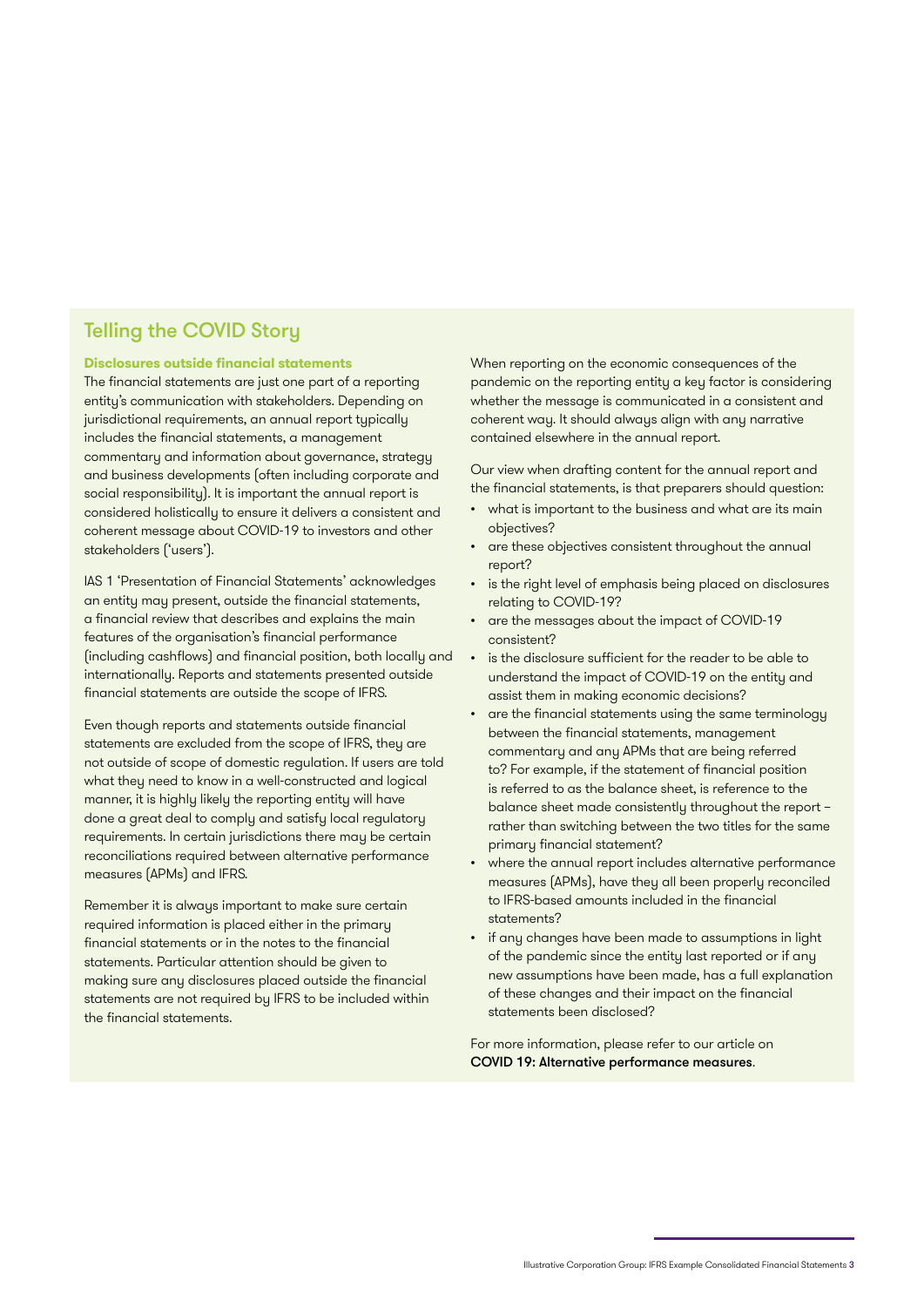## **IFRS Example Consolidated Financial Statements**

Illustrative Corporation Group 31 December 2021

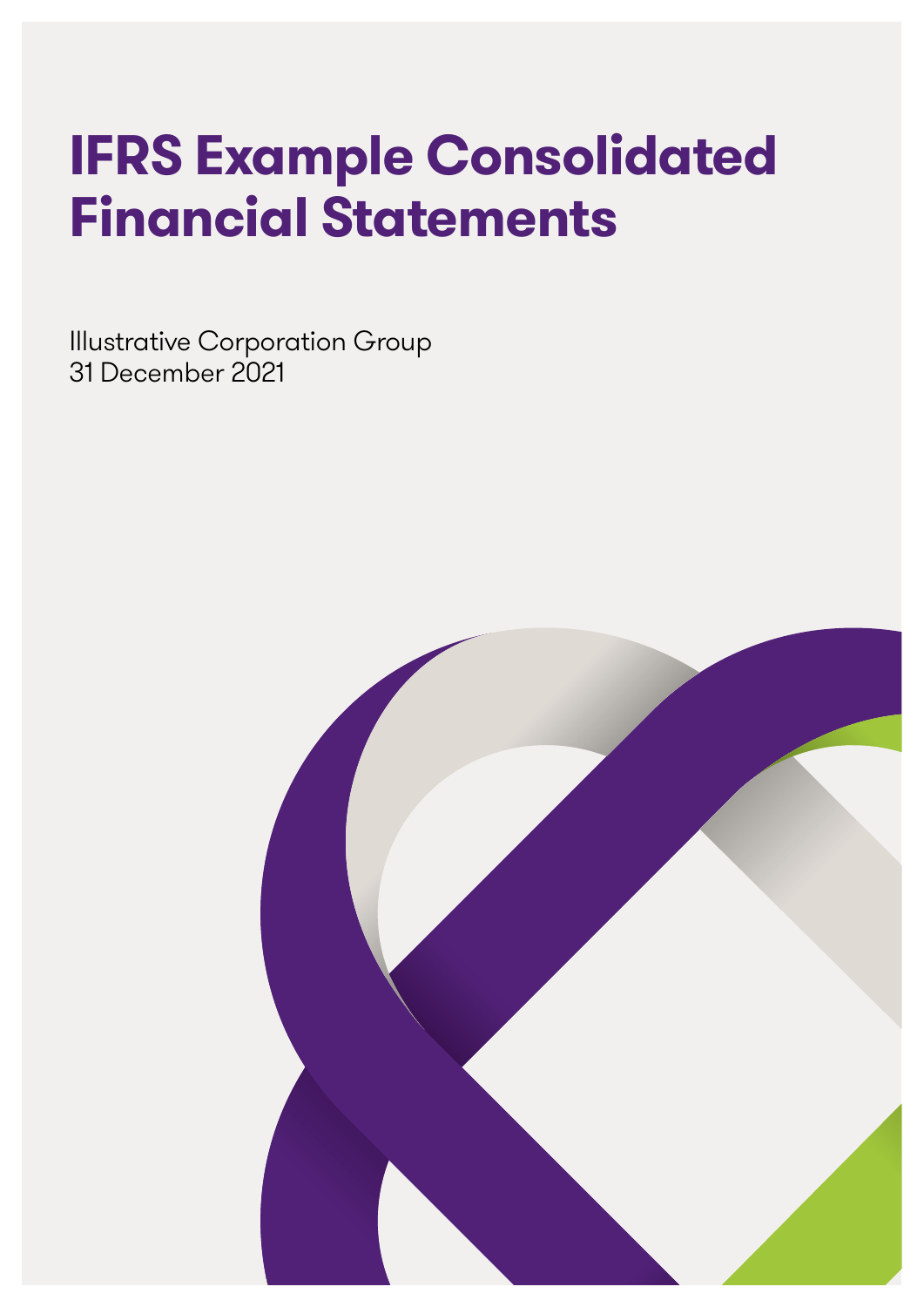## **Consolidated statement of profit or loss**

For the year ended 31 December 2021 (expressed in thousands of Euroland currency units, except per share amounts)

## Telling the COVID Story

An entity should present additional line items when it is relevant to an understanding of the entity's financial position, financial performance or its cash flows. While an entity is allowed to add lines into its primary financial statements in respect of COVID-19, it is important to ensure COVID-19 related matters are not given undue prominence and therefore we would discourage this approach. In our view, it would not be appropriate to add columns that exclude the impact of COVID-19 in the financial statements.

In respect of the above view, IAS 1 requirements would not allow such a presentation. It states that total comprehensive income comprises all of 'profit or loss' and of 'other comprehensive income'. These are defined as:

- 'the total of income less expenses, excluding the components of other comprehensive income' for profit or loss, and
- 'items of income and expense (including reclassification adjustments) that are not recognised in profit or loss as required or permitted by other IFRS' for other comprehensive income.

In other words, due to the above IAS 1 requirements, it would not be appropriate to present some selected items of revenue and expenses as non-recurring or unusual, and they should never be described as extraordinary. When preparing financial statements bear in mind that an unusual or new type of transaction is more likely to be material than a routine or regularly occurring transaction of the same size.

IAS 1.98 provides some examples of items considered 'unusual' that could warrant disclosure that may otherwise fall below materiality thresholds, and some these could be relevant when reporting on the consequences of COVID-19:

- write-downs of inventories to net realisable value or of property, plant and equipment to recoverable amount, as well as reversals of such write-downs
- restructurings of the activities of an entity and reversals of any provisions for the costs of these restructurings
- disposals of items of property, plant and equipment
- disposals of investments
- discontinued operations
- litigation settlements, and
- other reversals of provisions.

Illustrative Corporation Group: IFRS Example Consolidated Financial Statements – 31 December 2021 5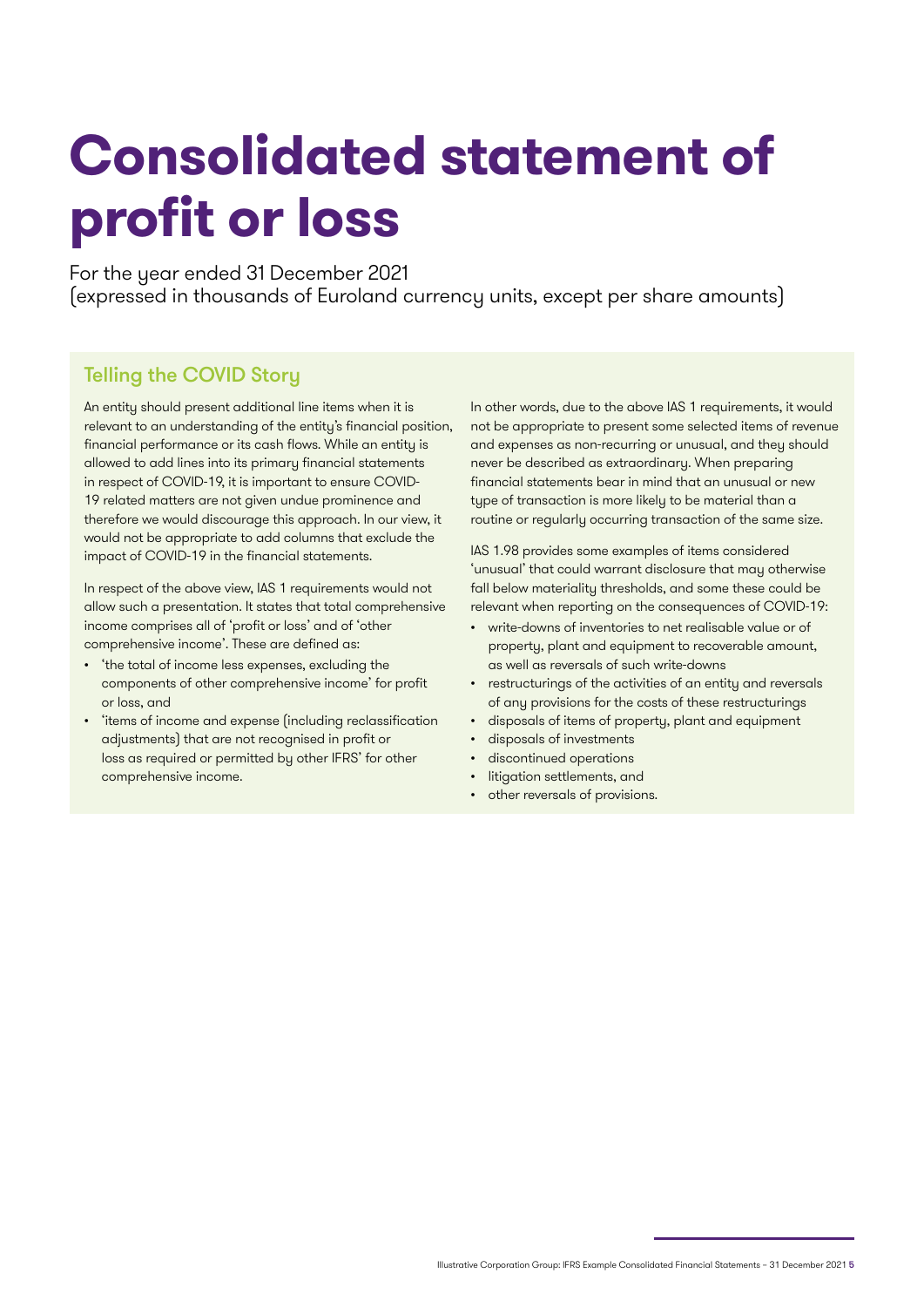## **Consolidated statement of profit or loss**

For the year ended 31 December 2021

(expressed in thousands of Euroland currency units, except per share amounts)

| IAS 1.51(c)<br>$IAS 1.51(d-e)$ |                                                                      | <b>Notes</b> | 2021      | 2020      |
|--------------------------------|----------------------------------------------------------------------|--------------|-----------|-----------|
| IAS 1.82(a)                    | Revenue                                                              | 8, 9         | 205,793   | 191,228   |
| <b>IAS 1.85</b>                | Other income                                                         |              | 299       | 708       |
| <b>IAS 1.85</b>                | Changes in inventories                                               |              | (7, 923)  | (6, 815)  |
| <b>IAS 1.85</b>                | Costs of material                                                    |              | (42,535)  | (39, 420) |
| <b>IAS 1.85</b>                | Employee benefits expense                                            | 22           | (113,809) | (109,515) |
| <b>IAS 1.85</b>                | Change in fair value of investment property                          | 14           | 310       | 175       |
| <b>IAS 1.85</b>                | Depreciation, amortisation and impairment<br>of non-financial assets |              | (10, 093) | (8,881)   |
| IAS 1.82(ba)                   | Impairment losses of financial assets                                | 34.2         | (212)     | [228]     |
| <b>IAS 1.85</b>                | Other expenses                                                       |              | (8,598)   | [8,943]   |
|                                | <b>Operating profit</b>                                              |              | 23,232    | 18,309    |
| IAS 1.82[c]                    | Share of profit from equity accounted<br>investments                 | 7            | 391       | 141       |
| IAS 1.82[b]                    | Finance costs                                                        | 27           | (3,869)   | [3,993]   |
| <b>IAS 1.85</b>                | Finance income                                                       | 27           | 964       | 885       |
| <b>IAS 1.85</b>                | Other financial items                                                | 28           | 943       | 1,182     |
|                                | <b>Profit before tax</b>                                             |              | 21,661    | 16,524    |
| IAS 1.82(d)                    | Tax expense                                                          | 29           | (6,794)   | (4,888)   |
|                                | Profit for the year from continuing<br>operations                    |              | 14,867    | 11,636    |
| IAS 1.82[ea]                   | Loss for the year from discontinued operations                       | 20           | (9)       | (325)     |
| IAS 1.81A(a)                   | Profit for the year                                                  |              | 14,858    | 11,311    |
|                                | Profit for the year attributable to:                                 |              |           |           |
|                                | IAS 1.81B(a)(i) Non-controlling interest                             |              | 121       | 116       |
|                                | $IAS 1.81B(a)[ii]$ Owners of the parent                              |              | 14,737    | 11,195    |
|                                |                                                                      |              | 14,858    | 11,311    |
|                                |                                                                      | <b>Notes</b> | 2021      | 2020      |
|                                | Earnings per share                                                   | 30           |           |           |
| <b>IAS 33.67A</b>              | <b>Basic earnings (loss) per share</b>                               |              |           |           |
| IAS 33.66                      | - From continuing operations                                         |              | 1.19      | 0.93      |
| <b>IAS 33.68A</b>              | - From discontinued operations                                       |              | (0.00)    | (0.03)    |
| IAS 33.66                      | Total                                                                |              | 1.19      | 0.90      |
| IAS 33.67A                     | <b>Diluted earnings (loss) per share</b>                             |              |           |           |
| IAS 33.66                      | - From continuing operations                                         |              | 1.19      | 0.93      |
| <b>IAS 33.68A</b>              | - From discontinued operations                                       |              | (0.00)    | (0.03)    |
| IAS 33.66                      | Total                                                                |              | 1.19      | 0.90      |

#### **Guidance note**

- IAS 1 permits an entity to present a statement of profit or loss and comprehensive income as:
- a single statement with profit or loss and other comprehensive income presented in two sections, or • two statements: a separate statement of profit
- or loss and a separate statement of other comprehensive income. If so, the separate statement of profit or loss shall immediately precede the statement presenting other comprehensive income, which shall begin with profit or loss (IAS 1.10A).

These Example Financial Statements illustrate a statement of profit or loss and other comprehensive income in two statements. A single statement presentation is shown in Appendix B.

This statement of profit or loss illustrates an example of the 'nature of expense' method. See Appendix A for a format illustrating the 'function of expense' or 'cost of sales' method.

There may be situations where additional line items, headings and subtotals need to be included. IAS 1.85 requires an entity to present such additional items (including the disaggregation of the line items listed in IAS 1.82) in the statements of profit or loss and other comprehensive income when such presentation is relevant to an understanding of the entity's financial performance.

IAS 1.85A requires any additional subtotals presented to be:

• comprised of line items made up of amounts recognised and measured in accordance with IFRS

- presented and labelled in a manner that makes the line items that constitute the subtotal clear and understandable
- consistent from period to period
- no more prominent than the subtotals and totals required in IFRS for the statement(s) presenting profit or loss and other comprehensive income.

This statement of profit or loss presents an operating profit subtotal, which is commonly seen but is not required or defined in IFRS. Where this subtotal is provided, the figure disclosed should include items that would normally be considered to be operating. It is inappropriate to exclude items clearly related to operations (eg inventory write-downs and restructuring and relocation expenses) on the basis they do not occur regularly or are unusual in amount (IAS 1.BC56).

This statement of profit or loss includes an amount representing the entity's share of profit from equity accounted investments (after tax and, if applicable, non-controlling interest).

<sup>6</sup> Illustrative Corporation Group: IFRS Example Consolidated Financial Statements – 31 December 2021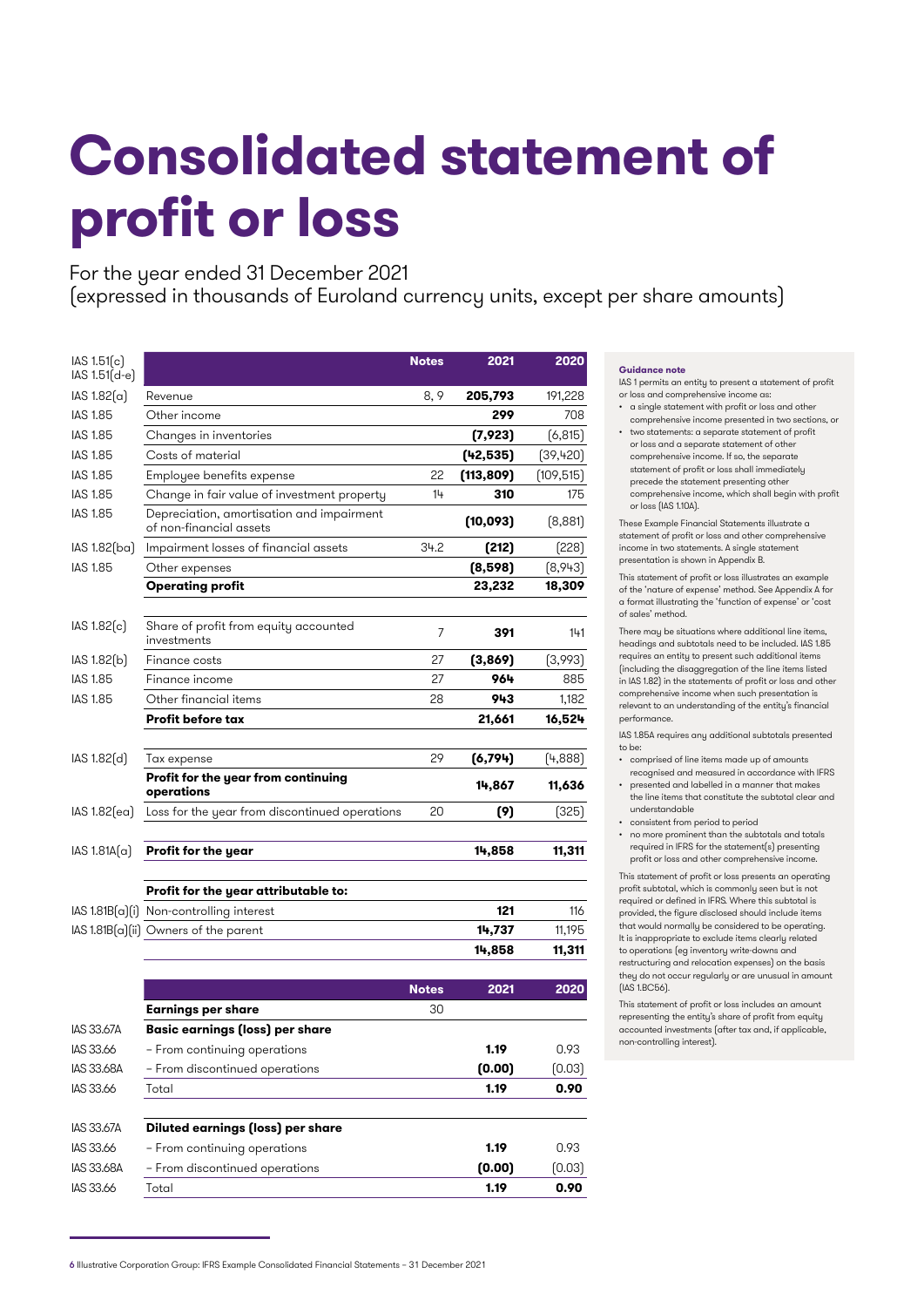## **Consolidated statement of comprehensive income**

For the year ended 31 December 2021

(expressed in thousands of Euroland currency units, except per share amounts)

| IAS 1.51[c]<br>$IAS 1.51(d-e)$ |                                                                                      | <b>Notes</b>   | 2021     | 2020     |
|--------------------------------|--------------------------------------------------------------------------------------|----------------|----------|----------|
| IAS 1.81A(a)                   | Profit for the year                                                                  |                | 14,858   | 11,311   |
|                                |                                                                                      |                |          |          |
|                                | Other comprehensive income:                                                          |                |          |          |
|                                | $ AS 1.82A[a][i]$ Items that will not be reclassified subsequently to profit or loss |                |          |          |
| IAS 16.77(f)                   | Revaluation of land                                                                  | 12             | 303      |          |
| IAS 19.120(c)                  | Remeasurement of net defined benefit liability                                       | 22             | 3,830    | (3,541)  |
| <b>IAS 1.90</b><br>IAS 1.91(b) | Income tax relating to items not reclassified                                        | 21.3           | (1, 240) | 1,062    |
|                                | $ AS 1.82A[\alpha] $ thems that will be reclassified subsequently to profit or loss  |                |          |          |
|                                | Cash flow hedging                                                                    |                |          |          |
| IFRS 7.24C(b)<br>(i)           | - current year gains (losses)                                                        | 21.3           | 890      | 540      |
| <b>IAS 1.92</b><br>(iv)        | IFRS 7.24C(b) - reclassification to profit or loss                                   | 21.3           | (640)    | (712)    |
| IAS 21.52[b]                   | Exchange differences on translating foreign<br>operations                            |                | (664)    | (341)    |
| IAS 1.82A(b)                   | Share of other comprehensive income of equity<br>accounted investments               | $\overline{7}$ | 5        |          |
| <b>IAS 1.92</b>                | - reclassification to profit or loss                                                 |                | (3)      |          |
| <b>IAS 1.90</b><br>IAS 1.91(b) | Income tax relating to items that will be<br>reclassified                            | 21.3           | 176      | 95       |
| IAS 1.81A(b)                   | Other comprehensive income for the year,<br>net of tax                               |                | 2,657    | (2, 897) |
| IAS 1.81A(c)                   | Total comprehensive income for the year                                              |                | 17,515   | 8,414    |
|                                |                                                                                      |                |          |          |
|                                | Total comprehensive income for the year attributable to:                             |                |          |          |
|                                | IAS 1.81B(b)(i) Non-controlling interest                                             |                | 121      | 116      |
|                                | IAS 1.81B(b)(ii) Owners of the parent                                                |                | 17,394   | 8,298    |
|                                |                                                                                      |                | 17,515   | 8,414    |

#### **Guidance note**

IAS 1 requires the entity to disclose reclassification adjustments (amounts previously recognised in other comprehensive income that are reclassified to profit or loss) and related tax effects (IAS 1.90–1.92). These Example Financial Statements present reclassification adjustments and current year gains and losses relating to other comprehensive income in the statement of comprehensive income. An entity may instead present reclassification adjustments in the notes, in which case the components of other comprehensive income are presented after any related reclassification adjustments (IAS 1.94).

IAS 1.82A requires an entity to present line items of other comprehensive income for the period, classified by nature and grouped into those that (in accordance with other IFRS):

- will not be reclassified subsequently to profit or loss, and
- will be reclassified subsequently to profit or loss when specific conditions are met.

IAS 1.82A requires the share of the other comprehensive income of associates and joint ventures accounted for using the equity method to be classified and presented in the same way.

IAS 1.90 permits a choice for disclosure of the amount of income tax relating to each component of other comprehensive income. In this example the entity presents components of other comprehensive income before tax with one amount shown for the aggregate amount of income tax relating to all components of other comprehensive income (IAS 1.91(b)). When an entity selects this alternative, it must allocate the tax between the items that might be reclassified subsequently to the profit or loss section and those that will not be reclassified subsequently to the profit or loss section.

Alternatively, an entity may present each component of other comprehensive income net of related tax effects (IAS 1.91(a)).

If the tax effect of each component of other comprehensive income is not presented in the statement of profit or loss and other comprehensive income, it is presented in the notes (IAS 1.90 – see Note 21.3).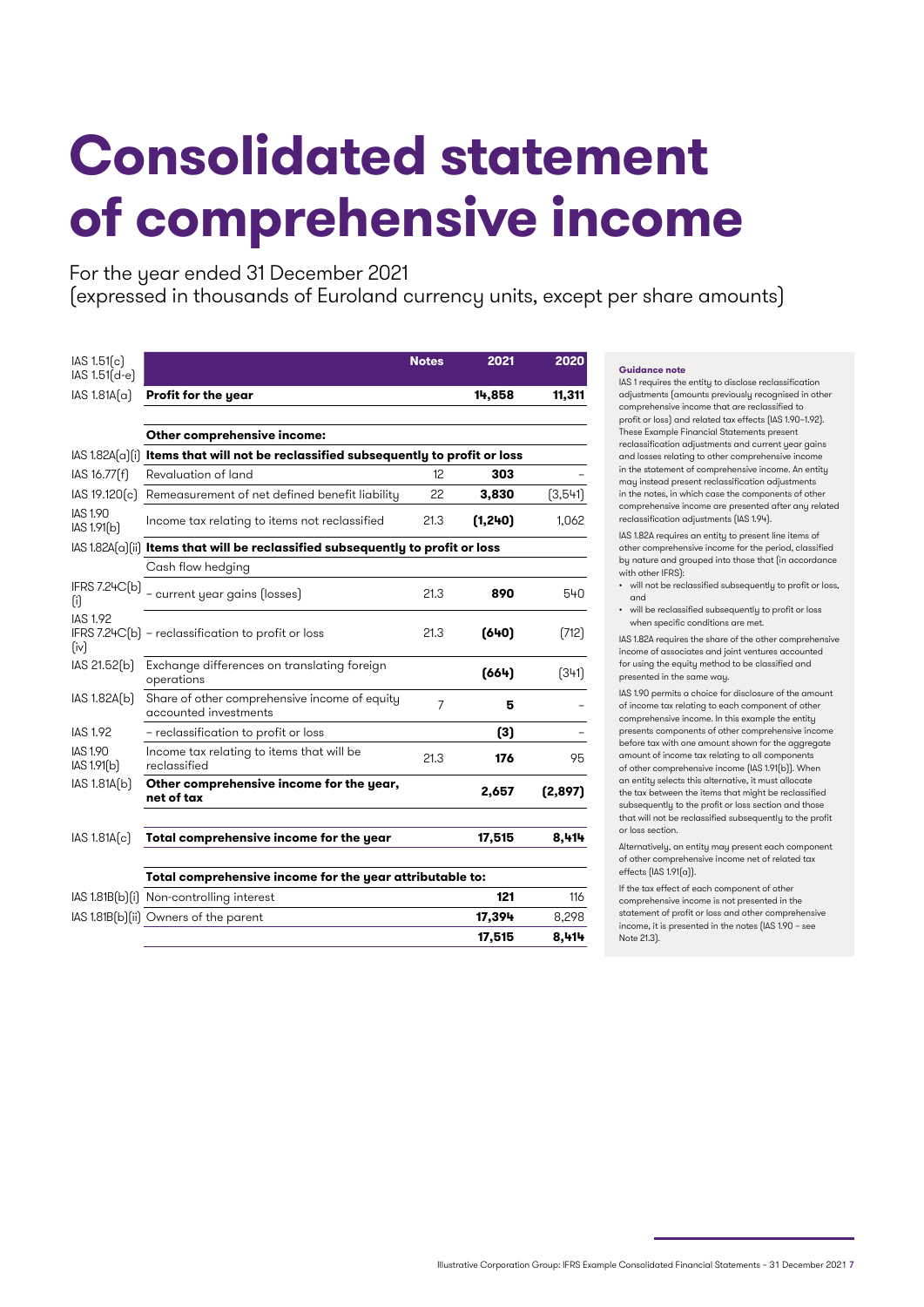## **Consolidated statement of financial position**

### as at 31 December 2021

(expressed in thousands of Euroland currency units, except per share amounts)

| IAS 1.51(c)<br>$IAS 1.51(d-e)$           |                                                                  | <b>Notes</b> | 31 Dec<br>2021 | 31 Dec<br>2020 |
|------------------------------------------|------------------------------------------------------------------|--------------|----------------|----------------|
|                                          | <b>Assets</b>                                                    |              |                |                |
| <b>IAS 1.60</b><br>IAS 1.66-67           | Non-current                                                      |              |                |                |
| IAS 1.55                                 | Goodwill                                                         | 10           | 5,041          | 3,537          |
| IAS 1.54(c)                              | Other intangible assets                                          | 11           | 17,424         | 13,841         |
| IAS 1.54(a)                              | Property, plant and equipment                                    | 12           | 18,606         | 16,194         |
|                                          | Right-of-use assets                                              | 13           | 29,534         | 32,205         |
| IAS 1.54(e)                              | Investments accounted for using<br>the equity method             | 7            | 860            | 467            |
| IAS 1.54(b)<br><b>IFRS 16.48</b>         | Investment property                                              | 14           | 12,662         | 12,277         |
| IAS 1.55                                 | Other long-term assets                                           | 8            | 185            | 160            |
| IAS 1.54(d)                              | Other long-term financial assets                                 | 15.1         | 4,051          | 4,137          |
| IAS 1.54 <sub>o</sub><br><b>IAS 1.56</b> | Deferred tax assets                                              | 16           |                | 905            |
|                                          | Non-current assets                                               |              | 88,363         | 83,723         |
| <b>IAS 1.60</b><br>IAS 1.66              | Current                                                          |              |                |                |
| <b>IFRS 5.38</b><br>IAS 1.54(i)          | Assets included in disposal group<br>classified as held for sale | 20           | 103            | 3,908          |
| IAS 1.54 <sub>[q]</sub>                  | Inventories                                                      | 17           | 18,298         | 17,226         |
| IAS 1.55                                 | Prepayments and other<br>short-term assets                       | 8            | 406            | 422            |
| IAS 1.54(h)                              | Trade and other receivables                                      | 18           | 32,720         | 24,824         |
| IAS 1.54(d)<br>IAS 1.55                  | Derivative financial instruments                                 | 15.4<br>15.1 | 716            | 442            |
| IAS 1.54(d)                              | Other short-term financial assets                                | 15.1         | 655            | 649            |
| IAS 1.54(i)                              | Cash and cash equivalents                                        | 19           | 34,729         | 11,197         |
|                                          | Current assets                                                   |              | 87,627         | 58,668         |
| <b>IAS 1.55</b>                          | <b>Total assets</b>                                              |              | 175,990        | 142,391        |

#### **Guidance note:**

These Example Financial Statements use the terminology in IAS 1. However, an entity is permitted to use other titles (eg 'balance sheet' instead of 'statement of financial position') for the statements identified in IAS 1 (IAS 1.10).

IAS 1.38A requires an entity to present, at a minimum, two statements of financial position, two statements of profit or loss and other comprehensive income, two statements of cash flows, two statements of changes in equity, and related notes. These statements and related notes should be prepared for the current period and prior period.

In addition, IAS 1.10(f) and IAS 1.40A require an entity to present a third statement of financial position as at the beginning of the preceding period if:

- it applies an accounting policy retrospectively, makes a retrospective restatement of items in its financial statements or reclassifies items in the financial statements, and
- the retrospective application, retrospective restatement or the reclassification has a material effect on the information in the statement of financial position at the beginning of the preceding period.

An entity can also elect to include additional comparative information (such as a third statement of financial position) as long as that information is prepared in accordance with IFRS (IAS 1.38C). When the additional comparative information includes one or more of the statements identified in IAS 1.10, an entity must also present related note information.

In contrast, IAS 1.40C states an entity that is required to present a third statement of financial position at the beginning of the preceding period does not need to present the related notes for that statement.

In the prior year, Illustrative Corporation Group adopted IFRS 16 and elected to apply the modified retrospective approach for this Standard. Accordingly, the Group did not restate its comparatives for previous periods and as a result presentation of a third statement of financial position was not required.

The consolidated statement of financial position reflects the separate classification of current and non-current assets and liabilities. When presentation based on liquidity is reliable and more relevant, the entity instead presents assets and liabilities in order of liquidity (IAS 1.60). Regardless of which method is used, the entity shall disclose the amount expected to be recovered or settled after more than twelve months for each asset and liability line item that combines amounts expected to be recovered or settled within and after more than twelve months (IAS 1.61).

<sup>8</sup> Illustrative Corporation Group: IFRS Example Consolidated Financial Statements – 31 December 2021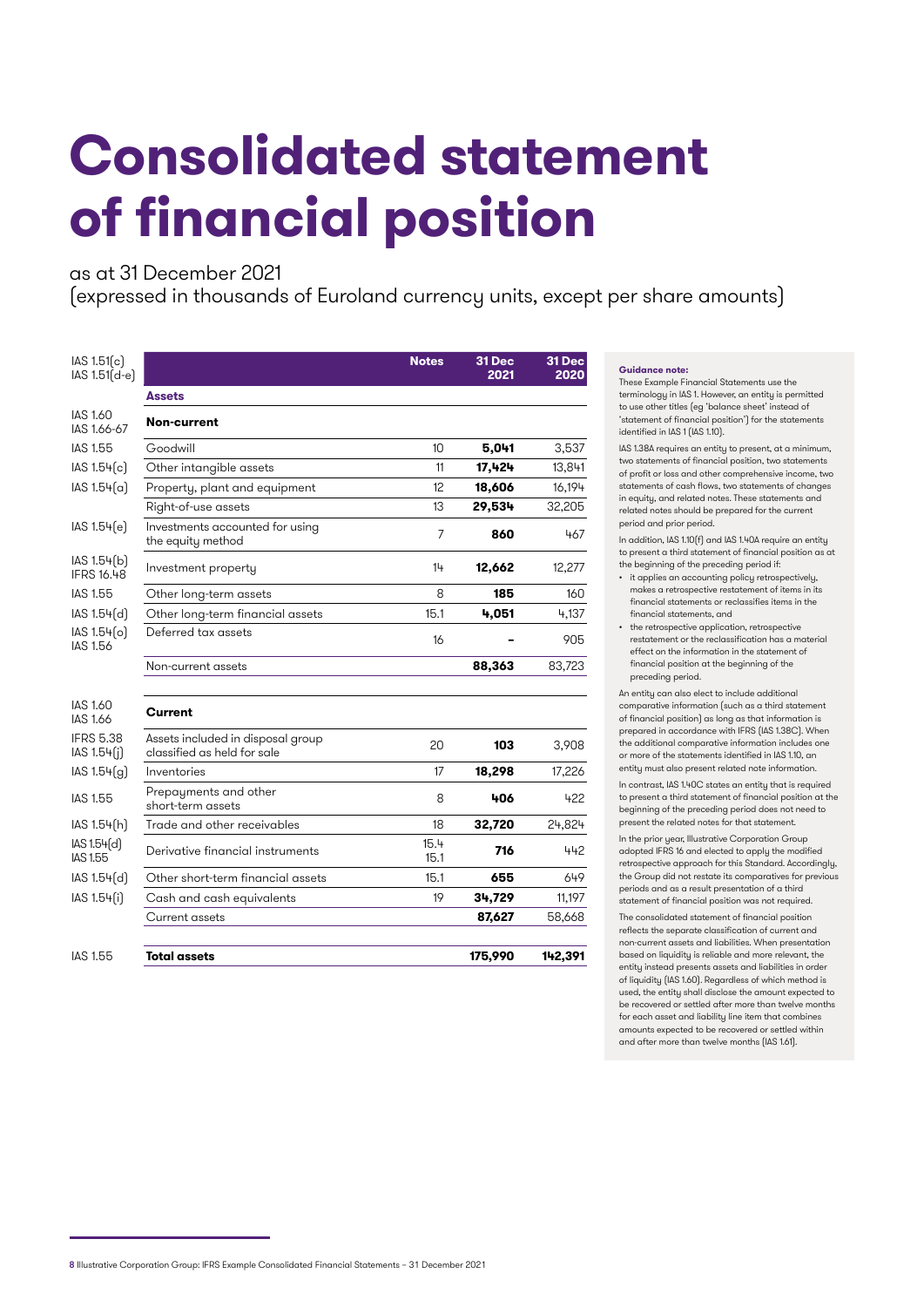## **Consolidated statement of financial position**

as at 31 December 2021

(expressed in thousands of Euroland currency units, except per share amounts)

| IAS 1.51[c]<br>IAS 1.51 (d-e)            |                                                                       | <b>Notes</b> | 31 Dec<br>2021 | 31 Dec<br>2020 |
|------------------------------------------|-----------------------------------------------------------------------|--------------|----------------|----------------|
|                                          | <b>Equity and liabilities</b>                                         |              |                |                |
|                                          | <b>Equity</b>                                                         |              |                |                |
|                                          | Equity attributable to owners of the parent                           |              |                |                |
| IAS 1.54(r)                              | Share capital                                                         | 21           | 13,770         | 12,000         |
| IAS 1.78(e)                              | Share premium                                                         |              | 19,645         | 3,050          |
| IAS 1.78(e)                              | Other components of equity                                            | 21           | 2,265          | (392)          |
| IAS 1.54(r)                              | Retained earnings                                                     |              | 49,076         | 37,041         |
|                                          | Equity attributable to owners of the parent                           |              | 84,756         | 51,699         |
| IAS 1.54(q)                              | Non-controlling interest                                              |              | 713            | 592            |
|                                          |                                                                       |              |                |                |
| IAS 1.55                                 | <b>Total equity</b>                                                   |              | 85,469         | 52,291         |
|                                          |                                                                       |              |                |                |
|                                          | <b>Liabilities</b>                                                    |              |                |                |
| <b>IAS 1.60</b><br>IAS 1.69              | Non-current                                                           |              |                |                |
| IAS 1.55                                 | Pension and other employee obligations                                | 22.3         | 10,386         | 13,642         |
| IAS 1.54(m)                              | Borrowings                                                            | 15.5         | 21,070         | 21,265         |
|                                          | IFRS 16.47(b) Lease liabilities                                       | 13           | 31,194         | 33,003         |
| IAS 1.54 <sub>o</sub><br><b>IAS 1.56</b> | Deferred tax liabilities                                              | 16           | 1,903          |                |
| <b>IAS 1.55</b>                          | Other liabilities                                                     | 25           | 620            |                |
|                                          | Non-current liabilities                                               |              | 65,173         | 67,910         |
|                                          |                                                                       |              |                |                |
| <b>IAS 1.60</b><br>IAS 1.69              | Current                                                               |              |                |                |
| <b>IFRS 5.38</b><br>IAS 1.54(p)          | Liabilities included in disposal<br>group classified as held for sale | 20           |                | 449            |
| IAS 1.54(1)                              | Provisions                                                            | 23           | 1,215          | 3,345          |
| <b>IAS 1.55</b>                          | Pension and other employee obligations                                | 22.3         | 1,467          | 1,496          |
| IAS 1.54(m)                              | Borrowings                                                            | 15.5         | 4,815          | 3,379          |
|                                          | IFRS 16.47(b) Lease liabilities                                       | 13           | 2,522          | 2,506          |
| IAS 1.54(k)                              | Trade and other payables                                              | 24           | 8,497          | 6,550          |
| IAS 1.54(n)                              | Current tax liabilities                                               |              | 4,174          | 930            |
| IAS 1.54(m)                              | Derivative financial instruments                                      | 15.4         |                | 160            |
| <b>IAS 1.55</b>                          | Contract and other liabilities                                        | 25           | 2,658          | 3,375          |
|                                          | Current liabilities                                                   |              | 25,348         | 22,190         |
| IAS 1.55                                 | <b>Total liabilities</b>                                              |              | 90,521         | 90,100         |
|                                          |                                                                       |              |                |                |
| IAS 1.55                                 | <b>Total equity and liabilities</b>                                   |              | 175,990        | 142,391        |

Illustrative Corporation Group: IFRS Example Consolidated Financial Statements – 31 December 2021 9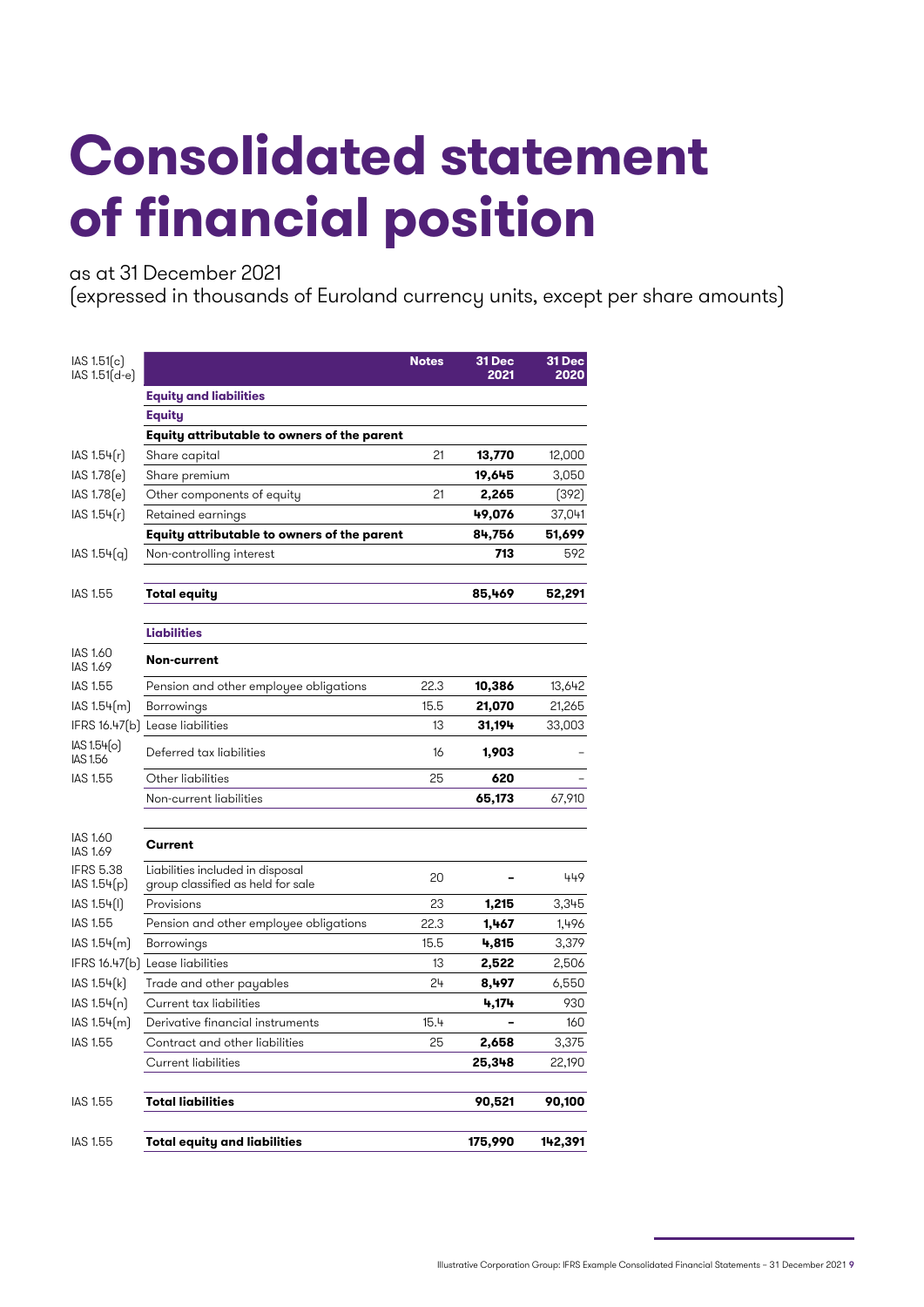# **Consolidated statement of changes in equity**

For the year ended 31 December 2021 (expressed in thousands of Euroland currency units, except per share amounts)

| IAS 1.51[c]<br>$IAS 1.51(d-e)$        |                                                                 | <b>Notes</b> | <b>Share</b><br>capital  | <b>Share</b>             | <b>Other</b><br>premium components<br>of equity | <b>Retained</b> | <b>Total</b><br>earnings attributable controlling<br>to owners of<br>parent | Non-<br>interest         | <b>Total</b><br>equity |
|---------------------------------------|-----------------------------------------------------------------|--------------|--------------------------|--------------------------|-------------------------------------------------|-----------------|-----------------------------------------------------------------------------|--------------------------|------------------------|
| IAS 1.106(d)                          | <b>Balance at 1 January 2021</b>                                |              | 12,000                   | 3,050                    | (392)                                           | 37,041          | 51,699                                                                      | 592                      | 52,291                 |
|                                       | <b>Dividends</b>                                                | 30           |                          |                          |                                                 | (3,000)         | (3,000)                                                                     | $\overline{\phantom{0}}$ | (3,000)                |
|                                       | Issue of share capital on exercise of<br>employee share options | 22.2         | 270                      | 1,415                    |                                                 | Ē,              | 1,685                                                                       |                          | 1,685                  |
|                                       | Employee share-based<br>compensation                            | 22.2         |                          |                          |                                                 | 298             | 298                                                                         |                          | 298                    |
|                                       | Issue of share capital on private<br>placement                  | 21           | 1,500                    | 15,180                   |                                                 | Ē,              | 16,680                                                                      |                          | 16,680                 |
|                                       | IAS 1.106(d)(iii) Transactions with owners                      |              | 1,770                    | 16,595                   | $\overline{\phantom{a}}$                        | [2,702]         | 15,663                                                                      | $\overline{\phantom{a}}$ | 15,663                 |
|                                       | IAS 1.106(d)(i) Profit for the year                             |              | $\sim$                   | L.                       | $\equiv$                                        | 14,737          | 14,737                                                                      | 121                      | 14,858                 |
| IAS 1.106(d)(ii)<br><b>IAS 1.106A</b> | Other comprehensive income                                      | 21.3         |                          |                          | 2,657                                           |                 | 2,657                                                                       |                          | 2,657                  |
| IAS 1.106(a)                          | Total comprehensive income for<br>the year                      |              |                          |                          | 2,657                                           | 14,737          | 17,394                                                                      | 121                      | 17,515                 |
|                                       | <b>Balance at 31 December 2021</b>                              |              | 13.770                   | 19.645                   | 2.265                                           | 49.076          | 84.756                                                                      | 713                      | 85,469                 |
| IAS 1.106[d]                          | <b>Balance at 1 January 2020</b>                                |              | 12,000                   | 3,050                    | 2,505                                           | 25,380          | 42,935                                                                      | 476                      | 43,411                 |
|                                       | Employee share-based<br>compensation                            | 22.2         | $\overline{\phantom{0}}$ |                          |                                                 | 466             | 466                                                                         |                          | 466                    |
|                                       | IAS 1.106(d)(iii) Transactions with owners                      |              | $\equiv$                 | $\equiv$                 | ÷.                                              | 466             | 466                                                                         | $\equiv$                 | 466                    |
| IAS 1.106(d)[i]                       | Profit for the year                                             |              | $\overline{\phantom{0}}$ | $\overline{\phantom{0}}$ | $\overline{\phantom{0}}$                        | 11.195          | 11,195                                                                      | 116                      | 11,311                 |
| IAS 1.106(d)(ii)<br><b>IAS 1.106A</b> | Other comprehensive income                                      | 21.3         |                          | ÷                        | [2,897]                                         | Ē,              | (2,897)                                                                     |                          | (2,897)                |
| IAS 1.106(a)                          | Total comprehensive income for<br>the year                      |              |                          |                          | [2,897]                                         | 11,195          | 8,298                                                                       | 116                      | 8,414                  |
|                                       | <b>Balance at 31 December 2020</b>                              |              | 12,000                   | 3,050                    | (392)                                           | 37,041          | 51,699                                                                      | 592                      | 52,291                 |

#### **Guidance note**

IAS 1.106 provides a list of items to be presented in the statement of changes in equity. An entity may present the required reconciliations for each component of other comprehensive income either in:

• the statement of changes in equity or • the notes to the financial statements (IAS 1.106A).

The Example Financial Statements present the reconciliations for each component of other comprehensive income in the notes to the financial statements (see Note 21.3). This reduces duplicated disclosures and allows the overall changes in equity to be presented more clearly in the statement of changes in equity.

IFRS 2 'Share-based Payment' requires an entity to recognise equity-settled share-based payment transactions as changes in equity but does not specify how this is presented, that is, in a separate reserve within equity or within retained earnings. In our view, either approach is allowed under IFRS (although this may be subject to local regulations in some jurisdictions). In these Example Financial Statements, the changes in equity are credited to retained earnings.

<sup>10</sup> Illustrative Corporation Group: IFRS Example Consolidated Financial Statements – 31 December 2021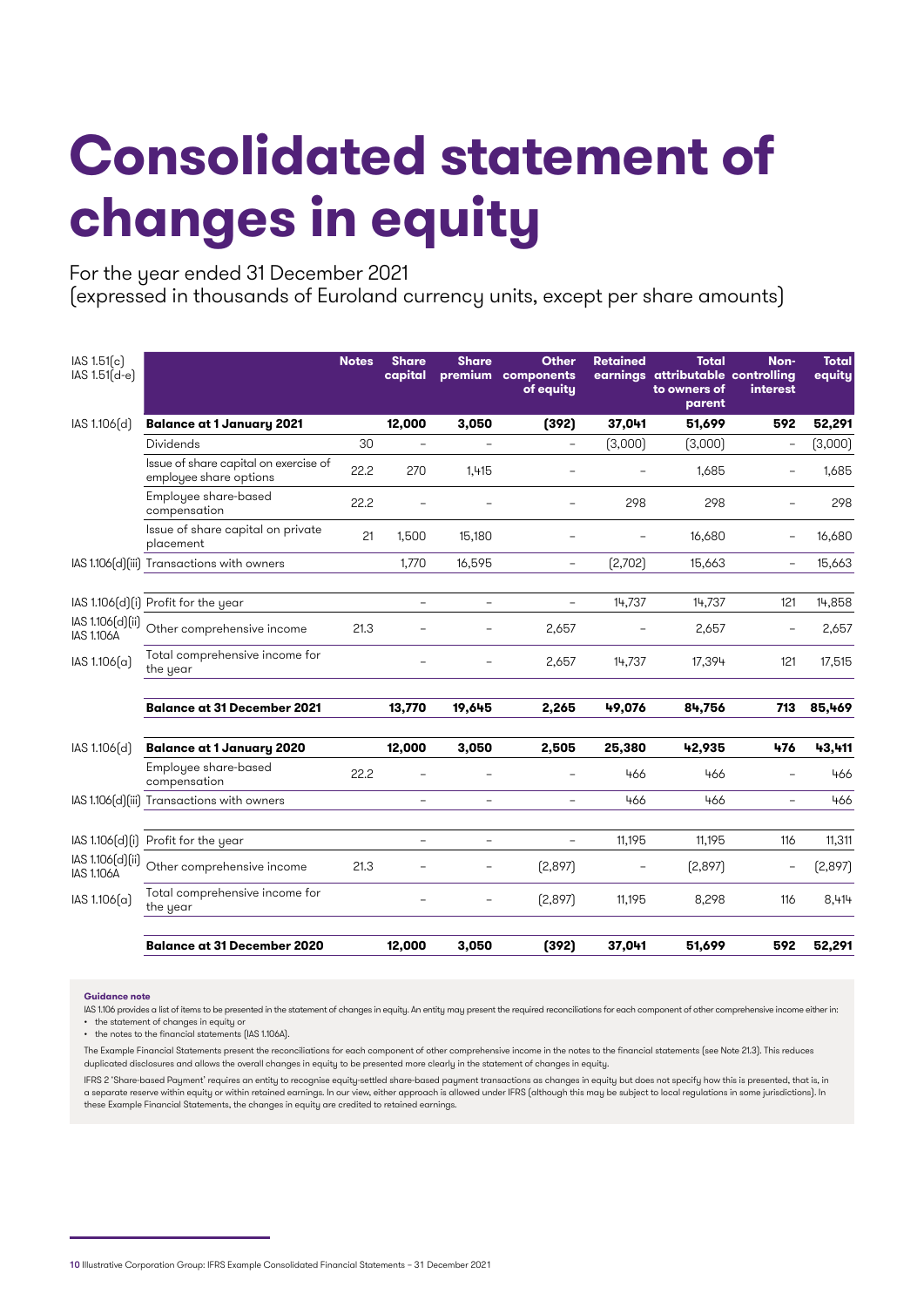## **Consolidated statement of cash flows**

For the year ended 31 December 2021

(expressed in thousands of Euroland currency units, except per share amounts)

| IAS 1.51(c)<br>$IAS 1.51(d-e)$ |                                                                             | <b>Notes</b> | 2021      | 2020      |
|--------------------------------|-----------------------------------------------------------------------------|--------------|-----------|-----------|
| IAS 7.10                       | <b>Operating activities</b>                                                 |              |           |           |
|                                | Profit before tax                                                           |              | 21,661    | 16,524    |
|                                | Non-cash adjustments                                                        | 31           | 11,942    | 12,352    |
|                                | Contributions to defined benefit plans                                      |              | (1,186)   | (1,273)   |
|                                | Net changes in working capital                                              | 31           | (11,891)  | 4,189     |
|                                | Settling of derivative financial instruments                                |              | (33)      | 716       |
| IAS 7.35                       | Taxes reclaimed (paid)                                                      |              | 6,149     | (7,229)   |
|                                | Net cash from continuing operations                                         |              | 26,642    | 25,279    |
|                                | IFRS 5.33(c) Net cash from (used in) discontinued operations                | 20           | (22)      | 811       |
|                                | Net cash from operating activities                                          |              | 26,620    | 26,090    |
| IAS 7.10                       | <b>Investing activities</b>                                                 |              |           |           |
|                                | Purchase of property, plant and equipment                                   |              | (76)      | (3,281)   |
|                                | Proceeds from disposal of property, plant and equipment                     |              | 86        |           |
|                                | Purchase of other intangible assets                                         |              | (3,746)   | (4,459)   |
|                                | Proceeds from disposal of other intangible assets                           |              | 809       |           |
|                                | Acquisition of subsidiaries, net of cash acquired                           | 5            | (15, 491) | (12,075)  |
| <b>IAS 7.39</b>                | Proceeds from sale of subsidiaries, net of<br>cash sold                     | 6.3          | 3,117     |           |
|                                | Proceeds from disposal and redemption of<br>non-derivative financial assets |              | 228       | 73        |
| IAS 7.31                       | Interest received                                                           |              | 745       | 447       |
| IAS 7.31                       | Dividends received                                                          | 27           | 69        | 21        |
| <b>IAS 7.35</b>                | Taxes paid                                                                  |              | (244)     | [140]     |
|                                | Net cash used in investing activities                                       |              | (14, 503) | (19, 414) |
| IAS 7.10                       | <b>Financing activities</b>                                                 |              |           |           |
|                                | Proceeds from borrowings                                                    | 26           | 1,441     |           |
|                                | Repayment of borrowings and leasing liabilities                             | 26           | (2,093)   | [2,147]   |
|                                | Proceeds from issue of share capital                                        |              | 18,365    |           |
| <b>IAS 7.31</b>                | Interest paid                                                               |              | (3,380)   | (3,340)   |
| IAS 7.31                       | Dividends paid                                                              | 30           | (3,000)   |           |
|                                | Net cash from (used in) financing activities                                |              | 11,333    | (5,487)   |
| IAS 7.45                       | Net change in cash and cash equivalents                                     |              | 23,450    | 1,189     |
|                                | Cash and cash equivalents, beginning of year                                |              | 11,219    | 9,987     |
| <b>IAS 7.28</b>                | Exchange differences on cash and cash equivalents                           |              | 60        | 43        |
|                                | Cash and cash equivalents, end of year                                      |              | 34,729    | 11,219    |
|                                | Cash and cash equivalents included in<br>disposal group                     | 20           |           | (22)      |
| IAS 7.45                       | Cash and cash equivalents for continuing<br>operations                      | 19           | 34,729    | 11,197    |

IAS 7.18 allows an entity to prepare their cash flow statement using either the direct method or the indirect method. While IAS 7.19 encourages the use of the direct method, practice varies, and an entity might find it easier to apply the indirect method. These Example Financial Statements present a cash flow statement using the indirect method whereby profit or loss is adjusted for the effects of transactions of a non-cash nature, any deferrals or accruals of past or future operating cash receipts or payments, and items of income or expense associated with investing or financing cash flows. If the direct method was applied, an entity would disclose major classes of gross cash receipts and gross cash payments.

**Guidance note**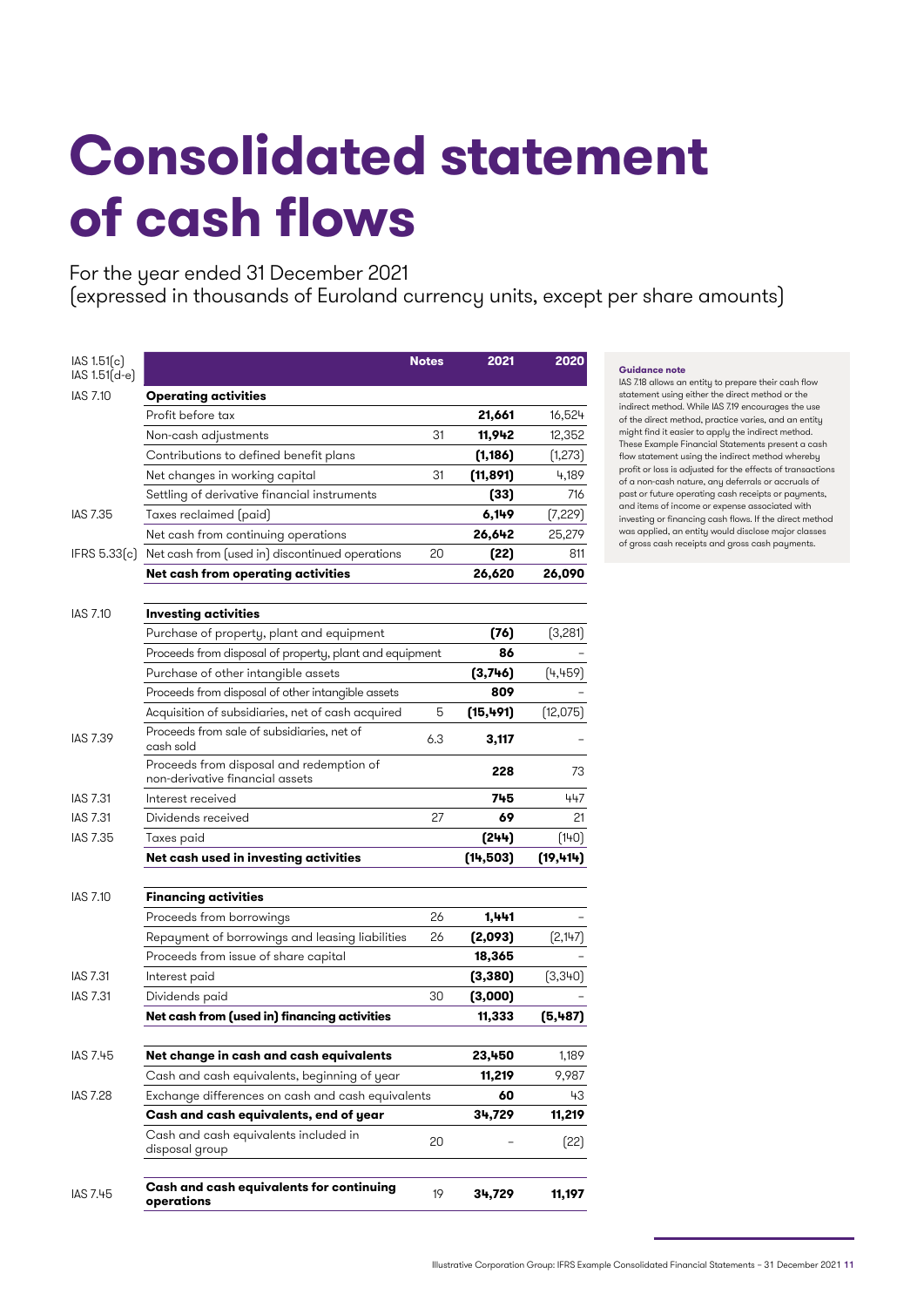## **Notes to the IFRS Example Consolidated Financial Statements**

Illustrative Corporation Group For the year ended 31 December 2021 (expressed in thousands of Euroland currency units, except per share amounts)

### Telling the COVID Story

For the purposes of these Example Financial Statements, commentary has been provided on the potential impacts of COVID-19 on the different areas of the financial statements for balances and disclosures. The ordering of the notes could potentially change if the impact of COVID-19 changes their significance or importance (for example, notes on going concern, impairment or events after the reporting date). In these Example Financial Statements, no changes to the order of the notes were made. When making disclosures in financial statements, the more uncertain the environment, the more detailed the disclosures of the assumptions and assessments used to prepare the financial statements should be. (For example, useful lives, discount rates as a result of changes in market conditions, government grants received etc.).

#### **Guidance note**

IAS 1 sets out the basic principles governing the form and content of financial statements and related notes. The notes shall be presented in a systematic manner, and disclose information about the specific accounting policies used, the basis of preparation of the financial statements, and any other information either required by other IFRS, or necessary to the understanding of the statements (IAS 1.113 and IAS 1.117).

An entity applies materiality when preparing the financial statements, and there is no need to disclose immaterial information even when it is explicitly required by an IFRS (IAS 1.31). An entity should apply judgement when determining the best way to present the notes to the financial statements and should consider how decisions made will impact the understandability and comparability of the financial statements (IAS 1.113).

For convenience, these Example Financial Statements generally follow the order suggested by IAS 1.114(c) although we encourage an entity to consider alternatives that may enhance the understandability of the financial statements to readers. For example, in recent years there has been a growing trend towards integrating information about accounting policies and significant judgements and estimates with the related notes.

While a traditional narrative format has been adopted for use in these Example Financial Statements, an entity should consider whether alternative presentation formats (such as presenting the information in a table) would enhance readers' understanding.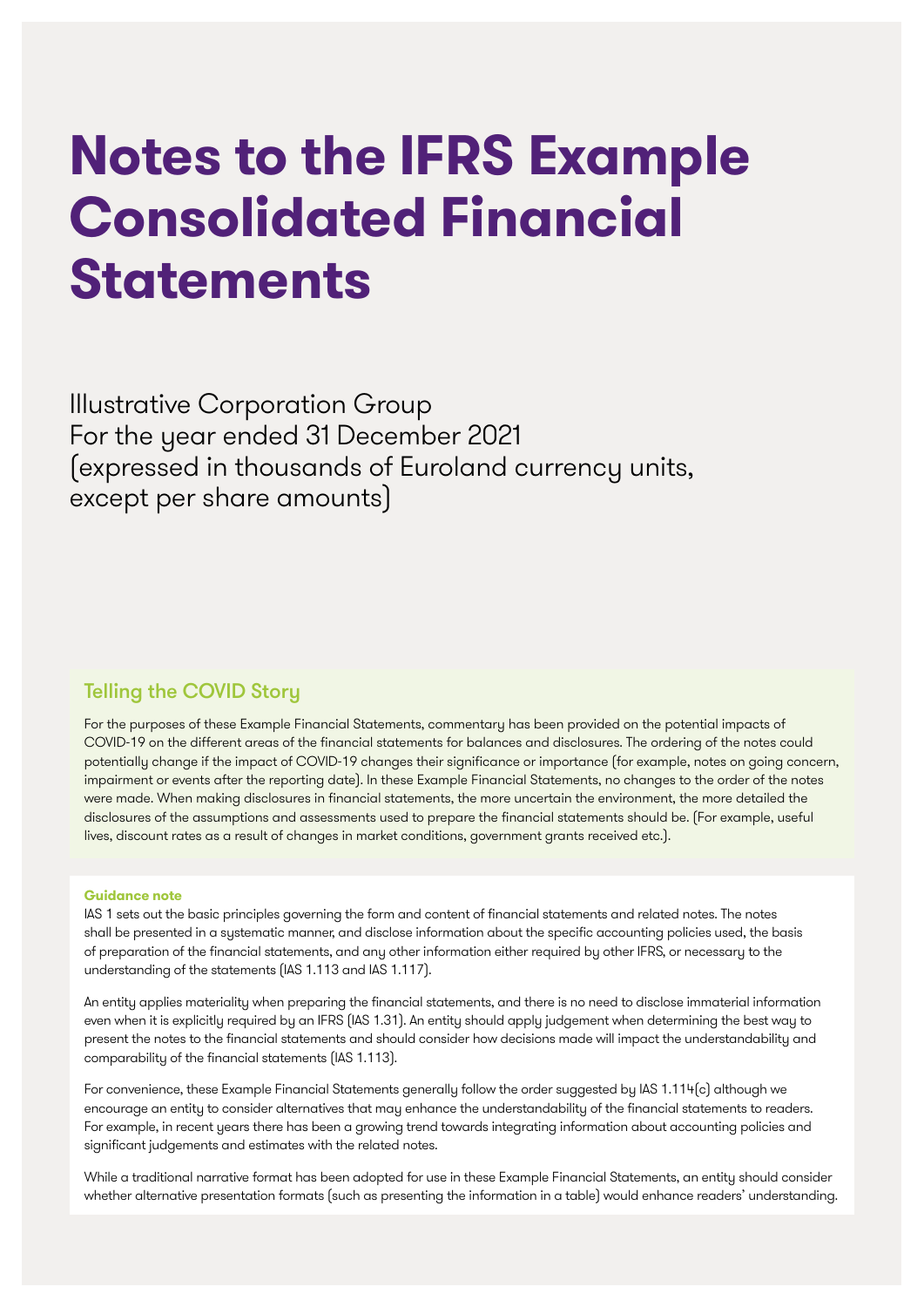### 1. Nature of operations

IAS 1.51(a) IAS 1.138(b) The principal activities of Illustrative Corporation Ltd and subsidiaries (the Group) include selling of telecommunications hardware and software, related after-sales service, consulting, and the construction of telecommunications systems. These activities are grouped into the following service lines:

- retail focusing on the sale of the Group's proprietary hardware and software products and related customisation and integration services
- after-sales service providing fixed-price maintenance of extended warranty agreements to the Group's retail customers
- consulting and outsourcing advising companies on telecommunications systems strategies and IT security, and providing IT outsourcing services including payroll and accounts payable transaction processing
- construction providing customers with complete telecommunications systems solutions from design to development and installation.

**Guidance note:** The notes to these Example Financial Statements only include disclosures relevant to the fictitious entity Illustrative Corporation Ltd and subsidiaries. IFRS may require different or additional disclosures in other situations. Disclosures should alwaus be tailored to reflect an entity's specific facts and circumstances.

### 2. General information, statement of compliance with IFRS and going concern assumption

## Telling the COVID Story

#### **Overall assessment of impact of COVID-19 on the preparation and presentation of the financial statements**

We recommend updating the note describing the overall impact of COVID-19 on the entity. This can then refer to specific disclosures within the notes to the financial statements. It may be relevant to include all the quantitative information on the significant impact of COVID-19 in this note. We remind entities the importance of providing entity specific disclosures of what is particularly relevant in the context of COVID-19 for both the current and prior year.

#### **Going concern**

IAS 1 contains guidance related to the going concern assumption and outlines when financial statements are prepared on the assumption the entity will continue as a going concern. IAS 1 explicitly states at each reporting date, management is required to assess the entity's ability to continue as a going concern and consider all available information about the future, which is at least, but is not limited to, twelve months from the annual reporting date. Management should consider a wide range of factors, such as: current and expected profitability, debt repayment schedules and potential sources of replacement financing, and the ability to continue providing services. If management concludes the entity may be liquidated (either by choice or because it has no realistic alternative but to do so) within 12 months from the end of the reporting period, the going concern assumption would not be appropriate and the financial statements may have to be prepared on another basis, such as a liquidation basis Refer to our IFRS Viewpoint 'Preparing financial statements when the going concern basis [is not appropriate](https://www.grantthornton.global/en/insights/viewpoint/Financial-statements-on-a-going-concern-basis/)'. If there is material uncertainty about the entity's ability to continue as a going concern, the entity should include going concern disclosure in the notes to its financial statements.

Illustrative Corporation Group: IFRS Example Consolidated Financial Statements – 31 December 2021 13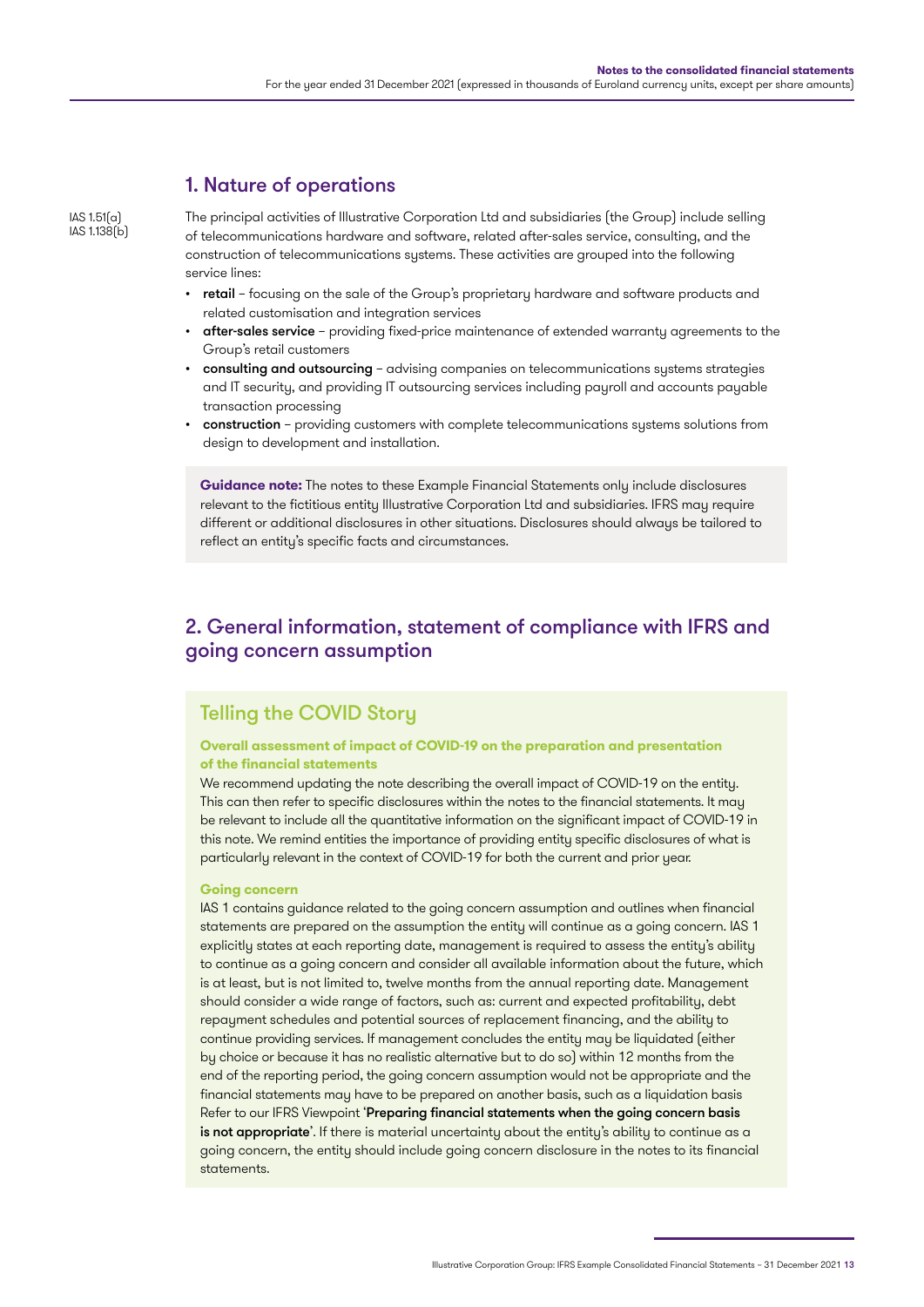## Telling the COVID Story (cont)

Because the assessment regarding an entity's ability to continue as a going concern covers a period no less than twelve months from the annual reporting date, all events that occur during an entity's subsequent events period should be considered when evaluating whether there is significant doubt about the entity's ability to continue as a going concern. In other words, even if events during the subsequent events period are not considered adjusting subsequent events, they should still be incorporated into the going concern assessment. Furthermore, events or conditions that cast significant doubt on an entity's ability to continue as a going concern should be disclosed if there are material uncertainties or if a significant amount of judgment is involved in reaching the conclusion about whether the going concern assumption is appropriate. IFRIC agenda decisions from [July 2010](https://cdn.ifrs.org/-/media/feature/news/updates/ifrs-ic/2010/july2010ifricupdate.pdf) and [July 2014](https://cdn.ifrs.org/-/media/feature/news/updates/ifrs-ic/2014/ifric-update-july-2014.pdf) should also be taken into consideration here.

We recommend caution when considering the relevant period of assessment for going concern. There has been modification to the auditing standards at a local level for some jurisdictions. These include Australia, New Zealand and the UK. They stipulate the auditor must ensure that management has considered a period of no less than 12 months from the date of approval of the financial statements.

For more details, refer to our article '[COVID-19: Going Concern Considerations](https://www.grantthornton.global/en/insights/supporting-you-to-navigate-the-impact-of-covid-19/ifrs-Going-concern-considerations/)'.

In January 2021 the IASB issued educational material to support entities in applying the going concern requirements. Refer to the following [link](https://cdn.ifrs.org/content/dam/ifrs/news/2021/going-concern-jan2021.pdf?la=en).

- Illustrative Corporation Ltd (Illustrative Corporation), the Group's ultimate parent company, is a limited liability company incorporated and domiciled in Euroland. Its registered office and principal place of business is 149 Great Place, 40237 Greatville, Euroland. Illustrative Corporation's shares are listed on the Greatstocks Stock Exchange. IAS 1.138(a) IAS 1.138(c)
- The consolidated financial statements of the Group have been prepared in accordance with International Financial Reporting Standards (IFRS) as issued by the International Accounting Standards Board (IASB). They have been prepared under the assumption the Group operates on a going concern basis. IAS 1.16 IAS 1.51(b) IAS 1.25
- The consolidated financial statements for the year ended 31 December 2021 (including comparatives) were approved and authorised for issue by the board of directors on 1 March 2022 (see Note 38). Under the Security Regulations Act of Euroland, amendments to the financial statements are not permitted after approval. IAS 1.51(c) IAS 10.17

### 3. New or revised Standards or Interpretations

**Guidance note:** The discussion of the initial application of IFRS only needs to be disclosed in the first financial statements after the new or revised Standards have been adopted by the entity.

#### **3.1 New Standards adopted as at 1 January 2021**

**Guidance note:** Included in this note are amendments that have a significant impact on these Example Financial Statements, and therefore detailed disclosures have been made as required by IAS 8.28. For 2021, there are none to be disclosed.

<sup>14</sup> Illustrative Corporation Group: IFRS Example Consolidated Financial Statements – 31 December 2021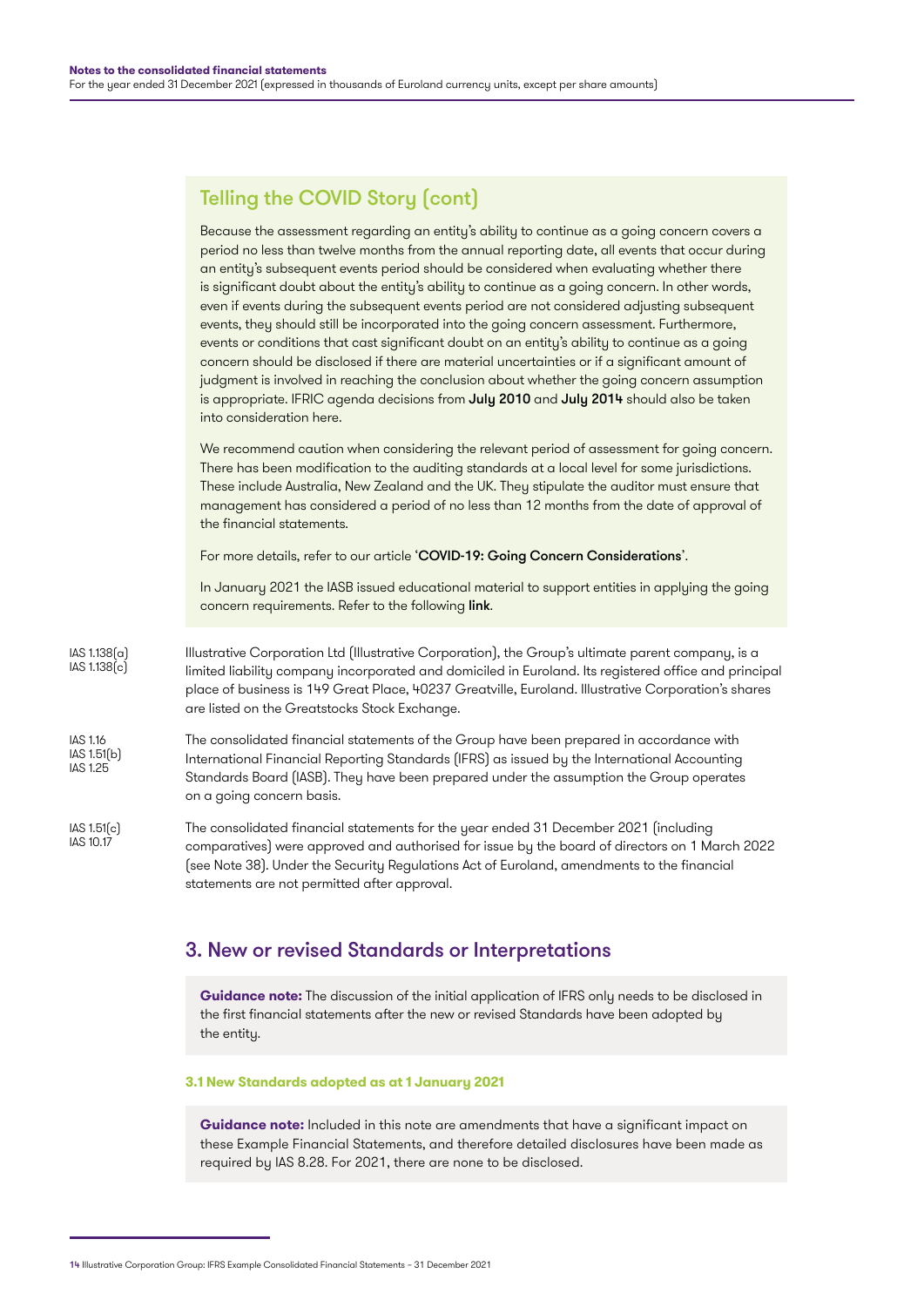Some accounting pronouncements which have become effective from 1 January 2021 and have therefore been adopted do not have a significant impact on the Group's financial results or position.

**Guidance note:** As illustrated above, IAS 8.28 requires an entity to disclose detailed information on certain Standards that have been applied for the first time in the current period. Other Standards and amendments that are effective for the first time in 2021 (for an entity with a 31 December 2021 year-end) and could be applicable to the Group are:

- COVID-19-related rent concessions beyond 30 June 2021 (Amendments to IFRS 16)
- Interest Rate Benchmark Reform Phase 2 (Amendments to IFRS 9, IAS 39, IFRS 7, IFRS 4 and IFRS 16)1

These amendments do not have a significant impact on these Example Financial Statements and therefore the disclosures have not been made. However, whilst they do not affect these Example Financial Statements they will impact some entities. An entity should assess the impact of these new Standards on their financial statements based on their own facts and circumstances and make appropriate disclosures.

#### **3.2 Standards, amendments and Interpretations to existing Standards that are not yet effective and have not been adopted early by the Group**

**Guidance note:** IAS 8.30 requires an entity to disclose Standards issued but not yet effective that they will apply in the future. As part of this disclosure an entity must provide known or reasonably estimable information relevant to assessing the possible impact the new IFRS will have on their financial statements in the period of initial application. For new or amended IFRS or Interpretations that are expected to have a material impact, an entity should consider disclosing the title of the new IFRS Standard, the nature of the expected change in accounting policy, the effective date of the Standard, and the date at which the entity intends to first apply the Standard (IAS 8.31). Where there is not expected to be a material impact, it is not necessary to do this, and doing so may actually contribute to disclosure overload. For example, IFRS 17 'Insurance Contracts' will have a major impact on entities issuing insurance contracts, however, it will not affect this Group.

Other Standards and amendments that are not yet effective and have not been adopted early by the Group include:

- IFRS 17 Insurance Contracts
- Amendments to IFRS 17 Insurance Contracts (Amendments to IFRS 17 and IFRS 4)
- References to the Conceptual Framework
- Proceeds before Intended Use (Amendments to IAS 16)
- Onerous Contracts Cost of Fulfilling a Contract (Amendments to IAS 37)
- Annual Improvements to IFRS Standards 2018-2020 Cycle (Amendments to IFRS 1, IFRS 9, IFRS 16, IAS 41)
- Classification of Liabilities as Current or Non-current (Amendments to IAS 1)
- Deferred Tax related to Assets and Liabilities from a Single Transaction

These amendments are not expected to have a significant impact on the financial statements in the period of initial application and therefore no disclosures have been made. However, whilst they do not affect these Example Financial Statements, they will impact some entities. An entity should assess the anticipated impact of these new Standards and amendments on their financial statements based on their own facts and circumstances and make appropriate disclosures.

<sup>1</sup> For instance, entities with significant floating rate exposures (in the form of financial debt or investment, leases, insurance contracts or derivatives) still indexed at 2021 year-end to indices (such as US LIBOR) that will soon be replaced by new interest rate references, should keep in mind the new<br>disclosure requirements introduced by the aforementioned amendments to IF are managing the transition to alternative benchmark rates, and to provide specific quantitative information about financial instruments that have uet to transition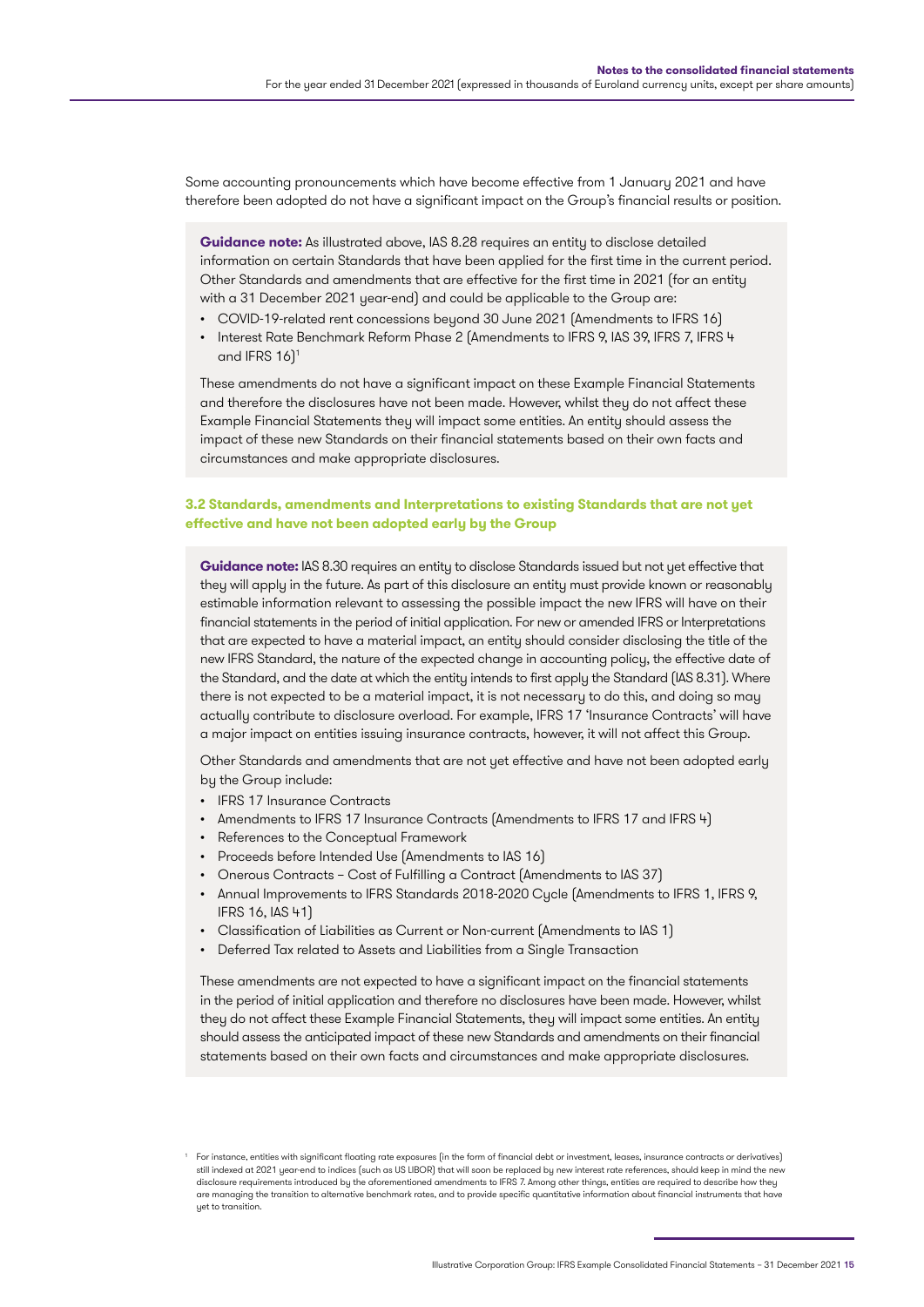IAS 8.30 IAS 8.31

At the date of authorisation of these consolidated financial statements, several new, but not yet effective, Standards and amendments to existing Standards, and Interpretations have been published by the IASB. None of these Standards or amendments to existing Standards have been adopted early by the Group.

Management anticipates that all relevant pronouncements will be adopted for the first period beginning on or after the effective date of the pronouncement. New Standards, amendments and Interpretations not adopted in the current year have not been disclosed as they are not expected to have a material impact on the Group's consolidated financial statements.

### 4. Significant accounting policies

## Telling the COVID Story

In most cases the accounting policies should not change as a result of COVID-19. However, if the entity is for example, adopting the practical expedient for lease modifications under IFRS 16 (see Leased assets Note 4.14), then this change should be reflected in its accounting policies.

An entity that has historically not been eligible for government assistance may be entitled to receive government assistance as a result of the COVID-19 pandemic. Management may need to establish an accounting policy regarding government assistance which needs to be appropriate and in line with the requirements in IAS 20 'Accounting for Government Grants and Disclosure of Government Assistance'. It is essential to distinguish between government assistance and government grants and ensure that grants are recognised only when the recognition criteria in IAS 20 are met. Some of the government assistance may involve deferral of tax payments or other tax allowances. The accounting treatment of tax allowances may need to be accounted for under IAS 12 'Income Taxes' rather than IAS 20. We have more information on this topic in our article '[COVID-19: Government Grants](https://www.grantthornton.global/en/insights/supporting-you-to-navigate-the-impact-of-covid-19/ifrs---government-grants/)'.

**Guidance note:** An entity should disclose its significant accounting policies. However, IAS 1 gives only limited guidance about what a significant accounting policy could be. IAS 1.117 states that significant accounting policies should comprise:

- a the measurement basis (or bases) used in preparing the financial statements, and
- b the other accounting policies used that are relevant to an understanding of the financial statements.

Deciding which accounting policies are significant requires judgement. The nature of the entity's operations may cause an accounting policy to be significant even if the amounts involved are not material. In accordance with IAS 1.117, and IAS 1.121–122, an entity should also consider:

- whether the policy was selected among alternatives provided by the relevant Standard
- the extent of judgement, estimation uncertainty or complexity involved in applying the policy
- whether the policy was developed for a type of transaction not covered by IFRS, and
- whether disclosing the policy would assist users in understanding particular transactions or events.

We recommend an entity makes their accounting policy disclosures clear and specific as these will add value and insight to the users. Entity-specific accounting policy disclosures:

- explain how the entity applies the policy
- are written in plain English so are easy to understand, and
- are up-to-date in terms of IFRS requirements and the business state if an accounting policy choice was made from the Standard and why this choice was made.

<sup>16</sup> Illustrative Corporation Group: IFRS Example Consolidated Financial Statements – 31 December 2021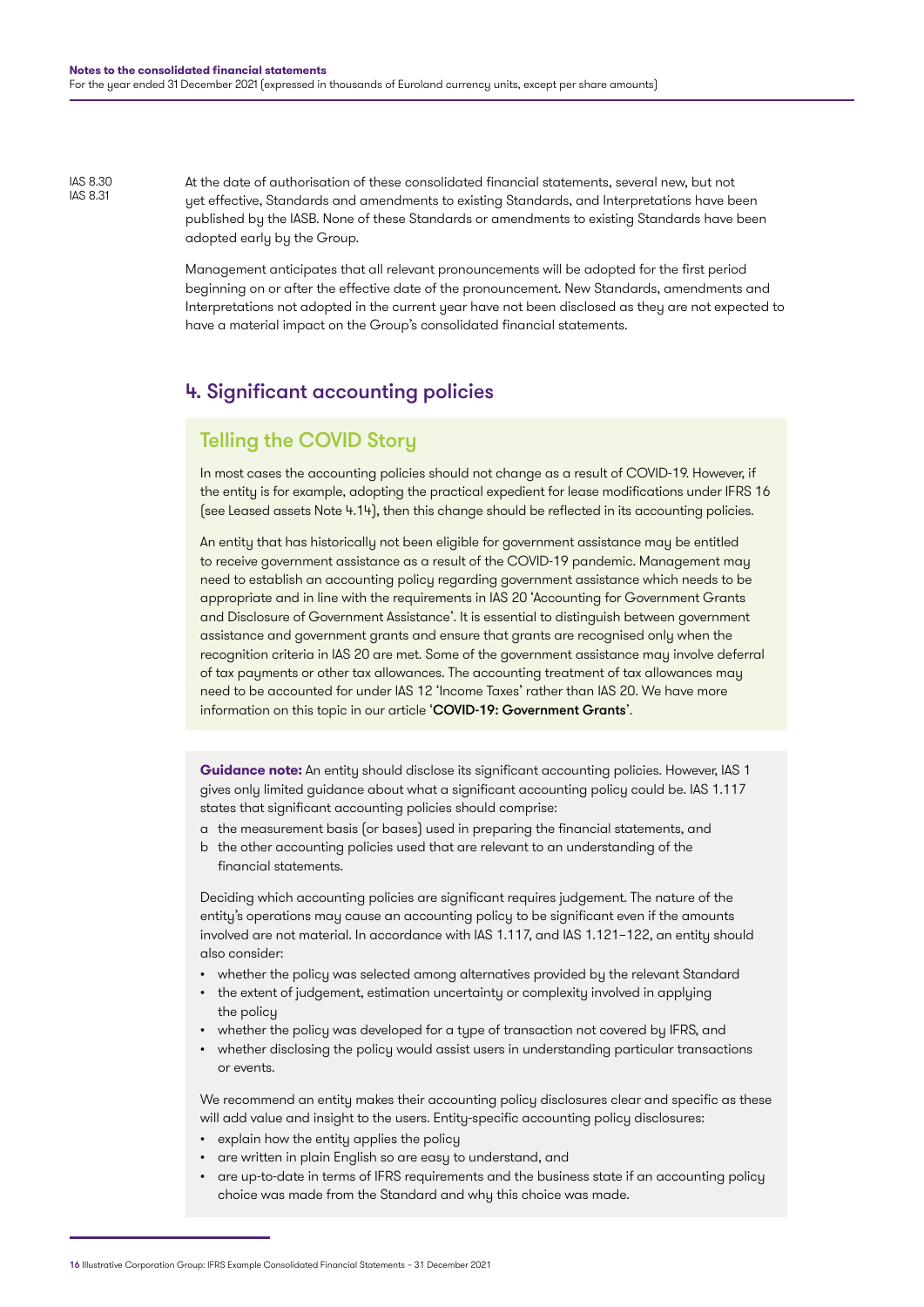#### **4.1 Basis of preparation**

| <b>IAS 1.27</b><br>$IAS 1.51(d-e)$<br>IAS 1.53 | The Group's financial statements have been prepared on an accruals basis and under the historical<br>cost convention except for the revaluation of properties, investments and derivatives. Monetary<br>amounts are expressed in Euroland currency (CU) and are rounded to the nearest thousands,<br>except for earnings per share.                                                                                                                                                                                            |
|------------------------------------------------|--------------------------------------------------------------------------------------------------------------------------------------------------------------------------------------------------------------------------------------------------------------------------------------------------------------------------------------------------------------------------------------------------------------------------------------------------------------------------------------------------------------------------------|
| <b>IFRS 10.B92</b><br>IAS 1.51[c]              | 4.2 Basis of consolidation<br>The Group's financial statements consolidate those of the parent company and all of its<br>subsidiaries as of 31 December 2021. All subsidiaries have a reporting date of 31 December.                                                                                                                                                                                                                                                                                                           |
| IFRS 10.B86(c)                                 | All transactions and balances between Group companies are eliminated on consolidation, including<br>unrealised gains and losses on transactions between Group companies. Where unrealised losses<br>on intra-group asset sales are reversed on consolidation, the underlying asset is also tested for<br>impairment from a Group perspective. Amounts reported in the financial statements of subsidiaries<br>have been adjusted where necessary to ensure consistency with the accounting policies adopted<br>by the Group.   |
| <b>IFRS 10.B88</b>                             | Profit or loss and other comprehensive income of subsidiaries acquired or disposed of during the<br>year are recognised from the effective date of acquisition, or up to the effective date of disposal,<br>as applicable.                                                                                                                                                                                                                                                                                                     |
| <b>IFRS 10.22</b><br><b>IFRS 10.B94</b>        | The Group attributes total comprehensive income or loss of subsidiaries between the owners of the<br>parent and the non-controlling interests based on their respective ownership interests.                                                                                                                                                                                                                                                                                                                                   |
| IFRS 3.4<br><b>IFRS 3.37</b>                   | <b>4.3 Business combinations</b><br>The Group applies the acquisition method in accounting for business combinations. The<br>consideration transferred by the Group to obtain control of a subsidiary is calculated as the sum<br>of the acquisition-date fair values of assets transferred, liabilities incurred and the equity interests<br>issued by the Group, which includes the fair value of any asset or liability arising from a contingent<br>consideration arrangement. Acquisition costs are expensed as incurred. |
| <b>IFRS 3.18</b>                               | Assets acquired and liabilities assumed are measured at their acquisition-date fair values.                                                                                                                                                                                                                                                                                                                                                                                                                                    |
| IAS 28.16<br>IFRS 11.24                        | 4.4 Investments in associates and joint ventures<br>Investments in associates and joint ventures are accounted for using the equity method.                                                                                                                                                                                                                                                                                                                                                                                    |
| IAS 28.10                                      | The carrying amount of the investment in associates and joint ventures is increased or decreased to<br>recognise the Group's share of the profit or loss and other comprehensive income of the associate<br>and joint venture, adjusted where necessary to ensure consistency with the accounting policies of<br>the Group.                                                                                                                                                                                                    |
| <b>IAS 28.28</b>                               | Unrealised gains and losses on transactions between the Group and its associates and joint<br>ventures are eliminated to the extent of the Group's interest in those entities. Where unrealised<br>losses are eliminated, the underlying asset is also tested for impairment.                                                                                                                                                                                                                                                  |

**4.5 Foreign currency translation**

### Telling the COVID Story

An entity is required to translate foreign currency transactions into the reporting/functional currency using the spot rate in effect on the date of the transaction. As a practical expedient, an entity may translate revenue earned and expenses incurred in a foreign currency using an average rate (eg a monthly or annual average). In years when exchange rates remain fairly stable, the difference between using the spot rate vs the average rate will be insignificant. However, some exchange rates are fluctuating significantly during this period of economic uncertainty. As a result, an entity may need to revisit the way it translates foreign currency transactions in its statement of profit or loss and assess whether its current accounting policy remains appropriate.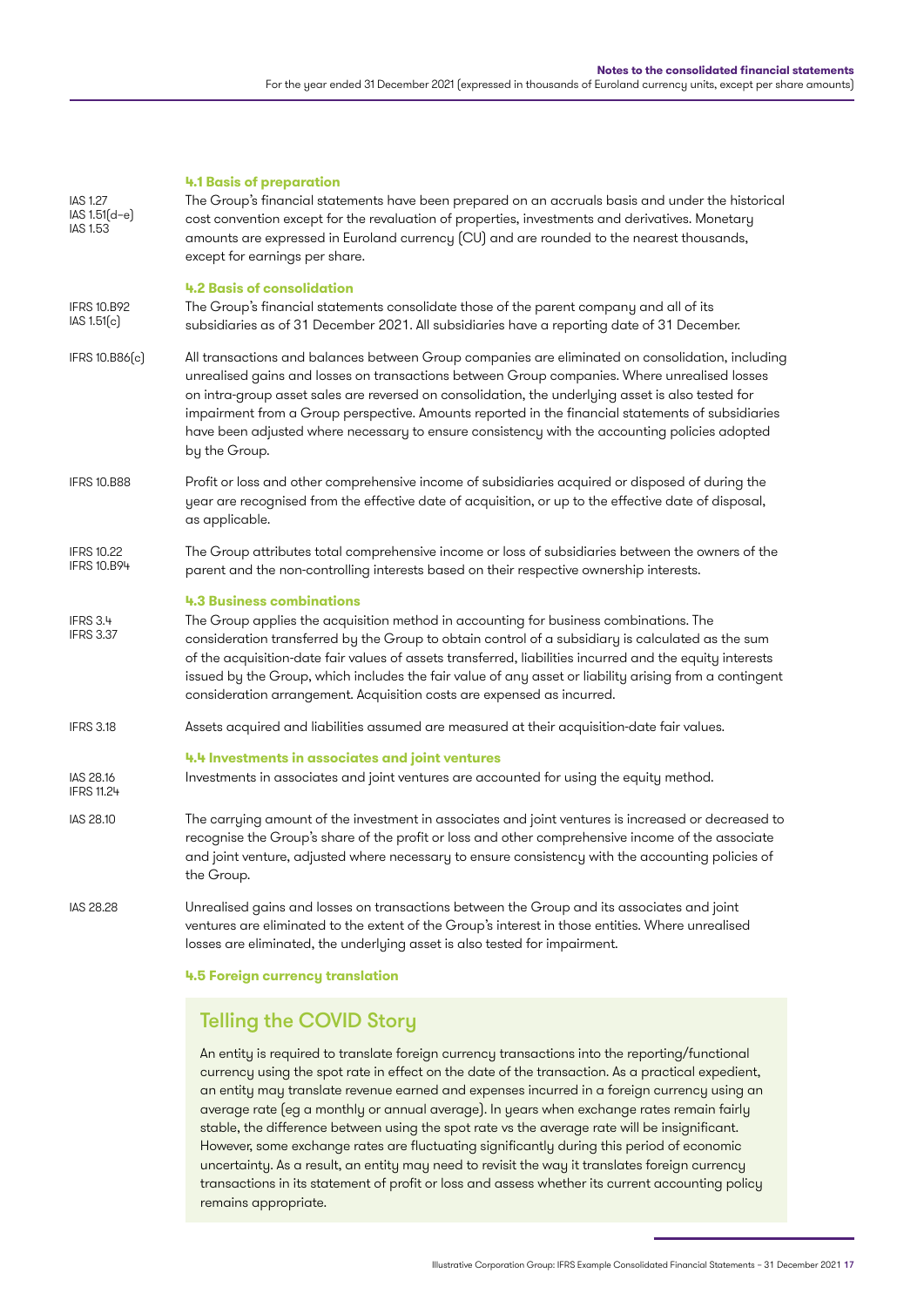| IAS 1.51(d)<br>IAS 21.53                      | Functional and presentation currency<br>The consolidated financial statements are presented in currency units CU, which is also the<br>functional currency of the parent company.                                                                                                                                                                                                                                                                                                                                                                                                                                                                                                                                                                                                                   |
|-----------------------------------------------|-----------------------------------------------------------------------------------------------------------------------------------------------------------------------------------------------------------------------------------------------------------------------------------------------------------------------------------------------------------------------------------------------------------------------------------------------------------------------------------------------------------------------------------------------------------------------------------------------------------------------------------------------------------------------------------------------------------------------------------------------------------------------------------------------------|
| IAS 21.21<br><b>IAS 21.28</b><br>IAS 21.23(a) | Foreign currency transactions and balances<br>Foreign currency transactions are translated into the functional currency of the respective Group<br>entity, using the exchange rates prevailing at the dates of the transactions (spot exchange rate).<br>Foreign exchange gains and losses resulting from the settlement of such transactions and from the<br>remeasurement of monetary items denominated in foreign currency at period-end exchange rates<br>are recognised in profit or loss.                                                                                                                                                                                                                                                                                                     |
| IAS 21.23(b)<br>IAS 21.23(c)                  | Non-monetary items are not retranslated at the period-end. They are measured at historical cost<br>(translated using the exchange rates at the transaction date), except for non-monetary items<br>measured at fair value which are translated using the exchange rates at the date when fair value<br>was determined.                                                                                                                                                                                                                                                                                                                                                                                                                                                                              |
| IAS 21.47                                     | Foreign operations<br>In the Group's financial statements, all assets, liabilities and transactions of Group entities with a<br>functional currency other than the CU are translated into CU upon consolidation. The functional<br>currencies of entities within the Group have remained unchanged during the reporting period.                                                                                                                                                                                                                                                                                                                                                                                                                                                                     |
| IAS 21.48                                     | On consolidation, assets and liabilities have been translated into CU at the closing rate at the<br>reporting date. Goodwill and fair value adjustments arising on the acquisition of a foreign entity<br>have been treated as assets and liabilities of the foreign entity and translated into CU at the<br>closing rate. Income and expenses have been translated into CU at the average rate <sup>2</sup> over the<br>reporting period. Exchange differences are charged or credited to other comprehensive income<br>and recognised in the currency translation reserve in equity. On disposal of a foreign operation, the<br>related cumulative translation differences recognised in equity are reclassified to profit or loss and<br>are recognised as part of the gain or loss on disposal. |
| IFRS 8.22(a)<br>IFRS 8.22(b)                  | 4.6 Segment reporting<br>The Group has three operating segments: consulting, service and retail. In identifying these<br>operating segments, management generally follows the Group's service lines representing its main<br>products and services (see Note 9).                                                                                                                                                                                                                                                                                                                                                                                                                                                                                                                                    |
| IFRS 8.27(a)                                  | Each of these operating segments is managed separately as each requires different technologies,<br>marketing approaches and other resources. All inter-segment transfers are carried out at arm's<br>length prices based on prices charged to unrelated customers in stand-alone sales of identical<br>goods or services.                                                                                                                                                                                                                                                                                                                                                                                                                                                                           |
| IFRS 8.27(b-d)                                | For management purposes, the Group uses the same measurement policies as those used in its<br>financial statements, except for certain items not included in determining the operating profit of the<br>operating segments, as follows:<br>post-employment benefit expenses<br>share-based payment expenses<br>research costs relating to new business activities, and<br>revenue, costs and fair value gains from investment property.<br>In addition, corporate assets which are not directly attributable to the business activities of<br>any operating segment are not allocated to a segment. This primarily applies to the Group's<br>headquarters and the Illustrative Research Lab in Greatville.                                                                                          |

<sup>2</sup> Note that the use of average rates is appropriate only if rates do not fluctuate significantly (IAS 21.40).

<sup>18</sup> Illustrative Corporation Group: IFRS Example Consolidated Financial Statements – 31 December 2021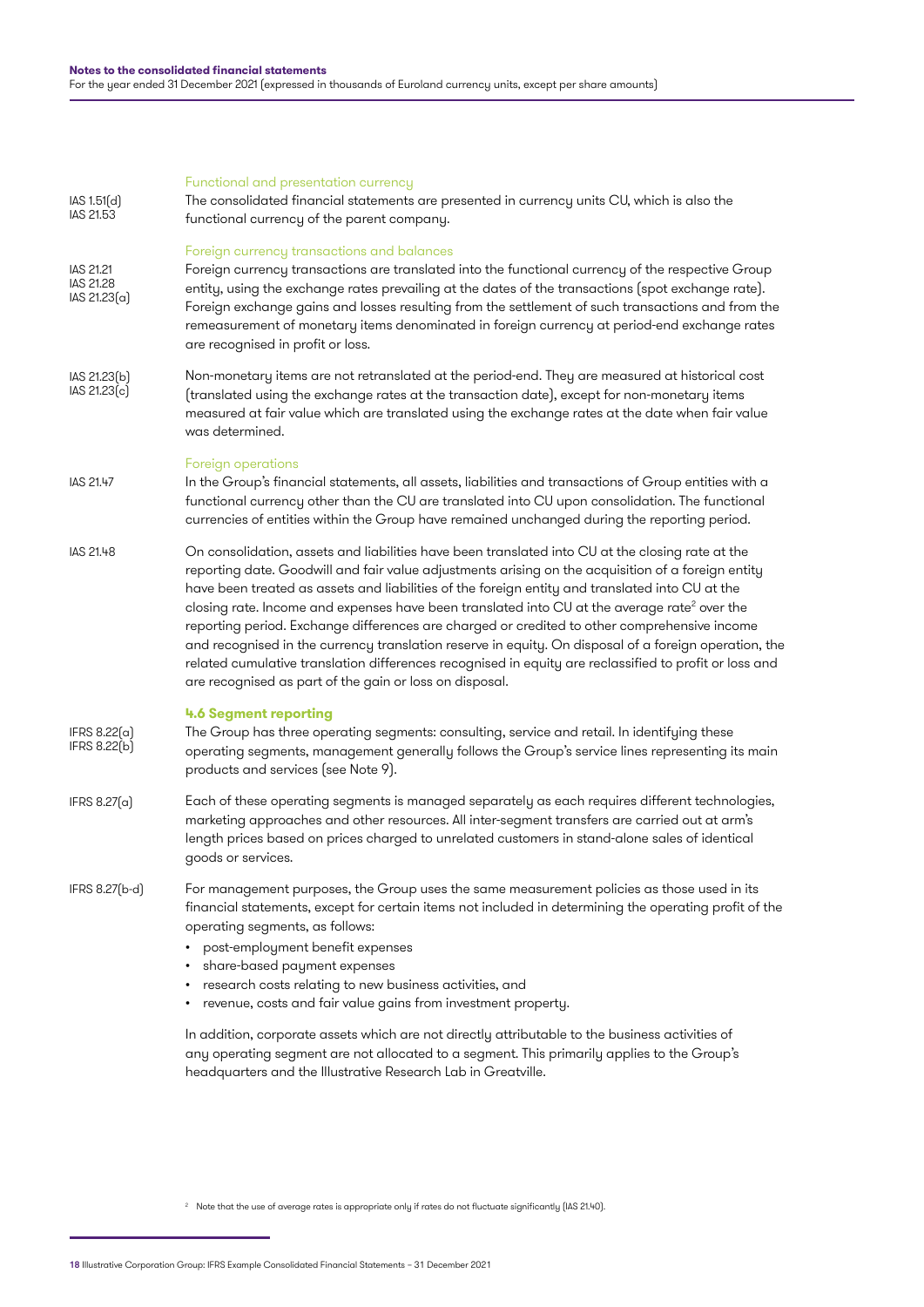#### **4.7 Revenue**

IAS 1.117(b)

IFRS 15.9-12 IFRS 15.22 IFRS 15.47 IFRS 15.73 IFRS 15.31 IFRS 15.46 IFRS 15.47 IFRS 15.22 IFRS 15.74

**Guidance note:** Revenue is one of the most important line items for most entities, and therefore a policy is almost always disclosed. Entities with multiple revenue streams should always remember to address each significant revenue stream separately.

#### **Overview**

Revenue arises mainly from the sale of telecommunications hardware and non-customised software, bespoke solutions, after-sales maintenance and extended warranty services, consulting and IT services, and contracts for the construction of telecommunication systems.

To determine whether to recognise revenue, the Group follows a 5-step process:

- 1 Identifying the contract with a customer
- 2 Identifying the performance obligations
- 3 Determining the transaction price
	- 4 Allocating the transaction price to the performance obligations
- 5 Recognising revenue when/as performance obligation(s) are satisfied.

The Group often enters into customer contracts to supply a bundle of products and services, for example telecommunications hardware, software and related after-sales service. The contract is then assessed to determine whether it contains a single combined performance obligation or multiple performance obligations. If applicable the total transaction price is allocated amongst the various performance obligations based on their relative stand-alone selling prices. The transaction price for a contract excludes any amounts collected on behalf of third parties.

Revenue is recognised either at a point in time or over time, when (or as) the Group satisfies performance obligations by transferring the promised goods or services to its customers.

The Group recognises contract liabilities for consideration received in respect of unsatisfied performance obligations and reports these amounts as other liabilities in its consolidated statement of financial position (see Note 25). Similarly, if the Group satisfies a performance obligation before it receives the consideration, the Group recognises either a contract asset or a receivable in its consolidated statement of financial position, depending on whether something other than the passage of time is required before the consideration is due. IFRS 15.106 IFRS 15.107 IFRS 15.108

#### Hardware and software sales

Revenue from the sale of telecommunications hardware and non-customised software is recognised when or as the Group transfers control of the asset to the customer. IFRS 15.31 IFRS 15.119(a)

For stand-alone sales of telecommunications hardware and/or non-customised software without installation services, control transfers when the customer takes delivery of the hardware or is provided with a download key for the software. Non-customised software is supplied under licences with a fixed term of between 1 and 3 years which convey a right to use software as it exists at the start of the licence period. The Group does not modify the software during the licence period. IFRS 15.38 IFRS 15.B56

#### Bespoke solutions

The Group also supplies customers with bespoke telecommunication solutions that include customised hardware and software and an installation service that enables the solution to interface with the customer's existing systems. The Group has determined that the hardware, software and installation service are each capable of being distinct as, in theory, the customer could benefit from them individually by acquiring the other elements elsewhere. However, the Group also provides a significant service of integrating these items to deliver a working solution such that, in the context of the actual contract, there is a single performance obligation to provide that solution.

Illustrative Corporation Group: IFRS Example Consolidated Financial Statements – 31 December 2021 19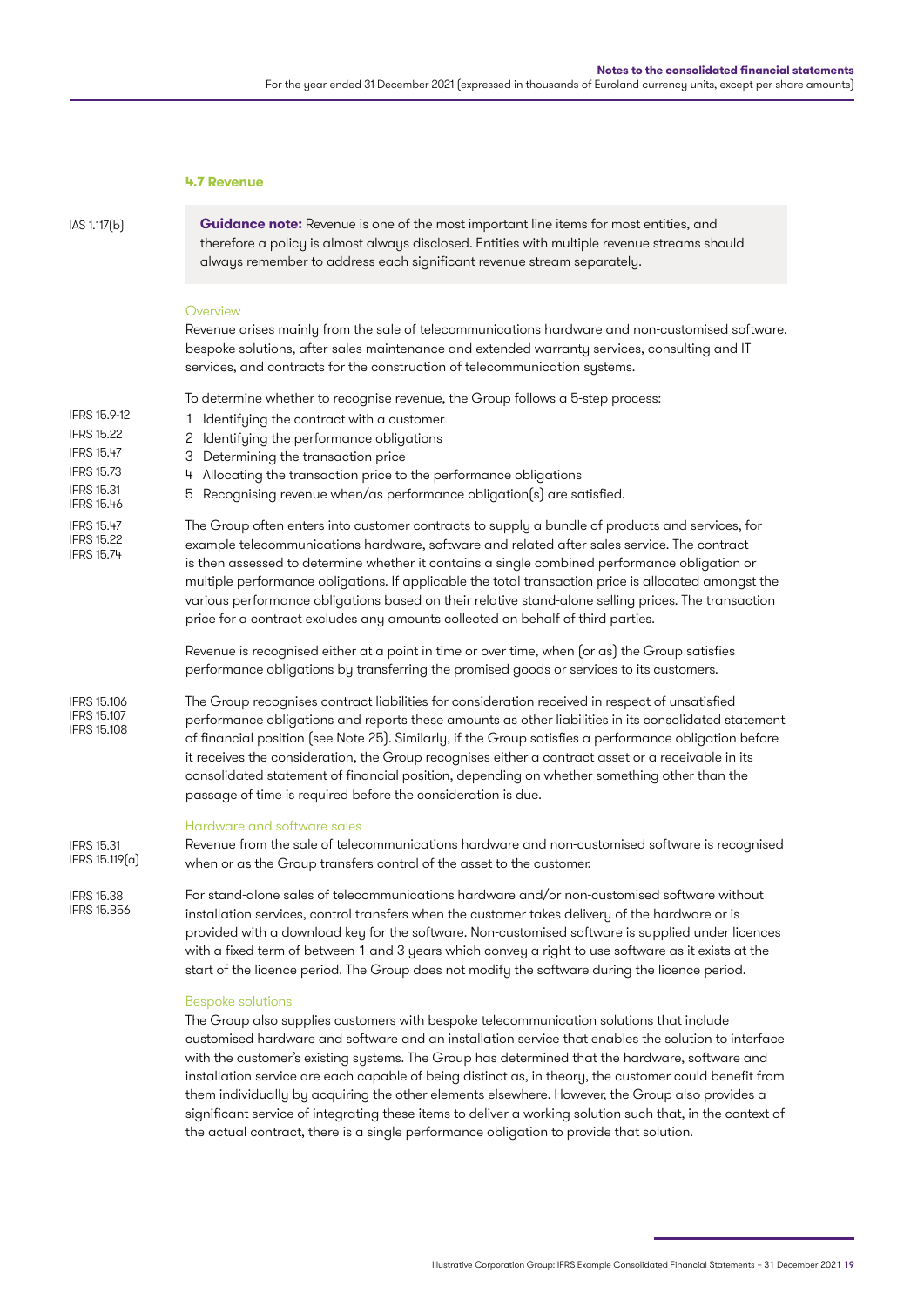The Group has assessed that control of these solutions transfers to the customer over time. This is because each solution is unique to the customer (has no alternative use) and the terms of the contract state the Group is entitled to a right to payment for the work completed to date. Revenue for these performance obligations is recognised as the customisation or integration work is performed, using the cost-to-cost method to estimate progress towards completion. Costs are generally incurred are considered to be proportionate to the entity's performance, so the cost-tocost method provides a faithful depiction of the transfer of goods and services to the customer. The cost of uninstalled materials is excluded from the calculation because the Group assesses that including these costs could overstate its progress towards delivering the solution. IFRS 15.35(c) IFRS 15.B19

#### Customer loyalty programme

- The Group's retail division operates a customer loyalty incentive programme. For each CU 100 spent, customers obtain one loyalty point which they can redeem to receive discounts on future purchases. Loyalty points are considered to be a separate performance obligation as they provide customers with a material right they would not have received otherwise. Unused points expire if not used within two years. The Group allocates the transaction price between the material right and other performance obligations identified in a contract on a relative stand-alone selling price basis. The amount allocated to the material right is initially recorded as a contract liability and is later recognised in revenue when the points are redeemed by the customer. IFRS 15.119(e)
- The Group's experience is that a portion of the loyalty points will expire without being used ('breakage'). The Group recognises revenue from expected breakage in proportion to the points redeemed and trues-up this estimate when points expire. The Group has assessed it is highly improbable a significant reversal of revenue will arise if actual experience differs from expectations and therefore no further revenue constraint is needed. IFRS 15.B46

#### Warrantu arrangements

The Group provides a basic one-year product warranty on its telecommunications hardware whether sold on a stand-alone basis or as part of an integrated telecommunications system. Under the terms of this warranty customers can return the product for repair or replacement if it fails to perform in accordance with published specifications. These assurance-type warranties are not considered to be performance obligations so revenue is not allocated to them. The estimated costs of serving these warranties are recognised as provisions under IAS 37 'Provisions, Contingent Liabilities and Contingent Assets'.

#### After-sales Services

IFRS 15.35(a) IFRS 15.124(a)

IFRS 15.B32 IFRS 15.B18

IFRS 15.B28

- The Group enters into fixed price maintenance and extended warranty contracts with its customers for non-cancellable terms between one and three years in length. Customers are required to pay in advance for each twelve-month service period. Payments received in advance of performance obligations being satisfied are recognised as contract liabilities.
- **Maintenance contracts** these agreements provide customers with regularly scheduled maintenance on telecommunications hardware purchased from the Group. The contracts consist of a single performance obligation that is transferred over time (ie the contract period) because they involve a series of services that are substantially the same and the benefit of each service is received and consumed immediately. Revenue is recognised over time based on the ratio between the number of hours of maintenance services provided in the current period and the total number of such hours expected to be provided under each contract. This method best depicts the transfer of services to the customer because: (a) details of the services to be provided are specified by management in advance as part of its published maintenance program, and (b) the Group has a long history of providing these services to its customers, allowing it to make reliable estimates of the total number of hours involved in providing the service. IFRS 15.124(b) IFRS 15.35(a) IFRS 15.124(a)
	- **•** Extended warranty program these agreements cover repairs and after-sales support for telecommunications hardware outside the Group's standard warranty period. This service involves an indeterminate number of acts as the Group is required to 'stand ready' to perform whenever a request falling within the scope of the program is made by a customer. The benefits of the Group standing ready are received and consumed immediately and the service has therefore been assessed as a single performance obligation that is transferred over time (ie the warranty period). Revenue is recognised on a straight-line basis over the term of the contract.

<sup>20</sup> Illustrative Corporation Group: IFRS Example Consolidated Financial Statements – 31 December 2021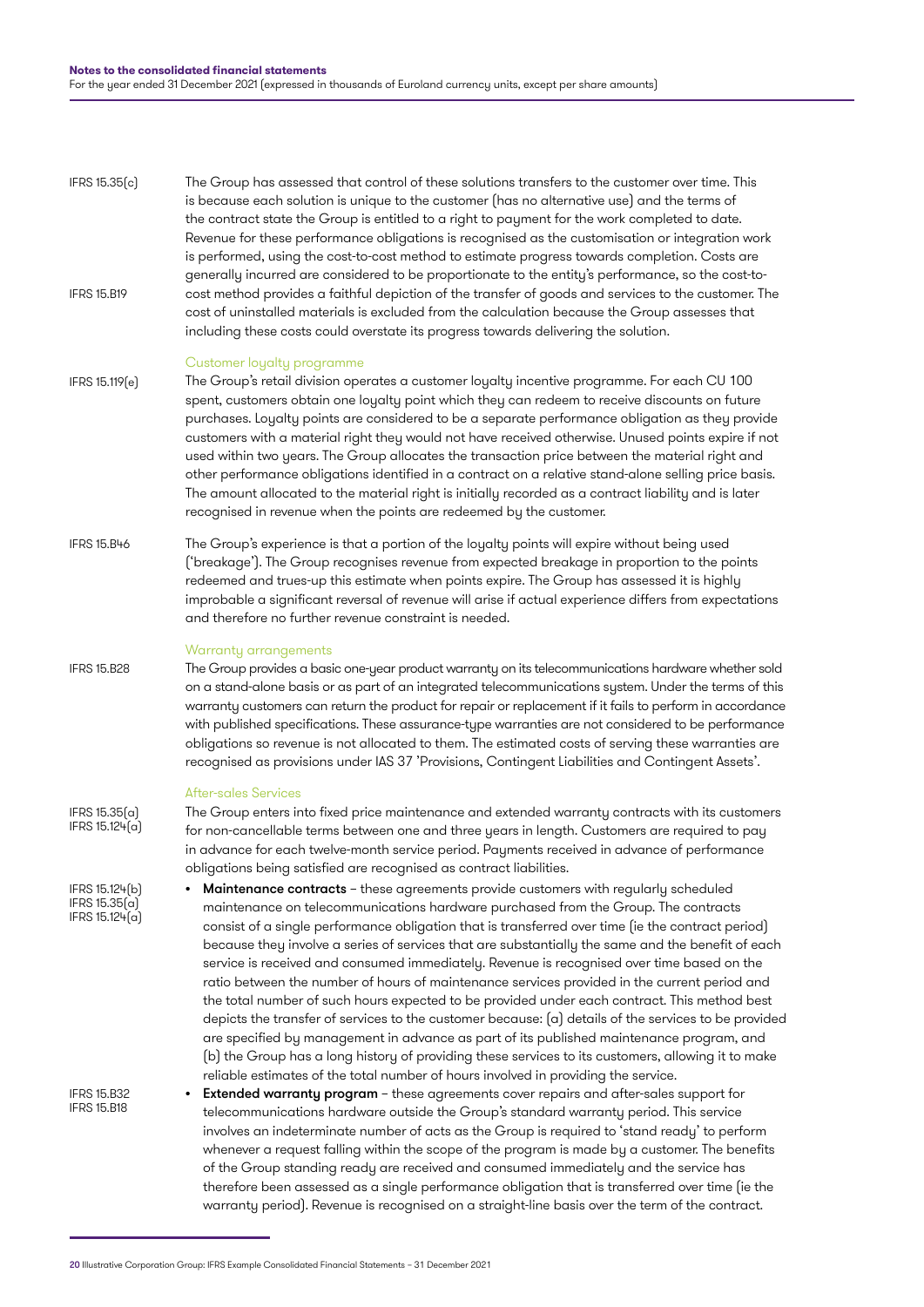This method best depicts the transfer of services to the customer as (a) the company's historical experience demonstrates no statistically significant variation in the quantum of services provided in each year of a multi-year contract, and (b) no reliable prediction can be made as to if and when any individual customer will require service.

**Guidance note:** The Group provides both standard-type warranties accounted for under IAS 37 and extended-type warranties treated as separate performance obligations under IFRS 15. When determining the nature of warranty-related promises, an entity considers:

- whether the customer has the option to separately purchase the warranty
- whether all or part of the warranty provides the customer with an additional service beyond the basic assurance that it will perform in accordance with published specifications.

#### Consulting and IT outsourcing services

The Group provides consulting services relating to the design of telecommunications systems strategies and IT security. These involve developing a customer-specific design (no alternative use) with billings based on a specified payment schedule. Revenue is recognised over time if the schedule ensures the Group is entitled to payment for its performance to date throughout the contract period (including a profit margin that, in percentage terms, is equal to or more than the final expected profit margin). In other cases the payment schedule enables the Group to recover at least its costs at all times in the contract but not necessarily a full or proportionate profit margin. In these cases, taking into consideration the applicable contract law, the Group does not have has an enforceable right to payment for performance completed to date and recognises revenue only on delivery and acceptance of the final design.

Revenue for over-time contracts is recognised on a time-and-materials basis as services are provided and costs are expensed as incurred. Amounts remaining unbilled at the end of a reporting period are presented in the consolidated statement of financial position as accounts receivable if only the passage of time is required before payment of these amounts will be due or as contract assets if payment is conditional on future performance. For the point-in-time contracts, materials and supplies are recognised as inventory and other directly attributable costs are initially recognised as contract fulfilment assets. These costs are expensed on delivery and acceptance (ie when the related revenue is recognised).

The Group also provides IT outsourcing services including payroll and accounts payable transaction processing to customers in exchange for a fixed monthly fee. These contracts involve a series of services that are substantially the same and the benefit of each service is received and consumed immediately. These contracts therefore consist of a single performance obligation for which control is transferred over time and revenue is recognised on a straight-line basis over the term of each contract. This method provides a faithful depiction of the transfer of goods or services because the work required does not vary significantly from month-to-month. IFRS 15.B18

#### Construction of telecommunication systems

IFRS 15.35(b) IFRS 15.74

The Group enters into contracts for the design, development and installation of telecommunication systems in exchange for a fixed fee. Due to the high degree of interdependence between the various elements of these projects, they are accounted for as a single performance obligation. The Group recognises the related revenue over time because the systems are constructed at the customer sites and the customer controls the asset as it is constructed. When a contract also includes promises to perform after-sales services, these services represent a second performance obligation that is also satisfied over time (for the same reasons as the Group's maintenance contracts) but over a different period. The total transaction price is allocated between the two distinct performance obligations based on relative stand-alone selling prices.

IFRS 15.B28 IFRS 15.B29

IFRS 15.35(a) IFRS 15.124(a) IFRS 15.107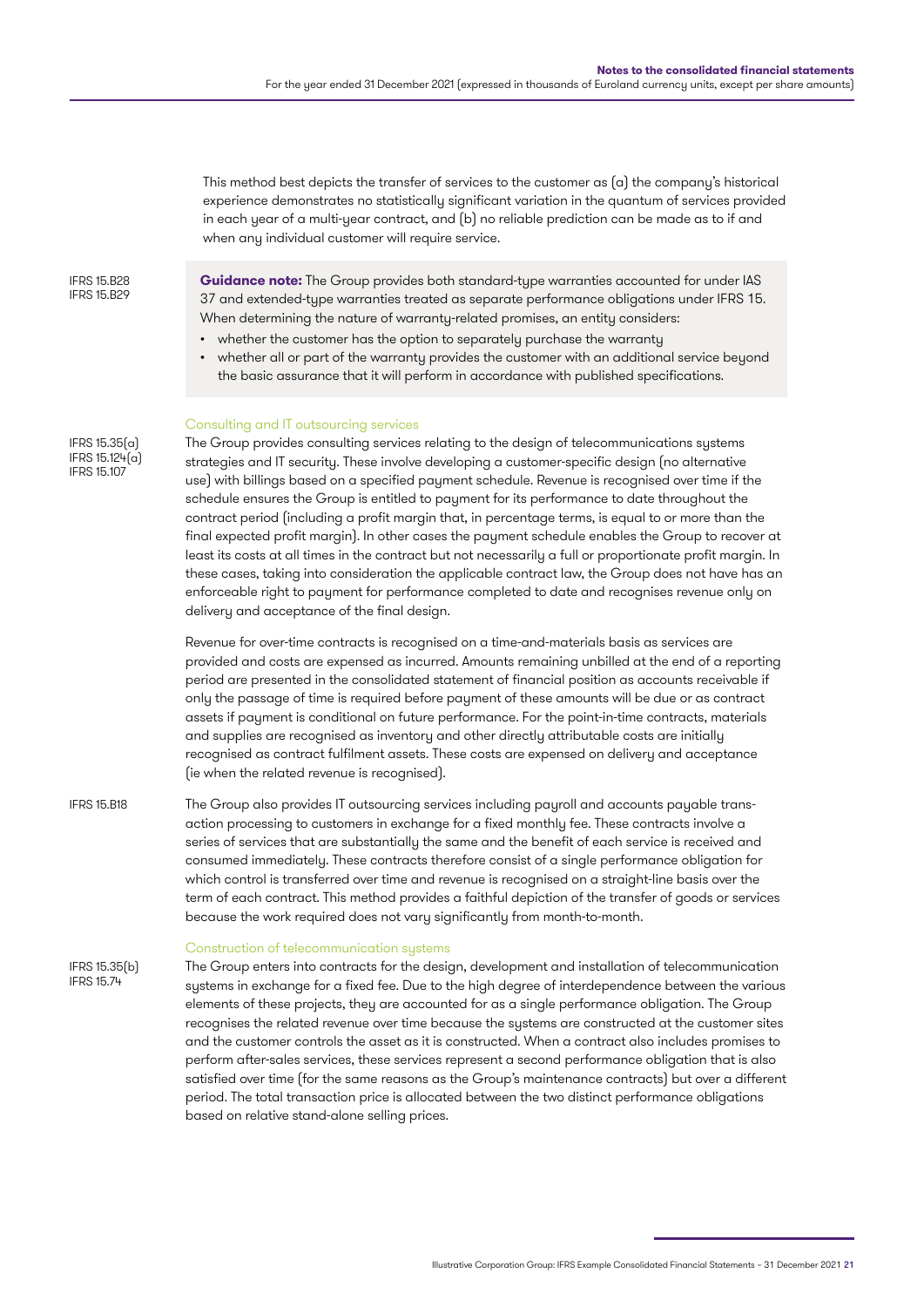To depict the Group's progress in satisfying these performance obligations, and to establish when and to what extent revenue can be recognised, the Group measures its progress by comparing actual hours spent to date with the total estimated hours required to design, develop, and install each system. The hours-to-hours basis provides the most faithful depiction of the transfer of goods and services to each customer due to the Group's ability to make reliable estimates of the total number of hours required to perform, arising from its significant historical experience constructing similar systems. In the early stage of some of these contracts the Group is unable to make a reliable estimate of the outcome of the project but still expects to recover its costs. The Group then recognises revenue equal to the costs incurred until it can make a reliable estimate. Some contracts include bonus payments which the Group can earn by completing a project in advance of a targeted delivery date. At the inception of each contract the Group begins by IFRS 15.39 IFRS 15.41 IFRS 15.45 IFRS 15.53 IFRS 15.56

- estimating the amount of the bonus to be received using the "most likely amount" approach. The bonus is included in the Group's estimate of the transaction price if it is expected to be received but the amount is constrained to the extent necessary to ensure it is highly probable that no significant reversal of revenue will arise in future if the bonus is not actually received. In making this assessment the Group considers its historical record of performance on similar contracts, whether the Group has access to the labour and materials resources needed to exceed the agreed-upon completion date, and the potential impact of other reasonably foreseen constraints. The Group updates its estimates of the transaction price at each period end and adjusts revenue accordingly.
- These arrangements include detailed customer payment schedules. When payments received from customers exceed revenue recognised to date on a particular contract, any excess (a contract liability) is reported in the consolidated statement of financial position under other liabilities (see Note 25). IFRS 15.91

The construction of telecommunication systems normally takes 10–12 months from commencement of design through to completion of installation. As the period of time between customer payment and performance will always be one year or less, the Group applies the practical expedient in IFRS 15.63 and does not adjust the promised amount of consideration for the effects of financing.

In obtaining these contracts, the Group incurs a number of incremental costs, such as commissions paid to sales staff. As the amortisation period of these costs, if capitalised, would be less than one year, the Group makes use of the practical expedient in IFRS 15 and expenses them as incurred. IFRS 15.94

#### **4.8 Operating expenses**

Operating expenses are recognised in profit or loss upon utilisation of the service or as incurred. Expenditure for warranties is recognised when the Group incurs an obligation, which is typically when the related goods are sold. IAS 37.14

#### **4.9 Borrowing costs**

Borrowing costs directly attributable to the acquisition, construction or production of a qualifying asset are capitalised during the period of time that is necessary to complete and prepare the asset for its intended use or sale. Other borrowing costs are expensed in the period in which they are incurred and reported in finance costs (see Note 27). IAS 23.8

<sup>22</sup> Illustrative Corporation Group: IFRS Example Consolidated Financial Statements – 31 December 2021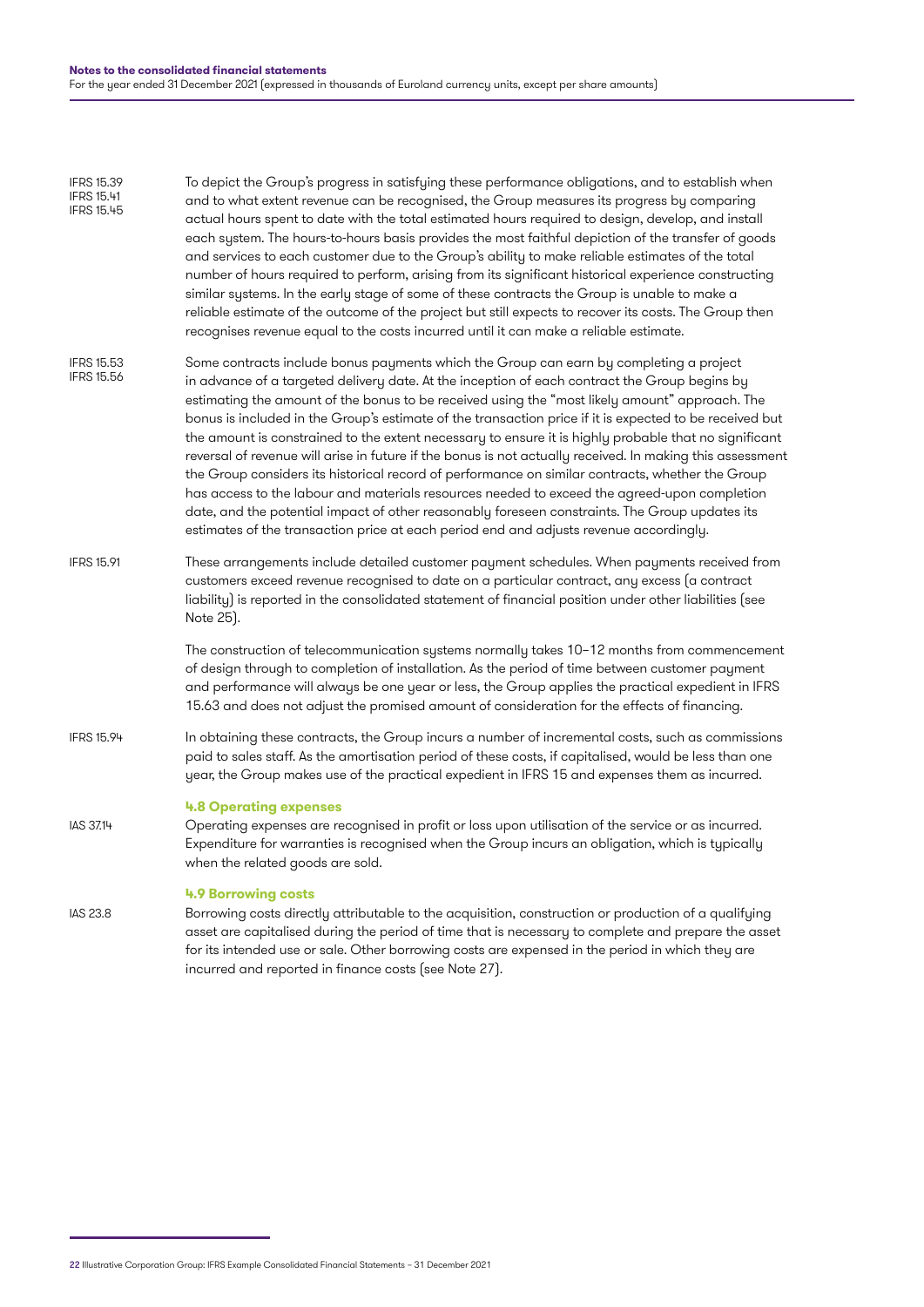| IFRS 5 Appendix A<br>IFRS 5.33(a)<br><b>IFRS 5.32</b>                        | 4.10 Profit or loss from discontinued operations<br>A discontinued operation is a component of the Group that either has been disposed of, or is<br>classified as held for sale. A discontinued operation represents a separate major line of the<br>business. Profit or loss from discontinued operations comprises the post-tax profit or loss of<br>discontinued operations and the post-tax gain or loss recognised on the measurement to fair value<br>less costs to sell or on the disposal group(s) constituting the discontinued operation (see also Note<br>4.21 and Note 20).                                                                                                                                                                                                                                                                                                                                                                                                                                                                                                                                                                                                                                                                                                                          |
|------------------------------------------------------------------------------|------------------------------------------------------------------------------------------------------------------------------------------------------------------------------------------------------------------------------------------------------------------------------------------------------------------------------------------------------------------------------------------------------------------------------------------------------------------------------------------------------------------------------------------------------------------------------------------------------------------------------------------------------------------------------------------------------------------------------------------------------------------------------------------------------------------------------------------------------------------------------------------------------------------------------------------------------------------------------------------------------------------------------------------------------------------------------------------------------------------------------------------------------------------------------------------------------------------------------------------------------------------------------------------------------------------|
| IFRS 3 Appendix A                                                            | 4.11 Goodwill<br>Goodwill represents the future economic benefits arising from a business combination that are<br>not individually identified and separately recognised. Goodwill is carried at cost less accumulated<br>impairment losses. Refer to Note 4.15 for a description of impairment testing procedures.                                                                                                                                                                                                                                                                                                                                                                                                                                                                                                                                                                                                                                                                                                                                                                                                                                                                                                                                                                                               |
|                                                                              | 4.12 Other intangible assets                                                                                                                                                                                                                                                                                                                                                                                                                                                                                                                                                                                                                                                                                                                                                                                                                                                                                                                                                                                                                                                                                                                                                                                                                                                                                     |
| <b>IFRS 3.18</b><br>IAS 38.27                                                | Initial recognition of other intangible assets<br>Brand names and customer lists<br>Brand names and customer lists acquired in a business combination that qualify for separate<br>recognition are recognised as intangible assets at their fair values.                                                                                                                                                                                                                                                                                                                                                                                                                                                                                                                                                                                                                                                                                                                                                                                                                                                                                                                                                                                                                                                         |
| IAS 38.54                                                                    | Internally developed software<br>Expenditure on the research phase of projects to develop new customised software for IT and<br>telecommunication systems is recognised as an expense as incurred.                                                                                                                                                                                                                                                                                                                                                                                                                                                                                                                                                                                                                                                                                                                                                                                                                                                                                                                                                                                                                                                                                                               |
| IAS 38.57<br><b>IAS 38.72</b><br>IAS 38.74<br>IAS 38.118(a)<br>IAS 38.118(b) | Costs that are directly attributable to a project's development phase are recognised as intangible<br>assets, provided they meet all of the following recognition requirements:<br>• the development costs can be measured reliably<br>• the project is technically and commercially feasible<br>• the Group intends to and has sufficient resources to complete the project<br>• the Group has the ability to use or sell the software, and<br>• the software will generate probable future economic benefits.<br>Development costs not meeting these criteria for capitalisation are expensed as incurred.<br>Directly attributable costs include employee costs incurred on software development along with an<br>appropriate portion of relevant overheads and borrowing costs.<br>Subsequent measurement<br>All finite-lived intangible assets, including capitalised internally developed software, are accounted<br>for using the cost model whereby capitalised costs are amortised on a straight-line basis over<br>their estimated useful lives. Residual values and useful lives are reviewed at each reporting date. In<br>addition, they are subject to impairment testing as described in Note 4.15. The following useful lives<br>are applied:<br>software: 3-5 years<br>brand names: 15-20 years |
|                                                                              | customer lists: 4-6 years.<br>Any capitalised internally developed software that is not yet complete is not amortised but is<br>subject to impairment testing as described in Note 4.15.                                                                                                                                                                                                                                                                                                                                                                                                                                                                                                                                                                                                                                                                                                                                                                                                                                                                                                                                                                                                                                                                                                                         |
| IAS 38.118(d)                                                                | Amortisation has been included within depreciation, amortisation and impairment of<br>non-financial assets.                                                                                                                                                                                                                                                                                                                                                                                                                                                                                                                                                                                                                                                                                                                                                                                                                                                                                                                                                                                                                                                                                                                                                                                                      |
| <b>IAS 38.20</b>                                                             | Subsequent expenditures on the maintenance of computer software and brand names are<br>expensed as incurred.                                                                                                                                                                                                                                                                                                                                                                                                                                                                                                                                                                                                                                                                                                                                                                                                                                                                                                                                                                                                                                                                                                                                                                                                     |
| IAS 38.113                                                                   | When an intangible asset is disposed of, the gain or loss on disposal is determined as the difference<br>between the proceeds and the carrying amount of the asset, and is recognised in profit or loss<br>within other income or other expenses.                                                                                                                                                                                                                                                                                                                                                                                                                                                                                                                                                                                                                                                                                                                                                                                                                                                                                                                                                                                                                                                                |

Illustrative Corporation Group: IFRS Example Consolidated Financial Statements – 31 December 2021 23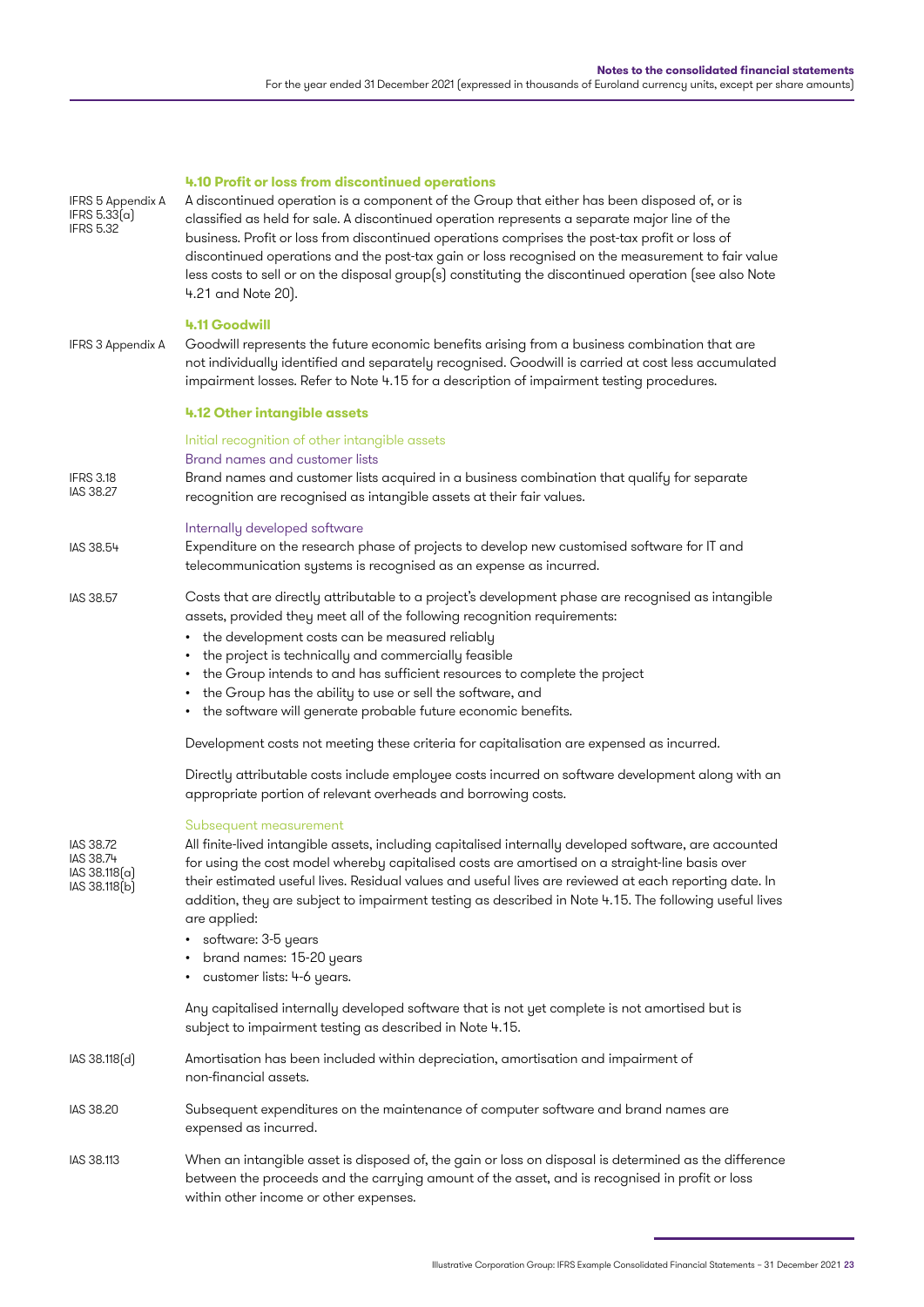### **4.13 Property, plant and equipment**

#### Land

| IAS 16.29<br>IAS 16.31<br>IAS 16.39-40<br>IAS 16.73(a)<br>IAS 16.58 | Land owned is stated at revalued amounts. Revalued amounts are fair values based on appraisals<br>prepared by external professional valuers once every two years or more frequently if market factors<br>indicate a material change in fair value (see Note 35.2). Any revaluation surplus is recognised in<br>other comprehensive income and credited to the revaluation reserve in equity. To the extent any<br>revaluation decrease or impairment loss (see Note 4.15) has previously been recognised in profit<br>or loss, a revaluation increase is credited to profit or loss with the remaining part of the increase<br>recognised in other comprehensive income. Downward revaluations of land are recognised upon<br>appraisal or impairment testing, with the decrease being charged to other comprehensive income<br>to the extent of any revaluation surplus in equity relating to this asset and any remaining decrease<br>recognised in profit or loss. Any revaluation surplus remaining in equity on disposal of the asset is<br>transferred to retained earnings. |
|---------------------------------------------------------------------|------------------------------------------------------------------------------------------------------------------------------------------------------------------------------------------------------------------------------------------------------------------------------------------------------------------------------------------------------------------------------------------------------------------------------------------------------------------------------------------------------------------------------------------------------------------------------------------------------------------------------------------------------------------------------------------------------------------------------------------------------------------------------------------------------------------------------------------------------------------------------------------------------------------------------------------------------------------------------------------------------------------------------------------------------------------------------------|
|                                                                     | As no finite useful life for land can be determined, related carrying amounts are not depreciated.                                                                                                                                                                                                                                                                                                                                                                                                                                                                                                                                                                                                                                                                                                                                                                                                                                                                                                                                                                                 |
| IAS 16.15-16<br>IAS 16.73 <sub>[a]</sub><br>IAS 16.29<br>IAS 16.30  | Buildings, IT equipment and other equipment<br>Buildings, IT equipment and other equipment (comprising fittings and furniture) are initially<br>recognised at acquisition cost or manufacturing cost, including any costs directly attributable<br>to bringing the assets to the location and condition necessary for them to be capable of operating<br>in the manner intended by the Group's management. Buildings and IT equipment also include<br>leasehold property held under a finance lease (see Note 4.14). Buildings, IT equipment and<br>other equipment are subsequently measured at cost less accumulated depreciation and<br>impairment losses.                                                                                                                                                                                                                                                                                                                                                                                                                      |
| IAS 16.43<br>IAS 16.73(b)<br>IAS 16.73[c]                           | Depreciation is recognised on a straight-line basis to write down the cost less estimated residual<br>value of buildings, IT equipment and other equipment. The following useful lives are applied:<br>buildings: 25–50 years<br>$\bullet$<br>IT equipment: 2–5 years<br>other equipment: 3–12 years.                                                                                                                                                                                                                                                                                                                                                                                                                                                                                                                                                                                                                                                                                                                                                                              |
| <b>IFRS 16.31</b>                                                   | In the case of right-of-use assets, expected useful lives are determined by reference to comparable<br>owned assets or the lease term, if shorter. Material residual value estimates and estimates of useful<br>life are updated as required, but at least annually.                                                                                                                                                                                                                                                                                                                                                                                                                                                                                                                                                                                                                                                                                                                                                                                                               |
| IAS 16.68<br>IAS 16.71                                              | Gains or losses arising on the disposal of property, plant and equipment are determined as<br>the difference between the disposal proceeds and the carrying amount of the assets and are<br>recognised in profit or loss either within other income or other expenses.                                                                                                                                                                                                                                                                                                                                                                                                                                                                                                                                                                                                                                                                                                                                                                                                             |
|                                                                     | 4.14 Leased assets                                                                                                                                                                                                                                                                                                                                                                                                                                                                                                                                                                                                                                                                                                                                                                                                                                                                                                                                                                                                                                                                 |
| IFRS 16.59(a)(c)                                                    | The Group as a lessee<br>The Group makes the use of leasing arrangements principally for the provision of the main<br>warehouse and related facilities, office space, and IT equipment and motor vehicles (although the<br>Group currently has no motor vehicles). The rental contracts for offices are typically negotiated for<br>terms of between 3 and 20 years and some of these have extension terms. Lease terms for office<br>fixtures and equipment and motor vehicles have lease terms of between 6 months and 6 years<br>without any extension terms. The Group does not enter into sale and leaseback arrangements. All<br>the leases are negotiated on an individual basis and contain a wide variety of different terms and<br>conditions such as purchase options and escalation clauses.                                                                                                                                                                                                                                                                           |
| <b>IFRS 16.9</b>                                                    | The Group assesses whether a contract is or contains a lease at inception of the contract. A lease<br>conveys the right to direct the use and obtain substantially all of the economic benefits of an                                                                                                                                                                                                                                                                                                                                                                                                                                                                                                                                                                                                                                                                                                                                                                                                                                                                              |

identified asset for a period of time in exchange for consideration.

<sup>24</sup> Illustrative Corporation Group: IFRS Example Consolidated Financial Statements – 31 December 2021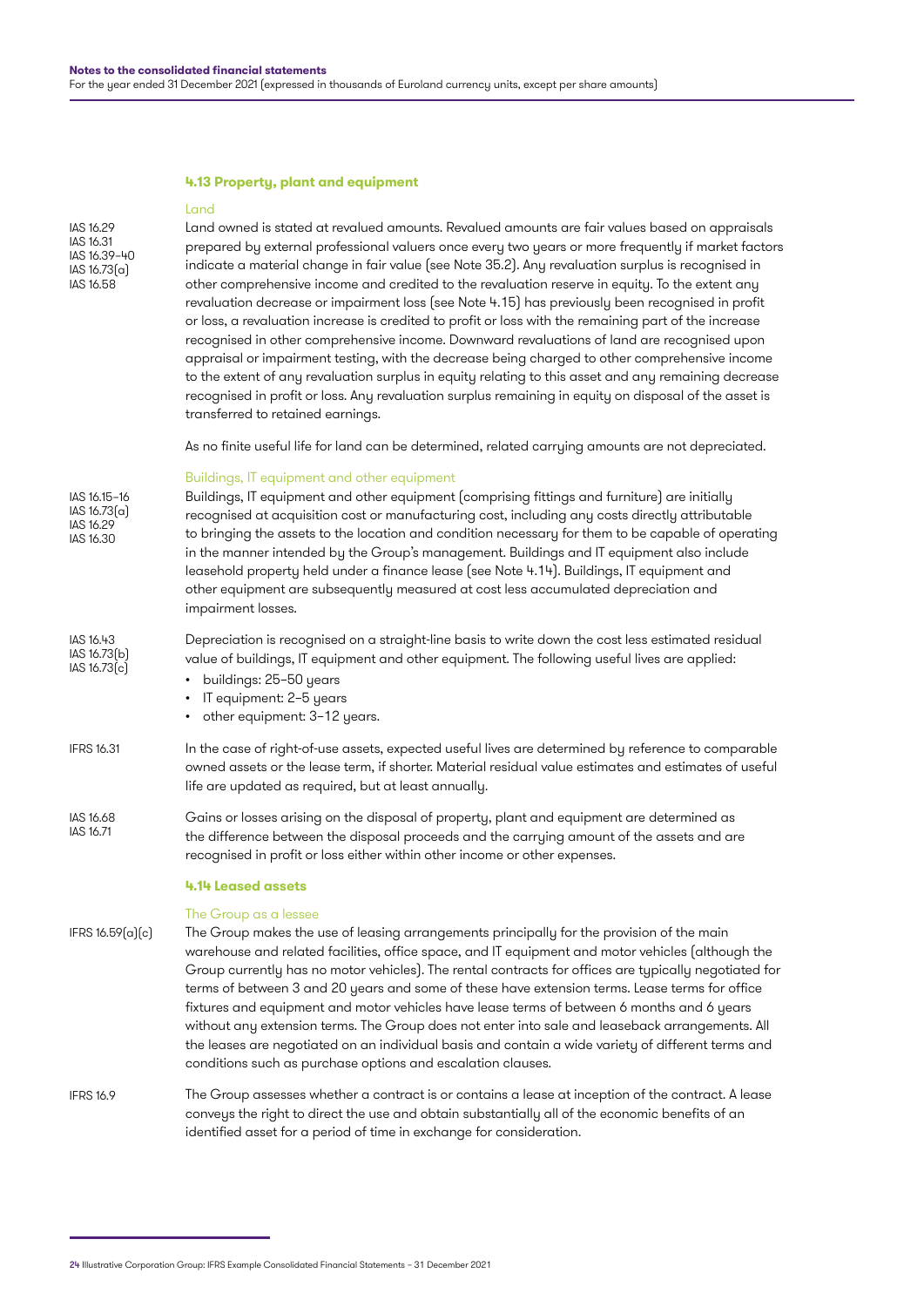| <b>IFRS 16.15</b> | Some lease contracts contain both lease and non-lease components. These non-lease components<br>are usually associated with facilities management services at offices and servicing and repair<br>contracts in respect of motor vehicles. The Group has elected to not separate its leases for offices<br>into lease and non-lease components and instead accounts for these contracts as a single lease<br>component. For its other leases, the lease components are split into their lease and non-lease<br>components based on their relative stand-alone prices.                                                                                                                                                                     |
|-------------------|------------------------------------------------------------------------------------------------------------------------------------------------------------------------------------------------------------------------------------------------------------------------------------------------------------------------------------------------------------------------------------------------------------------------------------------------------------------------------------------------------------------------------------------------------------------------------------------------------------------------------------------------------------------------------------------------------------------------------------------|
| IFRS 16.24        | Measurement and recognition of leases as a lessee<br>At lease commencement date, the Group recognises a right-of-use asset and a lease liability in<br>its consolidated statement of financial position. The right-of-use asset is measured at cost, which<br>is made up of the initial measurement of the lease liability, any initial direct costs incurred by the<br>Group, an estimate of any costs to dismantle and remove the asset at the end of the lease, and any<br>lease payments made in advance of the lease commencement date (net of any incentives received).                                                                                                                                                            |
| IFRS 16.32-33     | The Group depreciates the right-of-use asset on a straight-line basis from the lease commencement<br>date to the earlier of the end of the useful life of the right-of-use asset or the end<br>of the lease term. The Group also assesses the right-of-use asset for impairment when such<br>indicators exist.                                                                                                                                                                                                                                                                                                                                                                                                                           |
| <b>IFRS 16.26</b> | At the commencement date, the Group measures the lease liability at the present value of the lease<br>payments unpaid at that date, discounted using the Group's incremental borrowing rate because<br>as the lease contracts are negotiated with third parties it is not possible to determine the interest<br>rate that is implicit in the lease. The incremental borrowing rate is the estimated rate that the Group<br>would have to pay to borrow the same amount over a similar term, and with similar security to<br>obtain an asset of equivalent value. This rate is adjusted should the lessee entity have a different<br>risk profile to that of the Group.                                                                   |
| <b>IFRS 16.27</b> | Lease payments included in the measurement of the lease liability are made up of fixed payments<br>(including in substance fixed), variable payments based on an index or rate, amounts expected<br>to be payable under a residual value guarantee and payments arising from options reasonably<br>certain to be exercised.                                                                                                                                                                                                                                                                                                                                                                                                              |
| IFRS 16.36(a)-(b) | Subsequent to initial measurement, the liability will be reduced by lease payments that are<br>allocated between repayments of principal and finance costs. The finance cost is the amount that<br>produces a constant periodic rate of interest on the remaining balance of the lease liability.                                                                                                                                                                                                                                                                                                                                                                                                                                        |
| IFRS 16.39-41     | The lease liability is reassessed when there is a change in the lease payments. Changes in lease<br>payments arising from a change in the lease term or a change in the assessment of an option to<br>purchase a leased asset. The revised lease payments are discounted using the Group's incremental<br>borrowing rate at the date of reassessment when the rate implicit in the lease cannot be readily<br>determined. The amount of the remeasurement of the lease liability is reflected as an adjustment to<br>the carrying amount of the right-of-use asset. The exception being when the carrying amount of the<br>right-of-use asset has been reduced to zero then any excess is recognised in profit or loss.                  |
| IFRS 16.42-43     | Payments under leases can also change when there is either a change in the amounts expected to<br>be paid under residual value guarantees or when future payments change through an index or a<br>rate used to determine those payments, including changes in market rental rates following a market<br>rent review. The lease liability is remeasured only when the adjustment to lease payments takes<br>effect and the revised contractual payments for the remainder of the lease term are discounted<br>using an unchanged discount rate. Except for where the change in lease payments results from a<br>change in floating interest rates, in which case the discount rate is amended to reflect the change<br>in interest rates. |

Illustrative Corporation Group: IFRS Example Consolidated Financial Statements – 31 December 2021 25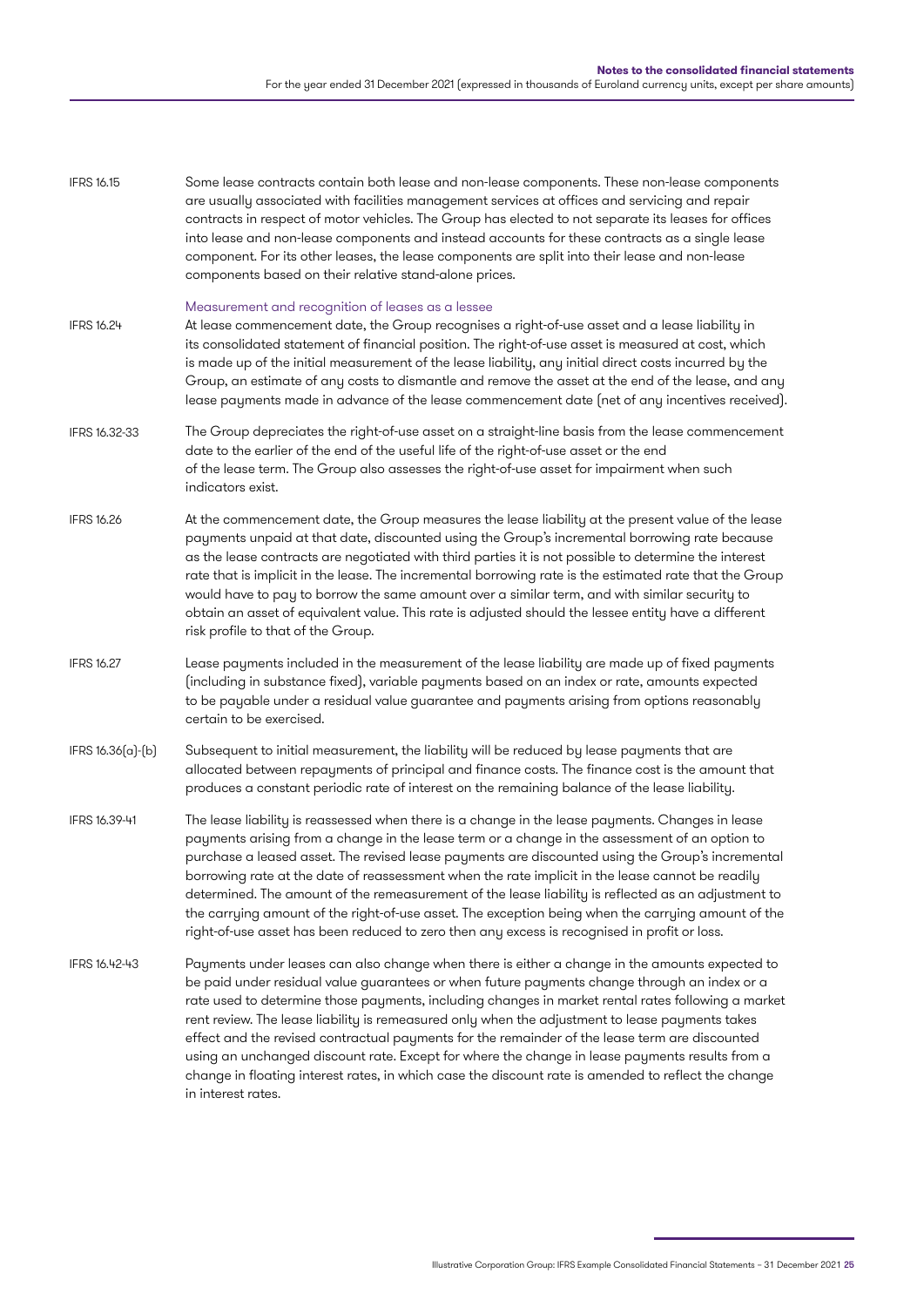| IFRS 16.44 | To respond to business needs, particularly in the demand for office space, the Group will enter into<br>negotiations with landlords to either increase or decrease available office space or to renegotiate<br>amounts payable under the respective leases. In some instances, the Group is able to increase<br>office capacity by taking additional floors available and therefore agrees with the landlord to pay<br>an amount that is commensurate with the stand-alone pricing adjusted to reflect the particular<br>contract terms. In these situations, the contractual agreement is treated as a new lease and<br>accounted for accordingly.                                                                           |
|------------|-------------------------------------------------------------------------------------------------------------------------------------------------------------------------------------------------------------------------------------------------------------------------------------------------------------------------------------------------------------------------------------------------------------------------------------------------------------------------------------------------------------------------------------------------------------------------------------------------------------------------------------------------------------------------------------------------------------------------------|
| IFRS 16.45 | In other instances, the Group is able to negotiate a change to a lease such as reducing the amount<br>of office space taken, reducing the lease term or by reducing the total amount payable under<br>the lease, both of which were not part of the original terms and conditions of the lease. In these<br>situations, the Group does not account for the changes as though there is a new lease. Instead,<br>the revised contractual payments are discounted using a revised discount rate at the date the<br>lease is effectively modified. For the reasons explained above, the discount rate used is the Group's<br>incremental borrowing rate determined at the modification date, as the rate implicit in the lease is |

- The remeasurement of the lease liability is dealt with by a reduction in the carrying amount of the right-of-use asset to reflect the full or partial termination of the lease for lease modifications that reduce the scope of the lease. Any gain or loss relating to the partial or full termination of the lease is recognised in profit or loss. The right-of-use asset is adjusted for all other lease modifications. IFRS 16.46
- The Group has elected to account for short-term leases and leases of low-value assets using the practical expedients. These leases relate to items of office equipment such as desks, chairs, and certain IT equipment. Instead of recognising a right-of-use asset and lease liability, the payments in relation to these are recognised as an expense in profit or loss on a straight-line basis over the lease term. IFRS 16.60

#### The Group as a lessor

not readily determinable.

As a lessor the Group classifies its leases as either operating or finance leases. IFRS 16.61

The Group assessed whether it transfers substantially all the risks and rewards of ownership. Those assets that do not transfer substantially all the risks and rewards are classified as operating leases. IFRS 16.62

> Rental income is accounted for on a straight-line basis over the lease term and is included in revenue due to its operating nature.

#### **4.15 Impairment testing of goodwill, other intangible assets and property, plant and equipment**

- For impairment assessment purposes, assets are grouped at the lowest levels for which there are largely independent cash inflows (cash-generating units). As a result, some assets are tested individually for impairment and some are tested at cash-generating unit level. Goodwill is allocated to those cash-generating units that are expected to benefit from synergies of a related business combination and represent the lowest level within the Group at which management monitors goodwill. IAS 36.66 IAS 36.80
- Cash-generating units to which goodwill has been allocated (determined by the Group's management as equivalent to its operating segments) are tested for impairment at least annually. All other individual assets or cash-generating units are tested for impairment whenever events or changes in circumstances indicate the carrying amount may not be recoverable. IAS 36.90 IAS 36.15 IAS 36.10(b) IAS 36.9

<sup>26</sup> Illustrative Corporation Group: IFRS Example Consolidated Financial Statements – 31 December 2021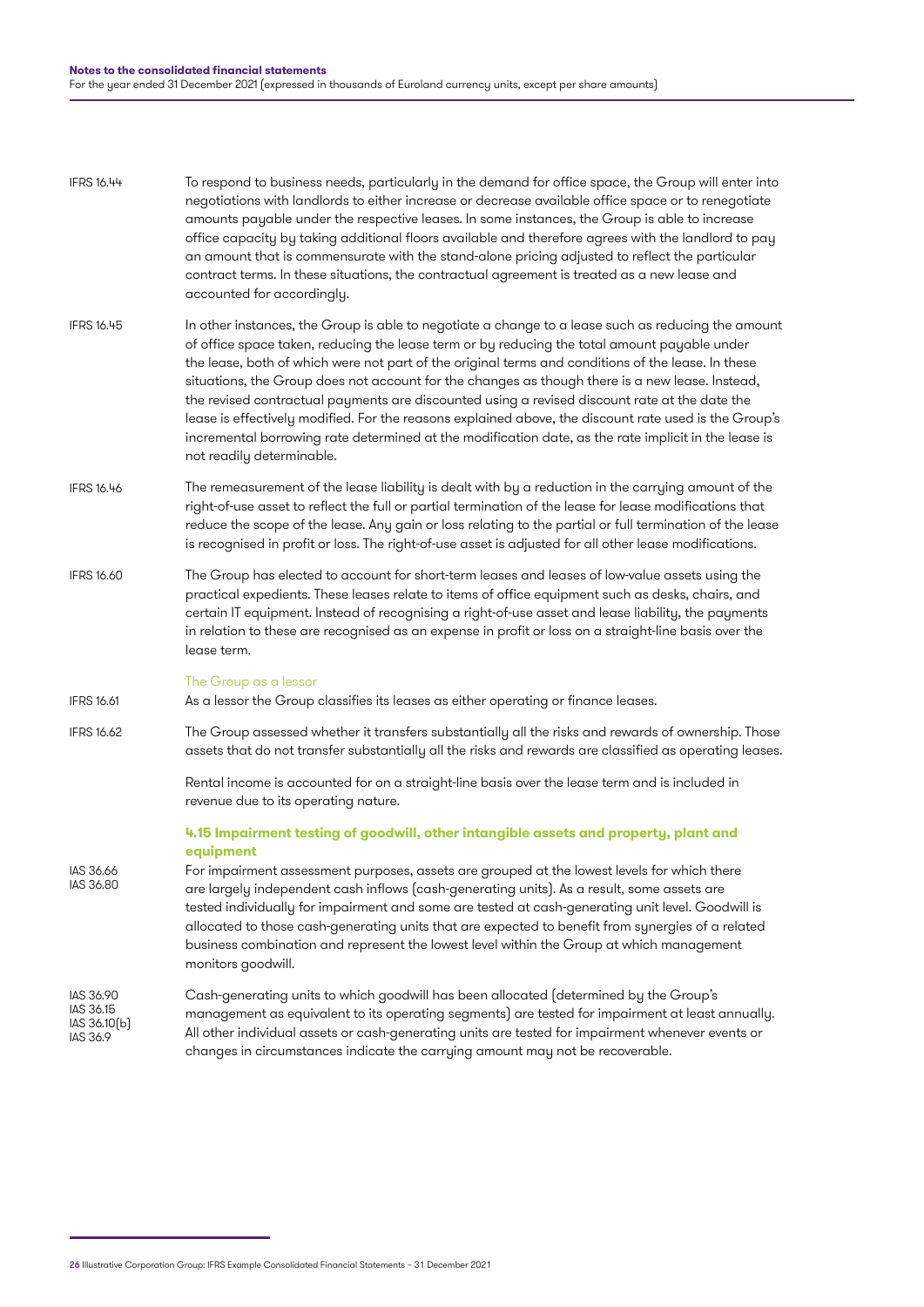| IAS 36.59<br>IAS 36.18<br>IAS 36.30-31     | An impairment loss is recognised for the amount by which the asset's (or cash-generating unit's)<br>carrying amount exceeds its recoverable amount, which is the higher of fair value less costs of<br>disposal and value-in-use. To determine the value-in-use, management estimates expected future<br>cash flows from each cash-generating unit and determines a suitable discount rate in order to<br>calculate the present value of those cash flows. The data used for impairment testing procedures is<br>directly linked to the Group's latest approved budget, adjusted as necessary to exclude the effects<br>of future reorganisations and asset enhancements. Discount factors are determined individually for<br>each cash-generating unit and reflect current market assessments of the time value of money and<br>asset-specific risk factors. |
|--------------------------------------------|---------------------------------------------------------------------------------------------------------------------------------------------------------------------------------------------------------------------------------------------------------------------------------------------------------------------------------------------------------------------------------------------------------------------------------------------------------------------------------------------------------------------------------------------------------------------------------------------------------------------------------------------------------------------------------------------------------------------------------------------------------------------------------------------------------------------------------------------------------------|
| IAS 36.104                                 | Impairment losses for cash-generating units reduce first the carrying amount of any goodwill<br>allocated to that cash-generating unit. Any remaining impairment loss is charged pro rata to the<br>other assets in the cash-generating unit.                                                                                                                                                                                                                                                                                                                                                                                                                                                                                                                                                                                                                 |
| IAS 36.110<br>IAS 36.124                   | With the exception of goodwill, all assets are subsequently reassessed for indications an<br>impairment loss previously recognised may no longer exist. An impairment loss is reversed if the<br>asset's or cash-generating unit's recoverable amount exceeds its carrying amount.                                                                                                                                                                                                                                                                                                                                                                                                                                                                                                                                                                            |
| IAS 40.5<br>IAS 40.75(a)                   | 4.16 Investment property<br>Investment properties are properties held to earn rentals or for capital appreciation, or both, and<br>are accounted for using the fair value model.                                                                                                                                                                                                                                                                                                                                                                                                                                                                                                                                                                                                                                                                              |
| IAS 40.33<br>IAS 40.35                     | Investment properties are revalued annually with resulting gains and losses recognised in profit or<br>loss. These are included in the consoldiated statement of financial position at their fair values. See<br>Note 35.2.                                                                                                                                                                                                                                                                                                                                                                                                                                                                                                                                                                                                                                   |
|                                            | <b>4.17 Financial instruments</b>                                                                                                                                                                                                                                                                                                                                                                                                                                                                                                                                                                                                                                                                                                                                                                                                                             |
| <b>IFRS 7.21</b><br><b>IFRS 9.3.1.1</b>    | Recognition and derecognition<br>Financial assets and financial liabilities are recognised when the Group becomes a party to the<br>contractual provisions of the financial instrument.                                                                                                                                                                                                                                                                                                                                                                                                                                                                                                                                                                                                                                                                       |
| <b>IFRS 9.3.2.3</b><br><b>IFRS 9.3.3.1</b> | Financial assets are derecognised when the contractual rights to the cash flows from the financial<br>asset expire, or when the financial asset and substantially all the risks and rewards are transferred.<br>A financial liability is derecognised when it is extinguished, discharged, cancelled or expires.                                                                                                                                                                                                                                                                                                                                                                                                                                                                                                                                              |
|                                            | Classification and initial measurement of financial assets                                                                                                                                                                                                                                                                                                                                                                                                                                                                                                                                                                                                                                                                                                                                                                                                    |
| <b>IFRS 9.5.1.1</b><br>IFRS 9.5.1.3        | Except for those trade receivables that do not contain a significant financing component and are<br>measured at the transaction price in accordance with IFRS 15, all financial assets are initially<br>measured at fair value adjusted for transaction costs (where applicable).                                                                                                                                                                                                                                                                                                                                                                                                                                                                                                                                                                             |
| <b>IFRS 9.5.2.1</b>                        | Financial assets, other than those designated and effective as hedging instruments, are classified<br>into one of the following categories:<br>amortised cost                                                                                                                                                                                                                                                                                                                                                                                                                                                                                                                                                                                                                                                                                                 |
|                                            | fair value through profit or loss (FVTPL), or<br>fair value through other comprehensive income (FVOCI).                                                                                                                                                                                                                                                                                                                                                                                                                                                                                                                                                                                                                                                                                                                                                       |
|                                            | In the periods presented the Group does not have any financial assets categorised as FVOCI.                                                                                                                                                                                                                                                                                                                                                                                                                                                                                                                                                                                                                                                                                                                                                                   |
| IFRS 9.4.1.1                               | The classification is determined by both:                                                                                                                                                                                                                                                                                                                                                                                                                                                                                                                                                                                                                                                                                                                                                                                                                     |
|                                            | • the entity's business model for managing the financial asset, and<br>the contractual cash flow characteristics of the financial asset.                                                                                                                                                                                                                                                                                                                                                                                                                                                                                                                                                                                                                                                                                                                      |
| IFRS $7.20(a)$                             | All revenue and expenses relating to financial assets that are recognised in profit or loss are<br>presented within finance costs, finance income or other financial items, except for impairment of<br>trade receivables which is presented within other expenses.                                                                                                                                                                                                                                                                                                                                                                                                                                                                                                                                                                                           |

Illustrative Corporation Group: IFRS Example Consolidated Financial Statements – 31 December 2021 27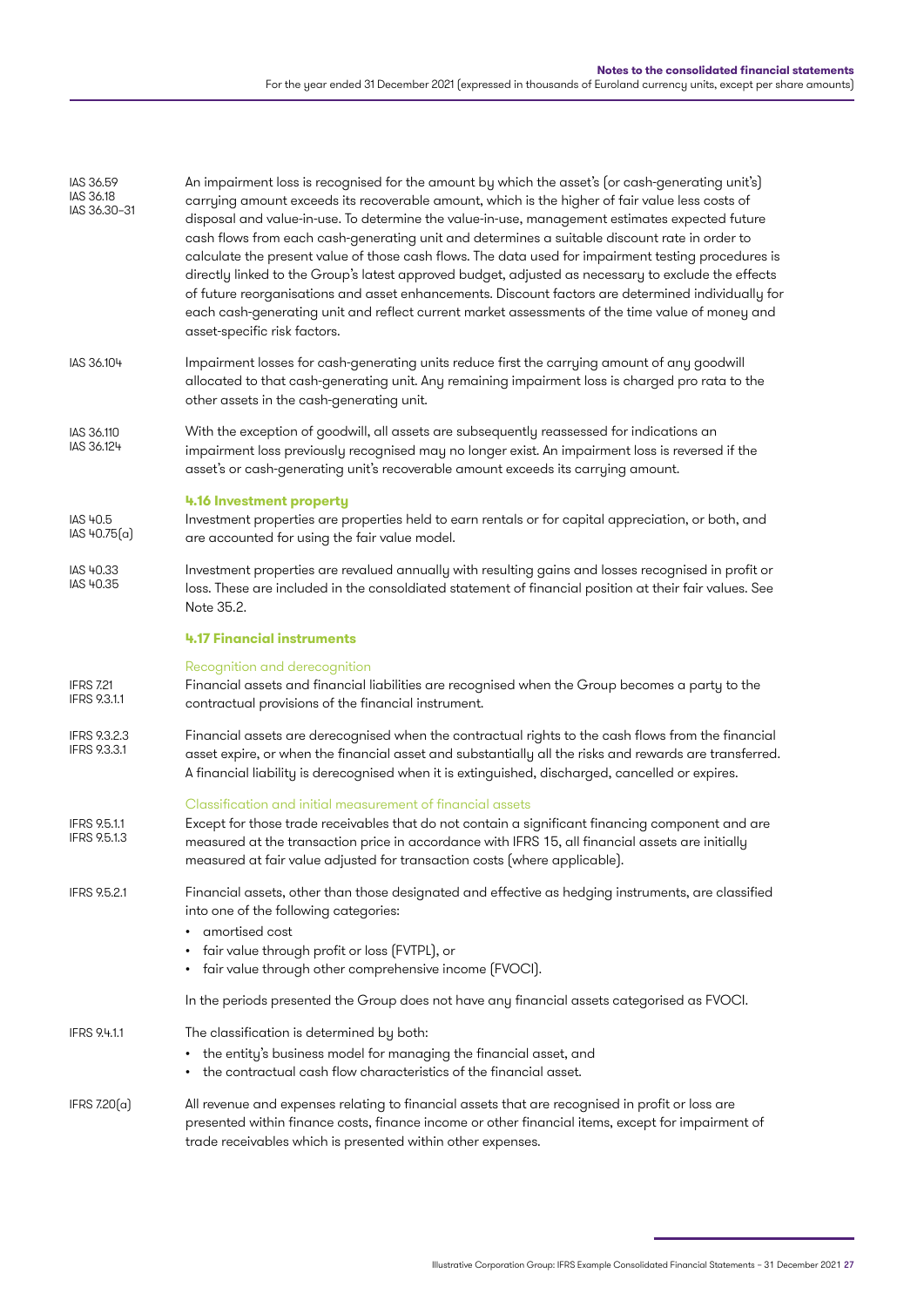#### Subsequent measurement of financial assets

Financial assets at amortised cost

IFRS 9.4.1.2

Financial assets are measured at amortised cost if the assets meet the following conditions (and are not designated as FVTPL):

- they are held within a business model whose objective is to hold the financial assets and collect its contractual cash flows, and
- the contractual terms of the financial assets give rise to cash flows that are solely payments of principal and interest on the principal amount outstanding.

After initial recognition, these are measured at amortised cost using the effective interest method. Discounting is omitted where the effect of discounting is immaterial.

- Financial assets at fair value through profit or loss (FVTPL) Financial assets held within a different business model other than 'hold to collect' or 'hold to collect and sell' are categorised at FVTPL. Further, irrespective of the business model used, financial assets whose contractual cash flows are not solely payments of principal and interest are accounted for IFRS 9.4.1.4
	- at FVTPL. All derivative financial instruments fall into this category, except for those designated and effective as hedging instruments, for which the hedge accounting requirements apply (see below).
- The category also contains an equity investment. The Group accounts for the investment at FVTPL and did not make the irrevocable election to account for the investment in XY Ltd and listed equity securities at FVOCI. The fair value was determined in line with the requirements of IFRS 13 'Fair Value Measurement'. IFRS 9.4.1.4

Assets in this category are measured at fair value with gains or losses recognised in profit or loss. The fair values of financial assets in this category are determined by reference to active market transactions or using a valuation technique where no active market exists.

**Guidance note:** The reporting entity does not have any assets classified at FVOCI, and so this section would not be required. However, it is included for those entities where it may be relevant. The policy below refers to debt assets which have solely payment of principal and interest cash flows in a business model which is held to collect and sell. A further potential category exists of equity FVOCI where the policy would not include recycling.

Any gains or losses recognised in other comprehensive income (OCI) will be recycled upon derecognition of the asset – however there is an exception to this, which is an irrevocable option to present subsequent changes in the fair value of an investment in equity, in which case there is no recycling even at the time of derecognition, except for dividend income recognised in profit or loss.

#### Financial assets at fair value through other comprehensive income (FVOCI)

The Group accounts for financial assets at FVOCI if the assets meet the following conditions:

- IFRS 9.4.1.2A
- they are held under a business model whose objective it is "hold to collect" the associated cash flows and sell, and
- the contractual terms of the financial assets give rise to cash flows that are solely payments of principal and interest on the principal amount outstanding.

Any gains or losses recognised in OCI will be recycled upon derecognition of the asset.

<sup>28</sup> Illustrative Corporation Group: IFRS Example Consolidated Financial Statements – 31 December 2021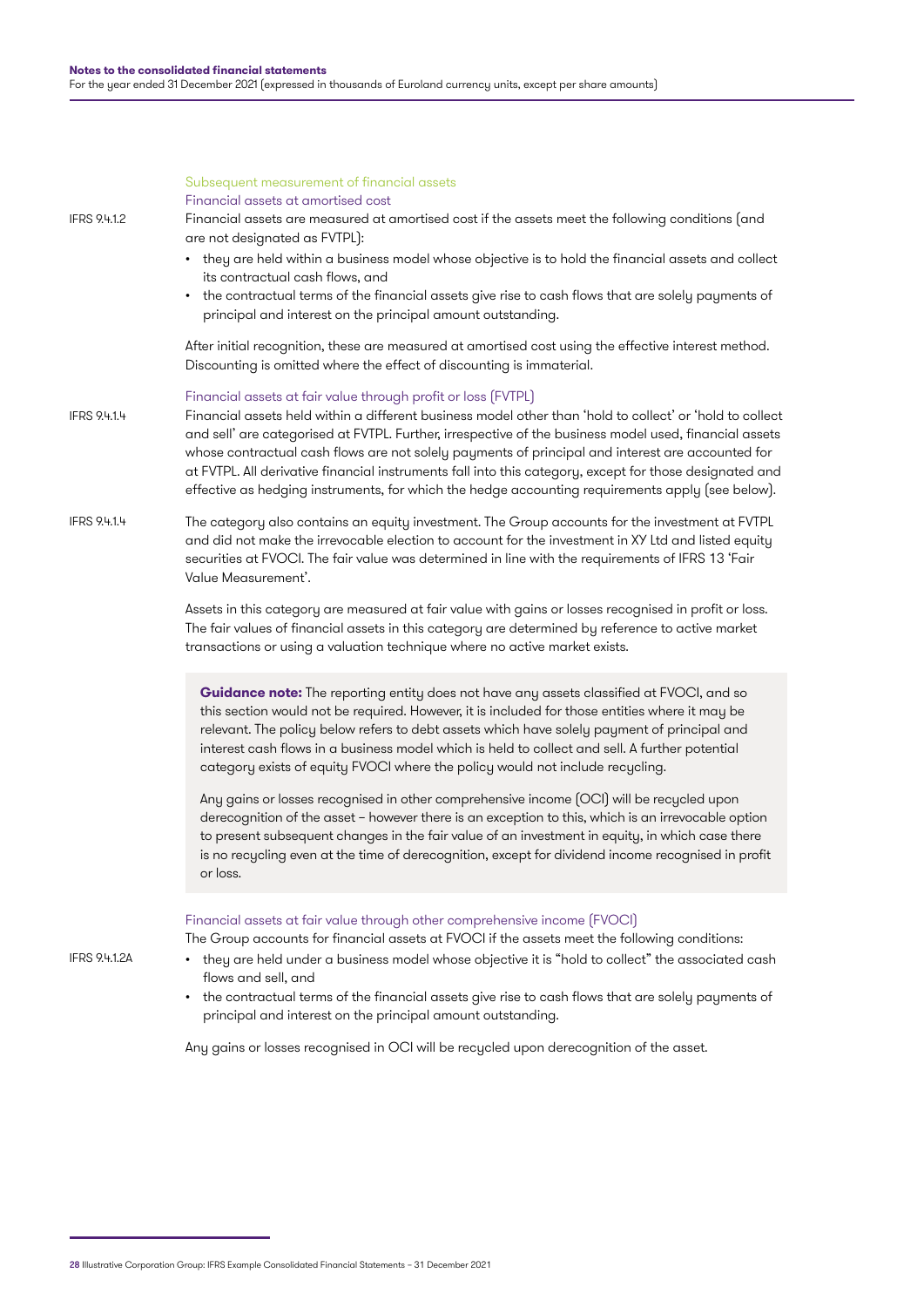#### Impairment of financial assets

IFRS 9's impairment requirements use forward-looking information to recognise expected credit losses – the 'expected credit loss (ECL) model'. Instruments within the scope of the requirements included loans and other debt-type financial assets measured at amortised cost and FVOCI, trade receivables, contract assets recognised and measured under IFRS 15 and loan commitments and some financial guarantee contracts (for the issuer) that are not measured at fair value through profit or loss.

The Group considers a broader range of information when assessing credit risk and measuring expected credit losses, including past events, current conditions, reasonable and supportable forecasts that affect the expected collectability of the future cash flows of the instrument.

In applying this forward-looking approach, a distinction is made between:

- financial instruments that have not deteriorated significantly in credit quality since initial recognition or that have low credit risk ('Stage 1') and
- financial instruments that have deteriorated significantly in credit quality since initial recognition and whose credit risk is not low ('Stage 2').

'Stage 3' would cover financial assets that have objective evidence of impairment at the reporting date.

'12-month expected credit losses' are recognised for the first category (ie Stage 1) while 'lifetime expected credit losses' are recognised for the second category (ie Stage 2).

Measurement of the expected credit losses is determined by a probability-weighted estimate of credit losses over the expected life of the financial instrument.

**Guidance note:** Credit losses are defined as the difference between all the contractual cash flows that are due to an entity and the cash flows it actually expects to receive ('cash shortfalls'). This difference is discounted at the original effective interest rate (or creditadjusted effective interest rate for purchased or originated credit-impaired financial assets).

#### Trade and other receivables and contract assets

IFRS 9.5.5.15 IFRS 9.B5.5.35

IFRS 9.5.5.1

The Group makes use of a simplified approach in accounting for trade and other receivables as well as contract assets and records the loss allowance as lifetime expected credit losses. These are the expected shortfalls in contractual cash flows, considering the potential for default at any point during the life of the financial instrument. In calculating, the Group uses its historical experience, external indicators and forward-looking information to calculate the expected credit losses using a provision matrix.

The Group assesses impairment of trade receivables on a collective basis as they possess shared credit risk characteristics they have been grouped based on the days past due. Refer to Note 34.2 for a detailed analysis of how the impairment requirements of IFRS 9 are applied.

**Guidance note:** The assessment of impairment for trade receivables can either be done individually or collectively and that assessment should be based on how an entity manages its credit risk. If an entity has a small number of receivables with large value and these receivables are managed on an account basis (ie individually) it may not be appropriate in that case to base the impairment on a provision matrix as such a matrix would unlikely be in line with the expected credit loss of the individual receivable.

#### Classification and measurement of financial liabilities

The Group's financial liabilities include borrowings, trade and other payables and derivative financial instruments.

Financial liabilities are initially measured at fair value, and, where applicable, adjusted for transaction costs unless the Group designated a financial liability at FVTPL. IFRS 9.5.1.1 IFRS 9.4.2.2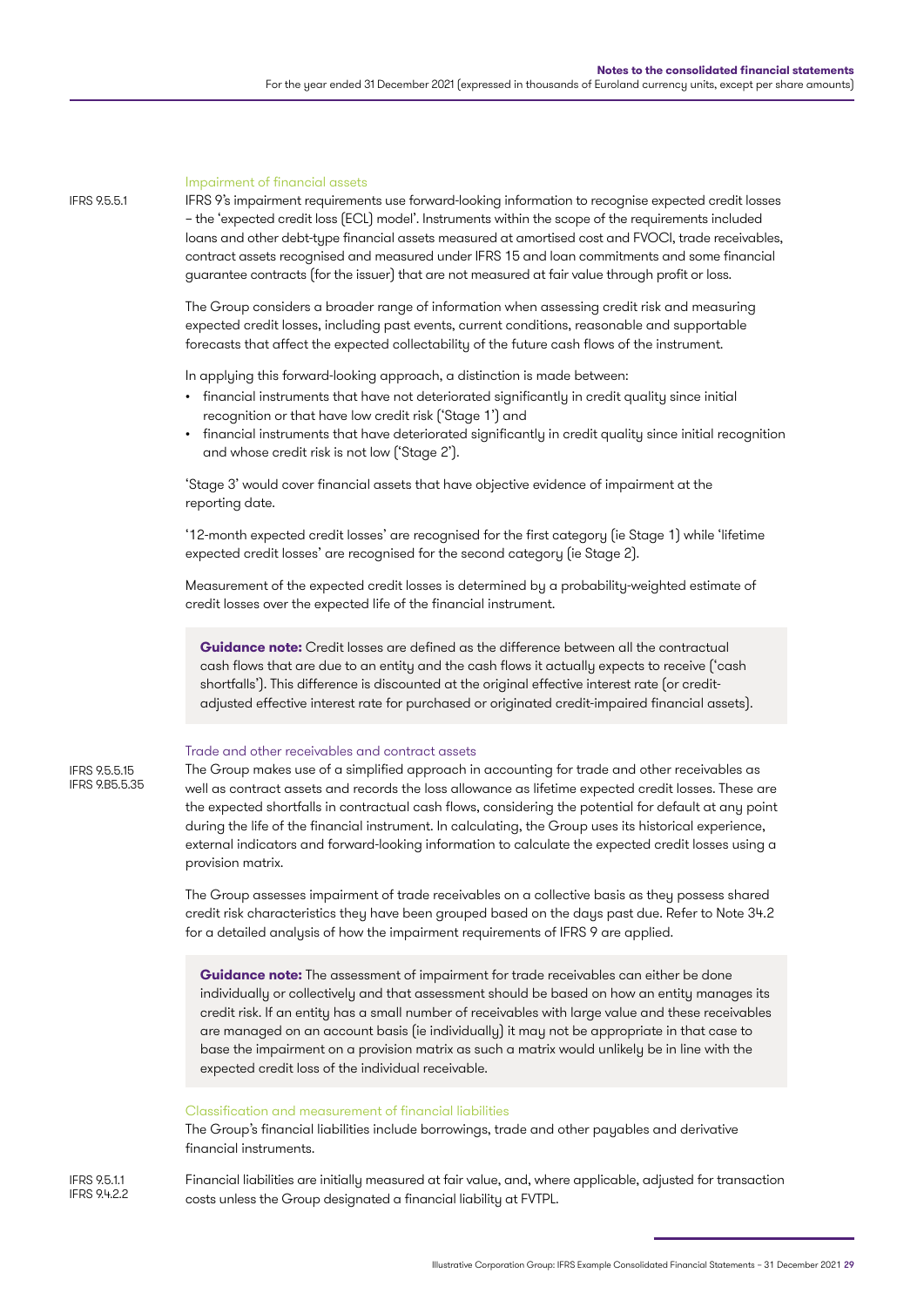| <b>IFRS 9.5.3.1</b><br>IFRS 9.4.2.1<br><b>IFRS 9.5.3.2</b>          | Subsequently, financial liabilities are measured at amortised cost using the effective interest<br>method except for derivatives and financial liabilities designated at FVTPL, which are carried<br>subsequently at fair value with gains or losses recognised in profit or loss (other than derivative<br>financial instruments that are designated and effective as hedging instruments).                                                                                                                                                                                                                                                                                                                                                                                                                                                                              |
|---------------------------------------------------------------------|---------------------------------------------------------------------------------------------------------------------------------------------------------------------------------------------------------------------------------------------------------------------------------------------------------------------------------------------------------------------------------------------------------------------------------------------------------------------------------------------------------------------------------------------------------------------------------------------------------------------------------------------------------------------------------------------------------------------------------------------------------------------------------------------------------------------------------------------------------------------------|
|                                                                     | All interest-related charges and, if applicable, changes in an instrument's fair value that are<br>reported in profit or loss are included within finance costs or finance income.                                                                                                                                                                                                                                                                                                                                                                                                                                                                                                                                                                                                                                                                                        |
| IFRS 9.6.4.1                                                        | Derivative financial instruments and hedge accounting<br>Derivative financial instruments are accounted for at FVTPL except for derivatives designated<br>as hedging instruments in cash flow hedge relationships, which require a specific accounting<br>treatment. To qualify for hedge accounting, the hedging relationship must meet all of the following<br>requirements:<br>• there is an economic relationship between the hedged item and the hedging instrument<br>• the effect of credit risk does not dominate the value changes that result from that<br>economic relationship, and<br>• the hedge ratio of the hedging relationship is the same as that resulting from the quantity of the<br>hedged item that the entity actually hedges and the quantity of the hedging instrument that the<br>entity actually uses to hedge that quantity of hedged item. |
| IFRS 7.21A                                                          | For the reporting periods under review, the Group has designated certain forward currency<br>contracts as hedging instruments in cash flow hedge relationships. These arrangements have been<br>entered into to mitigate foreign currency exchange risk arising from certain highly probable sales<br>transactions denominated in foreign currency.                                                                                                                                                                                                                                                                                                                                                                                                                                                                                                                       |
|                                                                     | All derivative financial instruments used for hedge accounting are recognised initially at fair value<br>and reported subsequently at fair value in the consolidated statement of financial position.                                                                                                                                                                                                                                                                                                                                                                                                                                                                                                                                                                                                                                                                     |
| <b>IFRS 9.6.5.11</b>                                                | To the extent that the hedge is effective, changes in the fair value of derivatives designated as<br>hedging instruments in cash flow hedges are recognised in other comprehensive income and<br>included within the cash flow hedge reserve in equity. Any ineffectiveness in the hedge relationship<br>is recognised immediately in profit or loss.                                                                                                                                                                                                                                                                                                                                                                                                                                                                                                                     |
| IFRS 9.6.5.11(d)                                                    | At the time the hedged item affects profit or loss, any gain or loss previously recognised in<br>other comprehensive income is reclassified from equity to profit or loss and presented as a<br>reclassification adjustment within other comprehensive income. However, if a non-financial asset<br>or liability is recognised as a result of the hedged transaction, the gains and losses previously<br>recognised in other comprehensive income are included in the initial measurement of the<br>hedged item.                                                                                                                                                                                                                                                                                                                                                          |
| <b>IFRS 9.6.5.12</b>                                                | If a forecast transaction is no longer expected to occur, any related gain or loss recognised in other<br>comprehensive income is transferred immediately to profit or loss. If the hedging relationship ceases<br>to meet the effectiveness conditions, hedge accounting is discontinued and the related gain or loss<br>is held in the equity reserve until the forecast transaction occurs.                                                                                                                                                                                                                                                                                                                                                                                                                                                                            |
| IAS 2.36(a)<br><b>IAS 2.9</b><br>IAS 2.10-15<br>IAS 2.25<br>IAS 2.6 | 4.18 Inventories<br>Inventories are stated at the lower of cost and net realisable value. Cost includes all expenses<br>directly attributable to the manufacturing process as well as suitable portions of related production<br>overheads, based on normal operating capacity. Costs of ordinarily interchangeable items are<br>assigned using the first in, first out cost formula. Net realisable value is the estimated selling price in<br>the ordinary course of business less any directly attributable selling expenses.                                                                                                                                                                                                                                                                                                                                          |

<sup>30</sup> Illustrative Corporation Group: IFRS Example Consolidated Financial Statements – 31 December 2021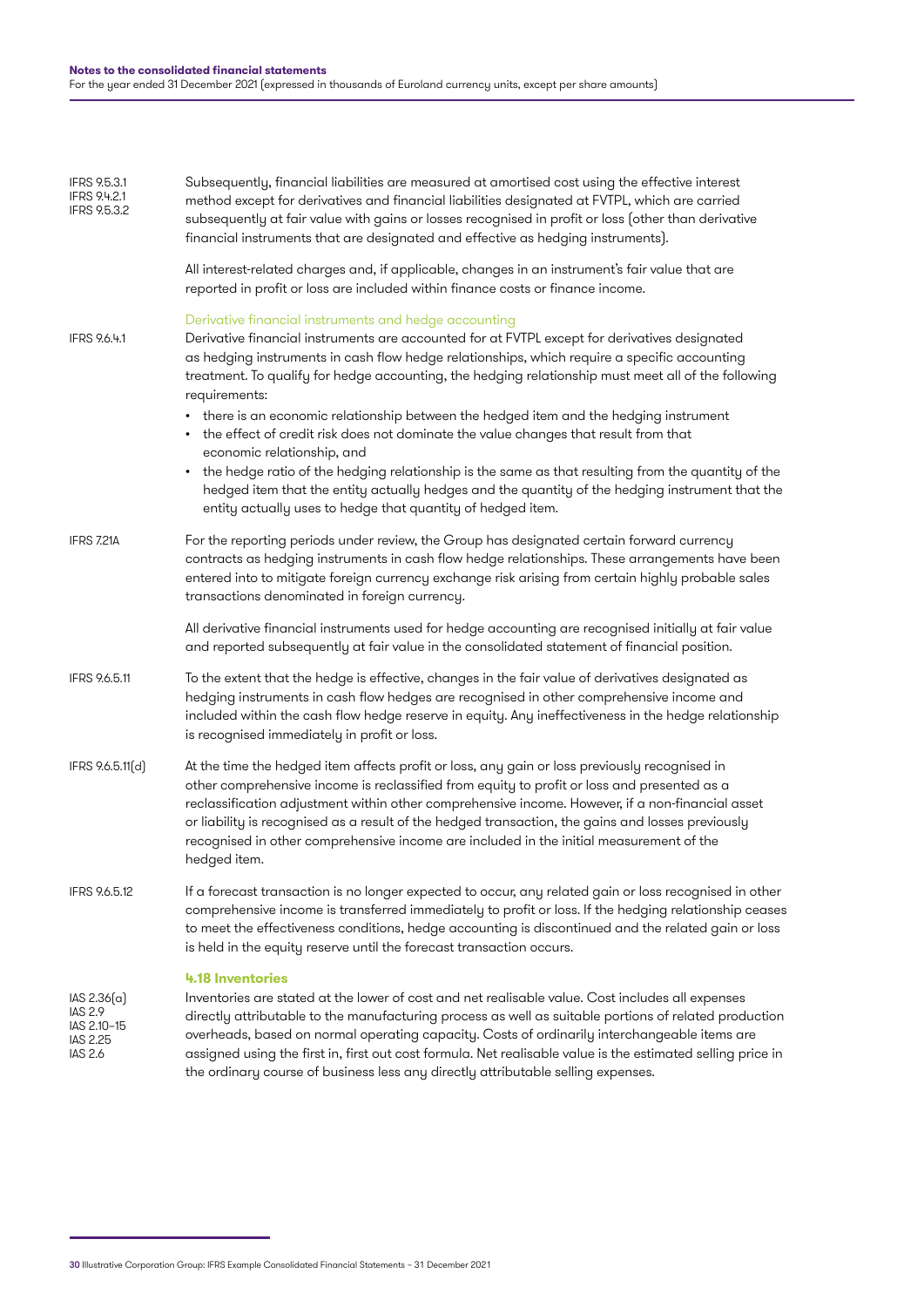#### **4.19 Income taxes** Tax expense recognised in profit or loss comprises the sum of deferred tax and current tax not recognised in other comprehensive income or directly in equity. The calculation of current and deferred tax is based on tax rates and tax laws that have been enacted or substantively enacted by the end of the reporting period. Deferred income taxes are calculated using the liability method. The carrying amounts of deferred tax are reviewed at the end of each reporting period and adjusted if needed. Deferred tax assets are recognised to the extent it is probable that the underlying tax loss or deductible temporary difference will be utilised against future taxable income. This is assessed based on the Group's forecast of future operating results, adjusted for significant non-taxable income and expenses and specific limits on the use of any unused tax loss or credit. Deferred tax liabilities are generally recognised in full, although IAS 12 specifies limited exemptions. As a result of these exemptions the Group does not recognise deferred tax on temporary differences relating to goodwill, or to its investments in subsidiaries. The Group does not offset deferred tax assets and liabilities unless it has a legally enforceable right to do so and intends to settle on a net basis. **4.20 Cash and cash equivalents** Cash and cash equivalents comprise cash on hand and demand deposits, together with other short-term, highly liquid investments maturing within 90 days from the date of acquisition that are readily convertible into known amounts of cash and which are subject to an insignificant risk of changes in value. Bank overdrafts are included in liabilities. **4.21 Non-current assets and liabilities classified as held for sale and discontinued operations** Non-current assets classified as held for sale are presented separately and measured at the lower of their carrying amounts immediately prior to their classification as held for sale and their fair value less costs to sell. However, some held for sale assets such as financial assets or deferred tax assets, continue to be measured in accordance with the Group's relevant accounting policy for those assets. Once classified as held for sale, the assets are not subject to depreciation or amortisation. Any profit or loss arising from the sale of a discontinued operation or its remeasurement to fair value less costs to sell is presented as part of a single line item, profit or loss from discontinued operations (see Note 4.10). **4.22 Equity, reserves and dividend payments** Share capital represents the nominal (par) value of shares that have been issued. Share premium includes any premiums received on the issue of share capital. Any transaction costs associated with the issuing of shares are deducted from share premium, net of any related income tax benefits. Other components of equity include the following: **•** revaluation reserve – comprises gains and losses from the revaluation of land (see Note 4.13) **•** remeasurement of net defined benefit liability – comprises the actuarial losses from changes in demographic and financial assumptions and the return on plan assets (see Note 4.23) **•** translation reserve – comprises foreign currency translation differences arising from the translation of financial statements of the Group's foreign entities into CU (see Note 4.5) **•** reserves for cash flow hedges – comprises gains and losses relating to these types of financial instruments (see Note 4.17). IAS 12.5 IAS 12.46 IAS 12.24 IAS 7.46 IFRS 5.15 IFRS 5.5 IFRS 5.33(a) IAS 1.79(b)

Retained earnings includes all current and prior period retained profits and share-based employee remuneration (see Note 4.24).

Illustrative Corporation Group: IFRS Example Consolidated Financial Statements – 31 December 2021 31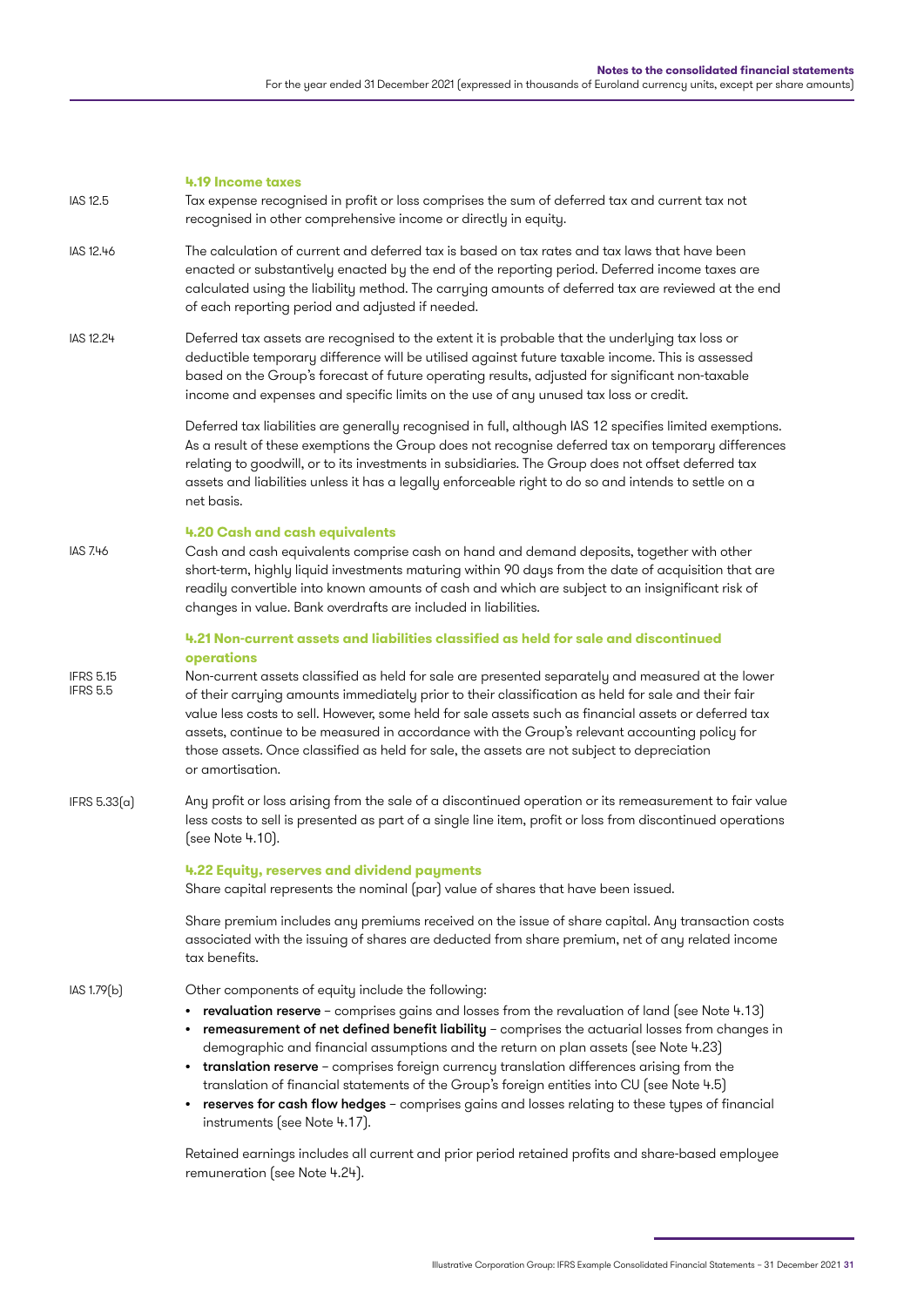| IAS 24.3 | All transactions with owners of the parent are recorded separately within equity. |  |  |
|----------|-----------------------------------------------------------------------------------|--|--|
|          |                                                                                   |  |  |

Dividend distributions payable to equity shareholders are included in other liabilities when the IFRIC 17.10

## dividends have been approved in a general meeting prior to the reporting date.

#### **4.23 Post-employment benefits and short-term employee benefits**

#### Post-employment benefit plans

The Group provides post-employment benefits through various defined contribution and defined benefit plans.

#### Defined contribution plans

The Group pays fixed contributions into independent entities in relation to several retirement plans and insurances for individual employees. The Group has no legal or constructive obligations to pay contributions in addition to its fixed contributions, which are recognised as an expense in the period that related employee services are received.

#### Defined benefit plans

- Under the Group's defined benefit plans, the amount of pension benefit that an employee will receive on retirement is defined by reference to the employee's length of service and final salary. The legal obligation for any benefits remains with the Group, even if plan assets for funding the defined benefit plan have been set aside. Plan assets may include assets specifically designated to a long-term benefit fund as well as qualifying insurance policies. IAS 19.135(a)
- The liability recognised in the consolidated statement of financial position for defined benefit plans is the present value of the defined benefit obligation (DBO) at the reporting date less the fair value of plan assets. IAS 19.135(b)
- Management estimates the DBO annually with the assistance of independent actuaries. This is based on standard rates of inflation, salary growth rate and mortality. Discount factors are determined close to the end of each annual reporting period by reference to high quality corporate bonds that are denominated in the currency in which the benefits will be paid and have terms to maturity approximating the terms of the related pension liability. IAS 19.76
- Service cost on the Group's defined benefit plan is included in employee benefits expense. Employee contributions, all of which are independent of the number of years of service, are treated as a reduction of service cost. Net interest expense on the net defined benefit liability is included in finance costs. Gains and losses resulting from remeasurements of the net defined benefit liability are included in other comprehensive income and are not reclassified to profit or loss in subsequent periods. IAS 19.120 IAS 19.87 **IAS 10122**

#### Short-term employee benefits

Short-term employee benefits, including holiday entitlement, are current liabilities included in pension and other employee obligations, measured at the undiscounted amount the Group expects to pay as a result of the unused entitlement.

#### **4.24 Share-based employee remuneration**

The Group operates equity-settled share-based remuneration plans for its employees. None of the Group's plans are cash-settled.

- All goods and services received in exchange for the grant of any share-based payment are measured at their fair values. IFRS 2.10
- Where employees are rewarded using share-based payments, the fair value of employees' services is determined indirectly by reference to the fair value of the equity instruments granted. This fair value is appraised at the grant date and excludes the impact of non-market vesting conditions (for example, profitability and sales growth targets and performance conditions). IFRS 2.11

<sup>32</sup> Illustrative Corporation Group: IFRS Example Consolidated Financial Statements – 31 December 2021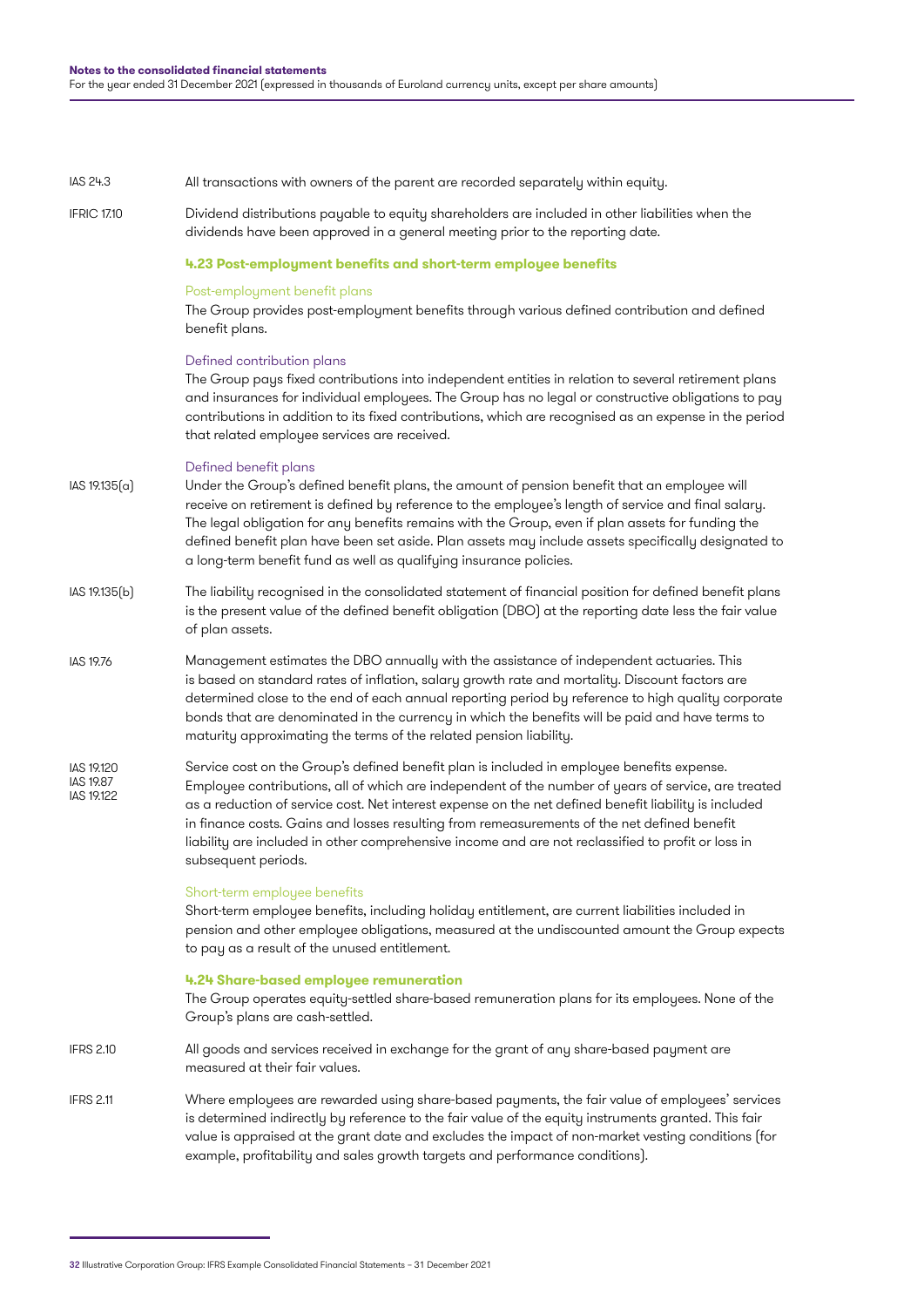| IFRS 2.8<br><b>IFRS 2.20</b><br><b>IFRS 2.19</b> | All share-based remuneration is ultimately recognised as an expense in profit or loss with a<br>corresponding credit to retained earnings <sup>3</sup> . If vesting periods or other vesting conditions apply, the<br>expense is allocated over the vesting period, based on the best available estimate of the number of<br>share options expected to vest.                                                                                                                                                                                                                                                                                                                                                                                                                                                                                                                                                                                                   |  |  |
|--------------------------------------------------|----------------------------------------------------------------------------------------------------------------------------------------------------------------------------------------------------------------------------------------------------------------------------------------------------------------------------------------------------------------------------------------------------------------------------------------------------------------------------------------------------------------------------------------------------------------------------------------------------------------------------------------------------------------------------------------------------------------------------------------------------------------------------------------------------------------------------------------------------------------------------------------------------------------------------------------------------------------|--|--|
| <b>IFRS 2.20</b><br><b>IFRS 2.23</b>             | Non-market vesting conditions are included in assumptions about the number of options that are<br>expected to become exercisable. Estimates are subsequently revised if there is any indication<br>the number of share options expected to vest differs from previous estimates. Any adjustment to<br>cumulative share-based compensation resulting from a revision is recognised in the current period.<br>The number of vested options ultimately exercised by holders does not impact the expense recorded<br>in any period.                                                                                                                                                                                                                                                                                                                                                                                                                                |  |  |
|                                                  | Upon exercise of share options, the proceeds received, net of any directly attributable transaction<br>costs, are allocated to share capital up to the nominal (or par) value of the shares issued with any<br>excess being recorded as share premium.                                                                                                                                                                                                                                                                                                                                                                                                                                                                                                                                                                                                                                                                                                         |  |  |
|                                                  | 4.25 Provisions, contingent assets and contingent liabilities                                                                                                                                                                                                                                                                                                                                                                                                                                                                                                                                                                                                                                                                                                                                                                                                                                                                                                  |  |  |
|                                                  | <b>Telling the COVID Story</b>                                                                                                                                                                                                                                                                                                                                                                                                                                                                                                                                                                                                                                                                                                                                                                                                                                                                                                                                 |  |  |
|                                                  | An entity may have an insurance policy that covers losses from business interruption. If the<br>entity was forced to temporarily cease operations as a result of COVID-19 during the reporting<br>period it may be entitled to recover some or all of its losses from its insurance provider. Such<br>claims would be contingent assets in the financial statements if the entity has a clear right<br>to reimbursement. While contingent gains/assets are not recognised in an entity's financial<br>statements unless they are virtually certain, in accordance with IAS 37, they would be disclosed<br>in the notes to the financial statements when their existence is likely. They can be recognised<br>as income in the financial statements only when virtually certain, for example on acceptance<br>of the claim by the insurer. When considering insurance claims, the insurers ability to settle the<br>claim on a timely basis should be assessed. |  |  |
| IAS 37.14                                        | Provisions for product warranties, legal disputes, onerous contracts or other claims are recognised<br>when the Group has a present legal or constructive obligation as a result of a past event, it is<br>probable that an outflow of economic resources will be required from the Group and amounts can<br>be estimated reliably. The timing or amount of the outflow may still be uncertain.                                                                                                                                                                                                                                                                                                                                                                                                                                                                                                                                                                |  |  |
| <b>IAS 37.72</b>                                 | Restructuring provisions are recognised only if a detailed formal plan for the restructuring exists<br>and management has either communicated the plan's main features to those affected or started<br>implementation. Provisions are not recognised for future operating losses.                                                                                                                                                                                                                                                                                                                                                                                                                                                                                                                                                                                                                                                                              |  |  |
| IAS 37.36<br>IAS 37.45                           | Provisions are measured at the estimated expenditure required to settle the present obligation,<br>based on the most reliable evidence available at the reporting date, including the risks and<br>uncertainties associated with the present obligation. Where there are a number of similar<br>obligations, the likelihood that an outflow will be required in settlement is determined by considering<br>the class of obligations as a whole. Provisions are discounted to their present values, where the time<br>value of money is material.                                                                                                                                                                                                                                                                                                                                                                                                               |  |  |
| IAS 37.33                                        | Any reimbursement that the Group is virtually certain to collect from a third party with respect to<br>the obligation is recognised as a separate asset. However, this asset may not exceed the amount of<br>the related provision.                                                                                                                                                                                                                                                                                                                                                                                                                                                                                                                                                                                                                                                                                                                            |  |  |

lfRS 2 does not stipulate where in equity the credit entry in an equity-settled transaction should be recognised. It is acceptable for the credit to [ to letaken to retained earnings, however, this is subject to national l upon the exercise of the share options may also depend on applicable national law relating to share capital.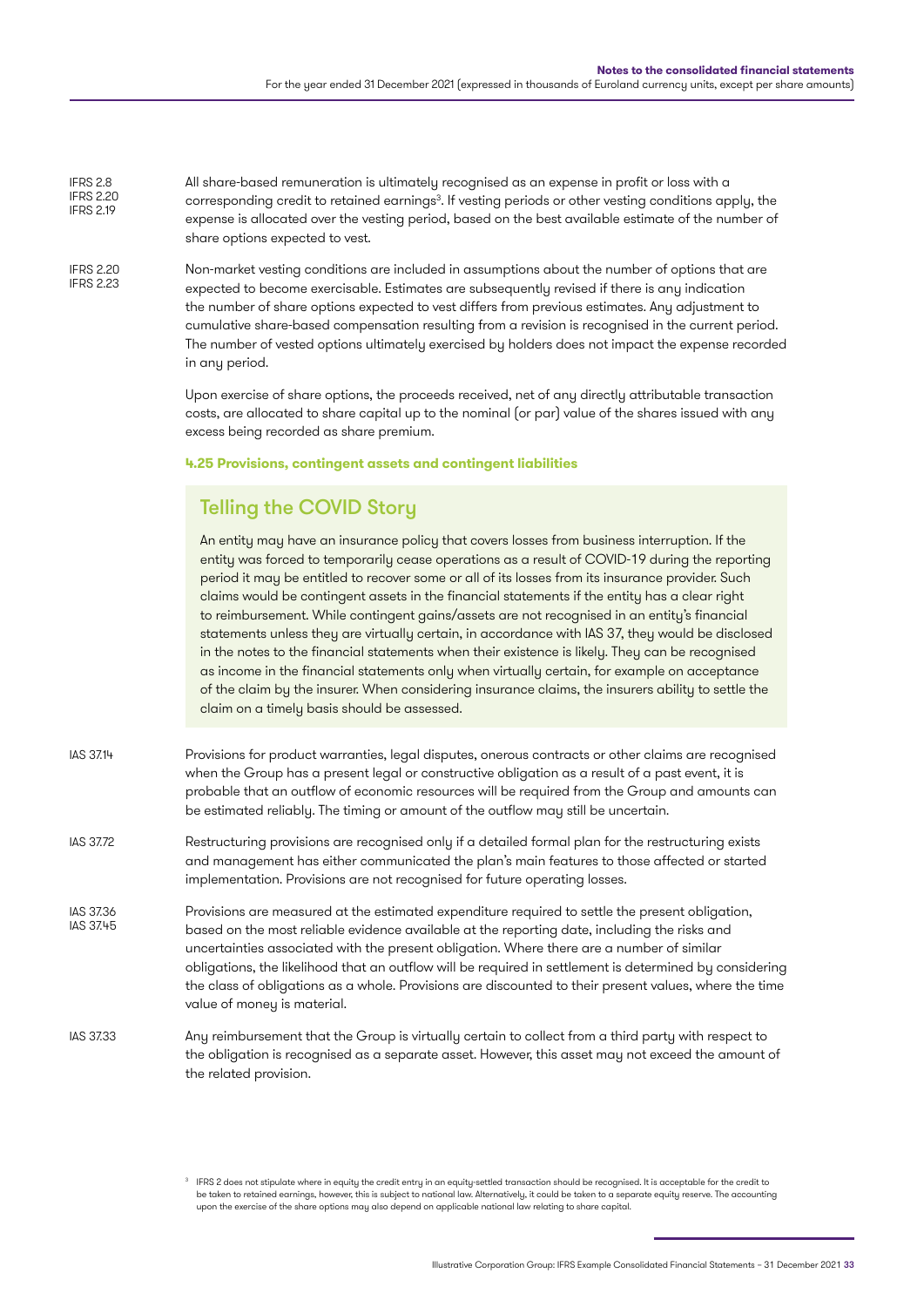#### IAS 37.27–28

No liability is recognised if an outflow of economic resources as a result of present obligations is not probable. Such situations are disclosed as contingent liabilities unless the outflow of resources is remote.

#### **4.26 Significant management judgement in applying accounting policies and estimation uncertainty**

When preparing the Group's consolidated financial statements, management makes a number of judgements, estimates and assumptions about the recognition and measurement of assets, liabilities, revenue and expenses.

Significant management judgements

### Telling the COVID Story

The financial statements need to provide enough transparency to enable users to understand the key assumptions that have been adopted so they can make their own assessment of their reasonableness. Therefore, it is reasonable to provide more detail in those judgements that may have been impacted by COVID-19 or additional judgements made in relation to areas impacted by COVID-19. In addition, there may be additional judgements made in this year's financial statements that now need to be disclosed, for example going concern, if the going concern decision was a 'close call'. Furthermore, as a result of COVID-19, the range of reasonably possible assumptions underlying judgements and estimates in other areas of financial statements may be wide.

IAS 1.122

**Guidance note:** IAS 1 provides general guidance on disclosures about judgements. Other Standards, such as IFRS 7, IFRS 12 'Disclosure of Interests in Other Entities' and IFRS 15 supplement IAS 1 by requiring disclosure about particular judgements.

The following are examples of disclosures for management judgements under IAS 1.122. An entity should disclose judgements that have the most significant effect on the amounts recognised in the financial statements. These can be disclosed in either the accounting policies or the other notes to the financial statements.

IAS 1.122

The following are the judgements made by management in applying the accounting policies of the Group that have the most significant effect on these consolidated financial statements.

#### Recognition of contract revenue over time or at a point in time

For some of the Group's contracts with customers significant judgement is required to assess whether control of the related performance obligation(s) transfers to the customer over time or at a point in time in accordance with IFRS 15. Specifically, for contracts that involve developing a customer-specific asset with no alternative use to the Group, judgement is needed to determine whether the Group is entitled to payment for its performance throughout the contract period if the customer sought to cancel the contract. This relates mainly to consulting contracts for design services which represent CU 110,810 (2020: CU 109,302) of the Group's revenue. In making this assessment the Group compares the amount it is entitled to collect based on the agreed payment schedule to the estimated level of costs at all stages in the contract in order to estimate the percentage margin it would retain on cancellation. The Group then compares the lowest margin percentage through the contract period to the expected margin percentage on completion. If the lowest expected margin percentage is at least equal to the final percentage margin, within a tolerance of 2%, the Group assesses it has a right to payment for its performance throughout the contract period and recognises revenue over time. In the majority of cases the payment schedule is sufficiently front-loaded to meet this condition. If the condition is not met the Group recognises revenue on only completion. In making this judgement the Group has considered the applicable contract law in the event of a customer seeking to cancel a contact without having the right to do so and has concluded that the court of law would not necessarily enforce specific contract performance.

<sup>34</sup> Illustrative Corporation Group: IFRS Example Consolidated Financial Statements – 31 December 2021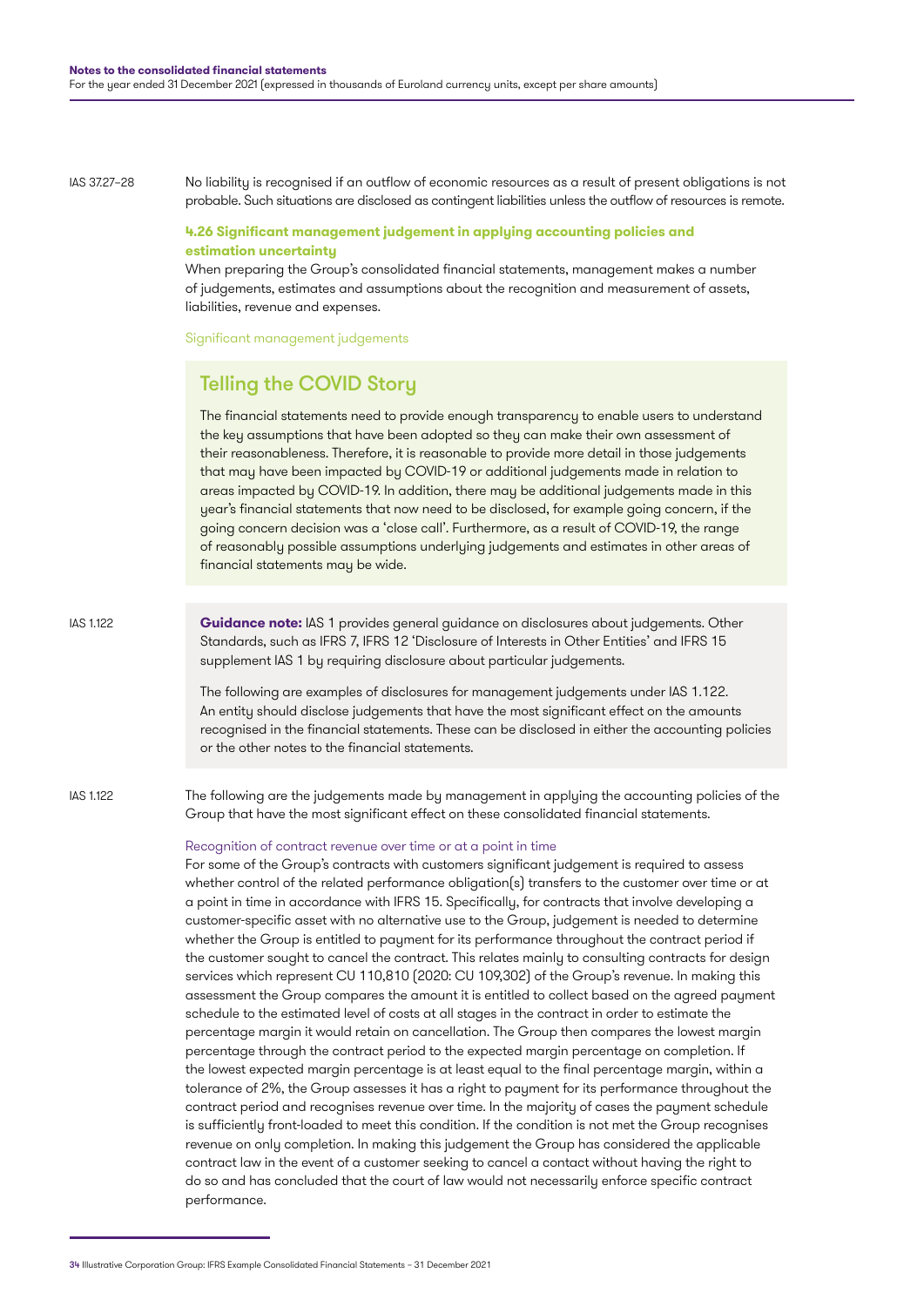#### Capitalisation of internally developed software

Distinguishing the research and development phases of a new customised software project and determining whether the recognition requirements for the capitalisation of development costs are met requires judgement. After capitalisation, management monitors whether the recognition requirements continue to be met and whether there are any indicators that capitalised costs may be impaired (see Note 4.12).

#### Recognition of deferred tax assets

The extent to which deferred tax assets can be recognised is based on an assessment of the probability that future taxable income will be available against which the deductible temporary differences and tax loss carry-forwards can be utilised. In addition, significant judgement is required in assessing the impact of any legal or economic limits or uncertainties in various tax jurisdictions (see Note 4.19).

Control assessment

See Note 6.1.

Estimation uncertainty

## Telling the COVID Story

Similar to judgements made in the financial statements, there will be areas of estimation that may have been made in relation to the impact of COVID-19. Specific areas are discussed with their appropriate notes.

IAS 1.125

**Guidance note:** Guidance note: IAS 1 explains the overall requirements for disclosures about estimates. The focus is on assumptions the entity makes about the future, and other major sources of estimation uncertainty at the end of the reporting period, when there is a significant risk of a material adjustment within the next financial year.

IAS 1 requires disclosure about the assumptions made and the nature and carrying amounts of the assets and liabilities affected. It does not prescribe the exact information an entity should disclose about these assumptions but gives examples including:

- the nature of the assumptions
- sensitivity of carrying amounts
- expected resolution/range of reasonably possible outcomes, and
- changes made to past assumptions.

Some Standards also include disclosure requirements about particular estimates. For example:

- IAS 36 'Impairment of Assets' specifies disclosures about impairment testing
- IAS 37 'Provisions, Contingent Liabilities and Contingent Assets' requires disclosures about uncertainties and major assumptions affecting provisions
- IFRS 13 'Fair Value Measurement' requires information about how fair values have been estimated.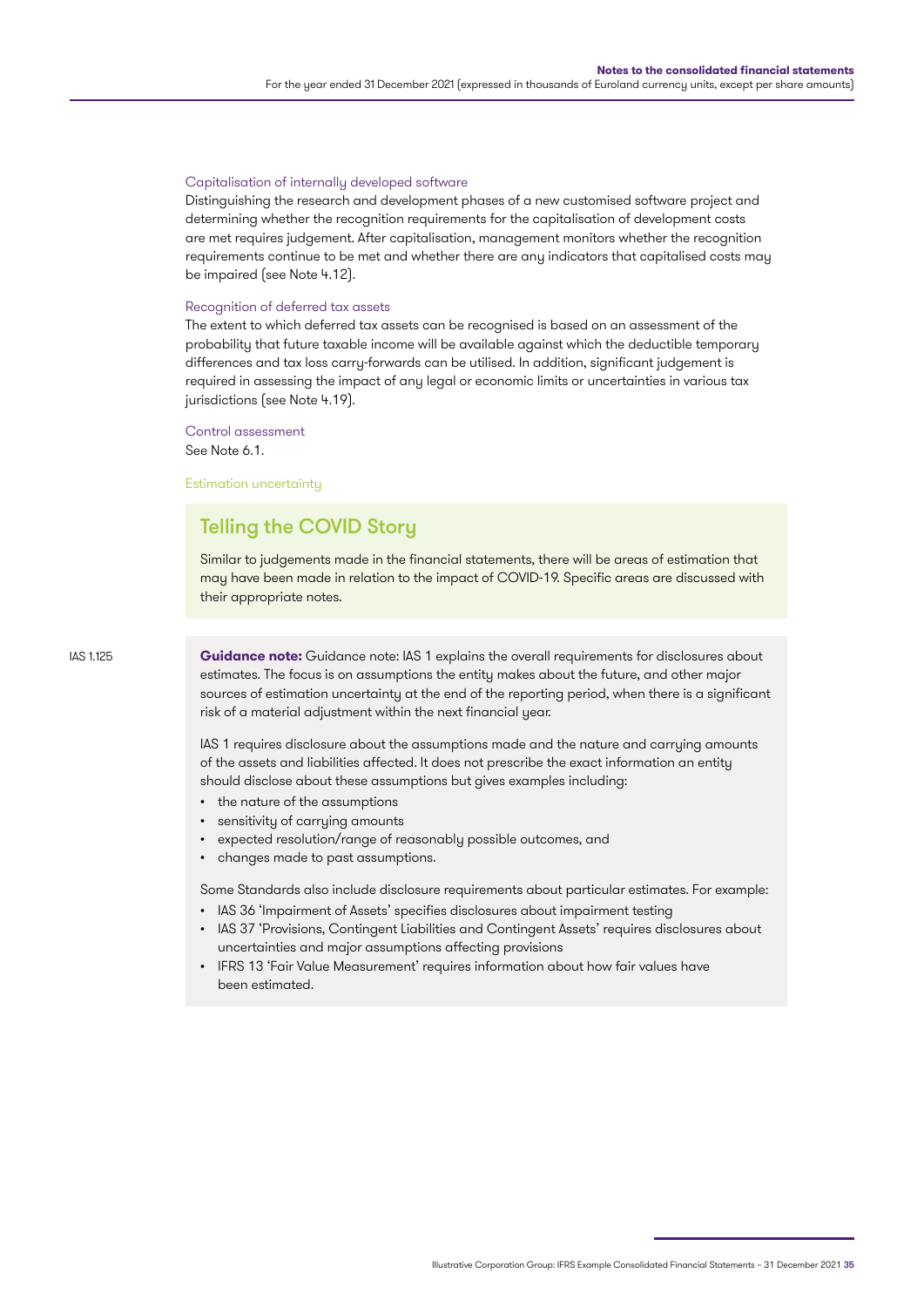IAS 1.125

Information about estimates and assumptions that may have the most significant effect on recognition and measurement of assets, liabilities, income and expenses is provided below. Actual results may be substantially different.

### Impairment of non-financial assets and goodwill

In assessing impairment, management estimates the recoverable amount of each asset or cashgenerating unit based on expected future cash flows and uses an interest rate to discount them. Estimation uncertainty relates to assumptions about future operating results and the determination of a suitable discount rate (see Note 4.15). In 2021, the Group recognised an impairment loss on goodwill (see Note 10) and internally generated software (see Note 11).

### Useful lives and residual values of depreciable assets

Management reviews its estimate of the useful lives and residual values of depreciable assets at each reporting date, based on the expected utility of the assets. Uncertainties in these estimates relate to technological obsolescence that may change the utility of certain software and IT equipment.

### Inventories

Management estimates the net realisable values of inventories, taking into account the most reliable evidence available at each reporting date. The future realisation of these inventories may be affected by future technology or other market-driven changes that may reduce future selling prices.

### Business combinations

Management uses various valuation techniques when determining the fair values of certain assets and liabilities acquired in a business combination (see Note 4.3). In particular, the fair value of contingent consideration is dependent on the outcome of many variables including the acquirees' future profitability (see Note 5.1).

### Construction contract revenue

Recognised amounts of construction contract revenues and related receivables reflect management's best estimate of each contract's outcome and stage of completion. For more complex contracts in particular, costs to complete and contract profitability are subject to significant estimation uncertainty (see Note 4.7).

### Defined benefit obligation (DBO)

Management's estimate of the DBO is based on a number of critical underlying assumptions such as standard rates of inflation, mortality, discount rate and anticipation of future salary increases. Variation in these assumptions may significantly impact the DBO amount and the annual defined benefit expenses amount (as analysed in Note 22.3).

### Fair value measurement

Management uses various valuation techniques to determine the fair value of financial instruments (where active market quotes are not available) and non-financial assets. This involves developing estimates and assumptions consistent with how market participants would price the instrument. Management bases its assumptions on observable data as far as possible but this is not always available. In that case, management uses the best information available. Estimated fair values may vary from the actual prices that would be achieved in an arm's length transaction at the reporting date (see Note 35).

<sup>36</sup> Illustrative Corporation Group: IFRS Example Consolidated Financial Statements – 31 December 2021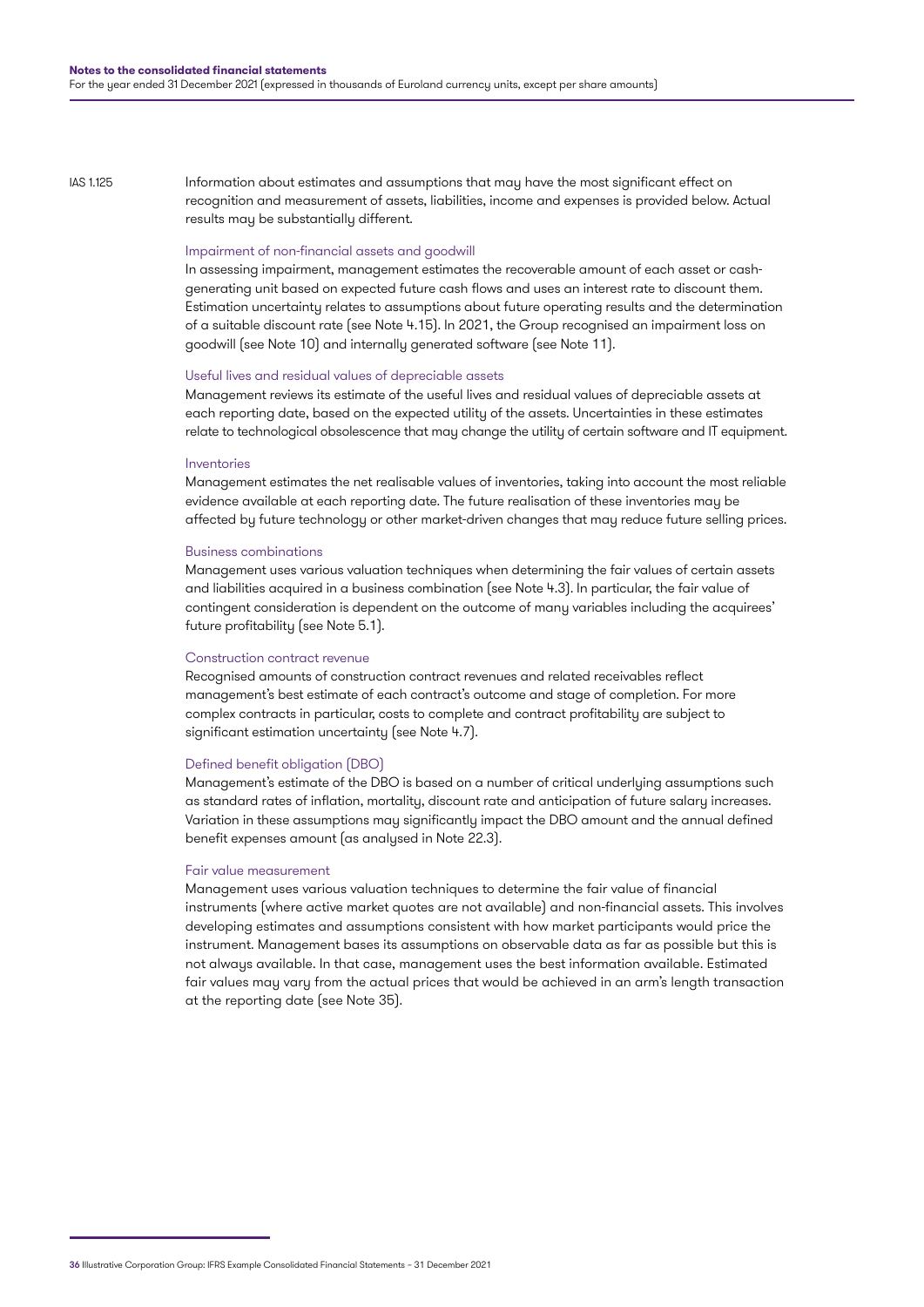#### Leases – determination of the appropriate discount rate to measure lease liabilities

As noted above, the Group enters into leases with third-party landlords and as a consequence the rate implicit in the relevant lease is not readily determinable. Therefore, the Group uses its incremental borrowing rate as the discount rate for determining its lease liabilities at the lease commencement date. The incremental borrowing rate is the rate of interest that the Group would have to pay to borrow over similar terms which requires estimations when no observable rates are available.

The Group consults with its main bankers to determine what interest rate they would expect to charge the Group to borrow money to purchase a similar asset to that which is being leased. These rates are, where necessary, then adjusted to reflect the credit worthiness of the entity entering into the lease and the specific condition of the underlying leased asset. The estimated incremental borrowing rate is higher than the parent company for leases entered into by its subsidiary undertakings.

#### Effect of estimation uncertainty:

The effect of a change in the incremental borrowing rate for leases entered into during the reporting period is shown in the table below:

| <b>Estimate</b>            | <b>Change in estimate</b> | asset               | Effect on right-of-use Effect on lease liability |
|----------------------------|---------------------------|---------------------|--------------------------------------------------|
| Incremental borrowing rate | 1% increase in the rate   | Reduces by CU 1,100 | Reduces by CU 1,100                              |

This estimate is not revised in future periods and the disclosure is provided for useful information.

## 5. Acquisitions and disposals

### **5.1 Acquisition of Goodtech GmbH in 2021** IFRS 3.B64 (a-d)

On 31 March 2021, the Group acquired 100% of the equity instruments of Goodtech GmbH (Goodtech), a Hamburg (Euroland) based business, thereby obtaining control. The acquisition was made to enhance the Group's position in the online retail market for computer and telecommunications hardware in Euroland. Goodtech is a significant business in Euroland in the Group's targeted market.

**Guidance note:** Cross-referencing to external information is a way an entity can refer readers to complementary data outside the financial statements, for example on the company's website. This information is not necessary to comply with its statutory requirements; it is there as additional information which complements the financial statements. An entity does not need to state this when providing the cross-reference, it should be obvious from the nature of the information.

Signposting to information outside the financial statements can include:

- standing data (eg share option terms)
- additional information supporting financial statement disclosures, and
- other connected but not financial data.

Illustrative Corporation Group: IFRS Example Consolidated Financial Statements – 31 December 2021 37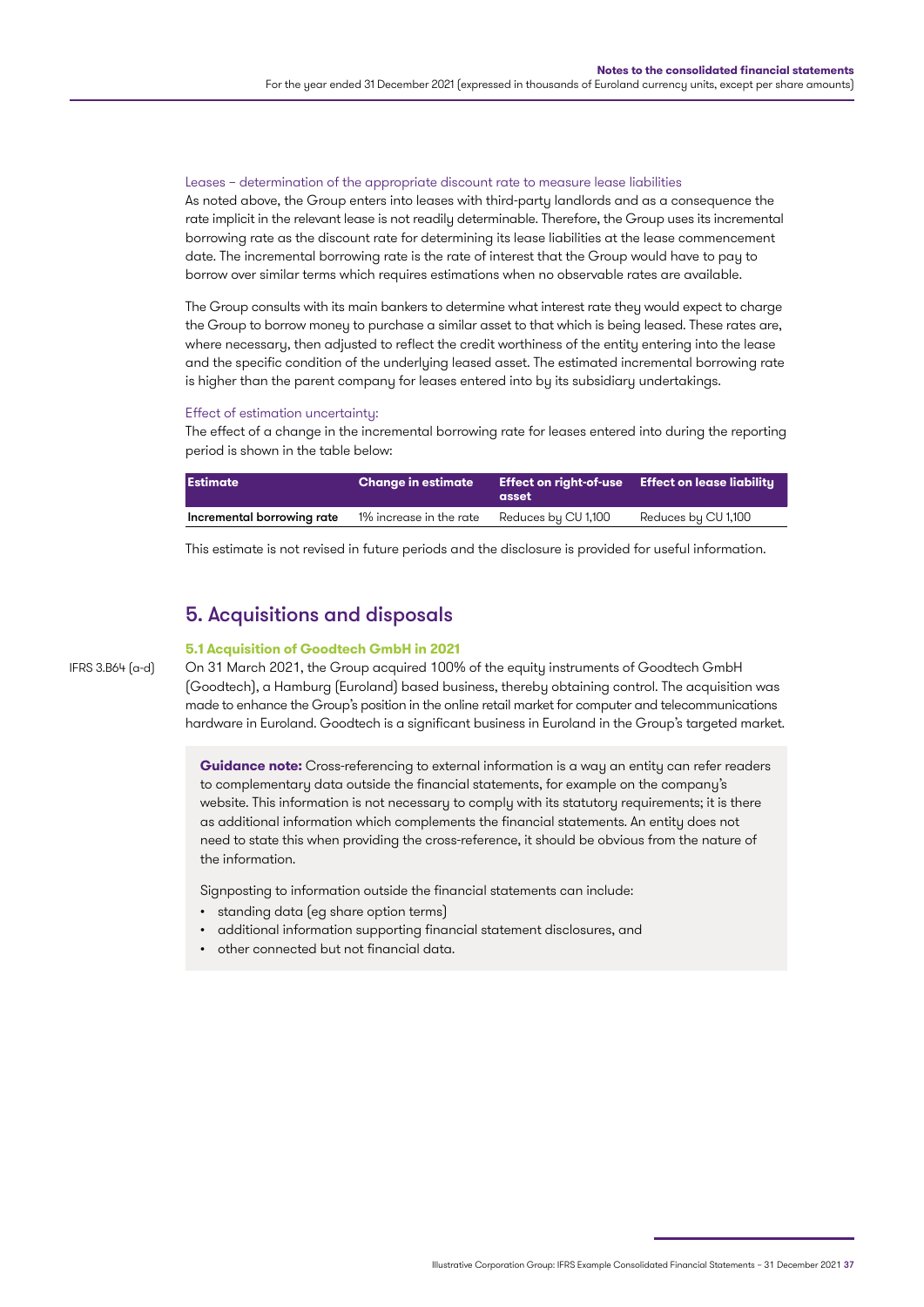The details of the business combination as follows:

| IFRS 3.B64(f)      | <b>Fair value of consideration transferred</b> |          |
|--------------------|------------------------------------------------|----------|
| IFRS 3.B64(f)(i)   | Amount settled in cash                         | 16,058   |
| IFRS 3.B64(f)(iii) | Fair value of contingent consideration         | 600      |
| IAS 7.40(a)        | Total                                          | 16,658   |
| IFRS 3.B64(i)      | Recognised amounts of identifiable net assets  |          |
| IAS 7.40(d)        | Property, plant and equipment (Note 12)        | 4,622    |
|                    | Intangible assets (Note 11)                    | 5,255    |
|                    | Investment property (Note 14)                  | 75       |
|                    | <b>Total non-current assets</b>                | 9,952    |
|                    | Inventories                                    | 8,995    |
|                    | Trade and other receivables                    | 7,792    |
| IAS 7.40(c)        | Cash and cash equivalents                      | 567      |
|                    | <b>Total current assets</b>                    | 17,354   |
|                    | Borrowings                                     | (3,478)  |
|                    | Deferred tax liabilities                       | (632)    |
|                    | <b>Total non-current liabilities</b>           | (4,110)  |
|                    | Provisions                                     | (1,320)  |
|                    | Other liabilities                              | [2, 312] |
|                    | Trade and other payables                       | (5,344)  |
|                    | <b>Total current liabilities</b>               | (8,976)  |
|                    | Identifiable net assets                        | 14,220   |
|                    | <b>Goodwill on acquisition (Note 10)</b>       | 2,438    |
| IAS 7.40(b)        | Consideration transferred settled in cash      | 16,058   |
| IAS 7.40(c)        | Cash and cash equivalents acquired             | (567)    |
| <b>IAS 7.42</b>    | Net cash outflow on acquisition                | 15,491   |
|                    | Acquisition costs charged to expenses          | 223      |

### Consideration transferred

IFRS 3.B64 (f)(i)

IFRS 3.B64 (g)(i-iii)

IFRS 3.B64(j)  $IFRS 3.B64(m)$  The purchase agreement included an additional consideration of CU 1,310, payable only if the average profits of Goodtech for 2021 and 2022 exceed a target level agreed by both parties. The additional consideration will be paid on 1 April 2023. The CU 600 of contingent consideration liability recognised represents the present value of the Group's probability-weighted estimate of the cash outflow. It reflects management's estimate of a 50% probability that the targets will be achieved and is discounted using an interest rate of 4.4%4 . As at 31 December 2021, there have been no changes in the estimate of the probable cash outflow but the liability has increased to CU 620 due to the change in fair value.

The acquisition of Goodtech was settled in cash amounting to CU 16,058.

4 The determination of the acquisition-date fair value of the contingent consideration should consider the expected outcome of the contingency. This example illustrates one possible approach in estimating the fair value of the contingent consideration.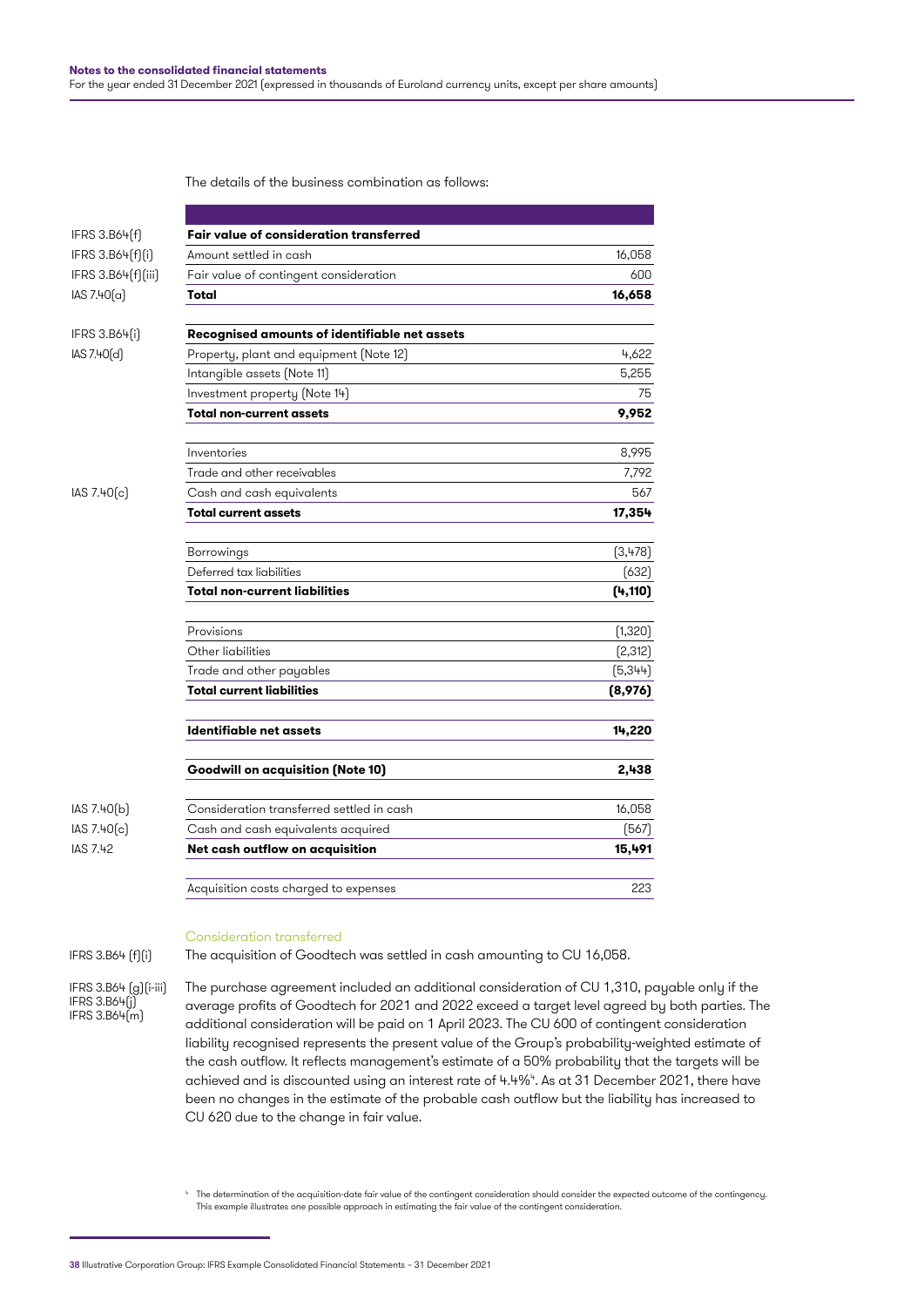Acquisition-related costs amounting to CU 223 are not included as part of consideration transferred and have been recognised as an expense in the consolidated statement of profit or loss, as part of other expenses.

### Identifiable net assets

IFRS 3.B64 (h)(i-iii)

The fair value of the trade and other receivables acquired as part of the business combination amounted to CU 7,792, with a gross contractual amount of CU 7,867. As of the acquisition date, the Group's best estimate of the contractual cash flow not expected to be collected amounted to CU 75.

### **Goodwill**

IFRS 3.B64(e) IFRS 3.B64(k) Goodwill of CU 2,438 is primarily growth expectations, expected future profitability, the substantial skill and expertise of Goodtech's workforce and expected cost synergies. Goodwill has been allocated to the retail segment and is not expected to be deductible for tax purposes.

**Guidance note:** If goodwill arising from a business combination has not been fully allocated to a cash-generating-unit or group of units, an entity shall disclose that fact together with the reason why that amount remains unallocated.

### Goodtech's contribution to the Group results

Goodtech incurred a loss of CU 20 for the nine months from 31 March 2021 to the reporting date, primarily due to integration costs. Revenue for the nine months to 31 December 2021 was CU 24,800. IFRS 3.B64 (q)(i-ii)

> If Goodtech had been acquired on 1 January 2021, revenue of the Group for 2021 would have been CU 212,000, and profit for the year would have increased by CU 14,000.

### **5.2 Acquisition of Good Buy Inc. in 2020**

IFRS 3.B64 (a-d)

On 30 June 2020, the Group acquired 100% of the equity instruments of Good Buy Inc. (Good Buy), a Delaware (USA) based business, thereby obtaining control. The acquisition of Good Buy was made to enhance the Group's position as an online retailer for computer and telecommunications hardware in the US market.

Illustrative Corporation Group: IFRS Example Consolidated Financial Statements – 31 December 2021 39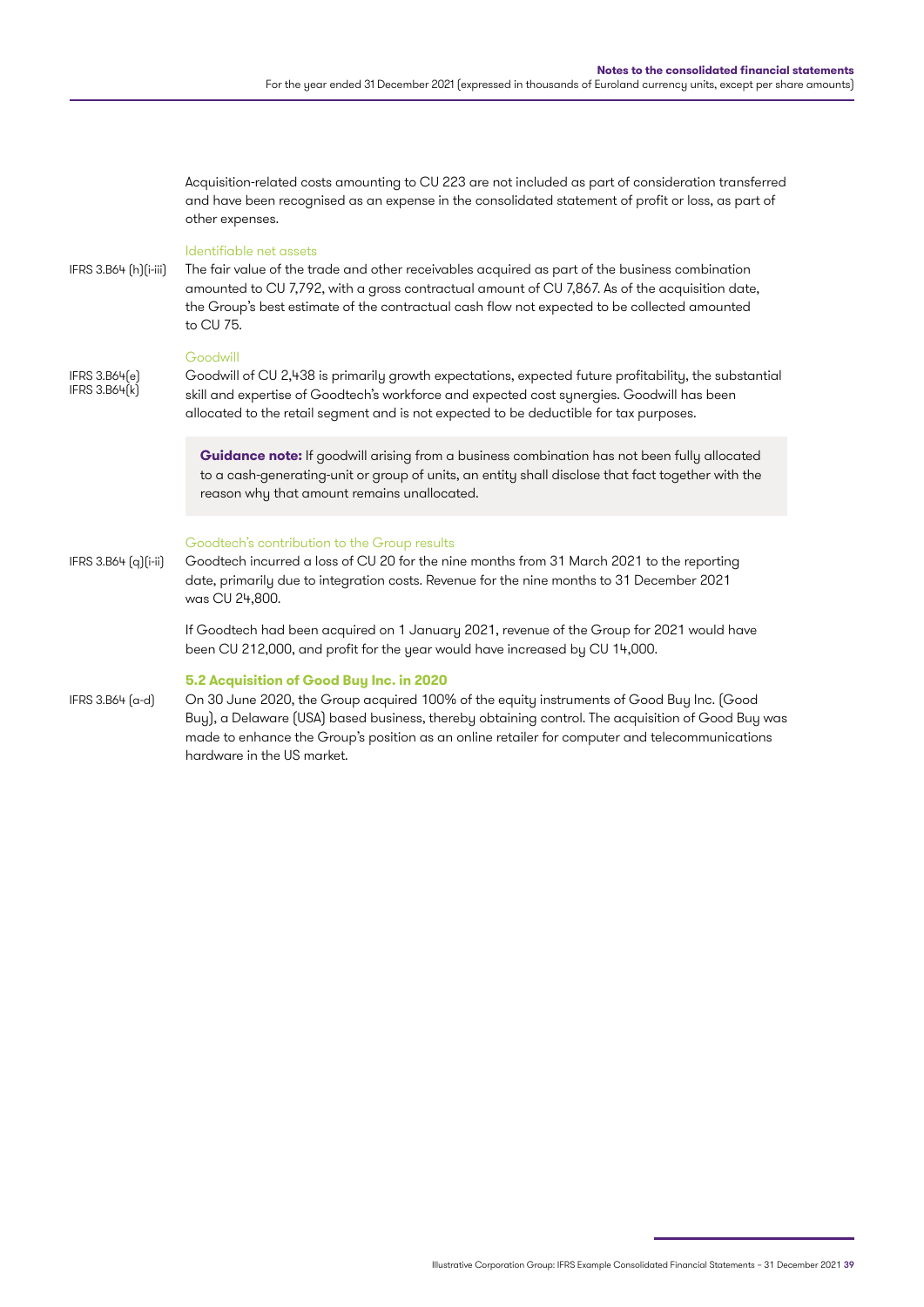The details of the business combination are as follows:

| IFRS 3.B64(f)                   | <b>Fair value of consideration transferred</b>                                                                                                                                                                              |          |
|---------------------------------|-----------------------------------------------------------------------------------------------------------------------------------------------------------------------------------------------------------------------------|----------|
| IFRS 3.B64(f)(i)<br>IAS 7.40(a) | Amount settled in cash                                                                                                                                                                                                      | 12,420   |
| IFRS 3.B64(i)                   | Recognised amounts of identifiable net assets                                                                                                                                                                               |          |
| IAS 7.40(d)                     | Property, plant and equipment (Note 12)                                                                                                                                                                                     | 3,148    |
|                                 | Intangible assets (Note 11)                                                                                                                                                                                                 | 3,005    |
|                                 | <b>Total non-current assets</b>                                                                                                                                                                                             | 6,153    |
|                                 | Inventories                                                                                                                                                                                                                 | 5,469    |
|                                 | Trade and other receivables                                                                                                                                                                                                 | 5,200    |
| IAS 7.40(c)                     | Cash and cash equivalents                                                                                                                                                                                                   | 345      |
|                                 | <b>Total current assets</b>                                                                                                                                                                                                 | 11,014   |
|                                 | Deferred tax liabilities                                                                                                                                                                                                    | (435)    |
|                                 | <b>Total non-current liabilities</b>                                                                                                                                                                                        | (435)    |
|                                 | Provisions                                                                                                                                                                                                                  | (1,234)  |
|                                 | Other liabilities                                                                                                                                                                                                           | (657)    |
|                                 | Trade and other payables                                                                                                                                                                                                    | (4,990)  |
|                                 | <b>Total current liabilities</b>                                                                                                                                                                                            | (6, 881) |
|                                 | Identifiable net assets                                                                                                                                                                                                     | 9,851    |
|                                 | <b>Goodwill on acquisition (Note 10)</b>                                                                                                                                                                                    | 2,569    |
| IAS 7.40(b)                     | Consideration transferred settled in cash                                                                                                                                                                                   | 12,420   |
| IAS 7.40(c)                     | Cash and cash equivalents acquired                                                                                                                                                                                          | (345)    |
| IAS 7.42                        | Net cash outflow on acquisition                                                                                                                                                                                             | 12,075   |
|                                 | Acquisition costs charged to expenses                                                                                                                                                                                       | 76       |
|                                 | Consideration transferred                                                                                                                                                                                                   |          |
| IFRS 3.B64[f][i]                | The acquisition of Good Buy was settled in cash amounting to CU 12,420.                                                                                                                                                     |          |
| IFRS 3.B64(m)                   | Acquisition-related costs amounting to CU 76 are not included as part of consideration transferred<br>and have been recognised as an expense in the consolidated statement of profit or loss, as part of<br>other expenses. |          |

Identifiable net assets

The fair value of the trade and other receivables acquired as part of the business combination amounted to CU 5,200, with a gross contractual amount of CU 5,350. As of the acquisition date, the Group's best estimate of the contractual cash flow not expected to be collected amounted to CU 150. IFRS 3.B64 (h)(i-iii)

Goodwill Goodwill of CU 2,569 is primarily the sales force and the sales know-how of key personnel. Goodwill has been allocated to the retail segment and is not expected to be deductible for tax purposes. IFRS 3.B64(e) IFRS 3.B64(k)

<sup>40</sup> Illustrative Corporation Group: IFRS Example Consolidated Financial Statements – 31 December 2021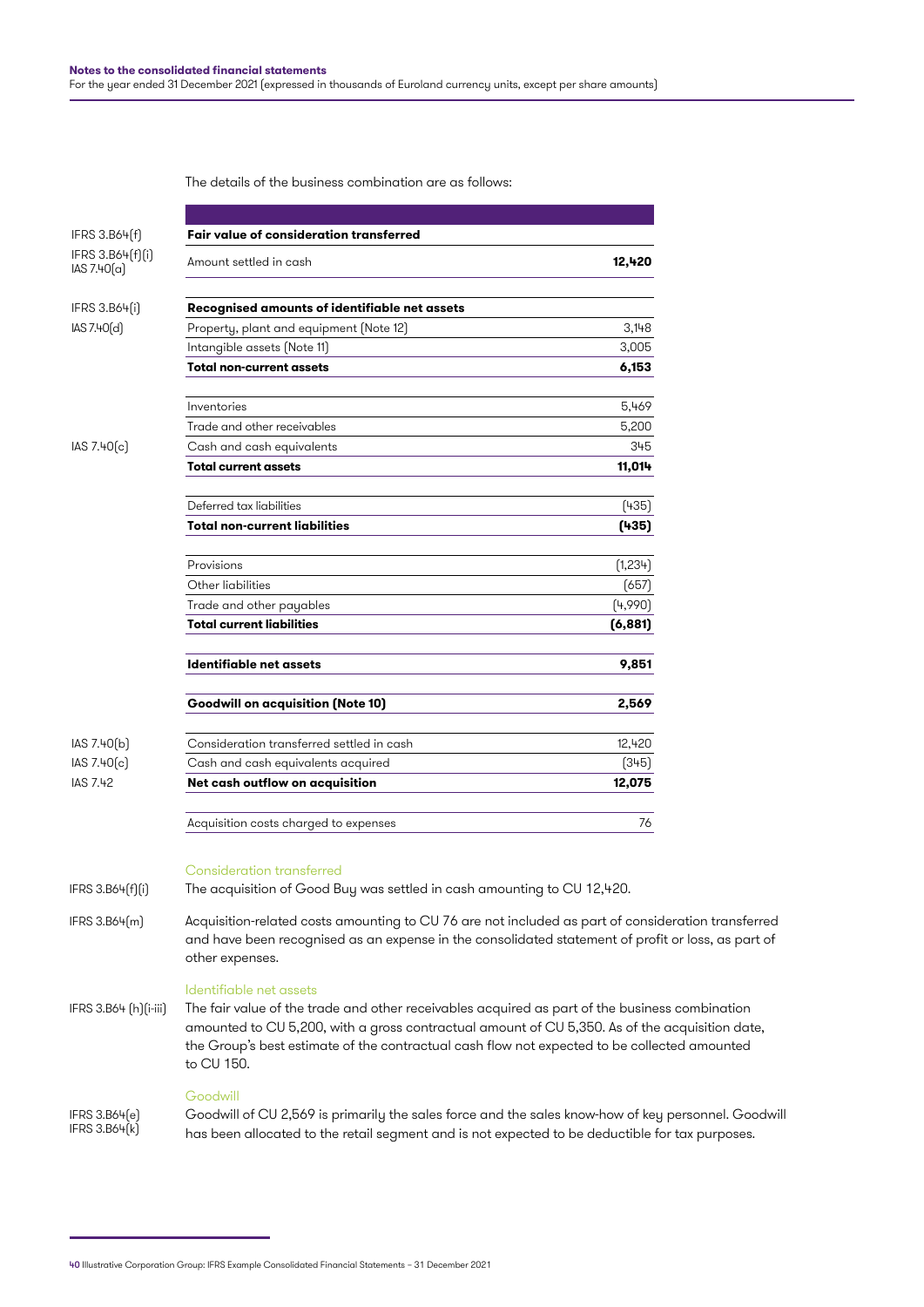#### Good Buy's contribution to the Group results

Good Buy contributed CU 9,540 of revenue and CU 400 to the consolidated profit for the six months from 1 July 2020 to 31 December 2020. If Good Buy had been acquired on 1 January 2020, revenue of the Group for 2020 would have been CU 196,000. However, due to lack of IFRS-specific data prior to the acquisition of Good Buy, pro-forma profit or loss of the combined entity for the complete 2020 reporting period cannot be determined reliably.

**5.3 Disposal of Highstreet Ltd in 2021**

See Note 6.3 below.

## 6. Interests in subsidiaries

### **6.1 Composition of the Group**

IFRS 12.10(a)(i) IFRS 12.12

IFRS 3.B64 (q)(i-ii)

Set out below are the details of the subsidiaries held directly by the Group:

| <b>Name of the</b><br><b>Subsidiary</b> | <b>Country of</b><br>incorporation<br>and principal<br>place of business | <b>Principal activity</b>                                       | <b>Proportion of</b><br>ownership interests<br>held by the Group at<br>period-end |         |
|-----------------------------------------|--------------------------------------------------------------------------|-----------------------------------------------------------------|-----------------------------------------------------------------------------------|---------|
|                                         |                                                                          |                                                                 | 2021                                                                              | 2020    |
| Goodtech GmbH                           | Euroland                                                                 | On-line retailer of computer and<br>telecommunications hardware |                                                                                   |         |
| Good Buy Inc.                           | <b>USA</b>                                                               | On-line retailer of computer and<br>telecommunications hardware | 100%                                                                              | $100\%$ |
| Tech Squad Ltd                          | Euroland                                                                 | Design and sale of phone and intranet<br>applications           | 80%                                                                               | 80%     |
| Data Corp                               | UK                                                                       | On-line sales of hardware and software<br>products              | 100%                                                                              | $100\%$ |
| Highstreet Ltd                          | UK                                                                       | Design and sale of phone and intranet<br>applications           |                                                                                   | $100\%$ |
|                                         |                                                                          |                                                                 |                                                                                   |         |

#### IFRS 12.7 IFRS 12.9

### Significant judgements and assumptions

The Group holds 45% of the ordinary shares and voting rights in Equipe Consultants S.A. (Equipe). Two other investors each hold 15%. The remaining 25% is held by several other unrelated investors, none of whom own more than 2% individually. There are no arrangements for the other shareholders to consult one another or act collectively and past experience indicates that few of the other owners actually exercise their voting rights at all. The Group has appointed four of Equipe's Board of Directors out of a total of eleven.

Management has reassessed its involvement in Equipe in accordance with IFRS 10's control definition and guidance. It has concluded it has significant influence but not outright control. In making its judgement, management considered the Group's voting rights, the relative size and dispersion of the voting rights held by other shareholders and the extent of recent participation by those shareholders in general meetings. Recent experience demonstrates that a sufficient number of the smaller shareholders participate in such a way that they, along with the two other main shareholders, have prevented the Group from having the practical ability to direct the relevant activities of Equipe unilaterally. IFRS 10.5–7 IFRS 10.B41-B46

Illustrative Corporation Group: IFRS Example Consolidated Financial Statements – 31 December 2021 41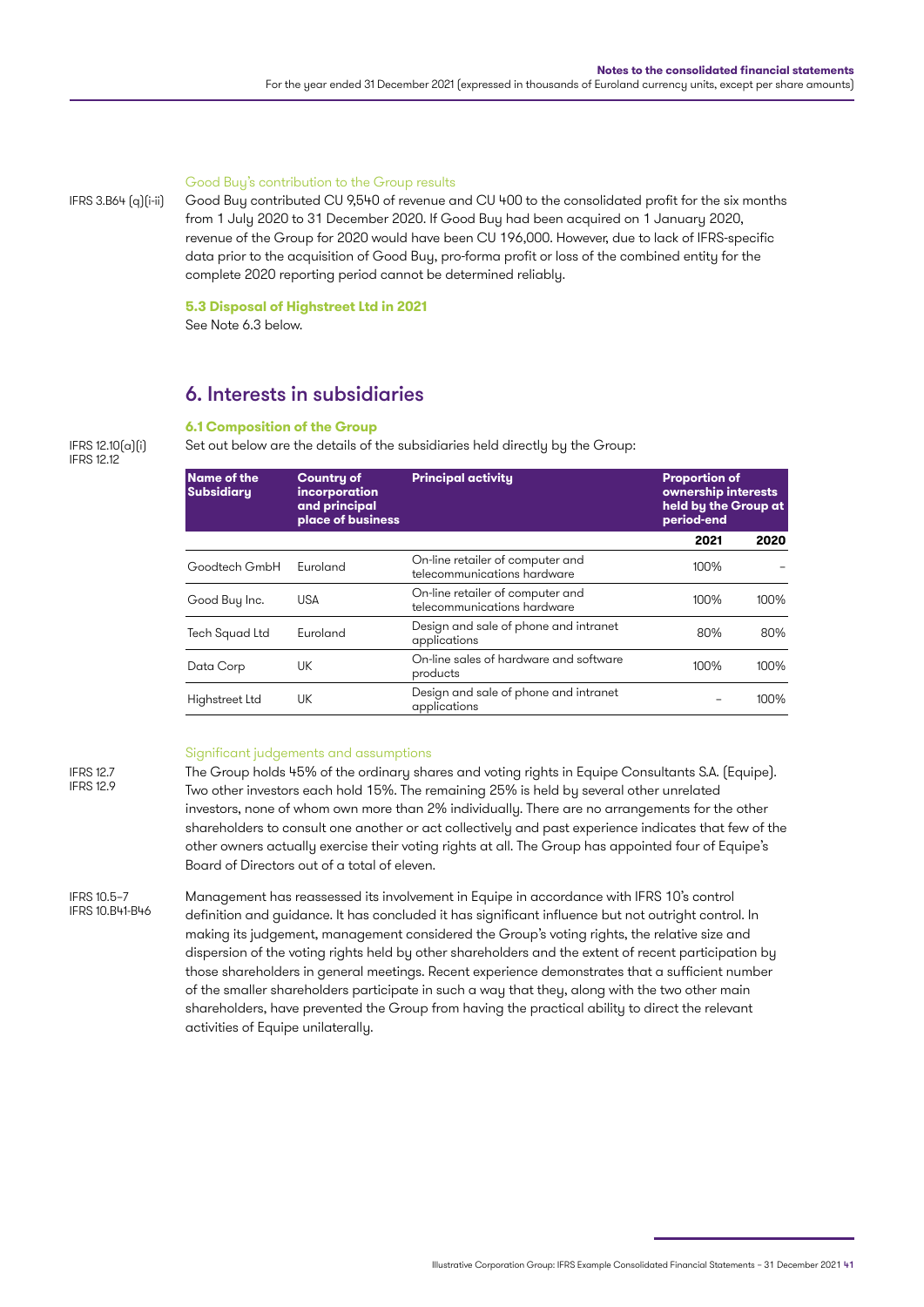### **6.2 Subsidiary with material non-controlling interests**

IFRS 12.12(a)

The Group includes one subsidiary, Tech Squad Ltd, with material<sup>5</sup> non-controlling interests (NCI):

|                                 | <b>Name</b>                        | <b>Proportion of ownership</b><br>held by the NCI                                           |      | <b>Total comprehensive</b><br>interests and voting rights income allocated to NCI |      | <b>Accumulated NCI</b> |         |
|---------------------------------|------------------------------------|---------------------------------------------------------------------------------------------|------|-----------------------------------------------------------------------------------|------|------------------------|---------|
|                                 |                                    | 2021                                                                                        | 2020 | 2021                                                                              | 2020 | 2021                   | 2020    |
|                                 | Tech Squad Ltd                     | 20%                                                                                         | 20%  | 121                                                                               | 116  | 713                    | 592     |
| IFRS $12.B10(a)$                |                                    | No dividends were paid to the NCI during the years ended 31 December 2021 and 2020.         |      |                                                                                   |      |                        |         |
| IFRS 12.12[g]<br>IFRS 12.B10(b) | out below:                         | Summarised financial information for Tech Squad Ltd, before intragroup eliminations, is set |      |                                                                                   |      |                        |         |
|                                 |                                    |                                                                                             |      |                                                                                   |      | 2021                   | 2020    |
| IFRS 12.B10(b)                  | Non-current assets                 |                                                                                             |      |                                                                                   |      | 5,019                  | 5,182   |
|                                 | Current assets                     |                                                                                             |      |                                                                                   |      | 3,924                  | 3,452   |
|                                 | <b>Total assets</b>                |                                                                                             |      |                                                                                   |      | 8,943                  | 8,634   |
|                                 | Non-current liabilities            |                                                                                             |      |                                                                                   |      | (3,806)                | (3,402) |
|                                 | Current liabilities                |                                                                                             |      |                                                                                   |      | (1,561)                | [2,268] |
|                                 | <b>Total liabilities</b>           |                                                                                             |      |                                                                                   |      | (5, 367)               | (5,670) |
|                                 |                                    | Equity attributable to owners of the parent                                                 |      |                                                                                   |      | 2,863                  | 2,372   |
|                                 | <b>Non-controlling interests</b>   |                                                                                             |      |                                                                                   |      | 713                    | 592     |
|                                 |                                    |                                                                                             |      |                                                                                   |      | 2021                   | 2020    |
|                                 | Revenue                            |                                                                                             |      |                                                                                   |      | 7,658                  | 7,116   |
|                                 |                                    | Profit for the year attributable to owners of the parent                                    |      |                                                                                   |      | 479                    | 464     |
|                                 |                                    | Profit for the year attributable to NCI                                                     |      |                                                                                   |      | 121                    | 116     |
|                                 | Profit for the year                |                                                                                             |      |                                                                                   |      | 600                    | 580     |
|                                 |                                    | Other comprehensive income for the year<br>(all attributable to owners of the parent)       |      |                                                                                   |      | 6                      | 4       |
|                                 | of the parent                      | Total comprehensive income for the year attributable to owners                              |      |                                                                                   |      | 485                    | 468     |
|                                 |                                    | Total comprehensive income for the year attributable to NCI                                 |      |                                                                                   |      | 121                    | 116     |
|                                 |                                    | Total comprehensive income for the year                                                     |      |                                                                                   |      | 606                    | 584     |
|                                 |                                    |                                                                                             |      |                                                                                   |      | 2021                   | 2020    |
|                                 | Net cash from operating activities |                                                                                             |      |                                                                                   |      | 957                    | 779     |
|                                 |                                    | Net cash used in investing activities                                                       |      |                                                                                   |      | (531)                  | (673)   |
|                                 |                                    | Net cash from (used in) financing activities                                                |      |                                                                                   |      | 446                    | (61)    |
|                                 | Net cash inflow                    |                                                                                             |      |                                                                                   |      | 872                    | 45      |

42 Illustrative Corporation Group: IFRS Example Consolidated Financial Statements – 31 December 2021

<sup>5</sup> For the purposes of Illustrative Corporation Group it is assumed that the NCI are material to the Group. The thresholds are not intended to indicate what could be material to other entities.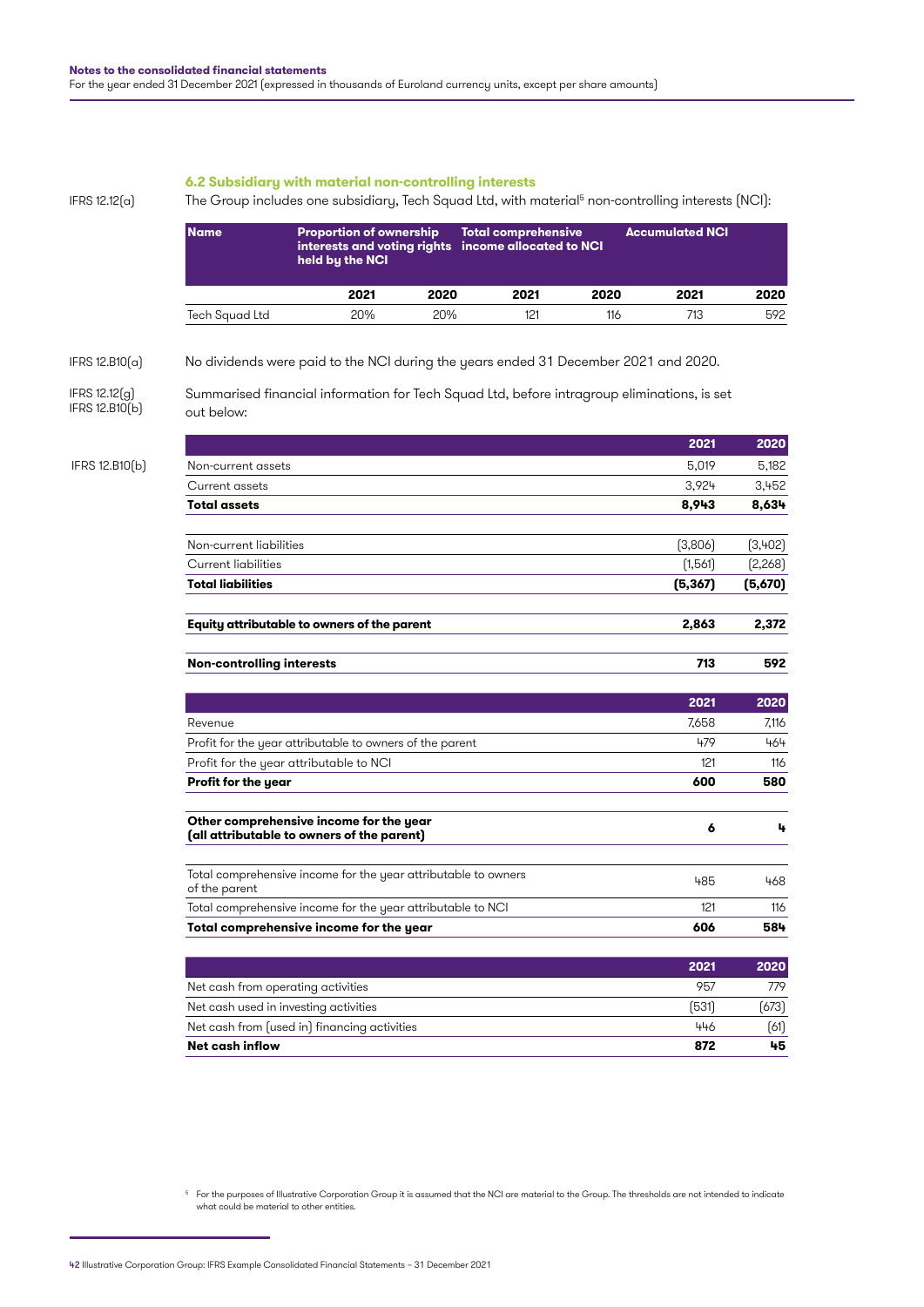### **6.3 Losing control over a subsidiary during the reporting period**

On 30 September 2021, the Group disposed of its 100% equity interest in its subsidiary, Highstreet Ltd (Highstreet). The subsidiary was classified as held for sale in the 2020 consolidated financial statements (see Note 20).

IAS 7.40(b)

The consideration was received fully in cash in 2021. At the date of disposal, the carrying amounts of Highstreet's net assets were as follows:

| IAS 7.40(d)       |                                       |       |
|-------------------|---------------------------------------|-------|
|                   | Property, plant and equipment         | 2,475 |
|                   | Total non-current assets              | 2,475 |
|                   | Inventories                           | 1,121 |
| $IAS$ 7.40 $(c)$  | Cash and cash equivalents             |       |
|                   | Total current assets                  | 1,121 |
|                   | Provisions                            | (232) |
|                   | Borrowings                            | (8)   |
|                   | Trade and other payables              | (210) |
|                   | Total current liabilities             | (450) |
|                   | <b>Total net assets</b>               | 3,146 |
| IAS $7.40(a)$     | Total consideration received in cash  | 3,117 |
|                   | Cash and cash equivalents disposed of |       |
| IAS 7.42          | Net cash received                     | 3,117 |
| <b>IFRS 10.25</b> | Loss on disposal                      | (29)  |

The loss on disposal is included in the loss for the year from discontinued operations in the consolidated statement of profit or loss. See Note 20. IFRS 12.19(b)

### **6.4 Interests in unconsolidated structured entities**

The Group has no interests in unconsolidated structured entities. IFRS 12.24

Illustrative Corporation Group: IFRS Example Consolidated Financial Statements – 31 December 2021 43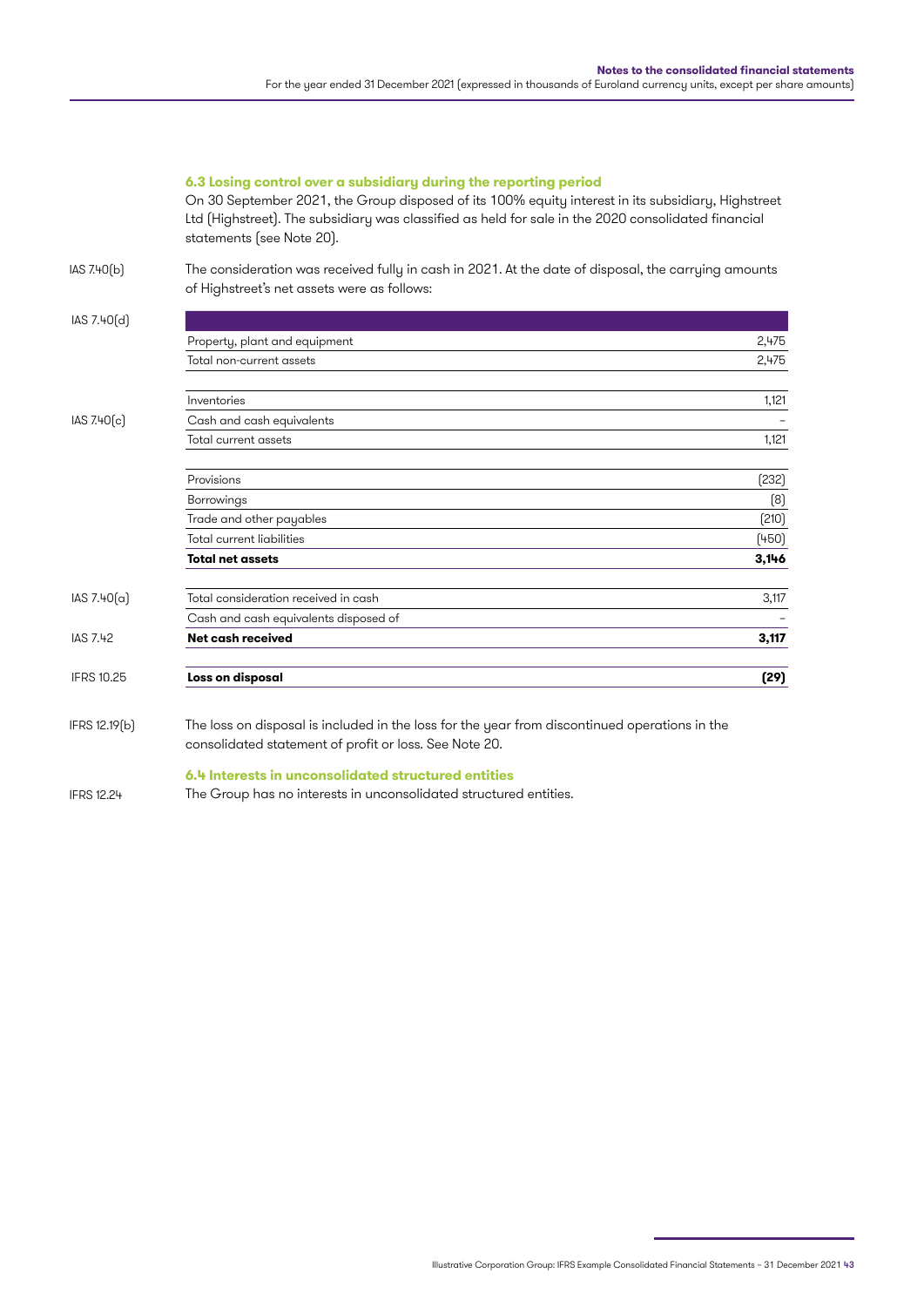## 7. Investments accounted for using the equity method

## Telling the COVID Story

An entity needs to determine whether there is any objective evidence that indicates there is an impairment in either investments in associates or joint ventures in accordance with IAS 28 'Investments in Associates and Joint Ventures'. This could be a result of the effects of COVID-19 and could impact the estimated future cash flows from the net investment. Anticipated future losses are not recognised, no matter how likely. Objective evidence the net investment in the joint venture or the associate is impaired includes data the entity might have observed about the following loss events:

- significant financial difficulty of the associate or joint venture
- a breach of contract, (eg failing to pay) by the associate or joint venture
- the entity granting to the associate or joint venture a concession that the entity would not otherwise consider
- its probable the associate or joint venture will become bankrupt or undergo a financial reorganisation, or
- the active market for the net investment disappears because of financial difficulties of the associate or joint venture.

### **7.1 Investment in joint venture**

The Group has one material joint venture, Halftime Ltd (Halftime): IFRS 12.21(a)

| Name of the joint Country of<br>venture | incorporation<br>and principal<br>place of business | <b>Principal activity</b>                          | <b>Proportion of</b><br>ownership interests<br>held by the Group<br>at year end |      |
|-----------------------------------------|-----------------------------------------------------|----------------------------------------------------|---------------------------------------------------------------------------------|------|
|                                         |                                                     |                                                    | 2021                                                                            | 2020 |
| Halftime Ltd                            | JΚ                                                  | On-line sales of hardware and software<br>products | 50%                                                                             | 50%  |

IFRS 12.21(b)(i)

The investment in Halftime is accounted for using the equity method in accordance with IAS 28.

<sup>44</sup> Illustrative Corporation Group: IFRS Example Consolidated Financial Statements – 31 December 2021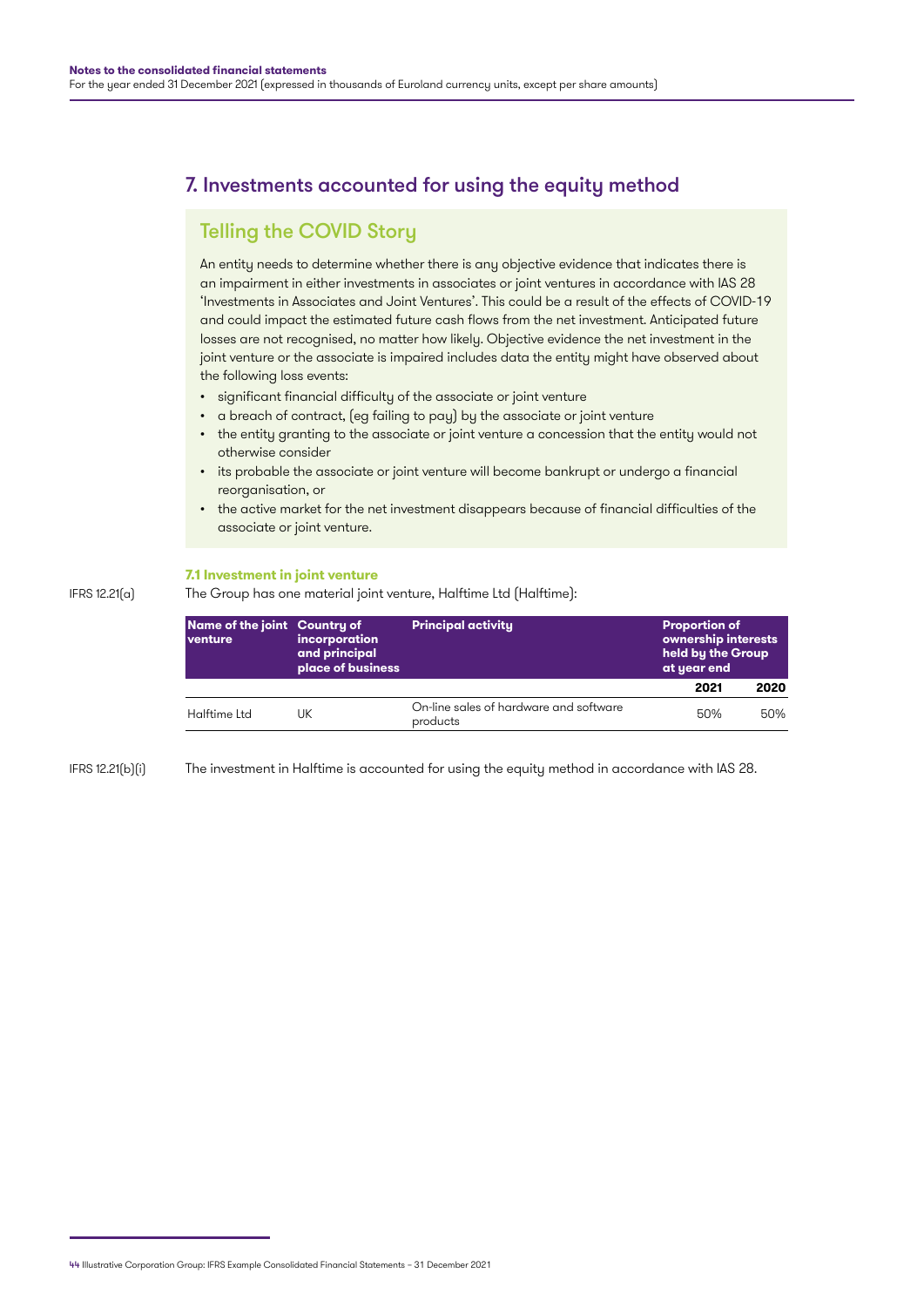| Aggregate carrying amount of the Group's interests in these associates                           | 377                                                                                                                                                                                                               | 245                                                                                                                                                                                                                                                                                                                                                                                                                                                                                                                                 |
|--------------------------------------------------------------------------------------------------|-------------------------------------------------------------------------------------------------------------------------------------------------------------------------------------------------------------------|-------------------------------------------------------------------------------------------------------------------------------------------------------------------------------------------------------------------------------------------------------------------------------------------------------------------------------------------------------------------------------------------------------------------------------------------------------------------------------------------------------------------------------------|
|                                                                                                  |                                                                                                                                                                                                                   | 12                                                                                                                                                                                                                                                                                                                                                                                                                                                                                                                                  |
| Other comprehensive income                                                                       | 2                                                                                                                                                                                                                 |                                                                                                                                                                                                                                                                                                                                                                                                                                                                                                                                     |
| Profit from continuing operations                                                                | 130                                                                                                                                                                                                               | 12 <sup>°</sup>                                                                                                                                                                                                                                                                                                                                                                                                                                                                                                                     |
|                                                                                                  | 2021                                                                                                                                                                                                              | 2020                                                                                                                                                                                                                                                                                                                                                                                                                                                                                                                                |
|                                                                                                  |                                                                                                                                                                                                                   |                                                                                                                                                                                                                                                                                                                                                                                                                                                                                                                                     |
| <b>7.2 Investments in associates</b><br>Neither associate is individually material to the Group. |                                                                                                                                                                                                                   |                                                                                                                                                                                                                                                                                                                                                                                                                                                                                                                                     |
| The Group has no additional commitments relating to Halftime.                                    |                                                                                                                                                                                                                   |                                                                                                                                                                                                                                                                                                                                                                                                                                                                                                                                     |
|                                                                                                  |                                                                                                                                                                                                                   |                                                                                                                                                                                                                                                                                                                                                                                                                                                                                                                                     |
|                                                                                                  |                                                                                                                                                                                                                   |                                                                                                                                                                                                                                                                                                                                                                                                                                                                                                                                     |
|                                                                                                  |                                                                                                                                                                                                                   | 222                                                                                                                                                                                                                                                                                                                                                                                                                                                                                                                                 |
| Proportion of ownership interests held by the Group                                              | 50%                                                                                                                                                                                                               | 50%                                                                                                                                                                                                                                                                                                                                                                                                                                                                                                                                 |
| Total net assets of Halftime                                                                     | 966                                                                                                                                                                                                               | 444                                                                                                                                                                                                                                                                                                                                                                                                                                                                                                                                 |
|                                                                                                  | 2021                                                                                                                                                                                                              | 2020                                                                                                                                                                                                                                                                                                                                                                                                                                                                                                                                |
| investment in Halftime is set out below:                                                         |                                                                                                                                                                                                                   |                                                                                                                                                                                                                                                                                                                                                                                                                                                                                                                                     |
|                                                                                                  |                                                                                                                                                                                                                   | 58                                                                                                                                                                                                                                                                                                                                                                                                                                                                                                                                  |
| <b>Depreciation and amortisation</b>                                                             | 30                                                                                                                                                                                                                | 20                                                                                                                                                                                                                                                                                                                                                                                                                                                                                                                                  |
| Profit and total comprehensive income for the year                                               | 522                                                                                                                                                                                                               | 258                                                                                                                                                                                                                                                                                                                                                                                                                                                                                                                                 |
| <b>Revenue</b>                                                                                   | 1,200                                                                                                                                                                                                             | 730                                                                                                                                                                                                                                                                                                                                                                                                                                                                                                                                 |
|                                                                                                  | 2021                                                                                                                                                                                                              | 2020                                                                                                                                                                                                                                                                                                                                                                                                                                                                                                                                |
|                                                                                                  | [80]                                                                                                                                                                                                              |                                                                                                                                                                                                                                                                                                                                                                                                                                                                                                                                     |
| (b) Includes financial liabilities (excluding trade and other payables and provisions)           | (100)                                                                                                                                                                                                             |                                                                                                                                                                                                                                                                                                                                                                                                                                                                                                                                     |
| (a) Includes cash and cash equivalents                                                           | 60                                                                                                                                                                                                                | 80                                                                                                                                                                                                                                                                                                                                                                                                                                                                                                                                  |
| <b>Net assets</b>                                                                                | 966                                                                                                                                                                                                               | 444                                                                                                                                                                                                                                                                                                                                                                                                                                                                                                                                 |
| <b>Total liabilities</b>                                                                         | (400)                                                                                                                                                                                                             | (436)                                                                                                                                                                                                                                                                                                                                                                                                                                                                                                                               |
| Current liabilities (c)                                                                          | (160)                                                                                                                                                                                                             | (138)                                                                                                                                                                                                                                                                                                                                                                                                                                                                                                                               |
| Non-current liabilities (b)                                                                      | (240)                                                                                                                                                                                                             | (298)                                                                                                                                                                                                                                                                                                                                                                                                                                                                                                                               |
| <b>Total assets</b>                                                                              | 1,366                                                                                                                                                                                                             | 880                                                                                                                                                                                                                                                                                                                                                                                                                                                                                                                                 |
| Current assets <sup>[a]</sup>                                                                    | 528                                                                                                                                                                                                               | 380                                                                                                                                                                                                                                                                                                                                                                                                                                                                                                                                 |
|                                                                                                  |                                                                                                                                                                                                                   | 500                                                                                                                                                                                                                                                                                                                                                                                                                                                                                                                                 |
|                                                                                                  |                                                                                                                                                                                                                   | 2020                                                                                                                                                                                                                                                                                                                                                                                                                                                                                                                                |
|                                                                                                  | Non-current assets<br>(c) Includes financial liabilities (excluding trade and other payables and provisions)<br>Tax expense<br>Carrying amount of the investment in Halftime<br><b>Total comprehensive income</b> | 2021<br>838<br>68<br>A reconciliation of the above summarised financial information to the carrying amount of the<br>483<br>No dividends were received from Halftime during the years ended 31 December 2021 and 2020.<br>Halftime is a private company; therefore no quoted market prices are available for its shares.<br>The Group has a 45% equity interest in Equipe and a 30% equity interest in Shopmore GmbH.<br>Summarised aggregated financial information of the Group's share in these associates is as follows:<br>132 |

Illustrative Corporation Group: IFRS Example Consolidated Financial Statements – 31 December 2021 45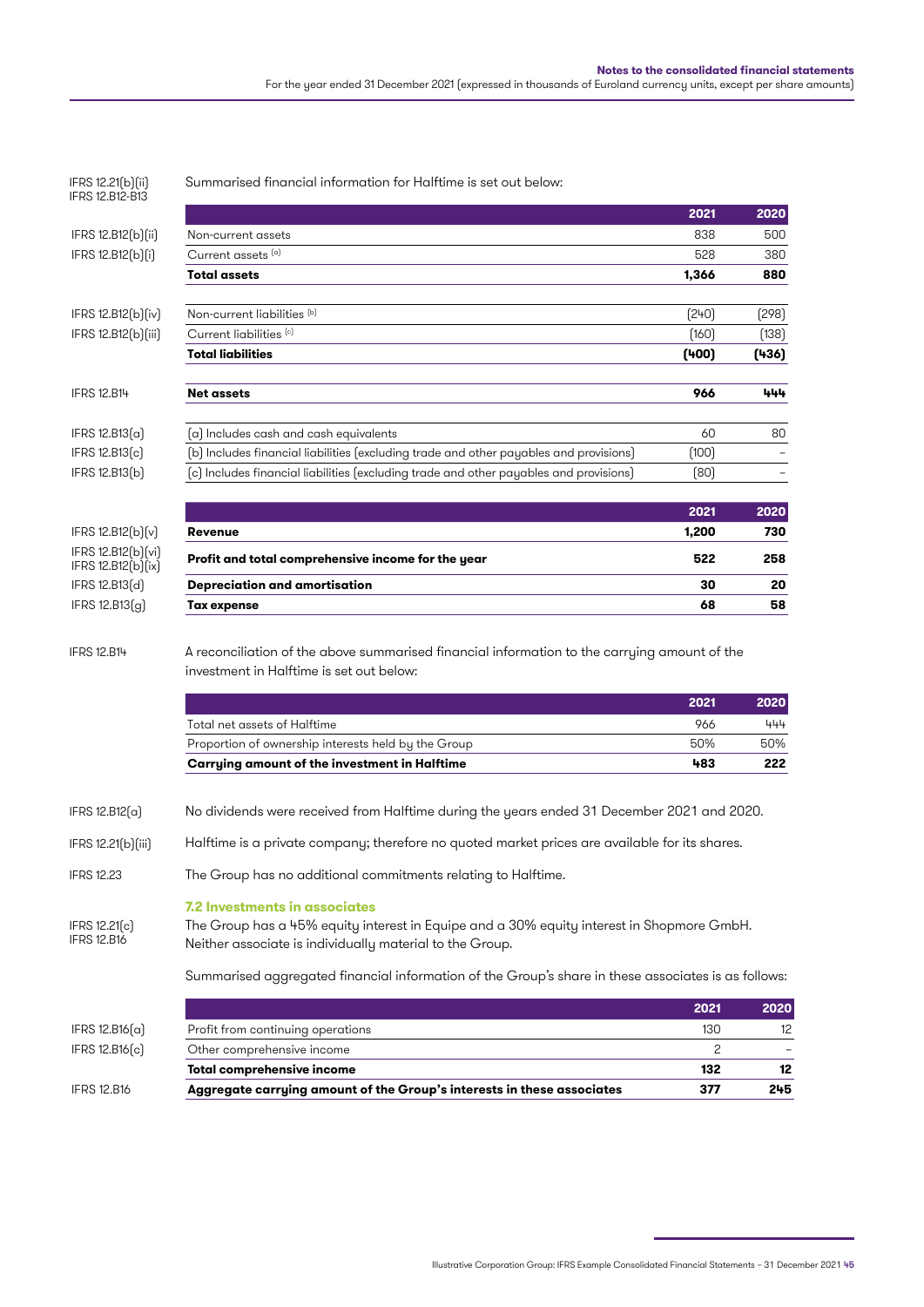## 8. Revenue

## Telling the COVID Story

The revenue of an entity might have declined as a result of the spread of the virus and the economic impact. By contrast, in some instances, revenue might have increased.

If an entity's contracts with its customers include variable components (eg discounts), the entity must consider whether its previous estimates in this regard continue to be appropriate. IFRS 15 'Revenue from Contracts with Customers' provides extensive guidance around variable consideration and the related constraint. It may be necessary for an entity to begin constraining its variable revenue even if this was not considered necessary prior to the COVID-19 pandemic.

As a result of COVID-19, an entity might:

- run a promotion in order to help maintain cash flows during temporary closure (eg some service-based businesses, like gyms, are offering customers a discount if they prepay for future services)
- offer refunds or credits to its customers for goods or services that cannot be used during this period of crisis (eg hotels or event venues, travel agencies, gyms), and/or
- increase the sales of gift cards that can be used at a later date when the crisis is over.

An entity should review its revenue accounting policies and estimates to make sure they are still applicable given the current circumstances.

Where goods and services have been or are being rendered to customers who are either based in regions impacted by COVID-19 or industries significantly impacted by the virus, an entity will need to assess whether collection is probable while evaluating new contracts. In the absence of such probability, an entity may not be able to recognise revenue until or unless payment is received and becomes non-refundable, because such contracts are unlikely to meet the criteria to apply the normal IFRS 15 approach.

Certain revenue contracts may also become less profitable, or even loss-making. For example, an entity might face penalties as a result of delays or incur increased costs that cannot be recovered due to replacing employees or finding alternative suppliers. Management needs to consider whether any contracts are in an 'onerous' position and whether a liability needs to be recognised.

For more information of accounting for revenue during the pandemic refer to our article 'Five [accounting considerations relating to COVID-19](https://www.grantthornton.global/en/insights/supporting-you-to-navigate-the-impact-of-covid-19/ifrs---five-accounting-considerations-relating-to-revenue-recognition/)'.

For 2021, revenue includes CU 2,718 (2020: CU 2,534) included in the contract liability balance at the beginning of the reporting period, and CU 134 (2020: CU 125) from performance obligations satisfied (or partially satisfied) in previous periods due to changes in transaction price. IEDS 15.116

> **Guidance note:** As the Group does not enter into contracts with its customers where, once performance has occurred, the Group's right to consideration is dependent on anything other than the passage of time, the Group does not presently have any contract assets.

For purposes of these Example Financial Statements, it is assumed that changes to the Group's contract liabilities (ie deferred revenue) are attributable solely to the satisfaction of performance obligations. For other entities, where contract liability balances are affected by other significant factors, IFRS 15.118 requires these changes to be explained. For example, changes due to business combinations or a change in the time frame required for a performance obligation to be satisfied.

<sup>46</sup> Illustrative Corporation Group: IFRS Example Consolidated Financial Statements – 31 December 2021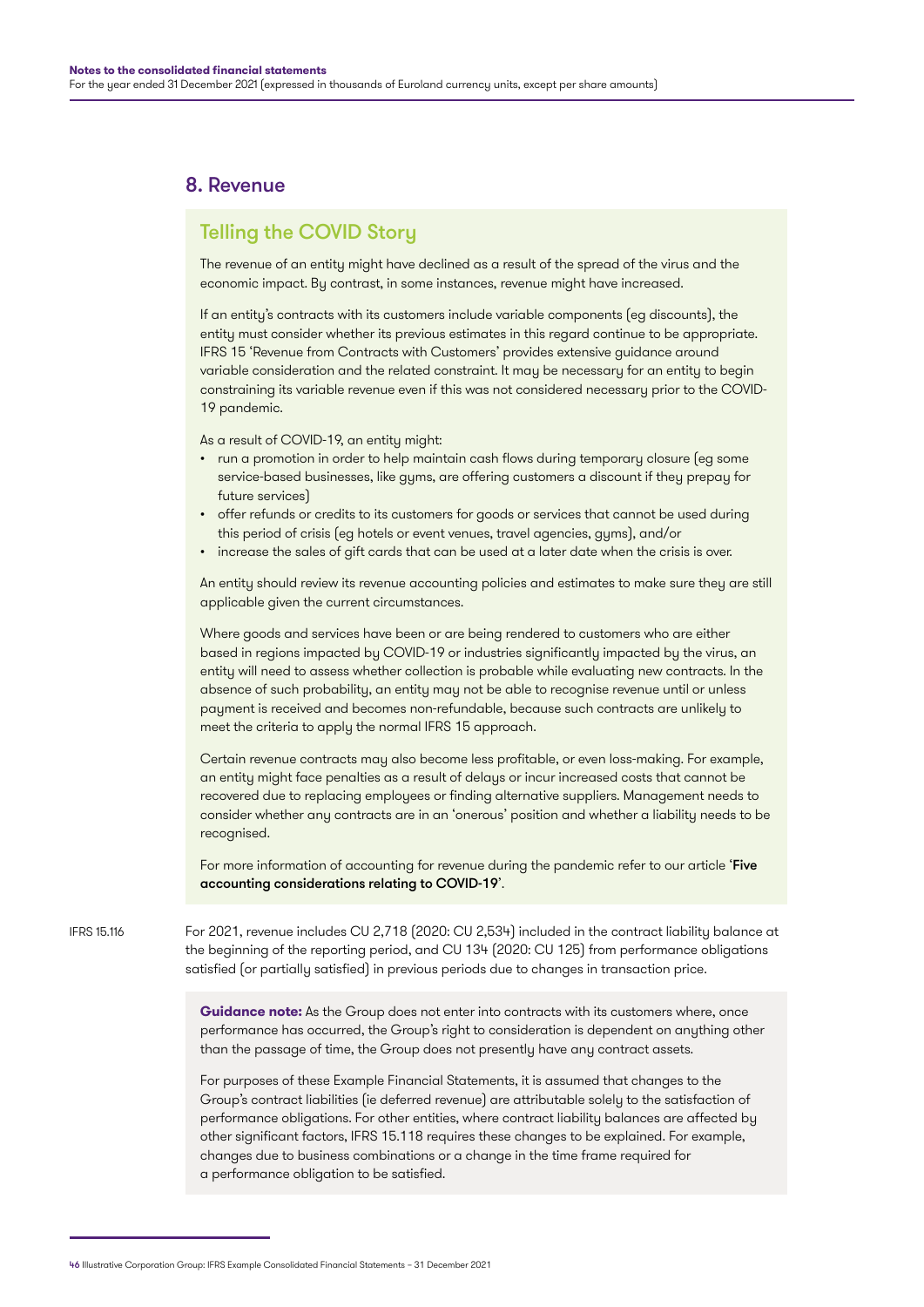| IFRS 15.115 |                     |                   |                | For the year ended 31 December 2021 |              |              |
|-------------|---------------------|-------------------|----------------|-------------------------------------|--------------|--------------|
|             |                     | <b>Consulting</b> | <b>Service</b> | Retail                              | <b>Other</b> | <b>Total</b> |
|             | Euroland (domicile) | 88,648            | 14.512         | 57.678                              | 2.943        | 163,781      |
|             | United Kingdom      | 11.081            | 1.814          | 7,210                               | 368          | 20,473       |
|             | <b>USA</b>          | 9.973             | 1.633          | 6.489                               | 331          | 18,426       |
|             | Other countries     | 1.108             | 181            | 721                                 | 37           | 2.047        |
|             | Total               | 110.810           | 18.140         | 72.098                              | 3.679        | 204.727      |

#### The Group's revenue disaggregated by primary geographical markets is as follows: IFRS 15.115

| IFRS 15.115         | For the year ended 31 December 2020 |                |        |              |              |
|---------------------|-------------------------------------|----------------|--------|--------------|--------------|
|                     | <b>Consulting</b>                   | <b>Service</b> | Retail | <b>Other</b> | <b>Total</b> |
| Euroland (domicile) | 87.442                              | 14,266         | 46.143 | 3.004        | 150,855      |
| United Kingdom      | 10,930                              | 1,783          | 5.768  | 376          | 18,857       |
| USA                 | 9.837                               | 1.605          | 5.191  | 338          | 16,971       |
| Other countries     | 1.093                               | 178            | 2.208  | 38           | 3.517        |
| Total               | 109.302                             | 17.832         | 59.310 | 3.756        | 190,200      |

The Group's revenue disaggregated by pattern of revenue recognition is as follows:

| IFRS 15.115 |                                         | For the year ended 31 December 2021 |                |        |              |              |  |  |
|-------------|-----------------------------------------|-------------------------------------|----------------|--------|--------------|--------------|--|--|
|             |                                         | <b>Consulting</b>                   | <b>Service</b> | Retail | <b>Other</b> | <b>Total</b> |  |  |
|             | Goods transferred<br>at a point in time | 24.378                              | 3.991          | 15,862 | 809          | 45.040       |  |  |
|             | Services transferred<br>over time       | 86.432                              | 14.149         | 56,236 | 2,870        | 159.687      |  |  |
|             | Total                                   | 110,810                             | 18.140         | 72.098 | 3,679        | 204,727      |  |  |

| IFRS 15.115                             | For the year ended 31 December 2020 |                |        |              |              |  |  |
|-----------------------------------------|-------------------------------------|----------------|--------|--------------|--------------|--|--|
|                                         | <b>Consulting</b>                   | <b>Service</b> | Retail | <b>Other</b> | <b>Total</b> |  |  |
| Goods transferred<br>at a point in time | 24.047                              | 3.923          | 13.048 | 826          | 41.844       |  |  |
| Services transferred<br>over time       | 85,255                              | 13,909         | 46.262 | 2.930        | 148,356      |  |  |
| Total                                   | 109.302                             | 17.832         | 59.310 | 3.756        | 190,200      |  |  |

IFRS 15.120

I

The following aggregated amounts of transaction prices relate to the performance obligations from existing contracts that are unsatisfied or partially unsatisfied as at 31 December 2021:

|                                   | הפחו. |     |      |
|-----------------------------------|-------|-----|------|
| Revenue expected to be recognised | .575  | 788 | .363 |

Prepayments and other assets contain both deferred IT set-up costs and prepayment. IT set-up costs comprise between 1% and 2% of the total labour and materials costs incurred.

|                                | 31 December<br>2021 | 31 December<br>2020 |
|--------------------------------|---------------------|---------------------|
| <b>Current</b>                 |                     |                     |
| Deferred customer set-up costs | 109                 | 107                 |
| Prepayments                    | 297                 | 315                 |
| <b>Other current assets</b>    | 406                 | 422                 |
| Non-current                    |                     |                     |
| Deferred customer set-up costs | 185                 | 160                 |
| Total                          | 591                 | 582                 |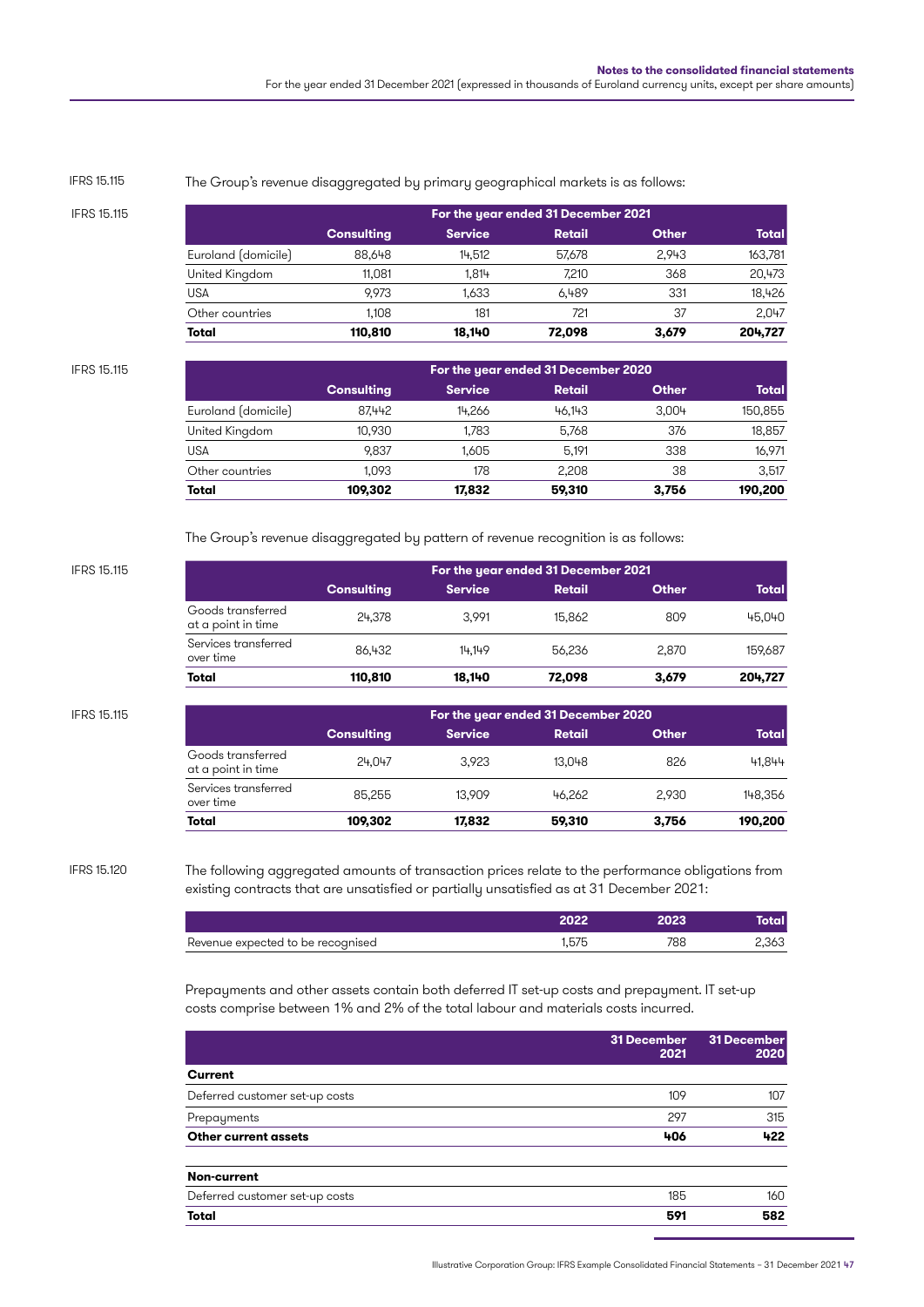## 9. Segment reporting

Management currently identifies the Group's three service lines as its operating segments (see Note 4.6). The Group's Chief Operating Decision Maker (CODM) is its chief executive and she monitors the performance of these operating segments as well as deciding on the allocation of resources to them. Segmental performance is monitored using adjusted segment operating results. IFRS 8.22(a)

In addition, two minor operating segments are combined below under other segments. The main sources of revenue for this segment is the sale and disposal of used IT equipment the Group collects from its customers. IFRS 8.16

> **Guidance note:** IFRS 8 'Operating Segments' requires the amount of each operating segment item to be disclosed using the measures reported to the chief operating decision maker (ie based on internal management information). The disclosures in these Example Financial Statements are therefore based on substantial assumptions, and so cannot be viewed as the only acceptable way of providing segment disclosures. It is therefore important to emphasise that segment reporting should be tailored to reflect the basis of the entity's internal management reporting.

|                  | For the year ended 31 December 2021                         |                   |                |          |              |              |
|------------------|-------------------------------------------------------------|-------------------|----------------|----------|--------------|--------------|
|                  |                                                             | <b>Consulting</b> | <b>Service</b> | Retail   | <b>Other</b> | <b>Total</b> |
|                  | <b>Revenue</b>                                              |                   |                |          |              |              |
| IFRS 8.23(a)     | From external<br>customers                                  | 110,810           | 18,140         | 72,098   | 3,679        | 204,727      |
|                  | Discontinued operations                                     | -                 |                | 9.803    |              | 9,803        |
| IFRS 8.23(b)     | From other segments                                         | 231               |                |          |              | 231          |
|                  | <b>Segment revenues</b>                                     | 111,041           | 18,140         | 81,901   | 3.679        | 214,761      |
|                  | Changes in inventories                                      | (4,794)           |                | (3,129)  |              | (7,923)      |
| IFRS 8.23(f)     | Costs of materials                                          | (17,368)          | (5,442)        | [22,040] | [1, 398]     | [46,248]     |
| IFRS 8.23(f)     | Employee benefits<br>expense                                | (58, 164)         | (9,694)        | [43,799] | [2,154]      | (113, 811)   |
| IFRS 8.23(e)     | Depreciation and<br>amortisation of<br>non-financial assets | (3,922)           | (1,104)        | (3,273)  | (125)        | (8,424)      |
| IAS 36.129(a)    | Impairment of<br>non-financial assets                       | [1,669]           | -              |          |              | (1,669)      |
| IFRS 8.23(f)     | Other expenses                                              | (5,911)           | (30)           | [1, 333] | (10)         | (7,284)      |
| <b>IFRS 8.23</b> | <b>Segment operating</b><br>profit                          | 19,213            | 1,870          | 8,327    | (8)          | 29,402       |
| <b>IFRS 8.23</b> | <b>Segment assets</b>                                       | 75,057            | 18,326         | 56,107   | 2,521        | 152,011      |
| <b>IFRS 8.23</b> | <b>Segment liabilities</b>                                  | 32,494            | 16,316         | 28,673   | 1,185        | 78,668       |

Segment information for the reporting period is as follows:

<sup>48</sup> Illustrative Corporation Group: IFRS Example Consolidated Financial Statements – 31 December 2021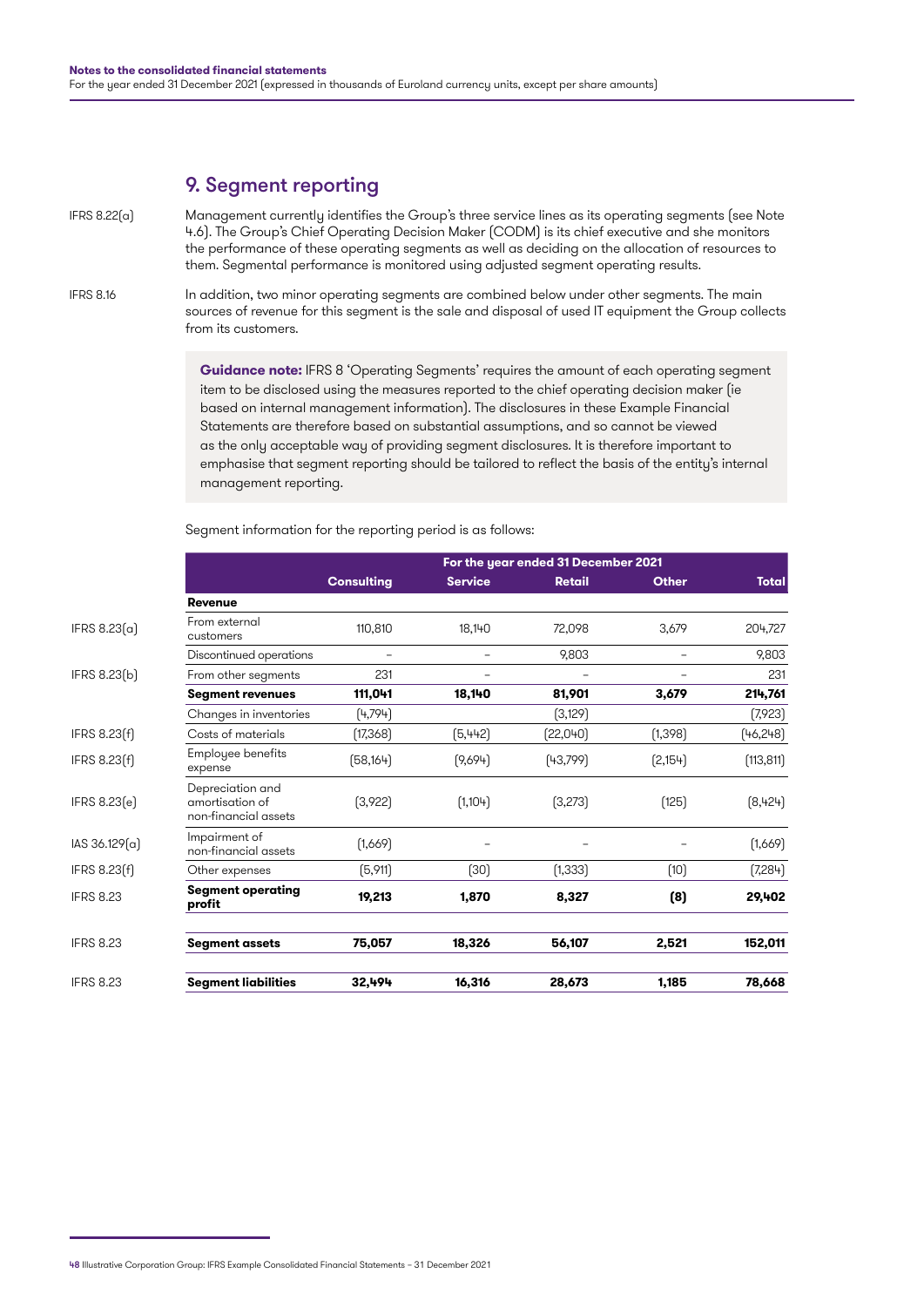For the year ended 31 December 2021 (expressed in thousands of Euroland currency units, except per share amounts)

|                  | For the year ended 31 December 2020                         |                          |                          |               |              |              |
|------------------|-------------------------------------------------------------|--------------------------|--------------------------|---------------|--------------|--------------|
|                  |                                                             | <b>Consulting</b>        | <b>Service</b>           | <b>Retail</b> | <b>Other</b> | <b>Total</b> |
|                  | <b>Revenue</b>                                              |                          |                          |               |              |              |
| IFRS 8.23[a]     | From external<br>customers                                  | 109.302                  | 17.832                   | 59.310        | 3.756        | 190,200      |
|                  | Discontinued operations                                     | $\overline{\phantom{0}}$ | $\overline{\phantom{0}}$ | 11.015        |              | 11,015       |
| IFRS 8.23(b)     | From other segments                                         | 110                      |                          |               |              | 110          |
|                  | <b>Segment revenues</b>                                     | 109,412                  | 17.832                   | 70,325        | 3.756        | 201,325      |
|                  | Changes in inventories                                      | [4,123]                  | $\overline{\phantom{0}}$ | [2,692]       |              | (6, 815)     |
| IFRS 8.23(f)     | Costs of materials                                          | (17,737)                 | (5,350)                  | (18,734)      | (1, 315)     | [43, 136]    |
| IFRS 8.23(f)     | Employee benefits<br>expense                                | (58,487)                 | (9,542)                  | (38, 148)     | (2,010)      | (108, 187)   |
| IFRS 8.23(e)     | Depreciation and<br>amortisation of<br>non-financial assets | (3,578)                  | [596]                    | (3,084)       | [133]        | (7,391)      |
| IAS 36.129(a)    | Impairment of<br>non-financial assets                       | (190)                    | -                        |               |              | (190)        |
| IFRS 8.23(f)     | Other expenses                                              | (9,213)                  | (100)                    | (1,761)       | (20)         | [11,094]     |
| <b>IFRS 8.23</b> | <b>Segment operating</b><br>profit                          | 16,084                   | 2.244                    | 5,906         | 278          | 24,512       |
| <b>IFRS 8.23</b> | <b>Segment assets</b>                                       | 58,097                   | 15,100                   | 48,442        | 1,911        | 123,550      |
| <b>IFRS 8.23</b> | <b>Segment liabilities</b>                                  | 29,763                   | 14.994                   | 29,110        | 1.095        | 74,962       |

The Group's non-current assets (other than financial instruments, investments accounted for using the equity method, deferred tax assets and post-employment benefit assets) are located into the following geographic regions:

| IFRS 8.33[b]<br><b>USA</b> |                     | 31 December 2021 | 31 December 2020 |
|----------------------------|---------------------|------------------|------------------|
|                            | Euroland (domicile) | 45.991           | 40,170           |
|                            | United Kingdom      | 5.749            | 5,021            |
|                            |                     | 5.174            | 4.519            |
|                            | Other countries     | 575              | 502              |
|                            | Total               | 57,489           | 50,212           |

Non-current assets are allocated based on their physical location. The above table does not include discontinued operations (disposal groups), for which revenue and assets can be attributed to Euroland. IFRS 8.33(a)

> Revenues from external customers in the Group's domicile, Euroland, as well as its major markets, the United Kingdom and the USA, have been identified on the basis of the customer's geographical location and are disclosed in Note 8.

During 2021, CU 24,744 or 12% (2020: CU 21,076 or 11%) of the Group's revenues depended on a single customer in the consulting segment. IFRS 8.34

Illustrative Corporation Group: IFRS Example Consolidated Financial Statements – 31 December 2021 49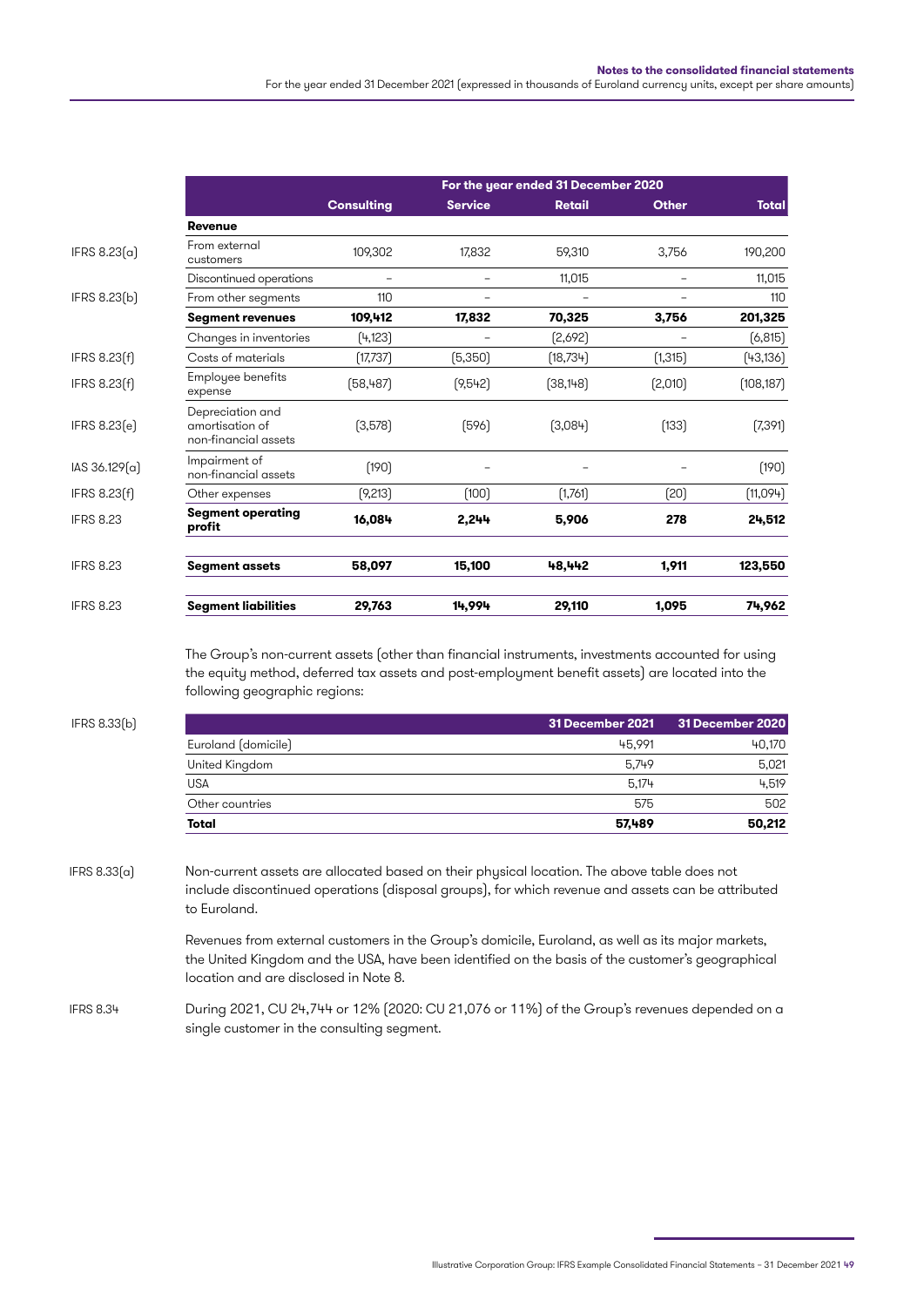The totals presented for the Group's operating segments reconcile to the key financial figures as presented in its consolidated financial statements as follows:

|              |                                                    | 2021                            | 2020      |
|--------------|----------------------------------------------------|---------------------------------|-----------|
| IFRS 8.28(a) | <b>Revenues</b>                                    |                                 |           |
|              | Total reportable segment revenues                  | 211,082                         | 197,569   |
|              | Other segment revenues                             | 3,679                           | 3,756     |
|              | Discontinued operations                            | (9,803)                         | (11, 015) |
|              | Elimination of intersegment revenues               | [231]                           | (110)     |
|              |                                                    | 204,727                         | 190,200   |
|              | Rental income from investment property             | 1,066                           | 1,028     |
|              | <b>Group revenues</b>                              | 205,793                         | 191,228   |
| IFRS 8.28(b) | <b>Profit or loss</b>                              |                                 |           |
|              | Total reportable segment operating profit          | 29,410                          | 25,637    |
|              | Other segment profit                               | (8)                             | 278       |
|              | Rental income from investment property             | 1,066                           | 1,028     |
|              | Change in fair value of investment property        | 310                             | 175       |
|              | Share-based payment expenses                       | (298)                           | [466]     |
|              | Post-employment benefit expenses                   | (5,799)                         | (7,273)   |
|              | Research and development costs                     | (1,690)                         | (1,015)   |
|              | Other income not allocated                         | 676                             | 341       |
|              | Other expenses not allocated                       | (304)                           | [263]     |
|              | Operating profit of discontinued operations        | (73)                            | (106)     |
|              | Elimination of intersegment profits                | (58)                            | (27)      |
|              | <b>Group operating profit</b>                      | 23,232                          | 18,309    |
|              | Share of profits from equity accounted investments | 391                             | 141       |
|              | Finance costs                                      | (3,869)                         | (3,993)   |
|              | Finance income                                     | 964                             | 885       |
|              | Other financial items                              | 943                             | 1,182     |
|              | Group profit before tax                            | 21,661                          | 16,524    |
|              |                                                    |                                 |           |
|              |                                                    | 31 December 31 December<br>2021 | 2020      |
| IFRS 8.28(c) | <b>Assets</b>                                      |                                 |           |
|              | Total reportable segment assets                    | 149,490                         | 121,639   |
|              | Other segment assets                               | 2,521                           | 1,911     |
|              | Group headquarters                                 | 3,925                           | 2,127     |
|              | Investment property                                | 12,662                          | 12,277    |
|              | Illustrative Research Lab                          | 5,046                           | 2,735     |
|              | Other assets                                       | 3,364                           | 2,080     |

| <b>Group assets</b> | 175,990 | 142.391               |
|---------------------|---------|-----------------------|
| Consolidation       | ∩tΩ     | <b>רכ</b> מ<br>07 ان. |

|                                      | 2021   | 31 December 31 December<br>2020 |
|--------------------------------------|--------|---------------------------------|
| Liabilities                          |        |                                 |
| Total reportable segment liabilities | 77.483 | 73,867                          |
| Other segment liabilities            | 1.185  | 1.095                           |
| Pension and employee obligations     | 11.853 | 15.138                          |
| <b>Group liabilities</b>             | 90.521 | 90,100                          |
|                                      |        |                                 |

IFRS 8.28(d) **Liabilities**

<sup>50</sup> Illustrative Corporation Group: IFRS Example Consolidated Financial Statements – 31 December 2021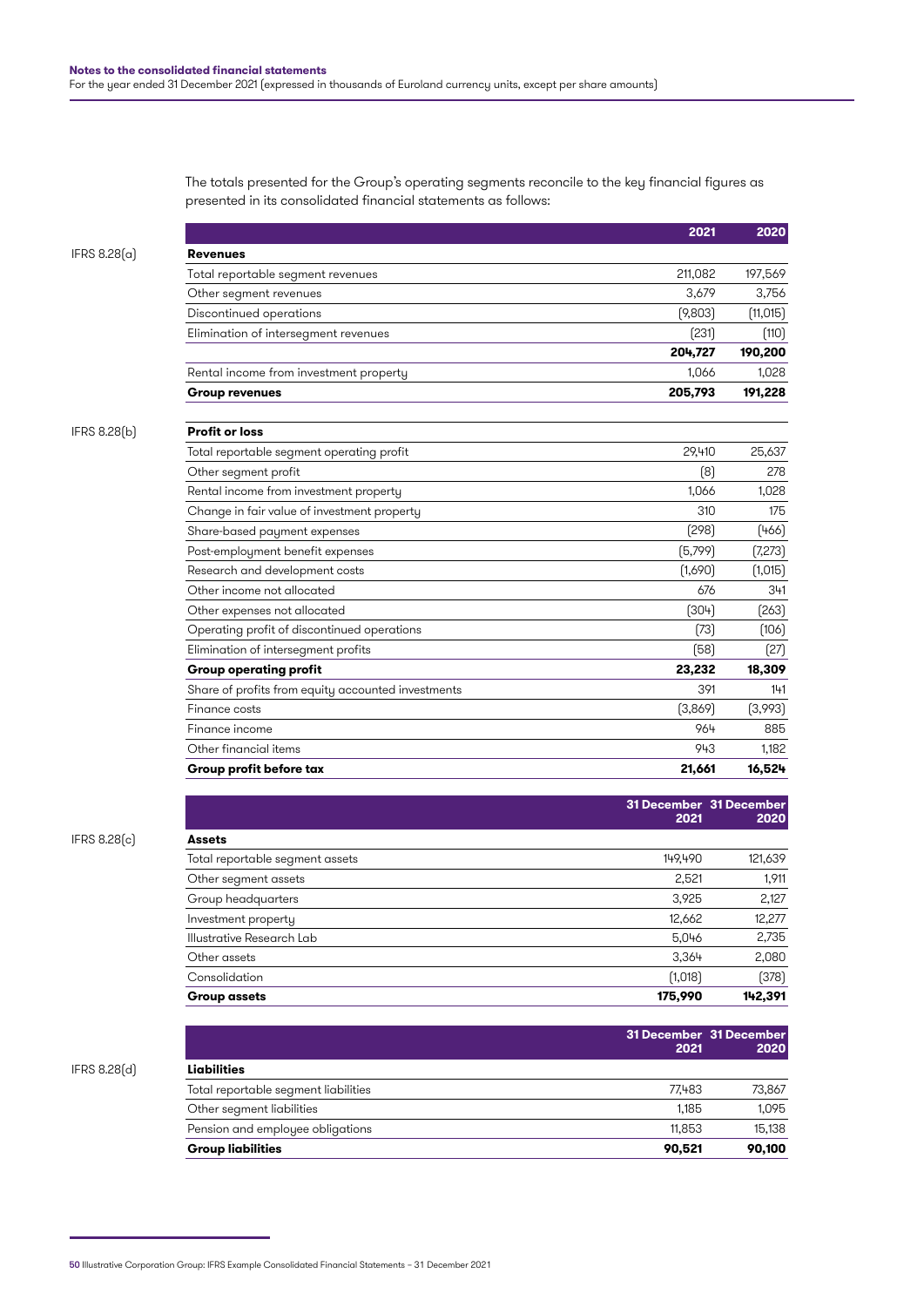Unallocated operating income and expense mainly consist of research expenditure as well as post-employment benefits expenses. The Group's corporate assets, consisting of its headquarters, investment properties and research facility, are not allocated to any segment's assets. IFRS 8.28

IFRS 8.32

An analysis of the Group's revenue from external customers for each major product and service category (excluding revenue from discontinued operations) is as follows:

|              |                                                      | 2021    | 2020    |
|--------------|------------------------------------------------------|---------|---------|
|              | Sale of hardware                                     | 47,585  | 39,145  |
|              | Sale of software                                     | 24,513  | 20,165  |
|              | Other                                                | 3,679   | 3,756   |
|              | Sale of goods                                        | 75,777  | 63,066  |
|              | After-sales service and maintenance                  | 18,140  | 17,832  |
|              | Consulting                                           | 59,837  | 60,116  |
|              | Construction contracts for telecommunication systems | 50,973  | 49,186  |
| IAS 40.75(f) | Investment property rental                           | 1.066   | 1,028   |
|              | <b>Rendering of services</b>                         | 130,016 | 128,162 |
|              | <b>Group revenue</b>                                 | 205,793 | 191,228 |

# 10. Goodwill

# Telling the COVID Story

Goodwill is required to be tested at least annually for impairment. COVID-19 could impact goodwill through:

- a loss of key personnel that is other than temporary (eg death)
- the testing for write-down or impairment of a significant asset group
- the recognition of a goodwill impairment loss in an investee's separate financial statements, or
- a significant decline in the entity's share price which could result in the carrying amount of the entity's net assets exceeding its market capitalisation

In addition, the factors noted in Note 11 Other intangible assets may also be relevant when considering whether there is any impairment in goodwill.

Whilst IFRS requires a best estimate to be made, multiple scenarios around the best estimate should be evaluated and information about them should be disclosed. In addition, the interaction of the discount rate needs to be carefully assessed, in light of the level of uncertainty involved.

### Accounting for impairment of goodwill is discussed further in our article '[Impairment of](https://www.grantthornton.global/en/insights/supporting-you-to-navigate-the-impact-of-covid-19/IFRS-Impairment-of-intangible-assets-and-goodwill/)  [intangible assets and goodwill](https://www.grantthornton.global/en/insights/supporting-you-to-navigate-the-impact-of-covid-19/IFRS-Impairment-of-intangible-assets-and-goodwill/)'.

It is also important to note, if an entity provides for impairment of goodwill in an interim period as a result of COVID-19, this amount cannot be reversed at the end of the reporting period, in accordance with IFRIC 10 'Interim Financial Reporting and Impairment'. Additionally, if an entity performed impairment testing in the interim report, it could be relevant and useful to explain any changes in the key assumptions.

Illustrative Corporation Group: IFRS Example Consolidated Financial Statements – 31 December 2021 51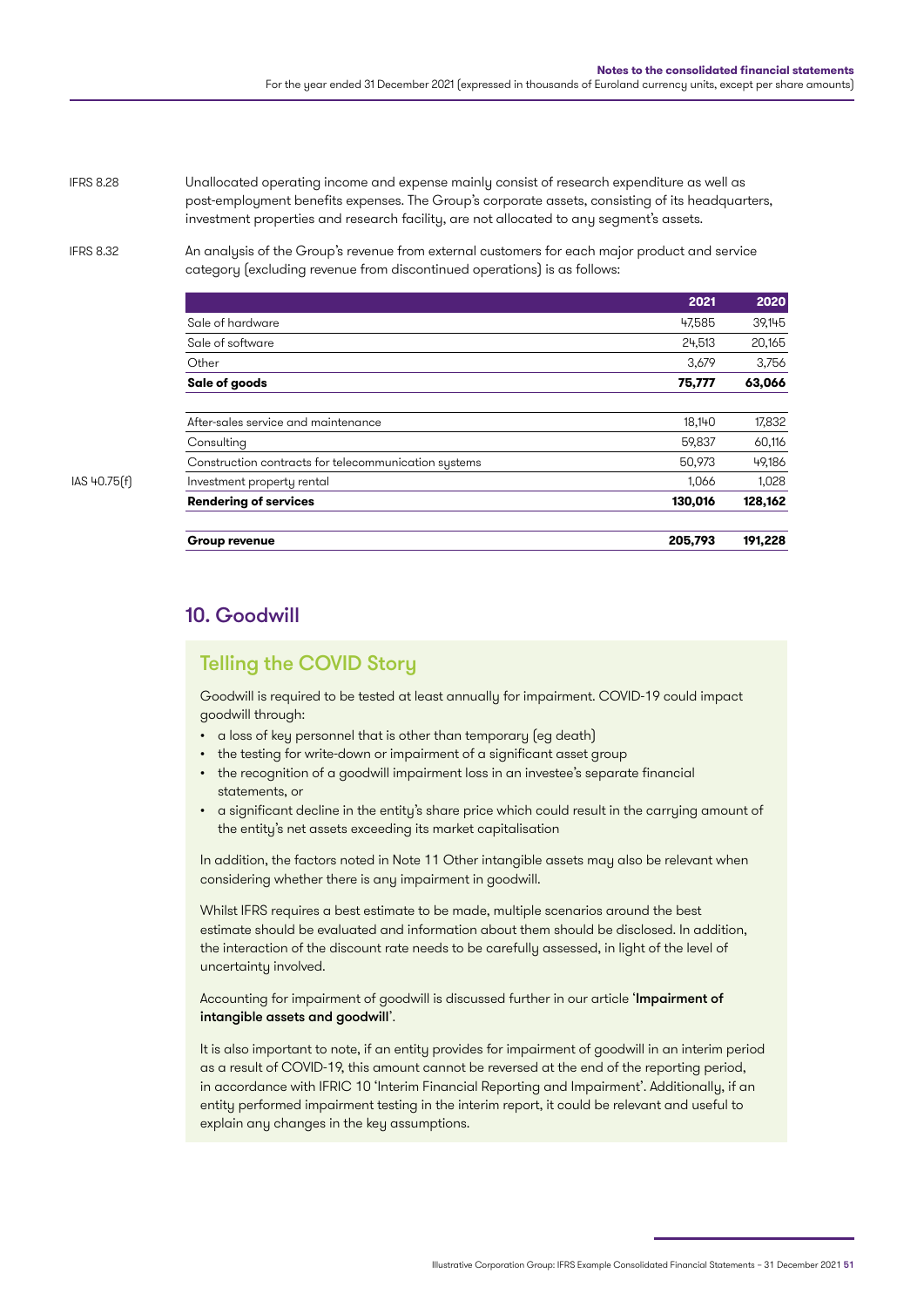#### IFRS 3.B67(d) The movements in the net carrying amount of goodwill are as follows:

|                     |                                       | 2021  | 2020  |
|---------------------|---------------------------------------|-------|-------|
|                     | <b>Gross carrying amount</b>          |       |       |
| IFRS 3.B67[d][i]    | Balance 1 January                     | 3.727 | 1,234 |
| IFRS 3.B67(d)(ii)   | Acquired through business combination | 2,438 | 2,569 |
| IFRS 3.B67[d][vi]   | Net exchange difference               | (135) | (76)  |
| IFRS 3.B67[d][viii] | <b>Balance 31 December</b>            | 6,030 | 3,727 |
|                     | <b>Accumulated impairment</b>         |       |       |
| IFRS 3.B67[d][i]    | Balance 1 January                     | (190) |       |
| IFRS 3.B67(d)(v)    | Impairment loss recognised            | (799) | (190) |
| IFRS 3.B67[d][vi]   | New exchange difference               |       |       |
| IFRS 3.B67[d][viii] | Balance 31 December                   | (989) | (190) |
|                     | <b>Carrying amount at 31 December</b> | 5,041 | 3.537 |

### Impairment testing

For the purpose of annual impairment testing, goodwill is allocated to the operating segments expected to benefit from the synergies of the business combinations in which the goodwill arises as set out below, and is compared to its recoverable value:

|               | <b>Goodwill allocated to operating segments</b> | 31 December<br>2021 | 31 December<br>2020 |
|---------------|-------------------------------------------------|---------------------|---------------------|
| IAS 36.134(a) | Retail                                          | 4.796               | 2,493               |
|               | Consulting                                      | 245                 | 1.044               |
|               |                                                 | 5,041               | 3,537               |

IAS 36.134(c-d) IAS 36.130(e)

IAS 36.80

The recoverable amount of each segment was determined based on value-in-use calculations, covering a detailed three-year forecast, followed by an extrapolation of expected cash flows for the remaining useful lives using a declining growth rate determined by management. The present value of the expected cash flows of each segment is determined by applying a suitable discount rate reflecting current market assessments of the time value of money and risks specific to the segment.

| Recoverable amount of each operating segment | 31 December<br>2021 | 31 December<br>2020 |
|----------------------------------------------|---------------------|---------------------|
| Retail                                       | 41.835              | 30.679              |
| Consulting                                   | 62.562              | 48.354              |

|            |         | <b>Growth rates</b> |       | <b>Discount rates</b> |  |
|------------|---------|---------------------|-------|-----------------------|--|
|            | 2021    | 2020                | 2021  | 2020                  |  |
| Retail     | $3.0\%$ | $3.0\%$             | 9.3%  | 9.5%                  |  |
| Consulting | 0.1%    | 0.5%                | 10.9% | 10.1%                 |  |

### Growth rates

The growth rates reflect the long-term average growth rates for the product lines and industries of the segments (all publicly available). The growth rate for online retailing exceeds the overall longterm average growth rates for Euroland because this sector is expected to continue to grow at above-average rates for the foreseeable future.

#### Discount rates

The discount rates reflect appropriate adjustments relating to market risk and specific risk factors of each segment.

<sup>52</sup> Illustrative Corporation Group: IFRS Example Consolidated Financial Statements – 31 December 2021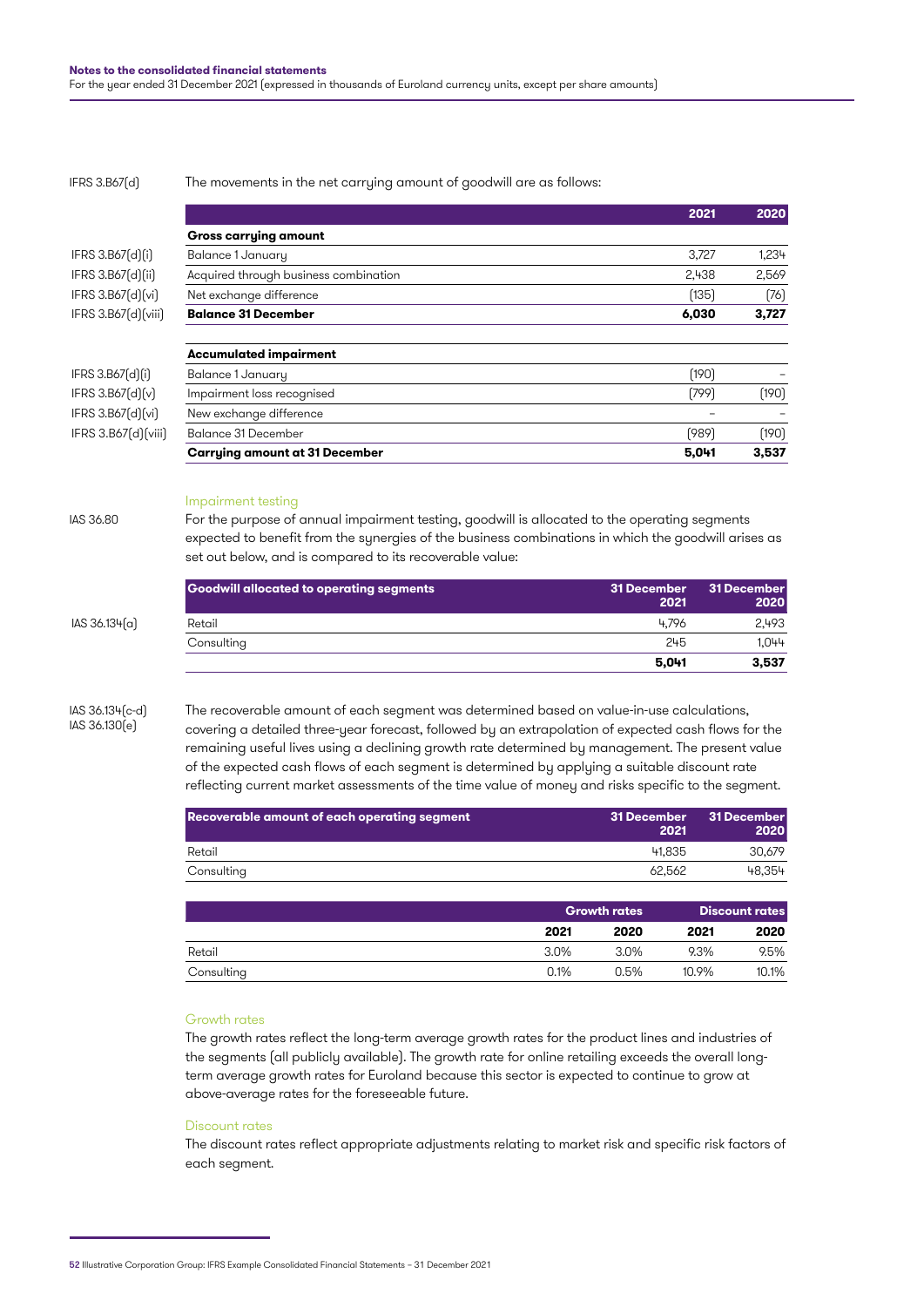#### Cash flow assumptions

### Retail segment

IAS 36.134(d)(i) IAS 36.134(d)(ii) Management's key assumptions include stable profit margins, based on past experience in this market. The Group's management believes this is the best available input for forecasting this mature market. Cash flow projections reflect stable profit margins achieved immediately before the most recent budget period. No expected efficiency improvements have been taken into account and prices and wages reflect publicly available forecasts of inflation for the industry.

#### Consulting segment

| $ AS 36.130[\alpha]$ |  |
|----------------------|--|
| IAS 36.130(d)        |  |
| IAS 36.134(d)(i)     |  |
| IAS 36.134(d)(ii)    |  |

The forecast was adjusted in 2020 for the decline in consulting services related to conventional telecommunication solutions. The market shifted considerably towards inter- and intranet based solutions during 2020 and continued in 2021. As a result, management expects lower growth and moderately declining profit margins for this segment.

Impairment testing, taking into account these latest developments, resulted in the further reduction of goodwill in 2021 to its recoverable amount. See Note 11 for the impairment of other intangible assets.

The related goodwill impairment loss of CU 799 in 2021 (2020: CU 190) was included within depreciation, amortisation and impairment of non-financial assets. IAS 38.118(d)

The estimate of recoverable amount for the consulting segment is particularly sensitive to the discount rate. If the discount rate used is increased by 1%, a further impairment loss of CU 300 would have to be recognised, of which CU 245 would be written off against goodwill and CU 55 against property, plant and equipment. Management is not currently aware of any other reasonably possible changes to key assumptions that would cause the carrying amount of the consulting segment to exceed its recoverable amount. IAS 36.134(f) IAS 1.125

## 11. Other intangible assets

# Telling the COVID Story

An entity is required to test its assets for impairment when indicators of impairment are present, and at least annually for indefinite-lived intangibles, and a test should be performed in response to these indicators. Although some indicators of impairment are based on internal information (eg damage to a tangible capital asset, plans to remove the asset from use), others are triggered by events and circumstances external to the entity. Below are some examples of indicators of impairment that may exist as a result of the economic conditions caused by the spread of COVID-19:

- significant changes in the extent or manner in which the asset is used or is expected to be used (eg idling of a machine such that its future productive capacity may be affected, a machine being used in a manner different from its intended purpose—such as to produce items to support the battle against COVID-19—which may reduce its future productive capacity)
- significant changes in the legal factors or business climate that could affect the value of the asset (eg an entity expects a decrease in its exports to a particular foreign market as a result of lengthy border closings)
- an increase in market interest rates which would cause a decrease in the asset's value in use, or
- a decline in, or cessation of, the need for the services provided by the asset.

Accounting for impairment of intangible assets is discussed further in our article 'Impairment [of intangible assets and goodwill](https://www.grantthornton.global/en/insights/supporting-you-to-navigate-the-impact-of-covid-19/IFRS-Impairment-of-intangible-assets-and-goodwill/)'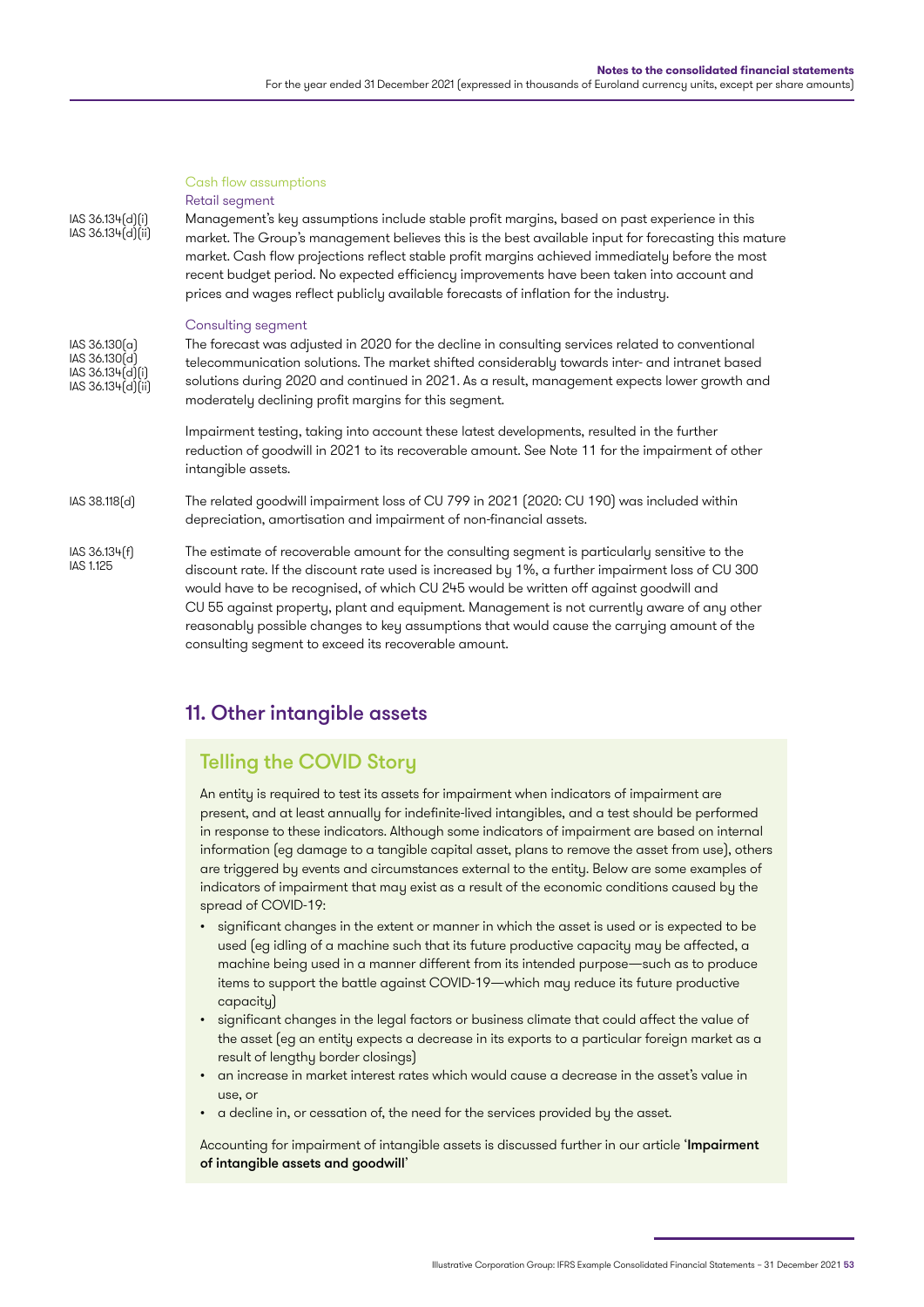### Details of the Group's other intangible assets and their carrying amounts are as follows:

**Acquired software licenses**

**Internally developed software**

**Brand names**

**Customer lists** **Total** 

IAS 38.118 **Gross carrying amount** IAS 38.118(c) Balance at 1 January 2021 13,608 14,794 760 374 29,536  $[AS 38.118(e)[i]$  Additions, separately acquired  $440$   $440$ IAS 38.118(e)(i) Additions, internally developed – 3,306 – – 3,306 IAS 38.118(e)(i)

|                    | <b>Carrying amount 31 December 2021</b>  | 8,730    | 6.444    | 688   | 1,562 | 17,424    |
|--------------------|------------------------------------------|----------|----------|-------|-------|-----------|
| IAS 38.118(c)      | <b>Balance at 31 December 2021</b>       | (7, 739) | (11,602) | (287) | (199) | (19, 827) |
| IAS 38.118(e)(vii) | Net exchange differences                 | (48)     | (36)     | ۰     |       | (84)      |
| IAS 38.118(e)(ii)  | <b>Disposals</b>                         | 350      |          | ۰     | -     | 350       |
| IAS 38.118(e)(iv)  | Impairment losses                        |          | (870)    |       |       | (870)     |
| IAS 38.118(e)(vi)  | Amortisation                             | (1,978)  | [1,315]  | (125) | (110) | (3,528)   |
| IAS 38.118(c)      | Balance at 1 January 2021                | (6,063)  | (9,381)  | [162] | [89]  | (15,695)  |
|                    | <b>Amortisation and impairment</b>       |          |          |       |       |           |
| IAS 38.118(c)      | <b>Balance at 31 December 2021</b>       | 16,469   | 18,046   | 975   | 1,761 | 37,251    |
| IAS 38.118(e)(vii) | Net exchange differences                 | (73)     | (54)     |       |       | (127)     |
| IAS 38.118(e)(ii)  | <b>Disposals</b>                         | (1, 159) |          |       |       | (1,159)   |
| IAS 38.118(e)(i)   | Acquisition through business combination | 3,653    |          | 215   | 1.387 | 5,255     |
|                    |                                          |          |          |       |       |           |

|                    |                                          | <b>Acquired</b><br>software<br><b>licenses</b> | <b>Internally</b><br>developed<br>software | <b>Brand</b><br>names | <b>Customer</b><br>lists | <b>Total</b> |
|--------------------|------------------------------------------|------------------------------------------------|--------------------------------------------|-----------------------|--------------------------|--------------|
| IAS 38.118         | <b>Gross carrying amount</b>             |                                                |                                            |                       |                          |              |
| IAS 38.118(c)      | Balance at 1 January 2020                | 8,672                                          | 14,600                                     |                       |                          | 23,272       |
| IAS 38.118(e)(i)   | Additions, separately acquired           | 3,097                                          |                                            |                       |                          | 3,097        |
| IAS 38.118(e)(i)   | Additions, internally developed          |                                                | 216                                        |                       |                          | 216          |
| IAS 38.118(e)(i)   | Acquisition through business combination | 1,859                                          |                                            | 768                   | 378                      | 3,005        |
| IAS 38.118(e)(vii) | Net exchange differences                 | (20)                                           | [22]                                       | (8)                   | (4)                      | (54)         |
| IAS 38.118(c)      | <b>Balance at 31 December 2020</b>       | 13,608                                         | 14,794                                     | 760                   | 374                      | 29,536       |
|                    | <b>Amortisation and impairment</b>       |                                                |                                            |                       |                          |              |
| IAS 38.118(c)      | Balance at 1 January 2020                | (4,442)                                        | [8,166]                                    | -                     | -                        | (12,608)     |
| IAS 38.118(e)(vi)  | Amortisation                             | (1,607)                                        | (1,201)                                    | (156)                 | (87)                     | (3,051)      |
| IAS 38.118(e)(vii) | Net exchange differences                 | (14)                                           | (14)                                       | (6)                   | (2)                      | (36)         |
| 110001106)         | Delange at 21 December 2020              | (6.01)                                         | (0.201)                                    | (150)                 | root                     | A E K O E    |

| IAS 38.118[c] | Balance at 31 December 2020             | (6.063) | (9.381) | (1621 | (89) | (15.695) |
|---------------|-----------------------------------------|---------|---------|-------|------|----------|
|               |                                         |         |         |       |      |          |
|               | <b>Carrying amount 31 December 2020</b> | 7.545   | 5.413   | 598   | 285  | 13.841   |
|               |                                         |         |         |       |      |          |

IAS 23.8 IAS 38.126

IAS 36.130(b) IAS 36.130(c)(i) IAS 36.130(c)(ii)  $|AS 36.130(a)|$ IAS 36.130(e)  $IAS 36.130$  $(q)$ 

Additions to internally developed software include capitalised borrowing costs of CU 80 (2020: CU 78). In addition, research and development costs of CU 1,690 (2020: CU 1,015) were recognised as other expenses.

An impairment loss of CU 870 (2020: Nil) was recognised for internally developed software used to provide certain after-sales and maintenance services within the consulting segment (see Note 9). The recoverable amount of the asset is its value-in-use, determined using management's expectation the market will shift considerably towards other alternative software products and will significantly reduce future revenues and profits in the next two to three years (see Note 10 for the growth and discount rates used). Should the shift in the market to other software products occur more rapidly, the carrying amount of the software of CU 100 (2020: CU 970) would be reduced to CU Nil.

<sup>54</sup> Illustrative Corporation Group: IFRS Example Consolidated Financial Statements – 31 December 2021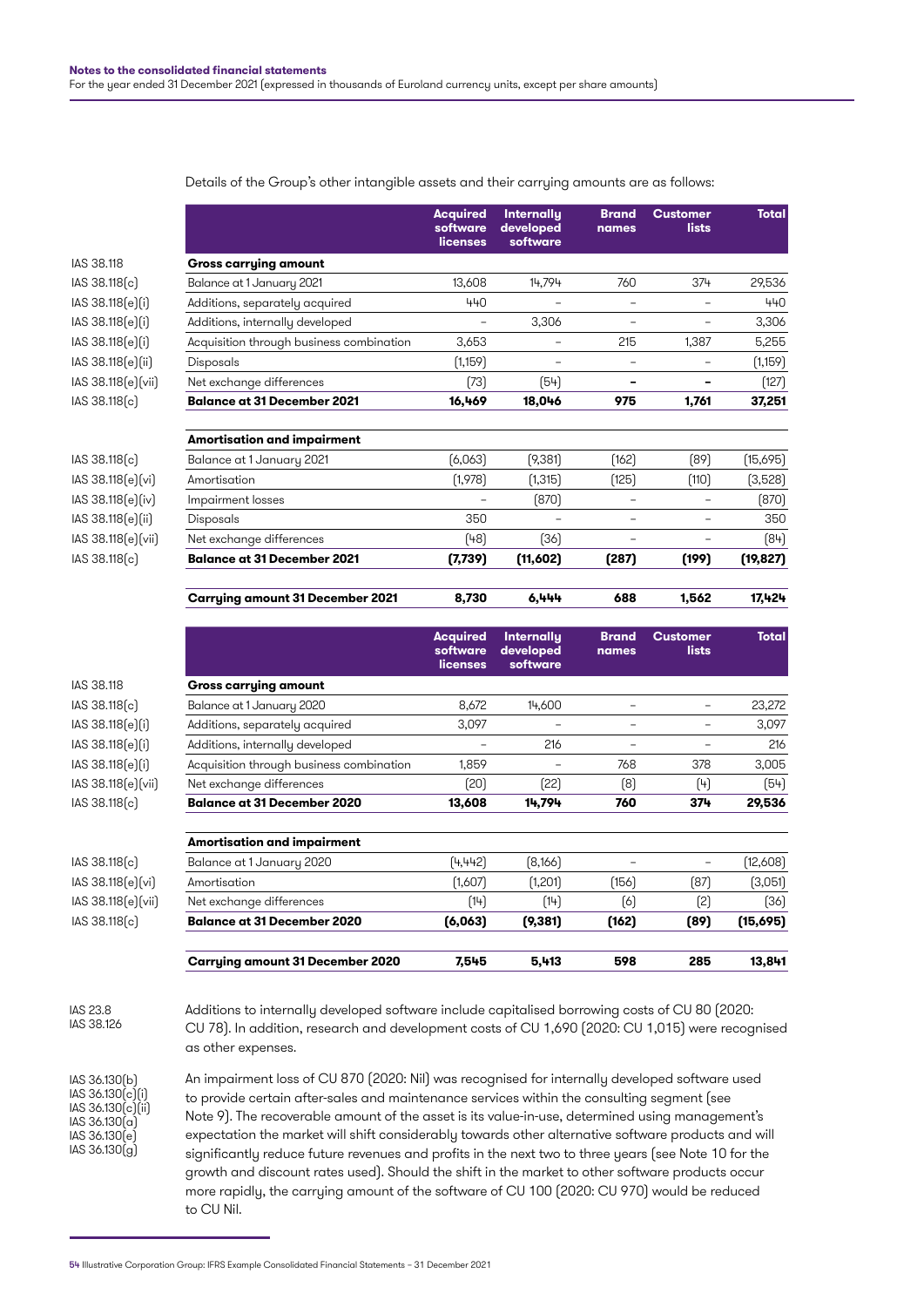All amortisation and impairment charges are included within depreciation, amortisation and impairment of non-financial assets. IAS 38.118(d)

During the year ended 31 December 2021, the Group entered into an agreement to acquire enterprise resource planning software, to support the planning and administration of the Group's operations. Minimum contractual commitments resulting from this agreement are CU 97 payable during 2022. There are no other material contractual commitments at 31 December 2021 (2020: None). IAS 38.122(e)

## 12. Property, plant and equipment

## Telling the COVID Story

The factors noted in 'Note 11 Other intangible assets' also apply to this component of the financial statements.

Details of the Group's property, plant and equipment and their carrying amounts are as follows:

|                    |                                          | Land  | <b>Buildings</b> | IT<br>equipment | <b>Other</b><br>equipment | <b>Total</b> |
|--------------------|------------------------------------------|-------|------------------|-----------------|---------------------------|--------------|
|                    | <b>Gross carrying amount</b>             |       |                  |                 |                           |              |
| IAS 16.73[d]       | Balance 1 January 2021                   | 7,697 | 14,499           | 4,379           | 2,334                     | 28,909       |
| IAS 16.73[e][i]    | <b>Additions</b>                         |       | 76               | -               |                           | 76           |
| IAS 16.73[e][iii]  | Acquisition through business combination | 730   | 1,221            | 2,306           | 365                       | 4,622        |
| IAS 16.73(e)(ii)   | <b>Disposals</b>                         |       | [401]            |                 |                           | (401)        |
| IAS 16.73[e][iv]   | Revaluation increase                     | 303   |                  |                 |                           | 303          |
| IAS 16.73(e)(viii) | Net exchange differences                 | (21)  | [81]             | (79)            | (54)                      | (235)        |
| IAS 16.73[d]       | <b>Balance at 31 December 2021</b>       | 8,709 | 15,314           | 6,606           | 2,645                     | 33,274       |
|                    | <b>Depreciation and impairment</b>       |       |                  |                 |                           |              |
| IAS 16.73(d)       | Balance at 1 January 2021                |       | [11, 019]        | (783)           | (913)                     | (12, 715)    |
| IAS 16.73(e)(ii)   | <b>Disposals</b>                         |       | 315              |                 |                           | 315          |
| IAS 16.73(e)(viii) | Net exchange differences                 |       | (54)             | (53)            | (36)                      | (143)        |
| IAS 16.73[e][vii]  | Depreciation                             |       | (954)            | (641)           | (530)                     | (2,125)      |
| IAS 16.73[d]       | <b>Balance 31 December 2021</b>          |       | (11,712)         | (1, 477)        | (1, 479)                  | (14,668)     |
|                    | <b>Carrying amount 31 December 2021</b>  | 8,709 | 3,602            | 5,129           | 1,166                     | 18,606       |

Illustrative Corporation Group: IFRS Example Consolidated Financial Statements – 31 December 2021 55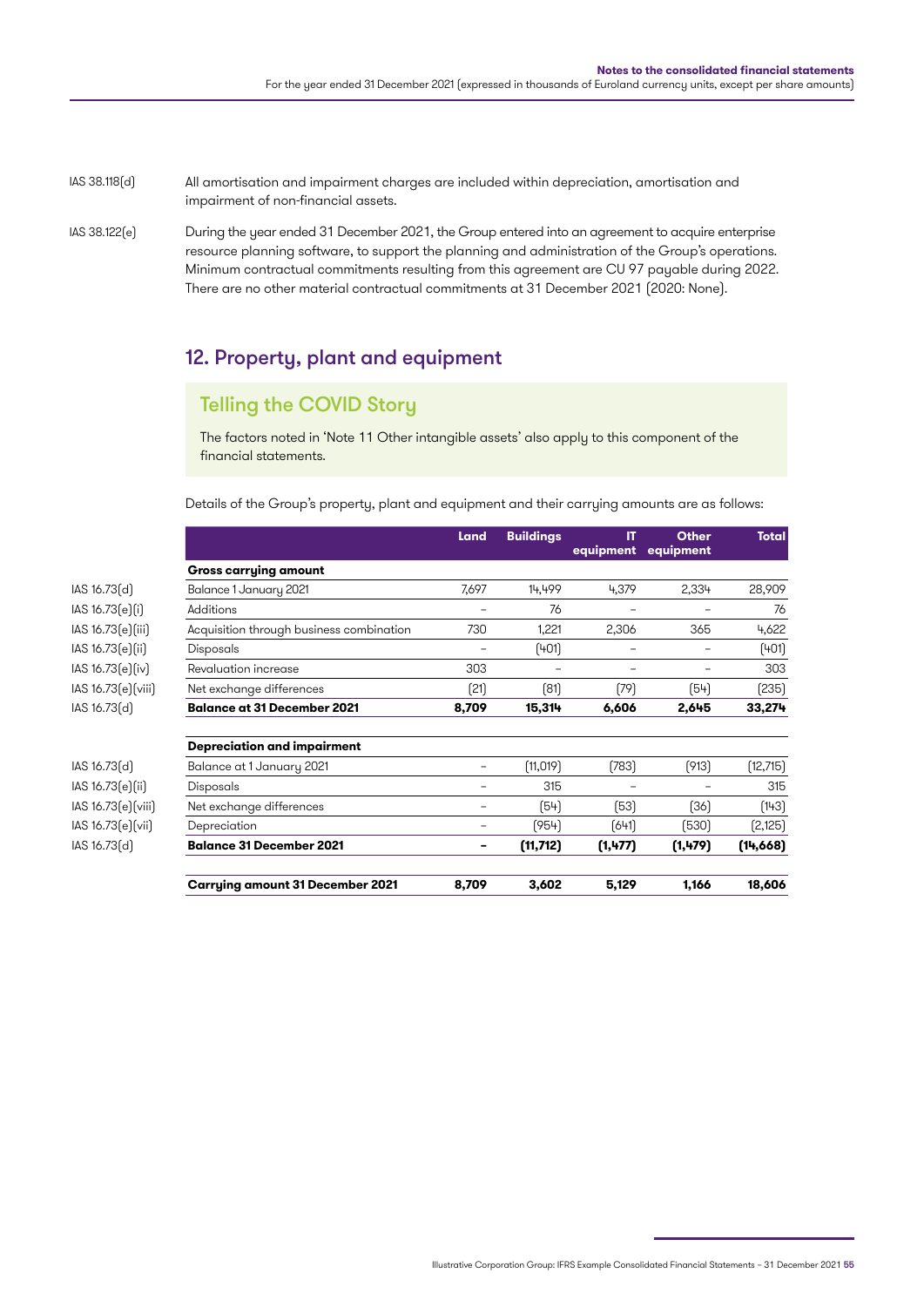|                                      |                                                                                                                                                                                                                                                                                                                                                                               | Land                     | <b>Buildings</b> | IT       | <b>Other</b><br>equipment equipment | <b>Total</b> |
|--------------------------------------|-------------------------------------------------------------------------------------------------------------------------------------------------------------------------------------------------------------------------------------------------------------------------------------------------------------------------------------------------------------------------------|--------------------------|------------------|----------|-------------------------------------|--------------|
|                                      | <b>Gross carrying amount</b>                                                                                                                                                                                                                                                                                                                                                  |                          |                  |          |                                     |              |
| IAS 16.73(d)                         | Balance 1 January 2020                                                                                                                                                                                                                                                                                                                                                        | 7,697                    | 18,204           | 3,116    | 966                                 | 29,983       |
| IAS 16.73(e)(i)                      | Additions                                                                                                                                                                                                                                                                                                                                                                     |                          | 1,001            | 1,390    | 890                                 | 3,281        |
| IAS 16.73(e)(iii)                    | Acquisition through business combination                                                                                                                                                                                                                                                                                                                                      | $\overline{\phantom{a}}$ |                  | 2,310    | 838                                 | 3,148        |
| IAS 16.73(e)(ii)                     | Held for sale or included in disposal group                                                                                                                                                                                                                                                                                                                                   |                          | (4, 598)         | (2,422)  | (348)                               | (7,368)      |
| IAS 16.73(e)(viii)                   | Net exchange differences                                                                                                                                                                                                                                                                                                                                                      |                          | (108)            | (15)     | (12)                                | (135)        |
| IAS 16.73(d)                         | <b>Balance at 31 December 2020</b>                                                                                                                                                                                                                                                                                                                                            | 7,697                    | 14,499           | 4,379    | 2,334                               | 28,909       |
|                                      | <b>Depreciation and impairment</b>                                                                                                                                                                                                                                                                                                                                            |                          |                  |          |                                     |              |
| IAS 16.73(d)                         | Balance 1 January 2020                                                                                                                                                                                                                                                                                                                                                        | $\overline{\phantom{a}}$ | (12, 164)        | (1, 334) | (551)                               | (14, 049)    |
| IAS 16.73(e)(viii)                   | Net exchange differences                                                                                                                                                                                                                                                                                                                                                      | $\overline{\phantom{a}}$ | (72)             | (10)     | (8)                                 | (90)         |
| IAS 16.73(e)(ii)                     | Held for sale or included in disposal group                                                                                                                                                                                                                                                                                                                                   | $\overline{\phantom{a}}$ | 3,200            | 990      | 200                                 | 4,390        |
| IAS 16.73(e)(vii)                    | Depreciation                                                                                                                                                                                                                                                                                                                                                                  | $\overline{\phantom{a}}$ | (1,983)          | (429)    | (554)                               | [2,966]      |
| IAS 16.73(d)                         | <b>Balance 31 December 2020</b>                                                                                                                                                                                                                                                                                                                                               | $\overline{\phantom{a}}$ | (11, 019)        | (1,783)  | (913)                               | (12, 715)    |
|                                      | <b>Carrying amount 31 December 2020</b>                                                                                                                                                                                                                                                                                                                                       | 7,697                    | 3,480            | 3,596    | 1,421                               | 16,194       |
| $ AS 36.126[\alpha]$<br>IAS 16.74(a) | All depreciation and impairment charges are included within depreciation, amortisation and<br>impairment of non-financial assets.<br>Land and buildings have been pledged as security for the Group's other bank borrowings (see                                                                                                                                              |                          |                  |          |                                     |              |
| IFRS $7.14(a)$                       | Note 15.5).                                                                                                                                                                                                                                                                                                                                                                   |                          |                  |          |                                     |              |
| IAS 16.74(c)                         | The Group has a contractual commitment to acquire IT equipment of CU 1,304 payable in 2022.<br>There were no other material contractual commitments to acquire property, plant and equipment at<br>31 December 2021 [2020: None].                                                                                                                                             |                          |                  |          |                                     |              |
|                                      | The Group has no capital work in progress at 31 December 2021. [2020: Nil]                                                                                                                                                                                                                                                                                                    |                          |                  |          |                                     |              |
| IAS 16.77(e)<br>IAS 16.77(f)         | If the cost model had been used, the carrying amounts of the revalued land, including the fair value<br>adjustment upon acquisition of Goodtech, would be CU 7,421 (2020: CU 6,712). The revalued<br>amounts include a revaluation surplus of CU 1,288 before tax (2020: CU 985), which is not<br>available for distribution to the shareholders of Illustrative Corporation. |                          |                  |          |                                     |              |
|                                      | Fair value measurement of the land                                                                                                                                                                                                                                                                                                                                            |                          |                  |          |                                     |              |

See Note 35.2.

<sup>56</sup> Illustrative Corporation Group: IFRS Example Consolidated Financial Statements – 31 December 2021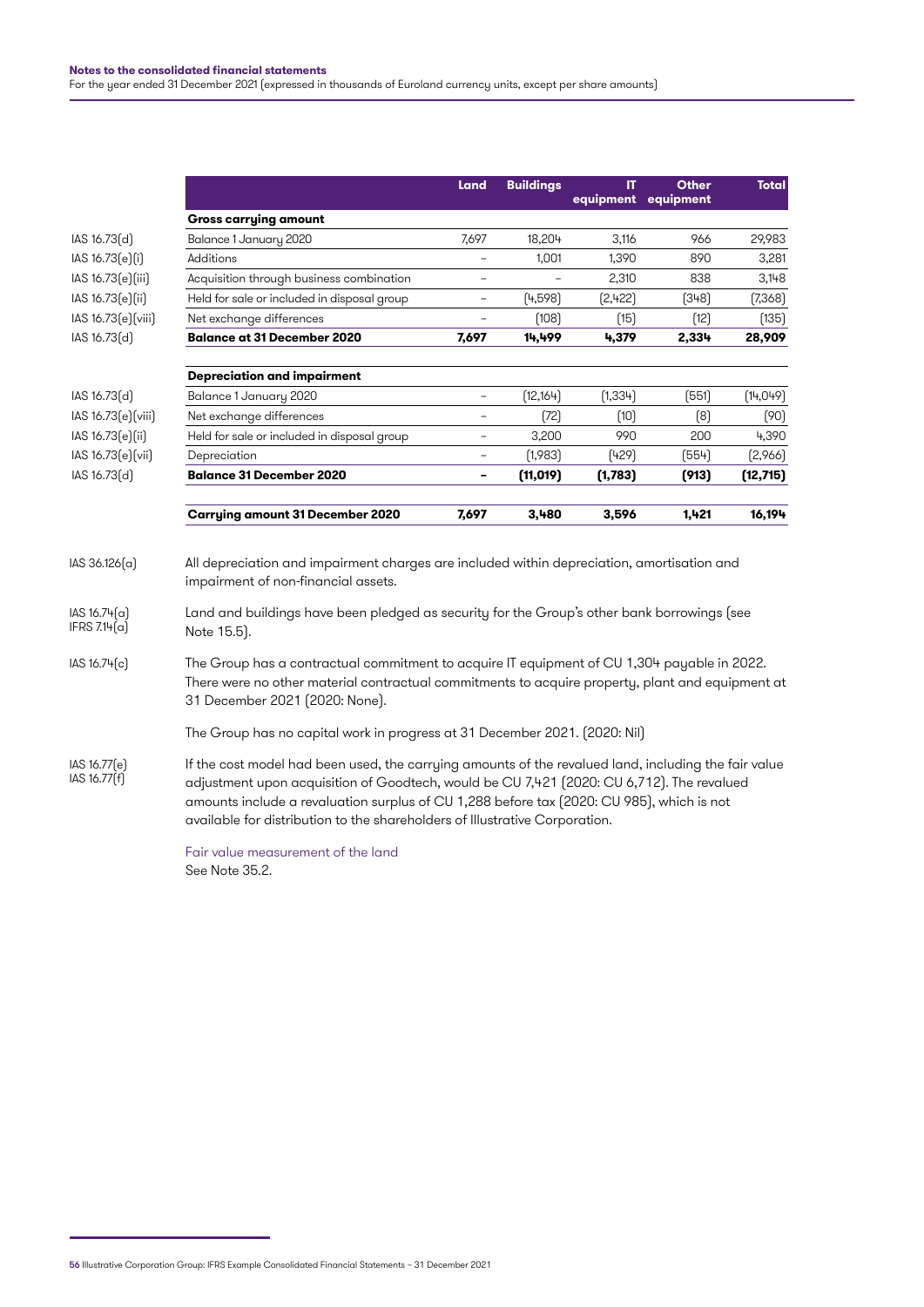## 13. Leases

## Telling the COVID Story

### **Lessee accounting**

- Lease modifications If the entity meets the criteria and chooses to adopt the practical expedient, the amendments require the entity to disclose:
	- The fact it has applied the practical expedient to all its rent concessions, or if only some of them, a description of the nature of the contract it has applied the practical expedient to, and
	- The amount in profit or loss for the reporting period that reflects the change in lease payments arising from rent concessions (as a result of applying the practical expedient) if that amount is material. The Group did not have any leases impacted by the amendment.
- Determining the incremental borrowing rate (IBR) It is often necessary for a lessee to calculate an IBR in order to account for most leases under IFRS. Due to the impact of the COVID-19 pandemic, including changes to interest rates and to the entity's own credit risk, this rate may need to be reconsidered.
- Government concessions In many jurisdictions, government concessions have been provided on leases. Consideration needs to be given as to whether these are lease modifications or government grants.
- Impairment of right-of-use assets If any of the right-of-use assets have indicators of impairment (for example, if the entity decided not to utilise the space it had leased) then the entity should test them for impairment.

### **Lessor accounting**

- Lease modifications There are likely be significant lease modifications for lessors but there is no practical expedient in place. For operating leases, IFRS 16 provides only limited guidance on the modification of operating leases from a lessor's perspective. It requires that any modification be considered a new lease, and that any remaining prepayments and accruals are included in the accounting for this new lease. IFRS 16 does not state whether balances arising from the lessor's straight-lining calculation are considered to be accruals or prepayments but our view, consistent with the approach when applying IAS 17 'Leases', is that they are.
- In such an instance, if the new lease continues to be classified as operating, the future cash flows are recognised on a straight line (or other systematic) basis, adjusted for any prepayments or accruals. The expense recognition pattern should ensure the balance is written down to zero at the end of the lease.

For more information, refer to our article [COVID-19 Accounting for lease modifications](https://www.grantthornton.global/en/insights/supporting-you-to-navigate-the-impact-of-covid-19/covid-19-accounting-for-lease-modifications/).

Illustrative Corporation Group: IFRS Example Consolidated Financial Statements – 31 December 2021 57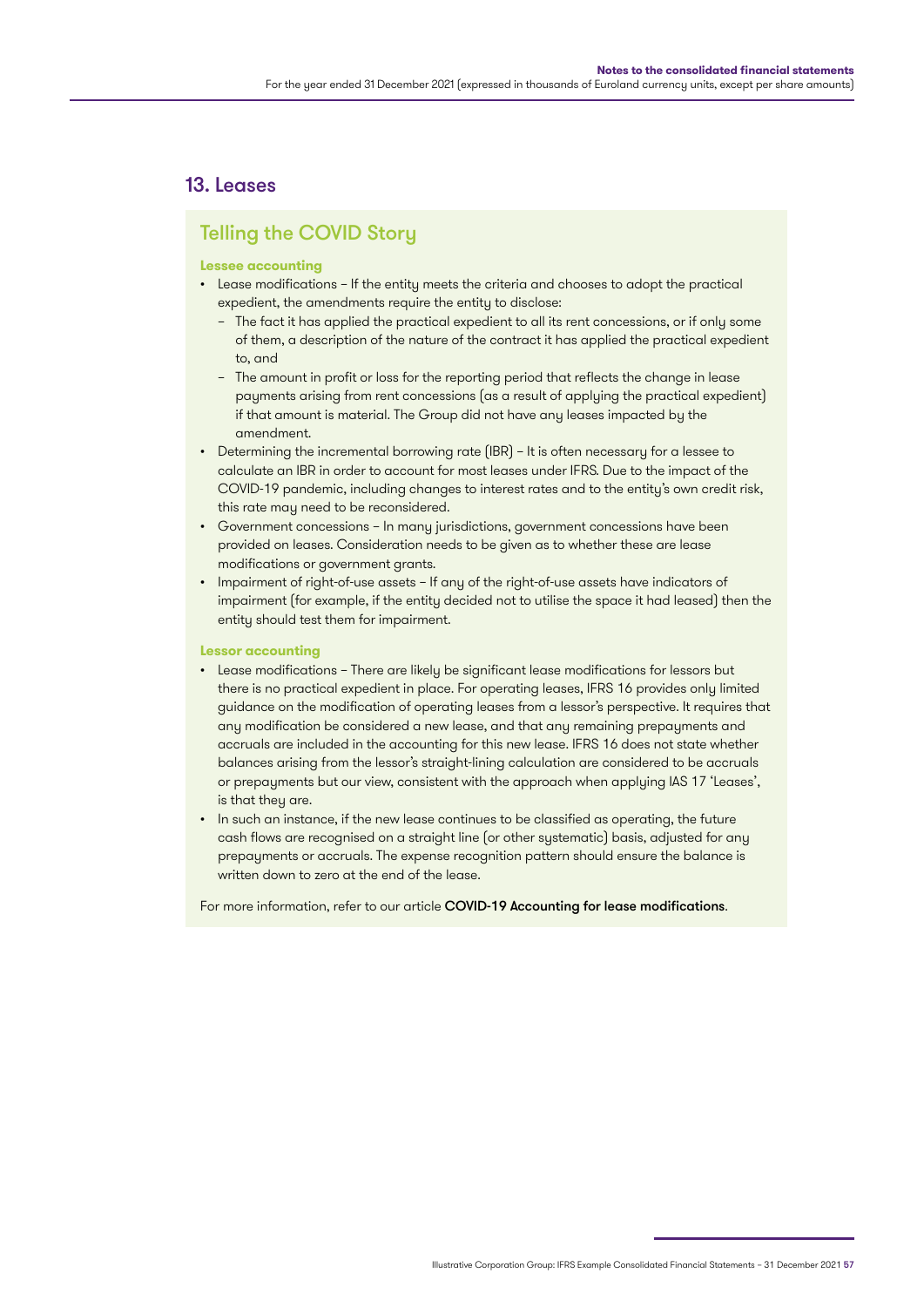### **Right-of-use assets**

| IFRS 16.47(a)(ii)                                                                                                                                                                                                                                                                                                                                                                                                                                                                                                                                                                                                                                |                                    | <b>Buildings</b>                     | IT<br>equipment                   | <b>Total</b>       |
|--------------------------------------------------------------------------------------------------------------------------------------------------------------------------------------------------------------------------------------------------------------------------------------------------------------------------------------------------------------------------------------------------------------------------------------------------------------------------------------------------------------------------------------------------------------------------------------------------------------------------------------------------|------------------------------------|--------------------------------------|-----------------------------------|--------------------|
|                                                                                                                                                                                                                                                                                                                                                                                                                                                                                                                                                                                                                                                  | <b>Gross carrying amount</b>       |                                      |                                   |                    |
|                                                                                                                                                                                                                                                                                                                                                                                                                                                                                                                                                                                                                                                  | Balance 1 January 2021             | 33,163                               | 2,967                             | 36,130             |
|                                                                                                                                                                                                                                                                                                                                                                                                                                                                                                                                                                                                                                                  | Additions                          | $\equiv$                             | $\overline{\phantom{0}}$          |                    |
|                                                                                                                                                                                                                                                                                                                                                                                                                                                                                                                                                                                                                                                  | Disposals                          | $\overline{\phantom{0}}$             | $\overline{\phantom{a}}$          |                    |
|                                                                                                                                                                                                                                                                                                                                                                                                                                                                                                                                                                                                                                                  | <b>Balance at 31 December 2021</b> | 33,163                               | 2,967                             | 36,130             |
|                                                                                                                                                                                                                                                                                                                                                                                                                                                                                                                                                                                                                                                  |                                    |                                      |                                   |                    |
|                                                                                                                                                                                                                                                                                                                                                                                                                                                                                                                                                                                                                                                  | Balance at 1 January 2021          | (3,015)                              | (910)                             | (3,925)            |
|                                                                                                                                                                                                                                                                                                                                                                                                                                                                                                                                                                                                                                                  | <b>Disposals</b>                   |                                      |                                   |                    |
| <b>Depreciation and impairment</b><br>IFRS $16.53(a)$<br>Depreciation<br><b>Balance 31 December 2021</b><br><b>Carrying amount 31 December 2021</b><br><b>Gross carrying amount</b><br>Balance 1 January 2020<br>Additions<br><b>Disposals</b><br><b>Balance at 31 December 2020</b><br><b>Depreciation and impairment</b><br>Balance at 1 January 2020<br>IFRS 16.53(a)<br>Depreciation<br><b>Balance 31 December 2020</b><br><b>Carrying amount 31 December 2020</b><br><b>Lease liabilities</b><br>Lease liabilities are presented in the consolidated statement of financial position as follows:<br>IFRS 16.47(b)<br>Current<br>Non-current | [2,236]                            | (435)                                | [2,671]                           |                    |
|                                                                                                                                                                                                                                                                                                                                                                                                                                                                                                                                                                                                                                                  |                                    | (5,251)                              | (1,345)                           | (6, 596)           |
| IFRS 16.53(j)                                                                                                                                                                                                                                                                                                                                                                                                                                                                                                                                                                                                                                    |                                    | 27,912                               | 1,622                             | 29,534             |
|                                                                                                                                                                                                                                                                                                                                                                                                                                                                                                                                                                                                                                                  |                                    | <b>Buildings</b>                     | IT                                | <b>Total</b>       |
|                                                                                                                                                                                                                                                                                                                                                                                                                                                                                                                                                                                                                                                  |                                    |                                      | equipment                         |                    |
|                                                                                                                                                                                                                                                                                                                                                                                                                                                                                                                                                                                                                                                  |                                    |                                      |                                   |                    |
|                                                                                                                                                                                                                                                                                                                                                                                                                                                                                                                                                                                                                                                  |                                    | 33,163                               | 2,967                             | 36,130             |
|                                                                                                                                                                                                                                                                                                                                                                                                                                                                                                                                                                                                                                                  |                                    | $\overline{\phantom{0}}$<br>$\equiv$ | $\overline{\phantom{0}}$          |                    |
|                                                                                                                                                                                                                                                                                                                                                                                                                                                                                                                                                                                                                                                  |                                    | 33,163                               | $\overline{\phantom{a}}$<br>2,967 | $\equiv$<br>36,130 |
|                                                                                                                                                                                                                                                                                                                                                                                                                                                                                                                                                                                                                                                  |                                    |                                      |                                   |                    |
|                                                                                                                                                                                                                                                                                                                                                                                                                                                                                                                                                                                                                                                  |                                    |                                      |                                   |                    |
|                                                                                                                                                                                                                                                                                                                                                                                                                                                                                                                                                                                                                                                  |                                    | (780)                                | (471)                             | (1,251)            |
|                                                                                                                                                                                                                                                                                                                                                                                                                                                                                                                                                                                                                                                  |                                    | (2, 235)                             | [439]                             | (2,674)            |
|                                                                                                                                                                                                                                                                                                                                                                                                                                                                                                                                                                                                                                                  |                                    | (3,015)                              | (910)                             | (3,925)            |
| IFRS 16.53(j)                                                                                                                                                                                                                                                                                                                                                                                                                                                                                                                                                                                                                                    |                                    | 30,148                               | 2,057                             | 32,205             |
|                                                                                                                                                                                                                                                                                                                                                                                                                                                                                                                                                                                                                                                  |                                    |                                      |                                   |                    |
|                                                                                                                                                                                                                                                                                                                                                                                                                                                                                                                                                                                                                                                  |                                    |                                      |                                   |                    |
|                                                                                                                                                                                                                                                                                                                                                                                                                                                                                                                                                                                                                                                  |                                    |                                      |                                   |                    |
| <b>IFRS 16.52</b>                                                                                                                                                                                                                                                                                                                                                                                                                                                                                                                                                                                                                                |                                    |                                      | 31 Dec 2021                       | 31 Dec 2020        |
|                                                                                                                                                                                                                                                                                                                                                                                                                                                                                                                                                                                                                                                  |                                    |                                      | 2,522                             | 2,506              |
|                                                                                                                                                                                                                                                                                                                                                                                                                                                                                                                                                                                                                                                  |                                    |                                      | 31,194                            | 33,003             |
|                                                                                                                                                                                                                                                                                                                                                                                                                                                                                                                                                                                                                                                  |                                    |                                      |                                   |                    |

building, and some IT equipment. With the exception of short-term leases and leases of low-value underlying assets, each lease is reflected in the consolidated statement of financial position as a right-of-use asset and a lease liability. Variable lease payments which do not depend on an index or a rate (such as lease payments based on a percentage of Group sales) are excluded from the initial measurement of the lease liability and asset. The Group classifies its right-of-use assets in a consistent manner to its property, plant and equipment (see Note 12).

<sup>58</sup> Illustrative Corporation Group: IFRS Example Consolidated Financial Statements – 31 December 2021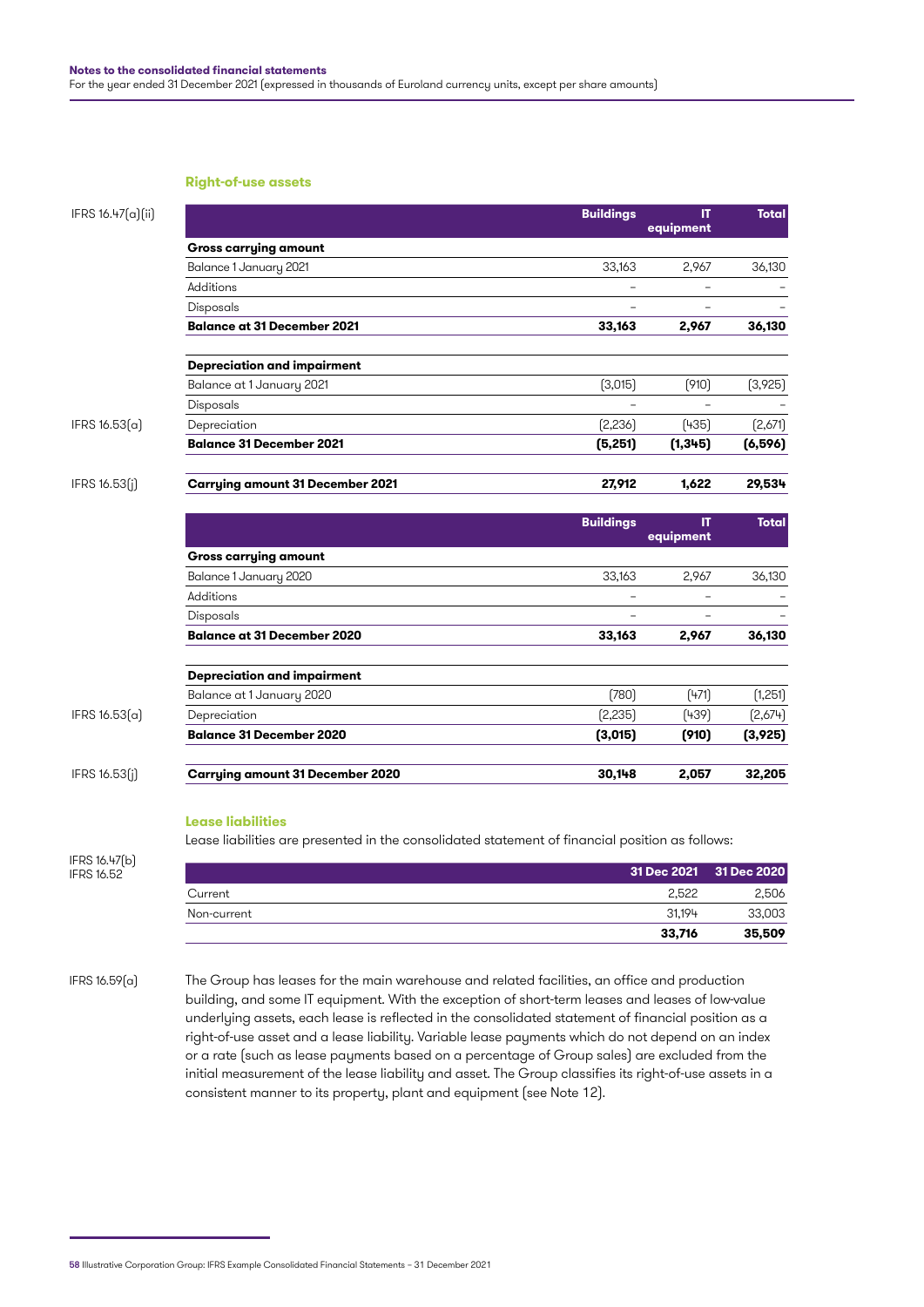Each lease generally imposes a restriction that, unless there is a contractual right for the Group to sublet the asset to another party, the right-of-use asset can only be used by the Group. Leases are either non-cancellable or may only be cancelled by incurring a substantive termination fee. Some leases contain an option to purchase the underlying leased asset outright at the end of the lease, or to extend the lease for a further term. The Group is prohibited from selling or pledging the underlying leased assets as security. For leases over office buildings and factory premises the Group must keep those properties in a good state of repair and return the properties in their original condition at the end of the lease. Further, the Group must insure right-of-use assets and incur maintenance fees on such items in accordance with the lease contracts. IFRS 16.59(c)

IFRS 16.59

IFRS 16.59(b)(ii) **Right-of-**

The table below describes the nature of the Group's leasing activities by type of right-of-use asset recognised in the consolidated statement of financial position:

| <b>Right-of-</b><br>use asset          | No of<br>use assets<br>leased | Range of           | <b>Average</b><br>term lease term | options | extension to purchase | No of No of leases No of leases<br>right-of- remaining remaining leases with with options with variable leases with<br>linked to an<br>index | No of<br>payments termination<br>options |
|----------------------------------------|-------------------------------|--------------------|-----------------------------------|---------|-----------------------|----------------------------------------------------------------------------------------------------------------------------------------------|------------------------------------------|
| Office<br>building                     | 2                             | $10 - 20$<br>years | 15 years                          |         |                       |                                                                                                                                              | O                                        |
| Warehouse<br>and related<br>facilities | 3                             | $14 - 16$<br>years | 15 years                          |         |                       | 3                                                                                                                                            |                                          |
| ΙT<br>equipment                        | 35                            | $2 - 6$<br>years   | 3 years                           |         | 20                    | 0                                                                                                                                            |                                          |

The lease liabilities are secured by the related underlying assets. Future lease payments at 31 December 2021 were as follows:

| <b>IFRS 16.58</b> |                           |                         |                |                         | Lease payments due      |              |                         |              |
|-------------------|---------------------------|-------------------------|----------------|-------------------------|-------------------------|--------------|-------------------------|--------------|
|                   |                           | <b>Within</b><br>1 year | $1-2$<br>years | $2 - 3$<br><b>years</b> | $3 - 4$<br><b>years</b> | 4-5<br>years | <b>After</b><br>5 years | <b>Total</b> |
|                   | 31 December 2021          |                         |                |                         |                         |              |                         |              |
|                   | Lease payments            | 2.979                   | 2.960          | 2.960                   | 2.942                   | 2,935        | 21,702                  | 36,478       |
|                   | Finance charges           | (457)                   | (360)          | (340)                   | (272)                   | (260)        | (1,073)                 | [2,762]      |
|                   | <b>Net present values</b> | 2.522                   | 2.600          | 2.620                   | 2.670                   | 2.675        | 20.629                  | 33,716       |
|                   | 31 December 2020          |                         |                |                         |                         |              |                         |              |
|                   | Lease payments            | 2.966                   | 2.960          | 2.942                   | 2.935                   | 2.957        | 23,858                  | 38,618       |
|                   | Finance charges           | (460)                   | (311)          | (282)                   | (387)                   | [189]        | (1,480)                 | (3,109)      |
|                   | <b>Net present values</b> | 2.506                   | 2.649          | 2.660                   | 2.548                   | 2.768        | 22,378                  | 35,509       |

### **Lease payments not recognised as a liability**

The Group has elected not to recognise a lease liability for short term leases (leases with an expected term of 12 months or less) or for leases of low value assets. Payments made under such leases are expensed on a straight-line basis. In addition, certain variable lease payments are not permitted to be recognised as lease liabilities and are expensed as incurred.

IFRS 16.54

The expense relating to payments not included in the measurement of the lease liability is as follows:

|               |                            |       | 31 Dec 2021 31 Dec 2020 |
|---------------|----------------------------|-------|-------------------------|
| IFRS 16.53(c) | Short-term leases          | 1.324 | 1,560                   |
| IFRS 16.53[d] | Leases of low value assets | 160   | 195                     |
| IFRS.16.53(e) | Variable lease payments    | 475   | 534                     |
|               |                            | 1.959 | 2,289                   |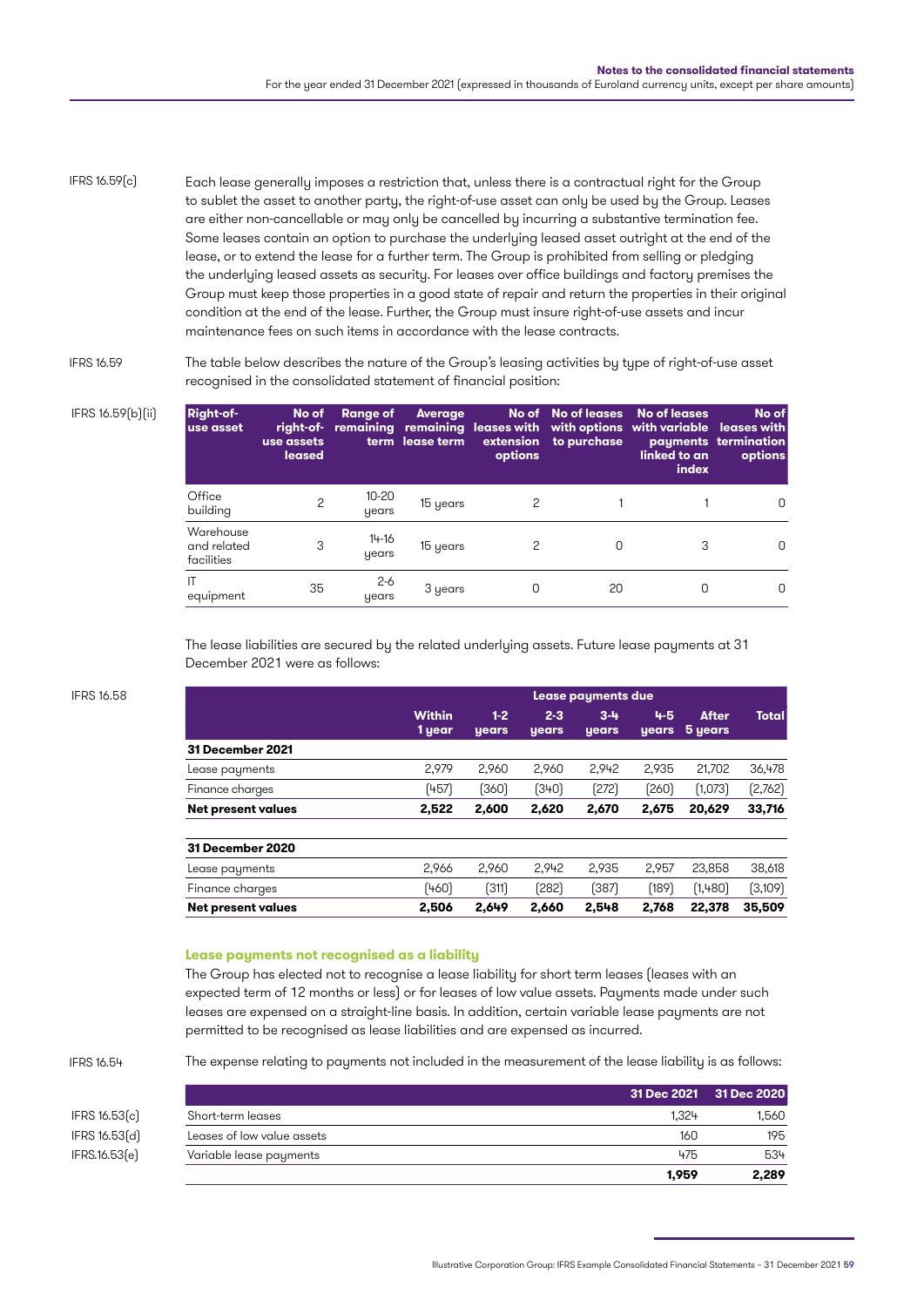At 31 December 2021 the Group was committed to short-term leases and the total commitment at that date was CU 5,960 (2020: 6,549). IFRS 16.55

Variable lease payments expensed on the basis that they are not recognised as a lease liability include rentals based on revenue from the use of the underlying asset and excess use charges on office equipment. Variable payment terms are used for a variety of reasons, including minimising costs for IT equipment with infrequent use. Variable lease payments are expensed in the period they are incurred. Potential future variable lease payments the Group are exposed to at 31 December 2021 are estimated to be: IFRS 16.59(b)(i)

```
IFRS 16.59(b)(iv)
```

|                         | <b>Within</b><br>1 year | $1-2$<br><b>years</b> | $2 - 3$<br><b>years</b> | $3 - 4$<br>years | 4-5 -<br><b>years</b> | After 5<br><b>years</b> | Total l |
|-------------------------|-------------------------|-----------------------|-------------------------|------------------|-----------------------|-------------------------|---------|
| 31 December 2021        |                         |                       |                         |                  |                       |                         |         |
| Variable lease payments | 452                     | 436                   | 412                     | 401              | 401                   |                         | 2,102   |
| 31 December 2020        |                         |                       |                         |                  |                       |                         |         |
| Variable lease payments | 470                     | 450                   | 435                     | 415              | 400                   | 400                     | 2.570   |

The potential additional future cashflows to which the Group are exposed if extension options are exercised are as follows:

|                   | <b>Within</b><br>1 year | $1-2$<br><b>years</b> | $2 - 3$<br>years | $3 - 4$<br>years | years | $4-5$ After 5<br>years | Totall |
|-------------------|-------------------------|-----------------------|------------------|------------------|-------|------------------------|--------|
| 31 December 2021  |                         |                       |                  |                  |       |                        |        |
| Extension options | 51                      | 36                    | 42               | 40               |       |                        | 169    |
| 31 December 2020  |                         |                       |                  |                  |       |                        |        |
| Extension options | 68                      | 52                    | 36               | 45               | 40    |                        | 241    |

At 31 December 2021 the Group had committed to leases which had not yet commenced. The total future cash outflows for leases that had not yet commenced were as follows:

| <b>Type of asset</b> |       | 31 Dec 2021 31 Dec 2020 |
|----------------------|-------|-------------------------|
| IT equipment         | 4.900 |                         |
|                      | 4.900 |                         |

IFRS 16.53(g)

Total cash outflow for leases for the year ended 31 December 2021 was CU 5,473 (2020: CU 1,919).

### **Operating leases as lessor**

IFRS 16.92(a)

The Group leases out investment properties under operating leases (see Note 14).

## 14. Investment property

## Telling the COVID Story

The fair value of an investment property must reflect market participant views and market data at the measurement date under current market conditions. As a result of COVID-19 there may be an increase in the amount of subjectivity involved in fair value measurements, especially those based on unobservable inputs. In some cases, greater use of unobservable inputs will be required because relevant observable inputs are no longer available.

IAS 40.5

Investment property includes real estate properties in Euroland and in the United States, which are owned to earn rentals and for capital appreciation.

<sup>60</sup> Illustrative Corporation Group: IFRS Example Consolidated Financial Statements – 31 December 2021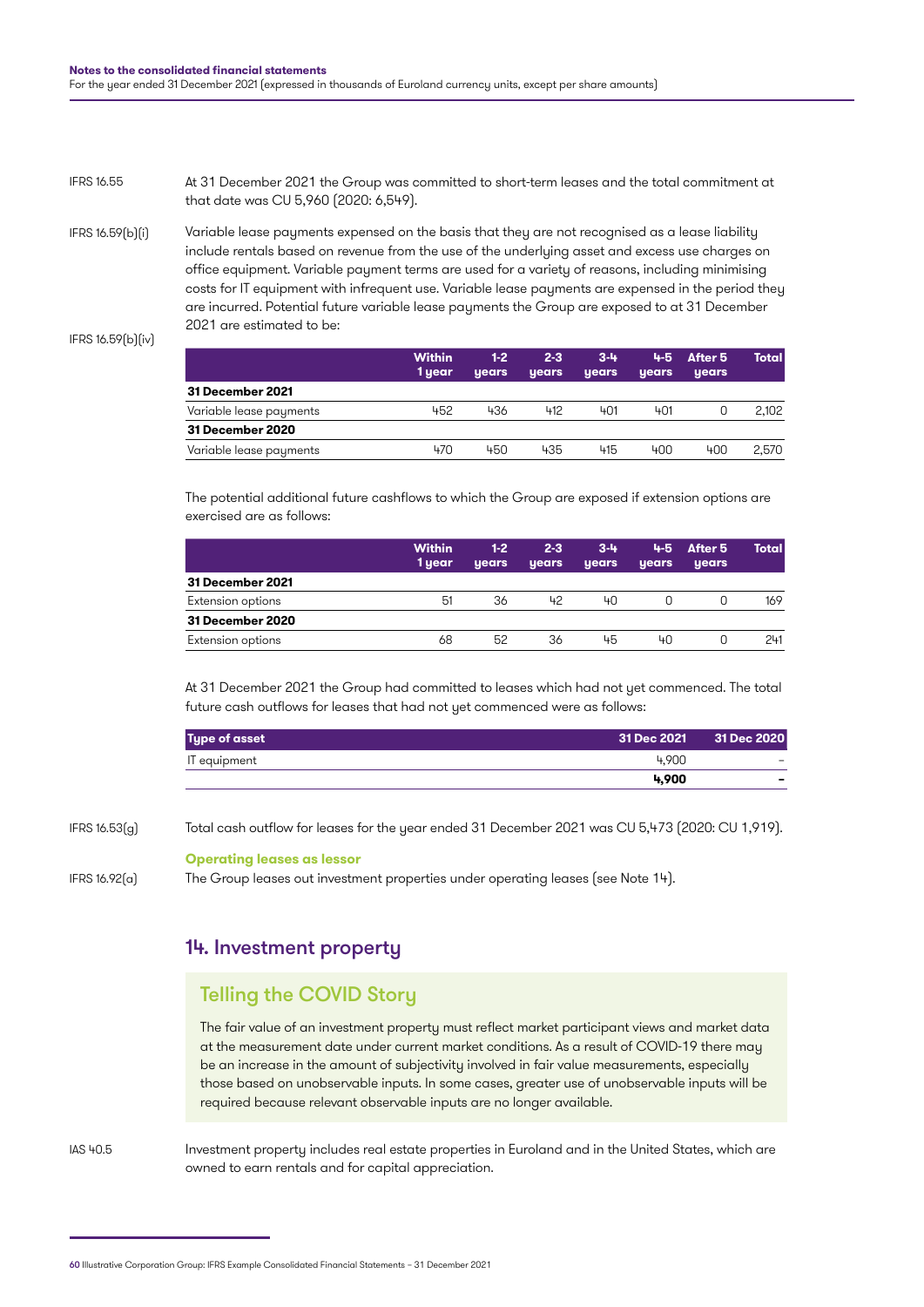#### Note 35.2 sets out how the fair value of the investment properties has been determined. IFRS 13.93(a) IAS 40.76

Changes to the carrying amounts are as follows:

|              |                                    | 2021   | 2020   |
|--------------|------------------------------------|--------|--------|
|              | Carrying amount 1 January          | 12,277 | 12,102 |
| IAS 40.76(a) | Additions:                         |        |        |
| IAS 40.76(b) | - Through business combination     | 75     |        |
|              | Change in fair value:              |        |        |
| IAS 40.76(d) | – Net gain                         | 288    | 150    |
| IAS 40.76(e) | - Net exchange differences         | 22     | 25     |
|              | Total change in fair value         | 310    | 175    |
|              | <b>Carrying amount 31 December</b> | 12,662 | 12,277 |
|              |                                    |        |        |

#### Investment properties valued at CU 8,327 are pledged as security for related borrowings (2020: CU 8,113). IAS 40.75(g)

#### Investment properties are either leased to third parties on operating leases or are vacant. Rental income of CU 1,066 (2020: CU 1,028) is shown within revenue and includes CU 37 (2020: CU 34) from variable lease payments not dependent on an index or rate. Direct operating expenses of CU 213 (2020: CU 206) are reported within other expenses, of which CU 18 (2020: CU 12) is incurred on vacant properties that did not generate rental income. IAS 40.75(f) IFRS 16.92(a) IFRS 16.90(b)

#### Although the risks associated with rights the Group retains in underlying assets are not considered to be significant, the Group employs strategies to further minimise these risks. For example, ensuring all contracts include clauses requiring the lessee to compensate the Group when a property has been subjected to excess wear-and-tear during the lease term. IFRS 16.92(b)

#### IFRS 16.92 IFRS 16.97

**IFRS 16.97** 

The lease contracts are all non-cancellable for eight years from the commencement of the lease. Future lease rentals are as follows:

|                  |                         | Lease payments due      |                         |                         |              |                               |              |
|------------------|-------------------------|-------------------------|-------------------------|-------------------------|--------------|-------------------------------|--------------|
|                  | <b>Within</b><br>1 year | $1 - 2$<br><b>years</b> | $2 - 3$<br><b>years</b> | $3 - 4$<br><b>years</b> | <b>years</b> | $4-5$ After 5<br><b>years</b> | <b>Total</b> |
| 31 December 2021 | 1.030                   | 1.124                   | 1.227                   | 1.339                   | 1.460        | 1.978                         | 8.158        |
| 31 December 2020 | 1.075                   | 1.173                   | 1.280                   | 1.397                   | 1.525        | 2.090                         | 8.540        |

## 15. Financial assets and liabilities

### **15.1 Categories of financial assets and financial liabilities**

Note 4.17 provides a description of each category of financial assets and financial liabilities and the related accounting policies. The carrying amounts of financial assets and financial liabilities in each category are as follows:

Illustrative Corporation Group: IFRS Example Consolidated Financial Statements – 31 December 2021 61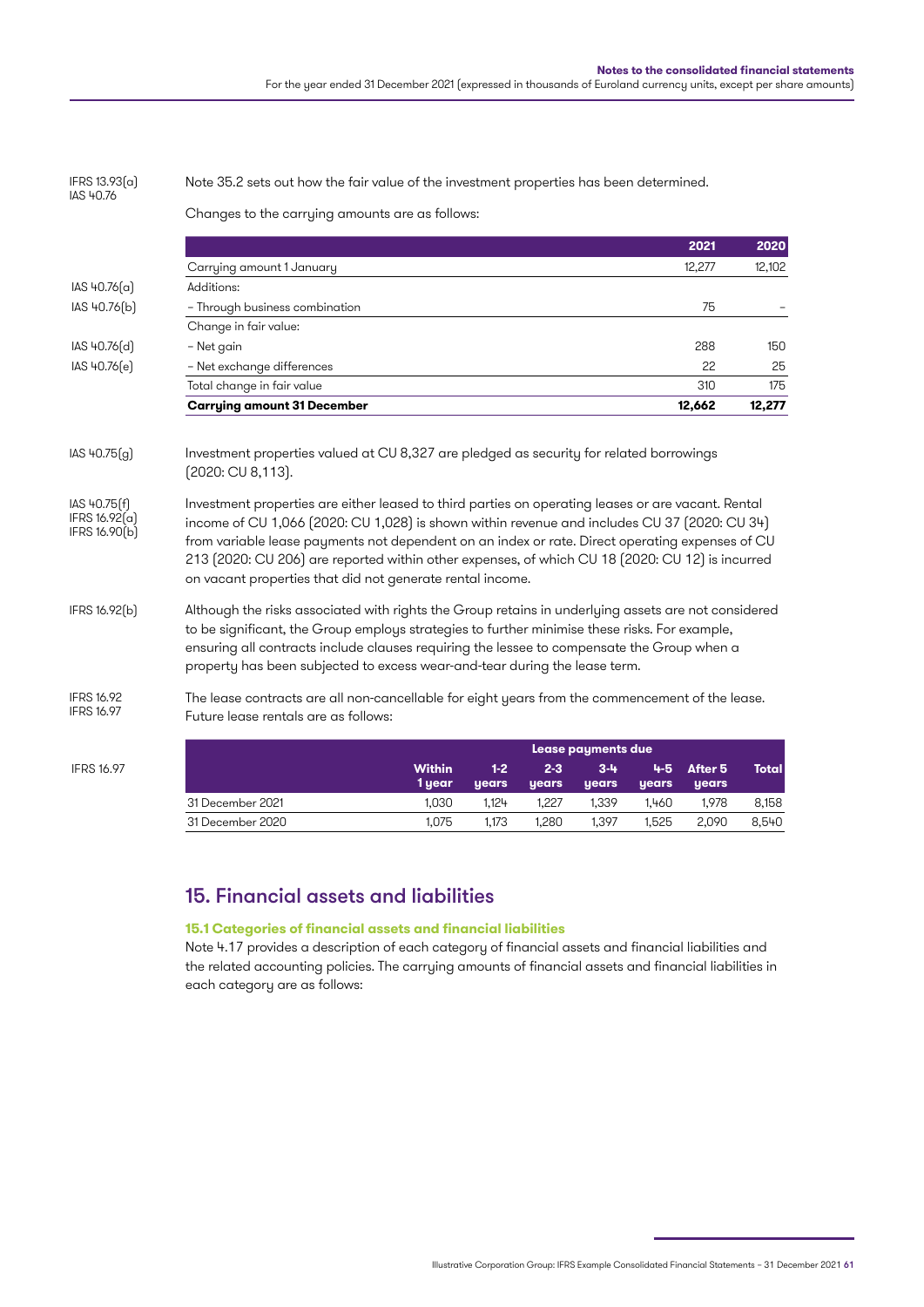| <b>IFRS 7.8</b> | 31 December 2021                         | <b>Amortised</b><br>cost | <b>FVTPL</b> | <b>Derivatives</b><br>used for<br>hedging (FV) | <b>Total</b> |
|-----------------|------------------------------------------|--------------------------|--------------|------------------------------------------------|--------------|
|                 | <b>Financial assets</b>                  |                          |              |                                                |              |
|                 | Bonds and debentures                     | 2,878                    | -            |                                                | 2,878        |
|                 | Other investments                        |                          | 1,173        |                                                | 1,173        |
|                 | Other long-term financial assets         | 2,878                    | 1,173        |                                                | 4,051        |
|                 | Other short-term financial assets        | -                        | 655          |                                                | 655          |
|                 | Derivative financial instruments         | -                        | 115          | 601                                            | 716          |
|                 | Trade and other receivables <sup>a</sup> | 30,606                   |              | -                                              | 30,606       |
|                 | Cash and cash equivalents                | 34,729                   |              |                                                | 34.729       |
|                 | <b>Total financial assets</b>            | 68,213                   | 1,943        | 601                                            | 70,757       |
|                 |                                          |                          |              |                                                |              |

a these amounts only represent trade receivables that are financial assets (see Note 18)

| 31 December 2021                   | <b>Other liabilities</b><br>at FVTPL | <b>Other liabilities</b><br>(amortised cost) | <b>Total</b> |
|------------------------------------|--------------------------------------|----------------------------------------------|--------------|
| <b>Financial liabilities</b>       |                                      |                                              |              |
| Non-current borrowings             |                                      | 21,070                                       | 21,070       |
| Current borrowings                 |                                      | 4.815                                        | 4.815        |
| Trade and other payables           | -                                    | 8.497                                        | 8.497        |
| Contingent consideration           | 620                                  |                                              | 620          |
| <b>Total financial liabilities</b> | 620                                  | 34.382                                       | 35,002       |

| 31 December 2020                         | <b>Amortised</b><br>Cost | <b>FVTPL</b> | <b>Derivatives</b><br>used for<br>hedging (FV) | <b>Total</b> |
|------------------------------------------|--------------------------|--------------|------------------------------------------------|--------------|
| <b>Financial assets</b>                  |                          |              |                                                |              |
| Bonds and debentures                     | 3.074                    |              |                                                | 3,074        |
| Other investments                        |                          | 1,063        |                                                | 1,063        |
| Other long-term financial assets         | 3.074                    | 1.063        |                                                | 4,137        |
| Other short-term financial assets        |                          | 649          |                                                | 649          |
| Derivative financial instruments         |                          | 212          | 230                                            | 442          |
| Trade and other receivables <sup>a</sup> | 23.441                   |              |                                                | 23,441       |
| Cash and cash equivalents                | 11.197                   |              |                                                | 11,197       |
| <b>Total financial assets</b>            | 37,712                   | 1.924        | 230                                            | 39,866       |

a these amounts only represent trade receivables that are financial assets (see Note 18)

| 31 December 2020                   | <b>Derivatives (FV)</b><br>used for hedging | <b>Other liabilities</b><br>(amortised cost) | <b>Total</b> |
|------------------------------------|---------------------------------------------|----------------------------------------------|--------------|
| <b>Financial liabilities</b>       |                                             |                                              |              |
| Non-current borrowings             |                                             | 21.265                                       | 21,265       |
| Current borrowings                 |                                             | 3.379                                        | 3,379        |
| Trade and other payables           |                                             | 6.550                                        | 6,550        |
| Derivative financial instruments   | 160                                         |                                              | 160          |
| <b>Total financial liabilities</b> | 160                                         | 31.194                                       | 31.354       |

IFRS 7.33

A description of the Group's financial instrument risks, including risk management objectives and policies is given in Note 34.

The methods used to measure financial assets and liabilities reported at fair value are described in Note 35.1. IFRS 13.91(a)

<sup>62</sup> Illustrative Corporation Group: IFRS Example Consolidated Financial Statements – 31 December 2021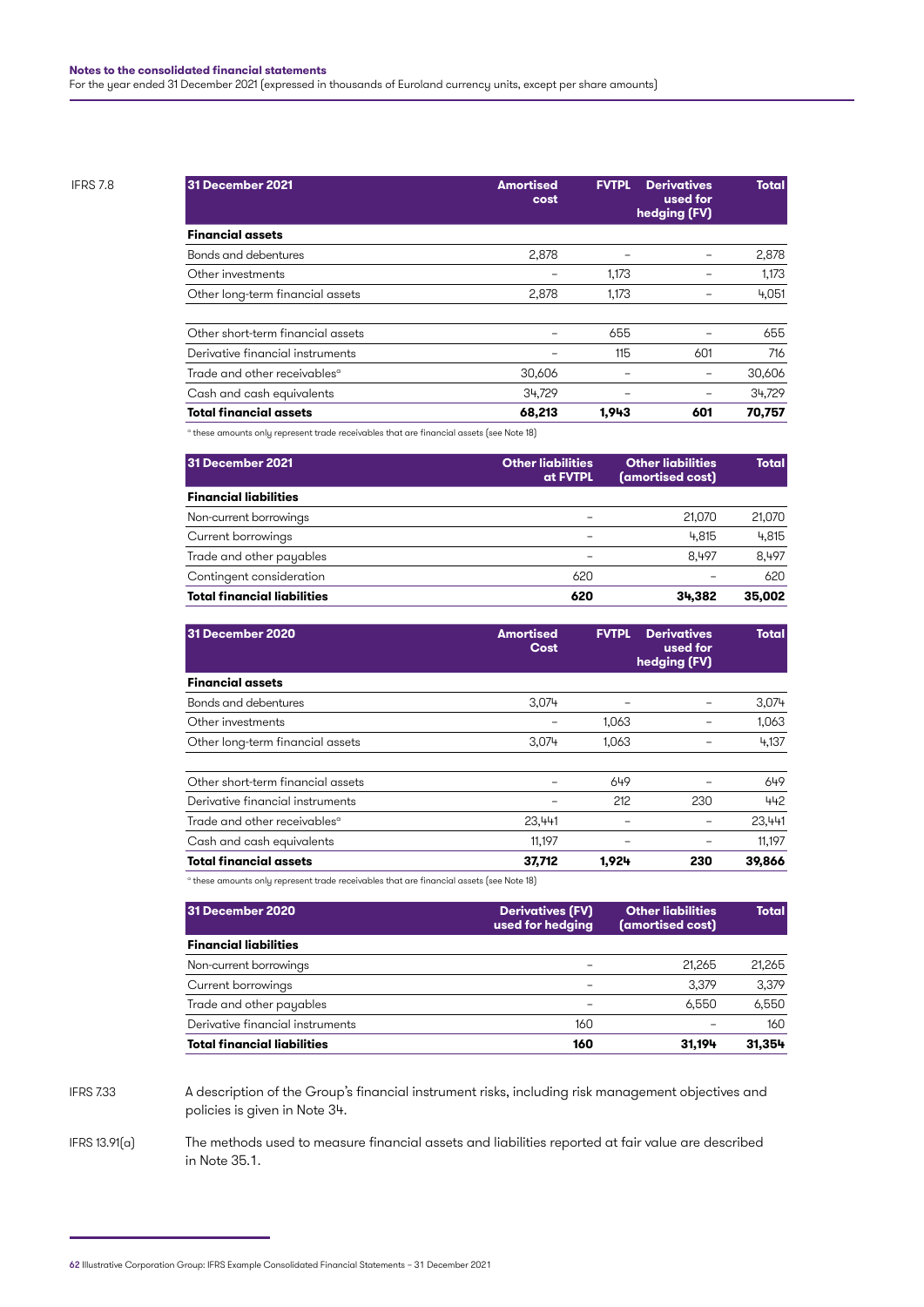### **15.2 Financial assets at amortised cost**

## Telling the COVID Story

The factors noted in Note 35 Fair Value Measurement also apply to this component of the financial statements.

IFRS 7.7 IFRS 7.25 Financial assets at amortised cost include publicly traded zero coupon and US straight bonds with fixed interest rates between 5.5% and 6.2%. They mature in 2023 and 2024. The carrying amounts (measured at amortised cost) and fair values of these bonds are as follows:

|               |                                           | 31 December<br>2021 | 31 December<br>2020 |
|---------------|-------------------------------------------|---------------------|---------------------|
| IFRS $7.8(f)$ | <b>Carrying amount at amortised cost:</b> |                     |                     |
|               | - Zero coupon bonds                       | 1,077               | 1,159               |
|               | - US straight bonds                       | 1,704               | 1,803               |
|               | - Debentures                              | 97                  | 112                 |
|               |                                           | 2,878               | 3,074               |
| IFRS 7.8(a)   | Fair value:                               |                     |                     |
|               | - Zero coupon bonds                       | 1,101               | 1,156               |
|               | - US straight bonds                       | 1,705               | 1,809               |
|               | - Debentures                              | 99                  | 114                 |
|               |                                           | 2,905               | 3,079               |

IFRS 13.93

Fair values of these bonds and debentures have been estimated by reference to quoted bid prices in active markets at the reporting date and are categorised within Level 1 of the fair value hierarchy. The fair value of the US straight bonds also reflects the US-dollar spot rate as at the reporting date.

**15.3 Financial assets at fair value through profit or loss (FVTPL)**

## Telling the COVID Story

An entity is required to test its assets for impairment when indicators of impairment are present and a test must be performed in response to these indicators. Although some indicators of impairment are based on internal information (eg damage to a tangible capital asset, plans to remove the asset from use), others are triggered by events and circumstances external to the entity. Below are some examples of indicators of impairment that may exist as a result of the economic conditions caused by the spread of COVID-19:

- investments other than portfolio investments (eg subsidiary that is not consolidated)
- significant financial difficulty of the investee
- a breach of contract (eg default or delinquency in debt payments)
- it is probable that the investee will enter bankruptcy or other financial reorganisation
- a significant adverse change in the economic or legal environment in which the investee operates (eg recession), or
- the disappearance of an active market for the investment because of financial difficulties of the investee.

IFRS 7.8(a)

Financial assets at FVTPL include the equity investment in XY Ltd together with listed equity securities. The Group accounts for the investment at FVTPL and did not make the irrevocable election to account for it at FVOCI.

Illustrative Corporation Group: IFRS Example Consolidated Financial Statements – 31 December 2021 63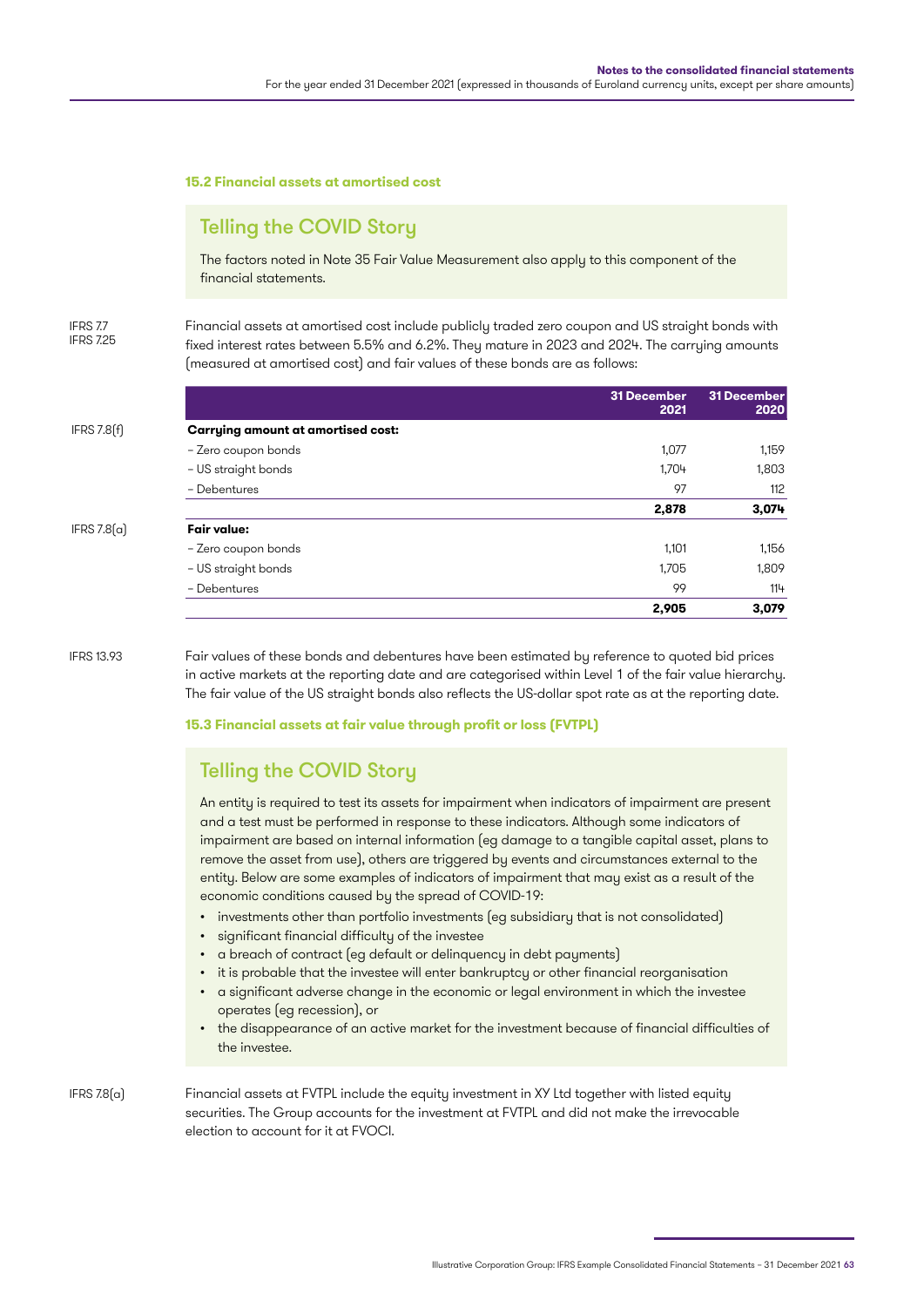|                          | <b>31 December</b><br>2021 | 31 December<br>2020 |
|--------------------------|----------------------------|---------------------|
| Investment in XY Ltd     | 752                        | 720                 |
| Listed equity securities | 421                        | 343                 |
|                          | 1.173                      | 1.063               |

### **15.4 Derivative financial instruments and hedge accounting**

# Telling the COVID Story

Hedge accounting and the assessment of highly probable cash flows are important considerations when applying IFRS 9 in light of the COVID-19 global pandemic and its impact on reporting entities.

Under IFRS 9, if an entity has adopted hedge accounting as part of its risk management strategy, it is required to follow all the hedging requirements in IFRS 9. In some rare circumstances, the requirements in IAS 39 'Financial Instruments: Recognition and Measurement' might still apply, so great care should be taken to assess which accounting standard should be used. In both cases, a key criterion relating to cash flow hedges over forecast transactions is the requirement for the hedged cash flows to be assessed as being highly probable. This requirement is set out in IFRS 9.6.3.3 and IAS 39.78.

As the COVID-19 pandemic continues to influence market behaviour, an entity may need to reconsider:

- if the hedged cash flows still meet the highly probable assessment
- if the cash flow hedge reserve includes amounts that should now be moved to profit or loss, or
- if there is any hedge ineffectiveness that should now be recognised in profit or loss.

The highly probable assessment must always be based on the facts and circumstances that exist at the end of the reporting period.

Entities which hedge forecast transactions based on volumes are the ones most likely to be impacted by COVID-19. It may be that derivatives were taken out at earlier times where the hedged levels were considered highly probable at the time of hedge inception, but due to COVID-19 in the intervening period the highly probable cash flows will now be significantly reduced.

This can also be relevant to cash flow hedges put in place to mitigate interest rate risk. While the hedged item in many cases will relate to interest cash flows on debt which is from committed facilities, projected covenant failure due to COVID-19 could impact the hedge accounting assessment. Similarly, if the hedged cash flows included a forecast issuance of debt, the highly probable assessment may also have been impacted by COVID-19.

The Group's derivative financial instruments are measured at fair value and are summarised below:

|                                  |                                                     | 31 December<br>2021 | <b>31 December</b><br>2020 |
|----------------------------------|-----------------------------------------------------|---------------------|----------------------------|
| <b>IAS 1.77</b><br>IFRS 7.24A(a) | US-dollar forward contracts - cash flow hedge       | 467                 |                            |
| <b>IAS 1.77</b><br>IFRS 7.24A(a) | GBP forward contracts - cash flow hedge             | 134                 | 230                        |
| <b>IAS 1.77</b>                  | Other forward exchange contracts - held-for-trading | 115                 | 212                        |
|                                  | <b>Derivative financial assets</b>                  | 716                 | 442                        |
| <b>IAS 1.77</b><br>IFRS 7.24A[a] | US-dollar forward contracts - cash flow hedge       |                     | [160]                      |
|                                  | <b>Derivative financial liabilities</b>             |                     | (160)                      |

<sup>64</sup> Illustrative Corporation Group: IFRS Example Consolidated Financial Statements – 31 December 2021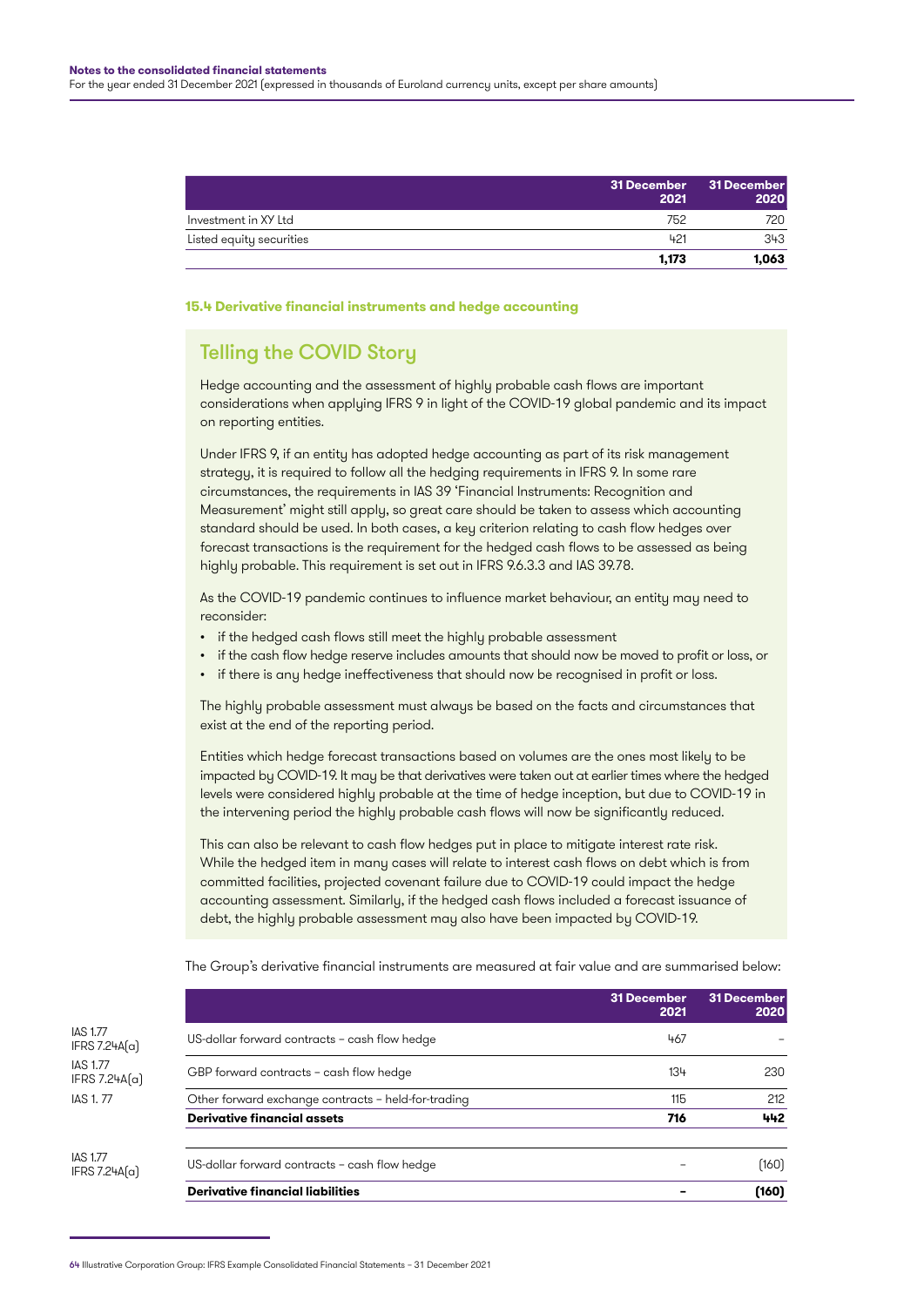The Group uses forward foreign exchange contracts to mitigate exchange rate exposure arising from forecast sales in US dollars (USD) and British pounds (GBP). The Group's policy is to hedge up to 75% of all highly probable forecast non-CU sales in the United States and the United Kingdom a quarter in advance of the forecast sales transaction. During the year ended 31 December 2021, 75% of the non-CU denominated sales were hedged in respect of foreign currency risk using foreign currency forwards. IFRS 7214

Hedge effectiveness is determined at inception of the hedge relationship and at every reporting period end through the assessment of the hedged items and hedging instrument to determine whether there is still an economic relationship between the two. IFRS 7.22B

> The critical terms of the foreign currency forwards entered into exactly match the terms of the hedged item. As such the economic relationship and hedge effectiveness are based on the qualitative factors and the use of a hypothetical derivative where appropriate.

Hedge ineffectiveness may arise where the critical terms of the forecast transaction no longer meet those of the hedging instrument, for example if there was a change in the timing of the forecast sales transactions from what was initially estimated or if the volume of currency in the hedged item was below expectations leading to over-hedging.

The hedged items and the hedging instrument are denominated in the same currency and as a result the hedging ratio is always one to one.

All derivative financial instruments used for hedge accounting are recognised initially at fair value and reported subsequently at fair value in the consolidated statement of financial position.

To the extent the hedge is effective, changes in the fair value of derivatives designated as hedging instruments in cash flow hedges are recognised in other comprehensive income and included within the cash flow hedge reserve in equity. Any ineffectiveness in the hedge relationship is recognised immediately in profit or loss.

At the time the hedged item affects profit or loss, any gain or loss previously recognised in other comprehensive income is reclassified from equity to profit or loss and presented as a reclassification adjustment within other comprehensive income.

If a forecast transaction is no longer expected to occur, any related gain or loss recognised in other comprehensive income is transferred immediately to profit or loss. If the hedging relationship ceases to meet the effectiveness conditions, hedge accounting is discontinued, and the related gain or loss is held in the equity reserve until the forecast transaction occurs.

Other forward exchange contracts are considered by management to be part of economic hedge arrangements but have not been formally designated.

During the year ended 31 December 2021 a gain of CU 890 (2020: CU 540) was recognised in other comprehensive income.

During the year ended 31 December 2021 a gain of CU 640 (2020: CU 712) was reclassified from equity into profit or loss.

The cumulative gain recorded in equity is CU 390 (2020: CU 140).

**Guidance note:** The requirements in IFRS 7 'Financial Instruments Disclosures' are to provide the hedge accounting disclosure by risk category. We have provided the disclosure below showing the difference between the USD and GBP forwards. This is because some required disclosure would not be appropriately disclosed without separating the two forwards. IFRS does not prescribe risk categories. IFRS 7.BC35O says an entity should apply judgement and categories of risks on the basis of how it manages its risks through hedging.

Illustrative Corporation Group: IFRS Example Consolidated Financial Statements – 31 December 2021 65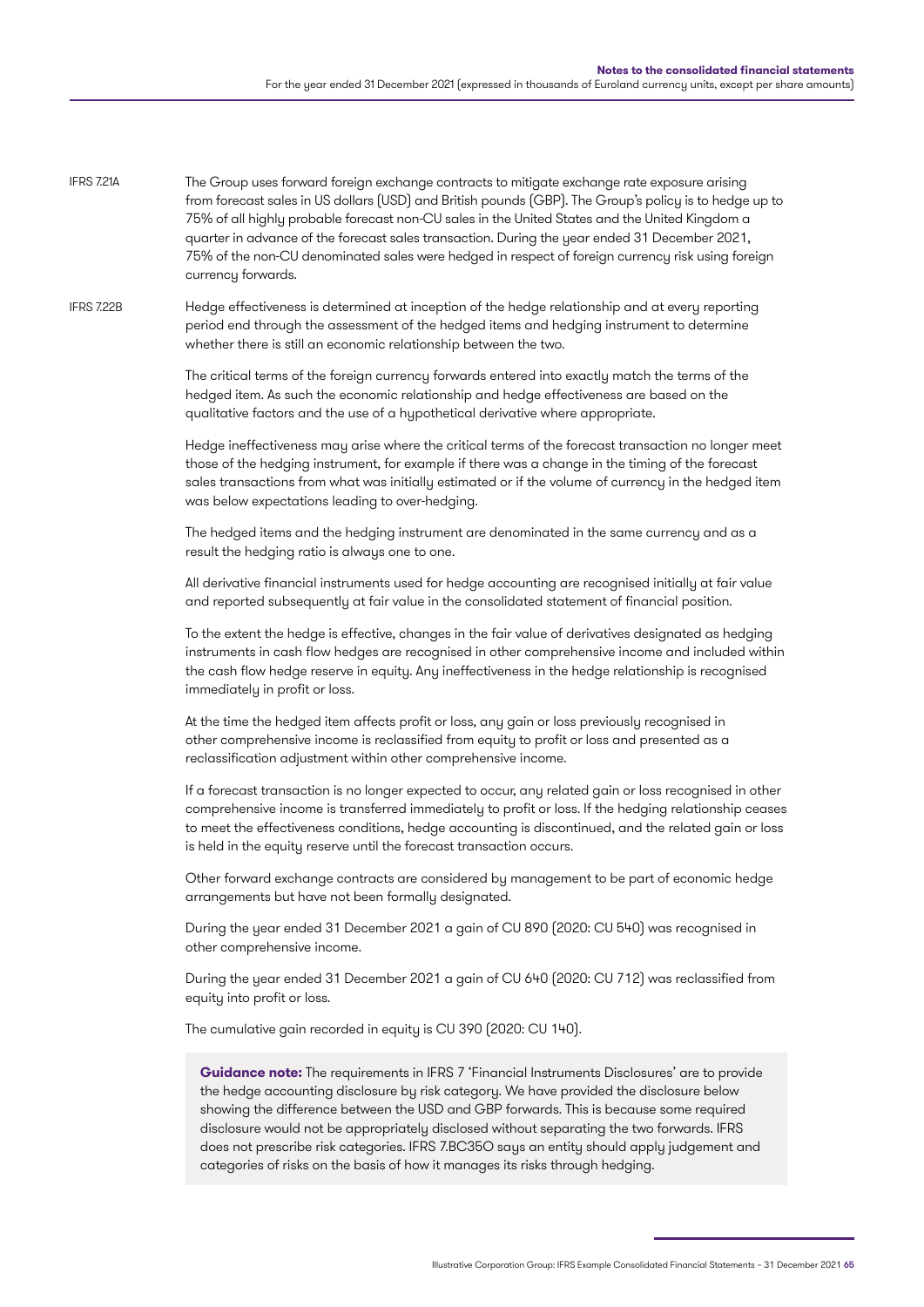|                                          |                                                                                                                                                                                      | <b>Cash flow</b><br>hedge reserve<br>- USD hedges                             | <b>Cash flow</b><br>hedge reserve<br>- GBP hedges | Total       |  |  |  |
|------------------------------------------|--------------------------------------------------------------------------------------------------------------------------------------------------------------------------------------|-------------------------------------------------------------------------------|---------------------------------------------------|-------------|--|--|--|
| IFRS $7.24B(b)$ [ii]                     | Opening balance 1 January 2020                                                                                                                                                       | 196                                                                           | 116                                               | 312         |  |  |  |
| IFRS 7.24E(b), [c]                       | Change in fair value of hedging instrument recognised<br>in other comprehensive income [OCI]                                                                                         | 199                                                                           | 341                                               | 540         |  |  |  |
|                                          | Reclassified from OCI to profit or loss                                                                                                                                              | (435)                                                                         | (277)                                             | (712)       |  |  |  |
| IFRS 7.24C(b)(iv)                        | Deferred tax                                                                                                                                                                         |                                                                               |                                                   |             |  |  |  |
|                                          | Closing balance 31 December 2020                                                                                                                                                     | (40)                                                                          | 180                                               | 140         |  |  |  |
| IFRS $7.24B(b)$ [ii]                     | Change in fair value of hedging instrument recognised<br>in OCI                                                                                                                      | 385                                                                           | 505                                               | 890         |  |  |  |
| IFRS.7.24C(b)[iv]                        | Reclassified from OCI to profit or loss                                                                                                                                              | (81)                                                                          | (559)                                             | (640)       |  |  |  |
|                                          | Deferred tax                                                                                                                                                                         |                                                                               |                                                   |             |  |  |  |
|                                          | <b>Closing balance 31 December 2021</b>                                                                                                                                              | 264                                                                           | 126                                               | 390         |  |  |  |
| IFRS 7.24 $C(b)(v)$<br>IFRS 7.24C(b)(ii) | The amounts reclassified to profit or loss have been included in revenue.                                                                                                            |                                                                               |                                                   |             |  |  |  |
| and [iii]<br><b>IFRS 7.24E</b>           |                                                                                                                                                                                      | No ineffectiveness arose during the year ended 31 December 2021 (2020 - Nil). |                                                   |             |  |  |  |
|                                          | The hedging instrument relates to the forward contracts in their entirety, with hedging on a forward<br>to forward basis.                                                            |                                                                               |                                                   |             |  |  |  |
|                                          | The effect of hedge accounting on the Group's consolidated financial position and performance is<br>as follows, including the outline timing and profile of the hedging instruments: |                                                                               |                                                   |             |  |  |  |
|                                          |                                                                                                                                                                                      |                                                                               | <b>31 December</b>                                | 31 December |  |  |  |
| IFRS.7.24A(a)                            |                                                                                                                                                                                      |                                                                               | 2021                                              | 2020        |  |  |  |
|                                          | Carrying amount<br>- USD forward contracts                                                                                                                                           |                                                                               | 467                                               | (160)       |  |  |  |
|                                          | - GBP forward contracts                                                                                                                                                              |                                                                               | 134                                               | 230         |  |  |  |
| IFRS.7.24A(d)                            | Notional amount                                                                                                                                                                      |                                                                               |                                                   |             |  |  |  |
|                                          | - USD forward contracts (in USD)                                                                                                                                                     |                                                                               | 2,880                                             | 2,546       |  |  |  |
|                                          | - GBP forward contracts (in GBP)                                                                                                                                                     |                                                                               | 2,952                                             | 2,526       |  |  |  |
| IFRS Z22B[c]                             | Hedge ratio                                                                                                                                                                          |                                                                               | 1:1                                               | 1:1         |  |  |  |
|                                          |                                                                                                                                                                                      |                                                                               | January to                                        | January to  |  |  |  |
| IFRS $7.23B(\alpha)$                     | Maturity date                                                                                                                                                                        |                                                                               | March 2022                                        | March 2022  |  |  |  |
| IFRS 7.23B(b)                            | Average forward rate                                                                                                                                                                 |                                                                               |                                                   |             |  |  |  |
|                                          | - USD forward contracts                                                                                                                                                              |                                                                               | 1.196                                             | 1.247       |  |  |  |
|                                          | - GBP forward contracts<br>Change in the fair value of the currency forward (excluding                                                                                               |                                                                               | 1.205                                             | 1.382       |  |  |  |
| IFRS 7.24A(c)                            | amounts reclassified)                                                                                                                                                                |                                                                               |                                                   |             |  |  |  |
|                                          | - USD forward contracts                                                                                                                                                              |                                                                               | 275                                               | (40)        |  |  |  |
|                                          | - GBP forward contracts                                                                                                                                                              |                                                                               | 115                                               | 180         |  |  |  |
| IFRS 7.24B(b)(i)                         | Change in the fair value of the hedged item used to determine<br>hedge effectiveness                                                                                                 |                                                                               |                                                   |             |  |  |  |
|                                          | - USD highly probable sales                                                                                                                                                          |                                                                               | 275                                               | (40)        |  |  |  |
|                                          | - GBP highly probable sales                                                                                                                                                          |                                                                               | 115                                               | 180         |  |  |  |
| IFRS 7.24B(b)(ii)                        | Amounts in the cash flow hedge reserve:                                                                                                                                              |                                                                               |                                                   |             |  |  |  |
|                                          | - USD foreign exchange hedges over highly probable sales                                                                                                                             |                                                                               | 264                                               | (40)        |  |  |  |
|                                          | - GBP foreign exchange hedges over highly probable sales                                                                                                                             |                                                                               | 126                                               | 180         |  |  |  |
|                                          |                                                                                                                                                                                      |                                                                               | 390                                               | 140         |  |  |  |

The following movements in the cash flow hedge reserve relate to one risk category being hedges relating to cash flows arising from foreign currency sales.

<sup>66</sup> Illustrative Corporation Group: IFRS Example Consolidated Financial Statements – 31 December 2021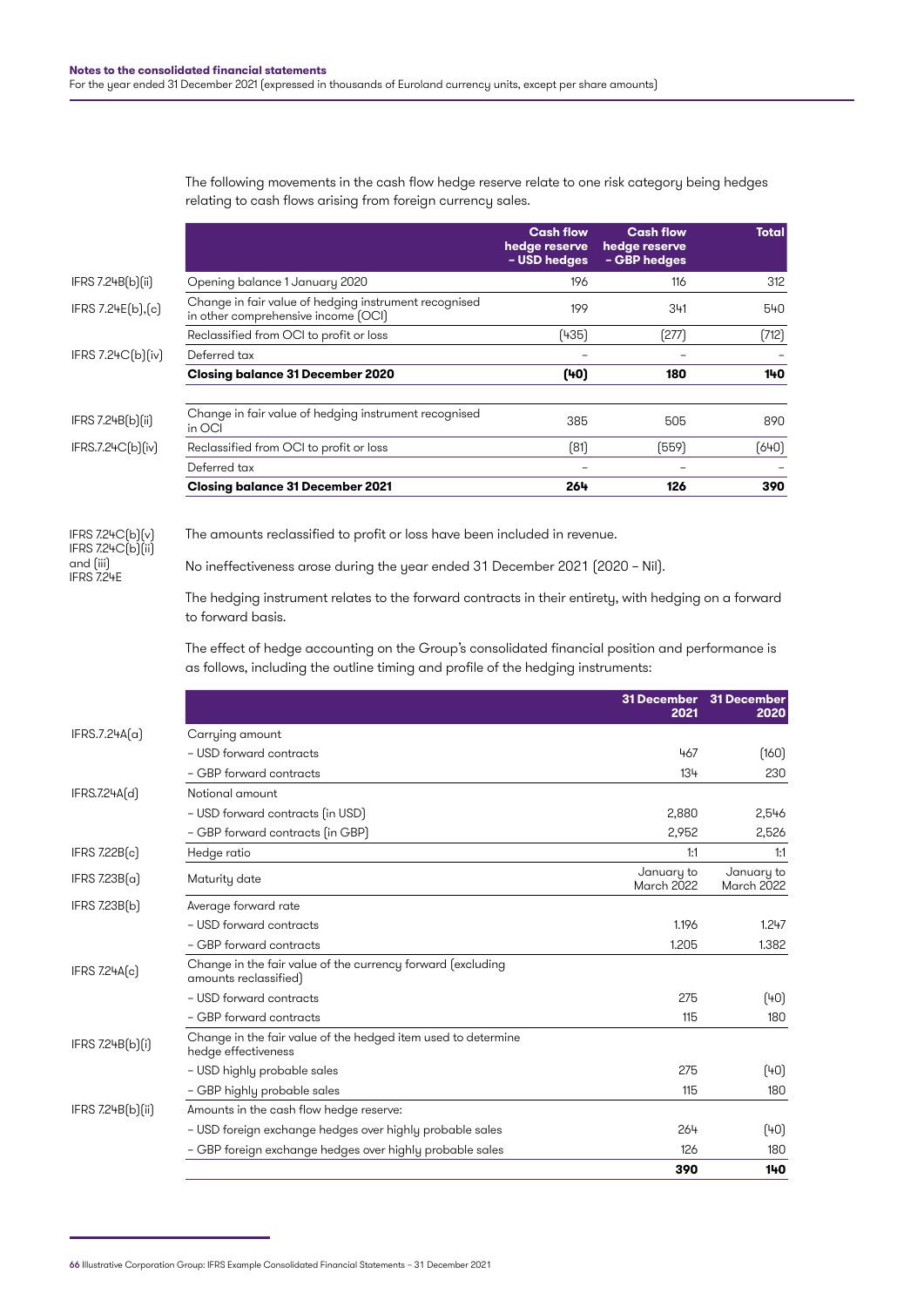The hedge relationships relate to the foreign exchange risk arising from the highly probable sales and the resulting receivable. Reclassification to profit or loss occurs at the time of the associated sale being recognised and then further movements to profit or loss to match the retranslation of the associated receivable. The above movements relating to the hedging instrument and hedged item exclude those elements reclassified by the reporting date. IFRS 7.23D

> The potential sources of ineffectiveness result from either (a) differences between the timing of the cash flows of the hedged item and hedging instrument, (b) changes in credit risk of the hedging instrument, or (c) potential overhedging should volumes of highly probable sales fall below hedged amounts.

Due to the low interest rate environment, the small differences in timing are not considered to give rise to any significant ineffectiveness. At the current time, no significant ineffectiveness has arisen from credit risk or from over-hedging although this is monitored on an ongoing basis.

### **15.5 Borrowings**

## Telling the COVID Story

Some financial institutions (and other creditors) are providing holders of debt with an option to defer principal payments for a period of time. Management will need to assess whether the change in terms represent a modification or extinguishment of the debt obligation and revisit the portion of the debt that is considered current versus non-current.

As a result of the difficult economic conditions, an entity normally able to comply with its debt covenants may find it is now in violation of contractual obligations. In some instances, creditors may not be willing to waive their right to demand repayment. Unless the entity meets certain conditions, it may need to present the entire amount owing as a current liability. If an entity intends to obtain a waiver, this needs to be done before the end of the reporting period in order to prevent a current liability presentation.

If a creditor forgives an amount owing by an entity, the entity needs to carefully consider the point in time when the liability is discharged and can be derecognised in light of what is set out in IFRS 9.

Borrowings include the following financial liabilities:

|               |                               |                | <b>Current</b>           |                | <b>Non-current</b>       |  |
|---------------|-------------------------------|----------------|--------------------------|----------------|--------------------------|--|
|               |                               | 31 Dec<br>2021 | <b>31 Dec</b><br>2020    | 31 Dec<br>2021 | 31 Dec<br>2020           |  |
| IFRS $7.8(g)$ | At amortised cost:            |                |                          |                |                          |  |
|               | US-dollar loans               | 250            | 255                      | 7,770          | 7,965                    |  |
|               | Other bank borrowings         | 4,565          | 3,124                    |                |                          |  |
|               | Non-convertible bond          |                | $\overline{\phantom{0}}$ | 8,300          | 8,300                    |  |
|               | Subordinated shareholder loan | -              | $\overline{\phantom{0}}$ | 5,000          | 5,000                    |  |
|               |                               | 4,815          | 3,379                    | 21,070         | 21,265                   |  |
| IFRS 7.8(e)   | <b>Fair value:</b>            |                |                          |                |                          |  |
|               | US-dollar loans               | 251            | 256                      | 7,801          | 7,997                    |  |
|               | Other bank borrowings         | 4,565          | 3,124                    |                | $\overline{\phantom{0}}$ |  |
|               | Non-convertible bond          |                | $\overline{\phantom{0}}$ | 8,259          | 8,383                    |  |
|               | Subordinated shareholder loan |                | $\overline{\phantom{0}}$ | 4,975          | 5,050                    |  |
|               |                               | 4,816          | 3,380                    | 21,035         | 21,430                   |  |

Other than the US-dollar loans, all borrowings are denominated in CU.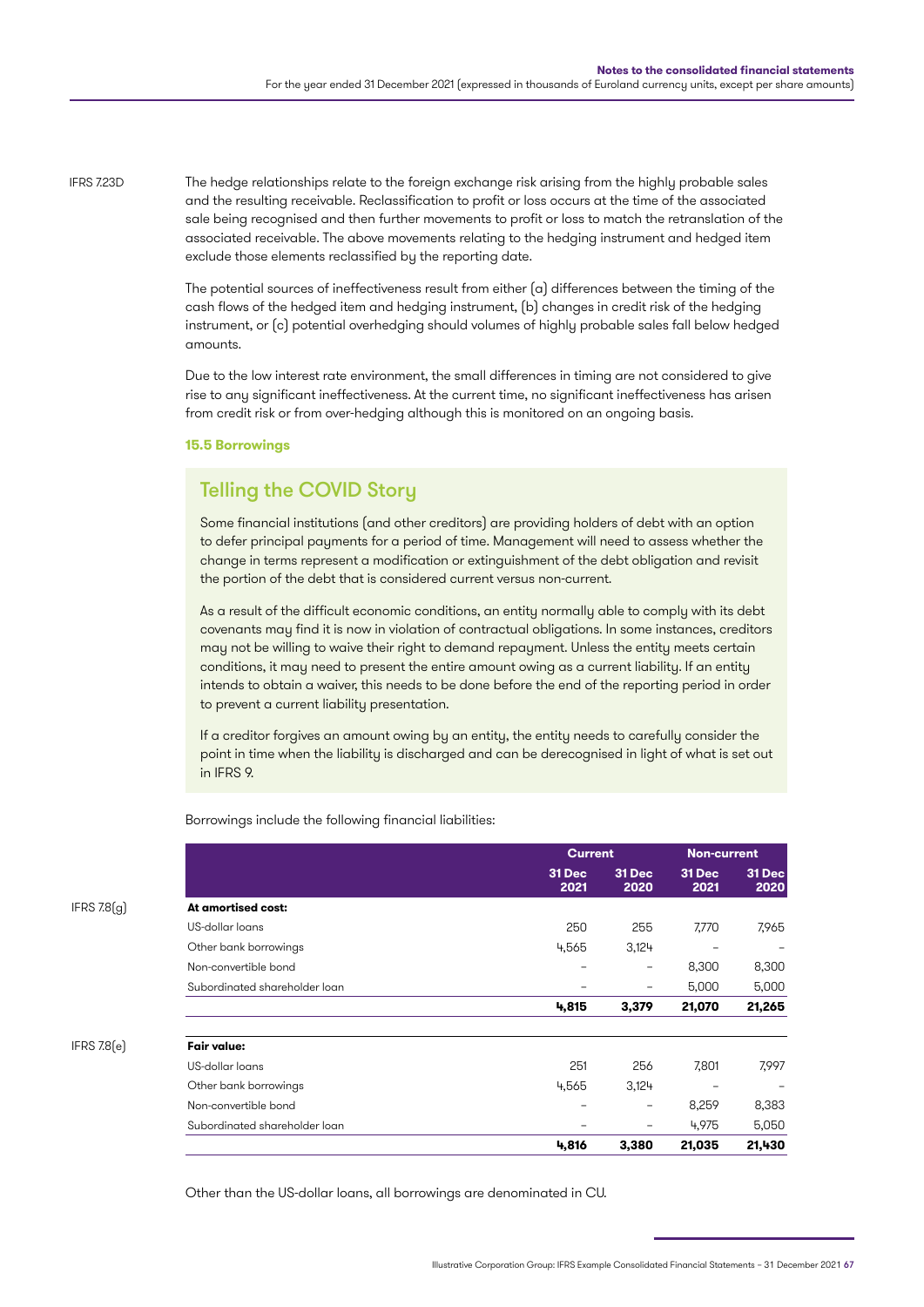Borrowings at amortised cost

US-dollar loans are secured over investment properties owned by the Group (see Note 14). The interest rate on the loan is fixed at 3%. Other bank borrowings are secured by land and buildings owned by the Group (see Note 12). Current interest rates are variable and average 4.0 % (2020: 4.1%). The carrying amount of the other bank borrowings is considered to be a reasonable approximation of the fair value. The Group's non-convertible bond with a fixed interest rate of 5.0% matures on 14 May 2024 and is therefore classified as non-current. The estimated fair value of the non-convertible bond is categorised within Level 2 of the fair value hierarchy. The fair value estimate has been determined IFRS 7.31 IAS 16.74(a) IFRS 7.29 IFRS 7.31 IFRS 13.93(d) IFRS 13.97

from the perspective of a market participant that holds these non-convertible bonds as assets at 31 December 2021. The fair value CU 8,259 is estimated using a present value technique, by discounting the contractual cash flows using implied yields of non-convertible bonds of an entity with a similar standing and marketability.

The most significant input being the discount rate that reflects the credit risk of issuer entity.

The subordinated shareholder loan was provided by Illustrative Corporation Ltd's main shareholder, SRC Investment Trust, in 2016. It is perpetual and carries a fixed coupon of 4.0%. It is repayable only upon liquidation of Illustrative Corporation Ltd. The estimated fair value of the subordinated shareholder loan is categorised within Level 3 of the fair value hierarchy. The fair value estimate has been determined using a present value technique. The CU 4,975 (2020: CU 5,075) is estimated by discounting the contractual cash flows at 4.1% (2020: 4.3%). The discount rate has been determined using the interest rate that the entity would pay to unrelated party, at the reporting date, adjusted to reflect the subordination feature. IAS 24.18 IFRS 13.93(d) IFRS 13.97

The most significant input in both reporting periods is the discount rate of 4.1%.

### **15.6 Other financial instruments**

IFRS 7.29

The carrying amounts of the following financial assets and liabilities are considered a reasonable approximation of fair value:

- trade and other receivables
- cash and cash equivalents, and
- trade and other payables.

## 16. Deferred tax assets and liabilities

## Telling the COVID Story

- Deferred Tax Asset (DTA) An entity that has historically recognised a deferred tax asset in its statement of financial position may need to revisit its assumptions about the likelihood that it will be realised in the future. Management may determine it is no longer appropriate under IAS 12 for the entity to recognise the deferred tax asset on the entity's statement of financial position because it is no longer recoverable in the future.
- Deferred Tax Liability (DTL) on outside basis differences An entity may assert that earnings in foreign jurisdictions are indefinitely reinvested and therefore does not recognise a DTL for these accumulated earnings and other taxable outside-basis differences. Such assertions may need to be revisited to determine if they remain appropriate given the entity's current cash flow projections.
- In some jurisdictions, an entity may also be granted tax waivers or deferrals, which need careful assessment of eligibility and the consequential impact on tax provisioning.
- Any income tax reliefs provided by governments have to be assessed for scope in light of not only IAS 12, but also IAS 20.

Refer to our article '[2020 Deferred Tax Provision](https://www.grantthornton.global/en/insights/supporting-you-to-navigate-the-impact-of-covid-19/ifrs---deferred-tax-provision/)' for more information.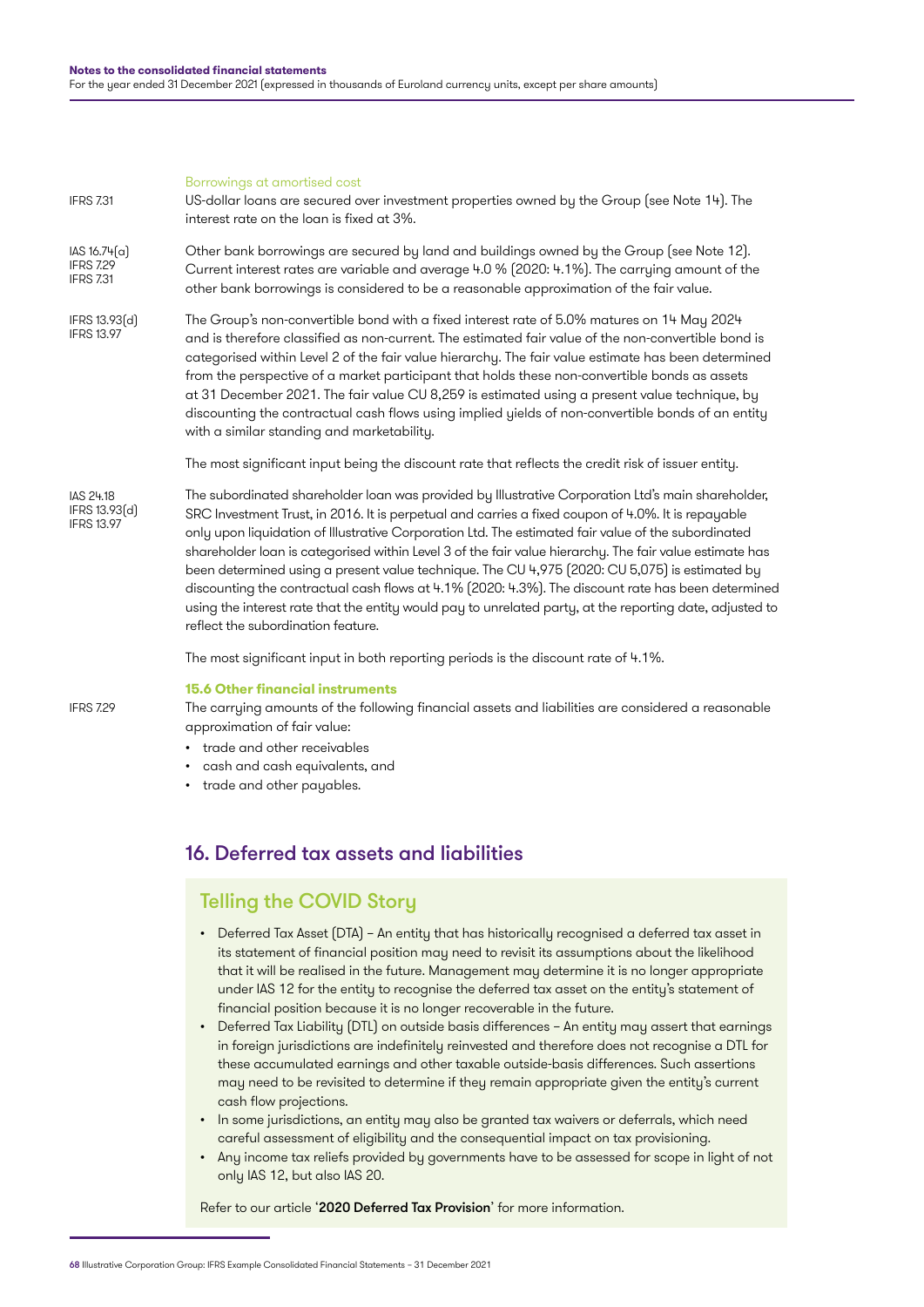Deferred taxes arising from temporary differences and unused tax losses are summarised as follows:

IAS 12.81(g) **Deferred tax liabilities**

| <b>Deferred tax liabilities</b><br>(assets) | 1 January<br>2021 | <b>Recognised</b><br>in other<br>comprehensive combination<br>income | <b>Recognised</b><br>in business | <b>Recognised</b><br>in profit or<br>loss | 31<br><b>December</b><br>2021 |
|---------------------------------------------|-------------------|----------------------------------------------------------------------|----------------------------------|-------------------------------------------|-------------------------------|
| <b>Non-current assets</b>                   |                   |                                                                      |                                  |                                           |                               |
| Other intangible assets                     | 847               | (63)                                                                 | 444                              | 30                                        | 1,258                         |
| Property, plant and equipment               | 2,130             | (22)                                                                 | 188                              | 406                                       | 2,702                         |
| Other long-term financial assets            | (95)              |                                                                      |                                  | 19                                        | (76)                          |
| Investment property                         | 1,914             |                                                                      |                                  | 93                                        | 2,007                         |
| <b>Current assets</b>                       |                   |                                                                      |                                  |                                           |                               |
| Trade and other receivables                 | (168)             |                                                                      |                                  | 38                                        | (130)                         |
| <b>Current liabilities</b>                  |                   |                                                                      |                                  |                                           |                               |
| Provisions                                  | (1,007)           |                                                                      |                                  | 639                                       | (368)                         |
| Pension and other employee<br>obligations   | (4,451)           | 1.149                                                                |                                  | (188)                                     | (3,490)                       |
| Unused tax losses                           | (75)              |                                                                      |                                  | 75                                        |                               |
|                                             | (905)             | 1,064                                                                | 632                              | 1,112                                     | 1,903                         |

IAS 12.81(g) **Deferred tax liabilities**

| Deferred tax liabilities 1 January<br>(assets) | 2020    | in other<br>comprehensive<br>income | <b>Recognised Recognised</b><br>in disposal | in business<br>group combination | <b>Recognised Recognised</b><br>in profit or December<br>loss | 31<br>2020 |
|------------------------------------------------|---------|-------------------------------------|---------------------------------------------|----------------------------------|---------------------------------------------------------------|------------|
| <b>Non-current assets</b>                      |         |                                     |                                             |                                  |                                                               |            |
| Other intangible assets                        | 409     | (27)                                |                                             | 210                              | 255                                                           | 847        |
| Property, plant and<br>equipment               | 1,528   | (68)                                |                                             | 225                              | 445                                                           | 2,130      |
| Other long-term<br>financial assets            |         |                                     |                                             |                                  | (95)                                                          | (95)       |
| Investment property                            | 1,861   |                                     |                                             |                                  | 53                                                            | 1,914      |
| <b>Current assets</b>                          |         |                                     |                                             |                                  |                                                               |            |
| Trade and other<br>receivables                 | (34)    |                                     |                                             |                                  | (134)                                                         | [168]      |
| <b>Current liabilities</b>                     |         |                                     |                                             |                                  |                                                               |            |
| Provisions                                     | (1,320) |                                     | 70                                          |                                  | 243                                                           | (1,007)    |
| Pension and other<br>employee obligations      | [2,996] | (1,062)                             |                                             |                                  | (393)                                                         | (4, 451)   |
| Unused tax losses                              | (300)   |                                     |                                             |                                  | 225                                                           | (75)       |
|                                                | (852)   | (1, 157)                            | 70                                          | 435                              | 599                                                           | (905)      |

The amounts recognised in other comprehensive income relate to revaluation of land, exchange differences on translating foreign operations and the remeasurement of the defined benefit liability. See Note 21.3 for the income tax relating to these components of other comprehensive income.

A deferred tax liability of CU 1 (31 December 2020: CU 2) associated with an investment in a domestic subsidiary has not been recognised, as the Group controls the timing of the reversal and it is not probable that the temporary difference will not reverse in the foreseeable future. The tax value is equivalent to a temporary difference of CU 3 (31 December 2020: CU 7). IAS 12.81(f)

All deferred tax assets (including tax losses and other tax credits) have been recognised in the consolidated statement of financial position. IAS 12.81(e)

Illustrative Corporation Group: IFRS Example Consolidated Financial Statements – 31 December 2021 69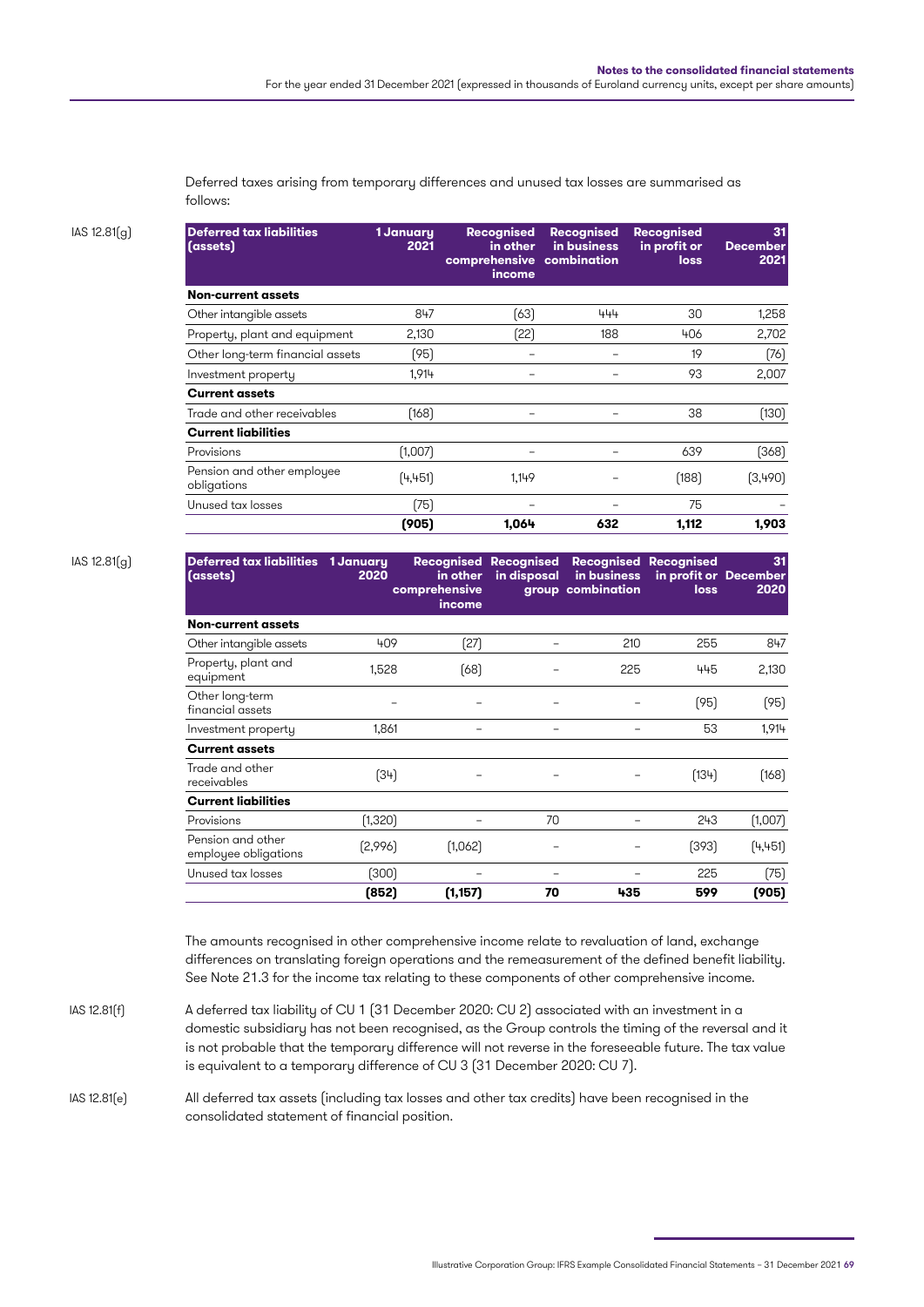# 17. Inventories

## Telling the COVID Story

Some entities may be experiencing supply chain disruptions. Real estate companies with inventories of under construction properties could be impacted by a fall in property prices. Seasonal inventories and perishable products might be exposed to the risk of loss due to damage, contamination, physical deterioration, obsolescence, changes in price levels or other causes. A reporting entity needs to assess whether, on the reporting date, an adjustment is required to the carrying value of their inventory to bring them to their net realisable value in accordance with the principles of IAS 2 'Inventories'. Estimating net realisable value in such volatile market conditions may also be a challenge on account of the uncertainties presented by the pandemic.

If an entity's production level is abnormally low (eg due to a temporary shutdown of production), it may need to review its inventory costing to ensure that unallocated fixed overheads are recognised in profit or loss in the period in which they are incurred (ie "excess capacity" should be expensed rather than being added to the cost of inventory).

Inventories consist of the following:

|             |                               | 31 December<br>2021 | 31 December<br>2020 |
|-------------|-------------------------------|---------------------|---------------------|
| IAS 2.36(b) | Raw materials and consumables | 7.737               | 7.907               |
| IAS 2.36(b) | Merchandise                   | 10.561              | 9.319               |
|             |                               | 18.298              | 17.226              |

IAS 2.36(d) IAS 2.36(e) In 2021, a total of CU 35,265 (2020: CU 32,907) of inventories was included in profit or loss as an expense. This includes an amount of CU 361 (2020: CU 389) resulting from write-down of inventories.

# 18. Trade and other receivables

## Telling the COVID Story

A negative economic outlook and cash flow difficulties experienced by customers as a result of COVID-19 must be factored into an entity's forecasts of future conditions, which may result in an increase in its allowance for ECLs of trade and other receivables. This is to reflect:

- a a greater probability of default across many borrowers, even those that currently do not exhibit significant increases in credit risk but may in the future, and
- b a higher magnitude of loss given default, due to possible decreases in the value of collateral and other assets.

Alternatively, if a positive economic outlook now exists and cash flows are likely to be better than previously assessed, previously determined ECLs amounts should be reduced accordingly.

<sup>70</sup> Illustrative Corporation Group: IFRS Example Consolidated Financial Statements – 31 December 2021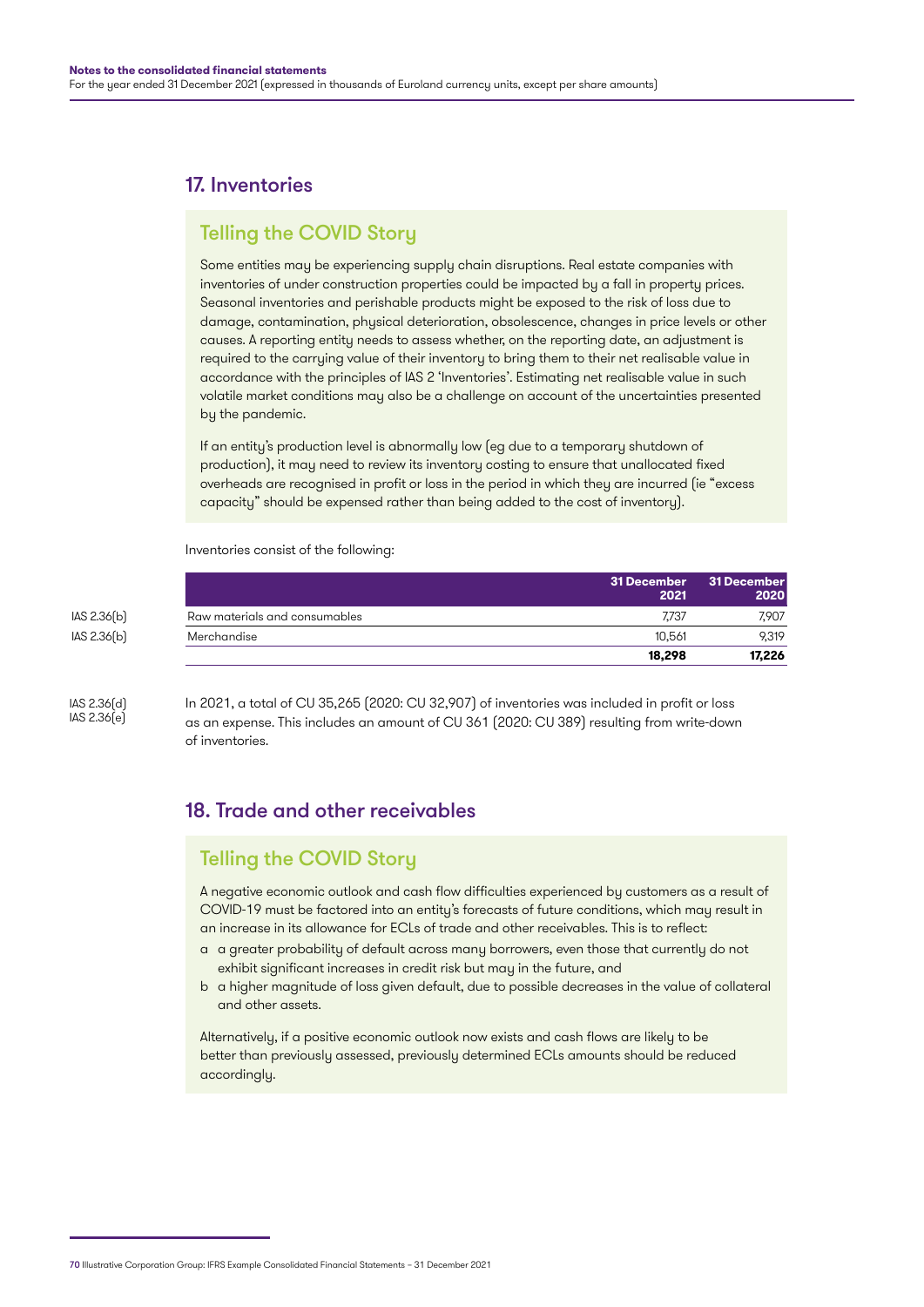Trade and other receivables consist of the following:

| IAS 1.77    |                                                      | <b>31 December</b><br>2021 | <b>31 December</b><br>2020 |
|-------------|------------------------------------------------------|----------------------------|----------------------------|
| IAS 1.78(b) | Trade receivables, gross                             | 31,265                     | 23,889                     |
|             | Allowance for credit losses                          | (767)                      | (556)                      |
|             | <b>Trade receivables</b>                             | 30,498                     | 23,333                     |
|             | Receivable due from ABC Ltd                          | 112                        | 112                        |
|             | Allowance for expected credit losses                 | (4)                        | (4)                        |
|             | <b>Financial assets</b>                              | 30,606                     | 23,441                     |
|             | Social security and other taxes                      | 740                        | 409                        |
|             | Construction contracts for telecommunication systems | 1,374                      | 974                        |
|             | <b>Non-financial assets</b>                          | 2,114                      | 1,383                      |
|             | <b>Trade and other receivables</b>                   | 32,720                     | 24,824                     |
|             |                                                      |                            |                            |

All amounts are short-term. The net carrying value of trade receivables is considered a reasonable approximation of fair value. IFRS 7.29(a)

> The receivable due from ABC Ltd relates to the remaining consideration due on the sale of a former subsidiary in 2018. The carrying amount of the receivable is considered a reasonable approximation of fair value as this financial asset (which is measured at amortised cost) is expected to be paid within six months, such that the effect of any difference between the effective interest rate applied and the estimated current market rate is not significant.

> Note 34.2 includes disclosures relating to the credit risk exposures and analysis relating to the allowance for expected credit losses. Both the current and comparative impairment provisions apply the IFRS 9 expected loss model.

## 19. Cash and cash equivalents

**Guidance note:** Cash and bank overdrafts should not be offset when presenting them in the financial statements. This is in accordance with IAS 32.42.

Cash and cash equivalents consist of the following: IAS 7.45

|                           | 31 December | 31 December |  |
|---------------------------|-------------|-------------|--|
|                           | 2021        | 2020        |  |
| Cash at bank and in hand: |             |             |  |
| $-$ CU                    | 24,292      | 7,827       |  |
| $-$ GBP                   | 2,087       | 674         |  |
| – USD                     | 1,392       | 449         |  |
| Short-term deposits (CU)  | 6,958       | 2,247       |  |
|                           | 34,729      | 11,197      |  |

**IAS 748** IAS 10.19 Following the acquisition of Goodtech, some bank deposits of the acquiree were temporarily not available for general use by the Group because of legal restrictions. The amount of cash and cash equivalents inaccessible to the Group as at 31 December 2021 amounts to CU 500 (31 December 2020: CU Nil). All the restrictions on bank deposits were removed by the time of the approval of the consolidated financial statements on 1 March 2022.

Illustrative Corporation Group: IFRS Example Consolidated Financial Statements – 31 December 2021 71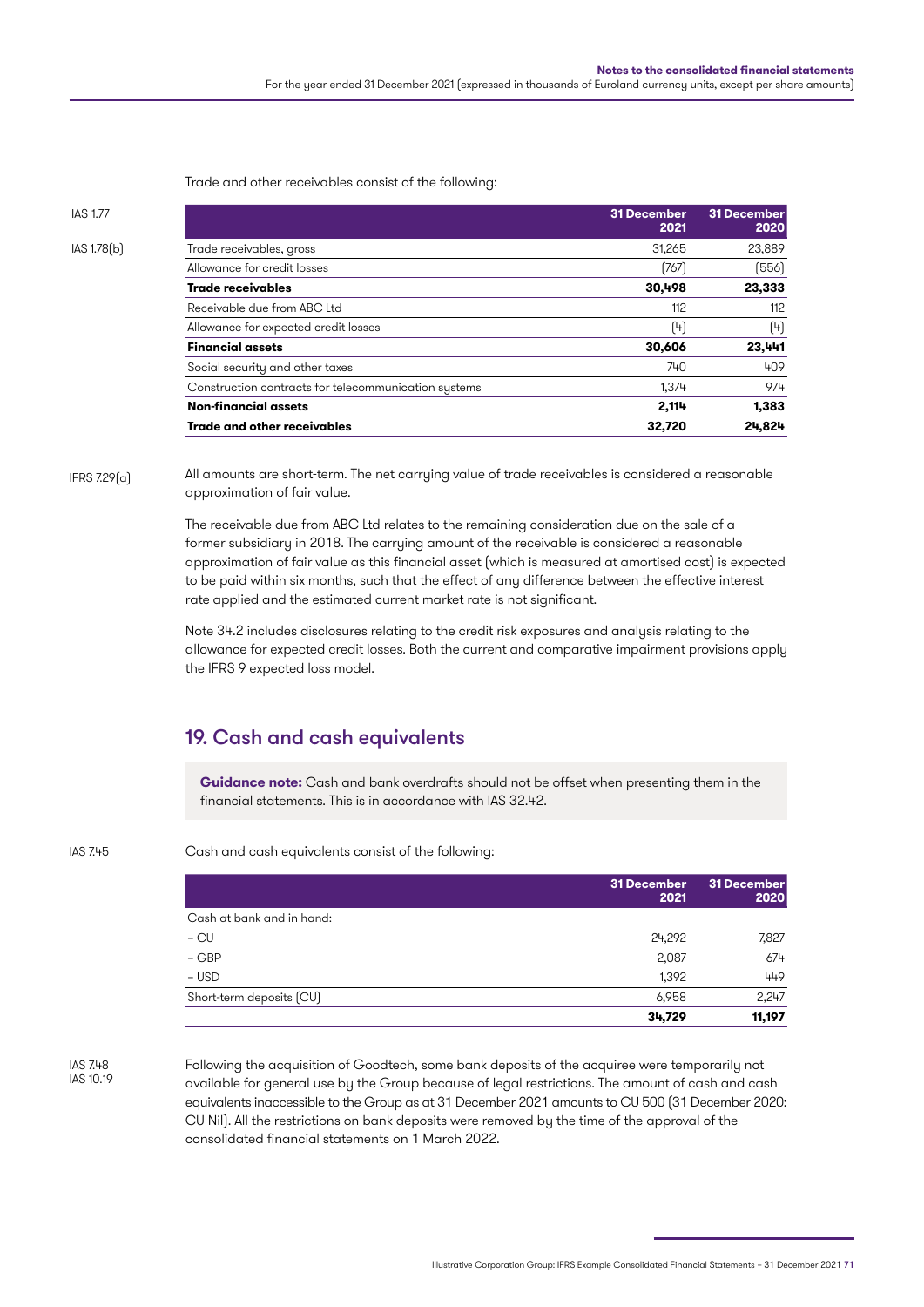## 20. Disposal group classified as held for sale and discontinued operations

# Telling the COVID Story

As a result of the difficult economic environment, an entity may be considering or implementing restructuring plans such as the sale or closure of part of its business or the downsizing of operations (either temporary or permanent). Management should consider whether any long-lived assets need to be classified as held for sale or if any portion of its business qualifies for presentation as a discontinued operation. An entity may also be impacted when its previously probable plan to sell a subsidiary or division is no longer probable due to economic conditions. Preparers of financial statements need to be mindful that IFRS 5 'Non-current Assets Held for Sale and Discontinued Operations' has specific conditions to be held for sale.

At the end of 2020, management decided to discontinue in-store sale of IT and telecommunications hardware in line with the Group's strategy to focus on its on-line retail business. Consequently, assets and liabilities allocable to Highstreet (included in the retail segment) were classified as a disposal group. Revenue and expenses, gains and losses relating to the discontinuation of this subgroup have been eliminated from profit or loss from the Group's continuing operations and are shown as a single line item in the consolidated statement of profit or loss. 5.41(a)-(d)

> On 30 September 2021, Highstreet was sold for a total of CU 3,117 in cash resulting in a loss of CU 29 before tax primarily due to related selling costs (see Note 6.3).

|                   |                                                                   | 2021    | 2020    |
|-------------------|-------------------------------------------------------------------|---------|---------|
| IFRS 5.33(b)(i)   | Revenue                                                           | 9,803   | 11,015  |
|                   | Costs of materials                                                | (3,540) | [3,633] |
|                   | Employee benefits expense                                         | (6,100) | (6,411) |
|                   | Depreciation and amortisation                                     |         | (765)   |
|                   | Other expenses                                                    | (90)    | (100)   |
|                   | <b>Operating profit</b>                                           | 73      | 106     |
|                   | Finance costs                                                     | [56]    | (60)    |
| IFRS 5.33(b)[i]   | Profit from discontinued operations before tax                    | 17      | 46      |
| IFRS 5.33(b)(ii)  | Tax expense                                                       | (5)     | (14)    |
|                   | <b>Profit for year</b>                                            | 12      | 32      |
|                   | Loss on remeasurement and disposal                                |         |         |
| IFRS 5.33(b)(iii) | Loss before tax on remeasurement to fair value less costs to sell |         | (510)   |
|                   | Loss before tax on disposal (Note 6.3)                            | [29]    |         |
| IFRS 5.33(b)(iv)  | Tax recovery                                                      | 8       | 153     |
|                   | Total loss on remeasurement and disposal                          | (21)    | (357)   |
|                   | Loss for the year from discontinued operations                    | (9)     | (325)   |

Most of the assets and all of the liabilities have been disposed of in this transaction, however, the Group continues to own some former Highstreet storage facilities. Management expects to sell these remaining assets during 2022. IFRS 5.41(b)

<sup>72</sup> Illustrative Corporation Group: IFRS Example Consolidated Financial Statements – 31 December 2021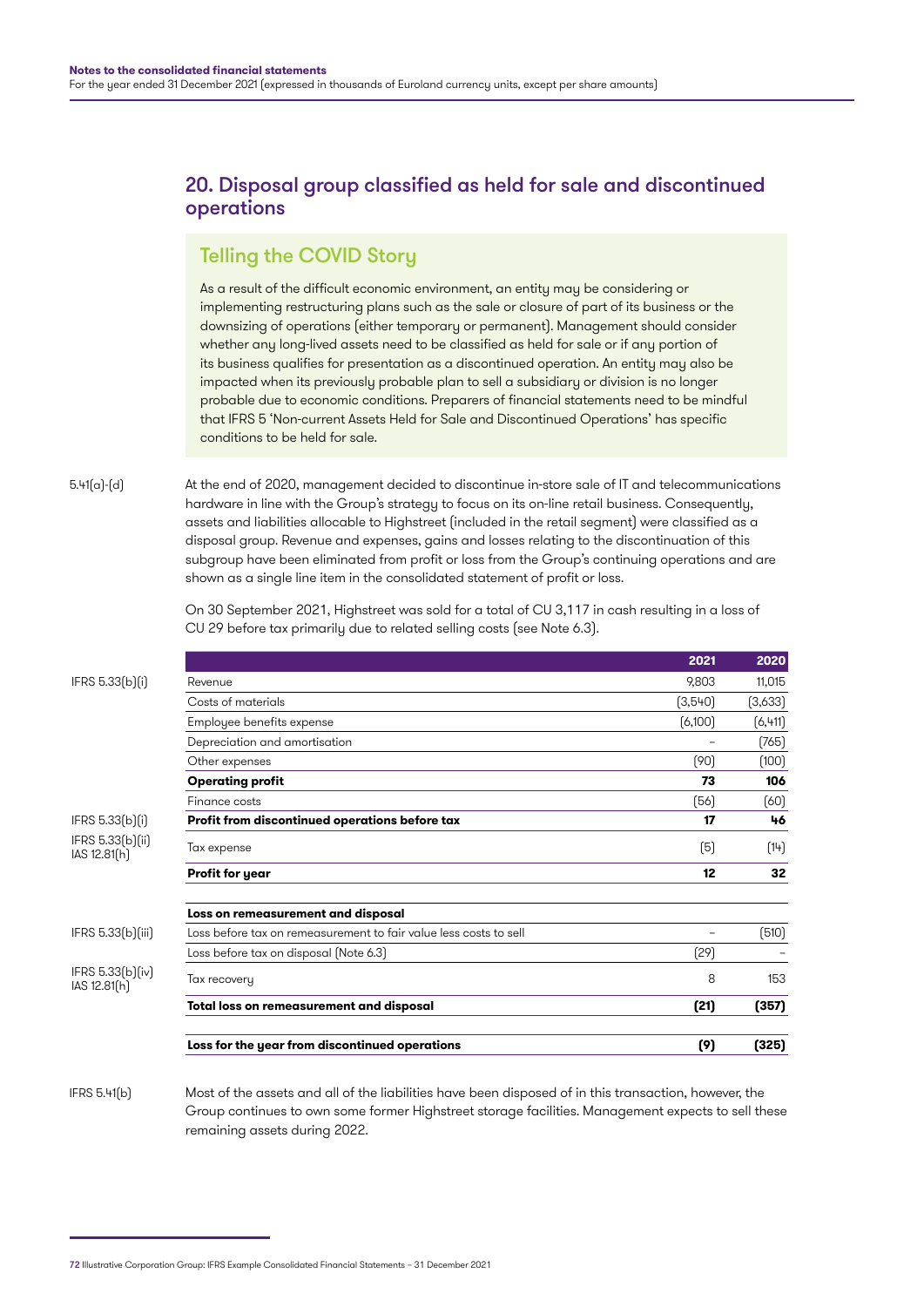#### IFRS 5.38

IAS 1.79(a)(iii)  $IAS 1.79(a)(v)$ 

The carrying amounts of assets and liabilities in this disposal group are summarised as follows:

|                                         | 2021 | 2020  |
|-----------------------------------------|------|-------|
| <b>Non-current assets</b>               |      |       |
| Property, plant and equipment           | 103  | 2,578 |
| Deferred tax                            |      | 227   |
| <b>Current assets</b>                   |      |       |
| Inventories                             |      | 1,081 |
| Cash and cash equivalents               |      | 22    |
| Assets classified as held for sale      | 103  | 3,908 |
| <b>Current liabilities</b>              |      |       |
| Provisions                              |      | (245) |
| Trade and other payables                |      | (190) |
| Current tax liabilities                 | -    | (14)  |
| Liabilities classified as held for sale |      | (449) |

Cash flows generated by Highstreet for the reporting periods under review until its disposal are as follows:

|                                         | 2021  | 2020 |
|-----------------------------------------|-------|------|
| Operating activities                    | ſ22`  | 811  |
| Investing activities (Note 6.3)         | 3.117 |      |
| Cash flows from discontinued operations | 3.095 | 811  |

Cash flows from investing activities relate solely to the proceeds from the sale of Highstreet.

# 21. Equity

#### **21.1 Share capital**

The share capital of Illustrative Corporation Ltd consists only of fully paid ordinary shares with a nominal (par) value of CU 1 per share. All shares are equally eligible to receive dividends and the repayment of capital and represent one vote at shareholders' meetings of Illustrative Corporation Ltd.

| IAS 1.79(a)(i)  | <b>Total shares authorised at 31 December</b>  | 14,370,000 | 12,600,00  |
|-----------------|------------------------------------------------|------------|------------|
|                 | Shares authorised for share based payments     | 600,000    | 600,000    |
|                 | Shares issued and fully paid                   | 13,770,000 | 12,000,000 |
|                 | - Share issue, private placement               | 1,500,000  |            |
|                 | - Issued on exercise of employee share options | 270,000    |            |
|                 | - Beginning of the year                        | 12,000,000 | 12,000,000 |
| IAS 1.79(a)(ii) | Shares issued and fully paid:                  |            |            |
| IAS 1.79(a)(iv) |                                                | 2021       | 2020       |
|                 |                                                |            |            |

Additional shares were issued during 2021 relating to share-based payments (see Note 22.2 for details on the Group's share-based employee remuneration programmes).

The Group issued 1,500,000 shares on 30 October 2021, corresponding to 12.5% of total shares issued. Each share has the same right to receive dividends and the repayment of capital and represents one vote at shareholders' meetings of Illustrative Corporation Ltd.

#### The authorised shares that have not yet been issued have been authorised solely for use in the Group's share-based remuneration programmes (see Note 22.2). IAS 1.79(a)(vii)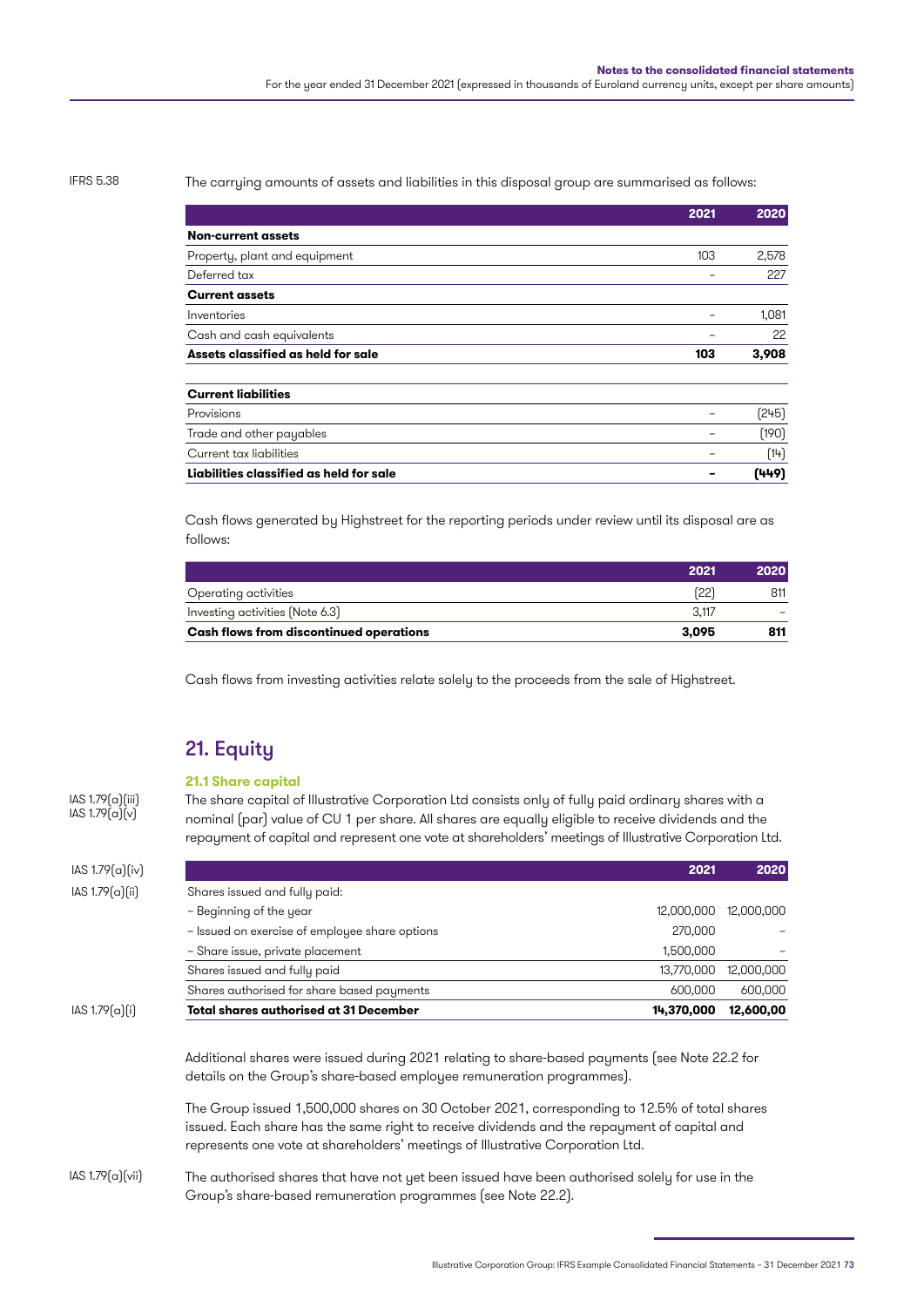#### **21.2 Share premium**

Proceeds received in addition to the nominal value of the shares issued during the year have been included in share premium, less registration and other regulatory fees and net of related tax benefits. Costs of new shares charged to equity amounted to CU 70 (2020: CU Nil).

Share premium has also been recorded in respect of the issue of share capital related to employee share-based payment (see Note 22.2).

#### **21.3 Other components of equity**

IAS 1.106A The details of other components of equity are as follows:

|                                       |                                                           | reserve | <b>Translation Revaluation Cash-flow Net defined</b><br>reserve | hedges           | benefit<br>liability | <b>Total</b> |
|---------------------------------------|-----------------------------------------------------------|---------|-----------------------------------------------------------------|------------------|----------------------|--------------|
|                                       | <b>Balance at 1 January 2021</b>                          | (359)   | 689                                                             | 140              | [862]                | (392)        |
| IAS 19.120(c)                         | Remeasurement of net defined<br>benefit liability         |         |                                                                 |                  | 3,830                | 3,830        |
|                                       | Cash flow hedges                                          |         |                                                                 |                  |                      |              |
| IFRS 7.24C(b)[ii]                     | - current year gains                                      |         |                                                                 | 890              |                      | 890          |
| IFRS 7.24C(b)(iv)<br><b>IAS 1.92</b>  | - reclassification to profit or loss                      |         |                                                                 | (640)            |                      | (640)        |
|                                       | Financial assets FVOCI                                    |         |                                                                 |                  |                      |              |
| IFRS 7.20(a)(viii)                    | - current year gains                                      |         |                                                                 |                  |                      |              |
| IFRS 7.20(a)(viii)<br><b>IAS 1.92</b> | - reclassification to profit or loss                      |         |                                                                 |                  |                      |              |
| IAS 16.77(f)                          | Revaluation of land                                       |         | 303                                                             |                  |                      | 303          |
| IAS 21.52(b)                          | Exchange differences on<br>translating foreign operations | (664)   |                                                                 |                  |                      | (664)        |
|                                       | Equity accounted investments                              |         |                                                                 | 5                |                      | 5            |
| <b>IAS 1.92</b>                       | - reclassification to profit or loss                      |         |                                                                 | $\left(3\right)$ |                      | $(3)$        |
| IAS 1.91(b)                           | Before tax                                                | (664)   | 303                                                             | 252              | 3,830                | 3,721        |
|                                       |                                                           |         |                                                                 |                  |                      |              |
| IAS 12.81(ab)<br><b>IAS 1.90</b>      | Tax benefit (expense)                                     | 176     | (91)                                                            |                  | (1, 149)             | (1,064)      |
|                                       | Net of tax                                                | [488]   | 212                                                             | 252              | 2,681                | 2,657        |
|                                       | <b>Balance at 31 December 2021</b>                        | (847)   | 901                                                             | 392              | 1,819                | 2,265        |

|                                      |                                                           | reserve | reserve | hedges | <b>Translation Revaluation Cash-flow Net defined</b><br>benefit<br>liability | <b>Total</b> |
|--------------------------------------|-----------------------------------------------------------|---------|---------|--------|------------------------------------------------------------------------------|--------------|
|                                      | <b>Balance at 1 January 2020</b>                          | (113)   | 689     | 312    | 1,617                                                                        | 2,505        |
| IAS 19.120(c)                        | Remeasurement of net defined<br>benefit liability         | -       |         |        | (3,541)                                                                      | (3, 541)     |
|                                      | Cash flow hedges                                          |         |         |        |                                                                              |              |
| IFRS 7.24C(b)[ii]                    | - current year gains                                      |         |         | 540    |                                                                              | 540          |
| IFRS 7.24C(b)(iv)<br><b>IAS 1.92</b> | - reclassification to profit or loss                      |         | -       | (712)  |                                                                              | (712)        |
| IAS 21.52(b)                         | Exchange differences on<br>translating foreign operations | (341)   |         |        |                                                                              | (341)        |
| IAS 1.91(b)                          | Before tax                                                | (341)   |         | (172)  | (3,541)                                                                      | [4,054]      |
| IAS 12.81(ab)<br><b>IAS 1.90</b>     | Tax benefit (expense)                                     | 95      |         |        | 1,062                                                                        | 1,157        |
|                                      | Net of tax                                                | [246]   | -       | (172)  | [2,479]                                                                      | [2,897]      |
|                                      | <b>Balance at 31 December 2020</b>                        | (359)   | 689     | 140    | (862)                                                                        | (392)        |
|                                      |                                                           |         |         |        |                                                                              |              |

<sup>74</sup> Illustrative Corporation Group: IFRS Example Consolidated Financial Statements – 31 December 2021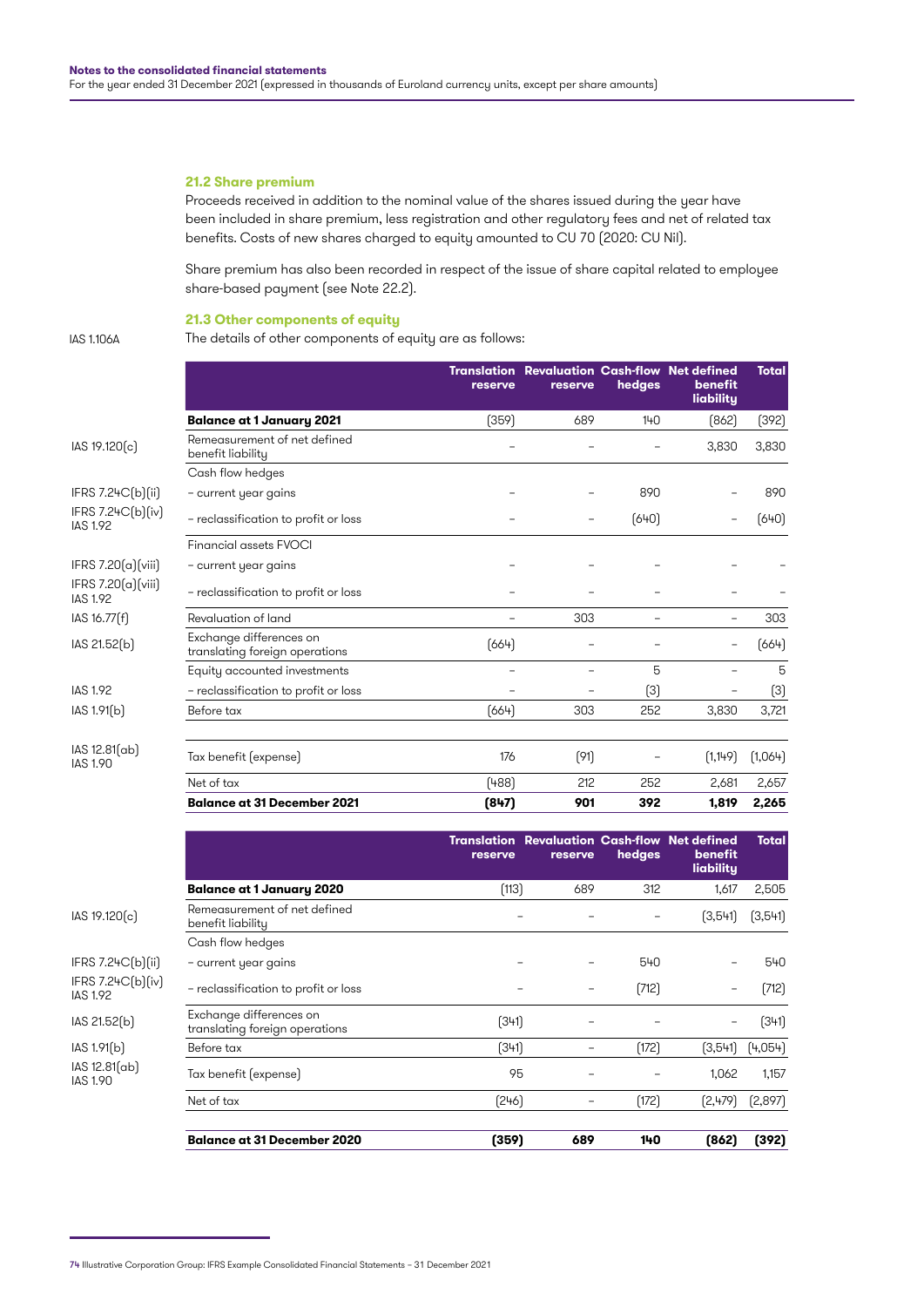## 22. Employee remuneration

## Telling the COVID Story

In response to the COVID-19 pandemic, some entities are providing additional benefits to their emplouees such as:

- paying them during a temporary shutdown of their operations, or while they are sick or in mandatory quarantine, and/or
- providing other compensation to assist employees with working remotely.

If an entity decides to provide new benefits to its employees (ie those that were not previously offered), it must determine how to account for the benefits. The financial support or benefits offered to employees will likely meet the definition of a liability; therefore, an entity will need to consider when to recognise the liability/expense and how it should be measured.

An entity should first determine whether the benefits provided are a result of past service or if they will be provided as services are rendered because that will impact when the liability is recognised. The guidance in IAS 19 'Employee Benefits' must be considered when making this determination. Generally, a liability is incurred once a past transaction has occurred and the entity has lost the discretion to avoid the obligation.

Furthermore, as a result of difficult economic conditions, some entities have or will downsize their workforce. If the entity offers or is required to pay termination benefits to the affected employee(s), management must consider how and when to account for the liability/expense in accordance with IAS 19.

#### **22.1 Employee benefits expense**

Expenses recognised for employee benefits are analysed below:

|              |                                        | 2021     | 2020    |
|--------------|----------------------------------------|----------|---------|
|              | Wages, salaries                        | 97,808   | 91,318  |
|              | Social security costs                  | 11.229   | 10,608  |
| IFRS 2.51(a) | Share-based payments                   | 298      | 466     |
|              | Pensions - defined benefit plans       | 1.308    | 1,930   |
| IAS 19.53    | Pensions - defined contribution plans  | 4.491    | 5,343   |
|              | Less: capitalised as development costs | (1, 325) | (150)   |
|              |                                        | 113,809  | 109.515 |

**22.2 Share-based employee remuneration**

# Telling the COVID Story

If an entity is negatively impacted by COVID-19, the probability it will meet the performance vesting conditions outlined in its share-based compensation arrangements might change. Furthermore, the entity might have chosen to modify or cancel its share-based compensation arrangements. Management should consider whether the accounting for such plans needs to be revised based on the guidance in IFRS 2.

IFRS 2.44 IFRS 2.45(a) As at 31 December 2021, the Group maintained two share-based payment schemes for employee remuneration, the Star Programme and the Stay Programme. Both programmes will be settled in equity.

Illustrative Corporation Group: IFRS Example Consolidated Financial Statements – 31 December 2021 75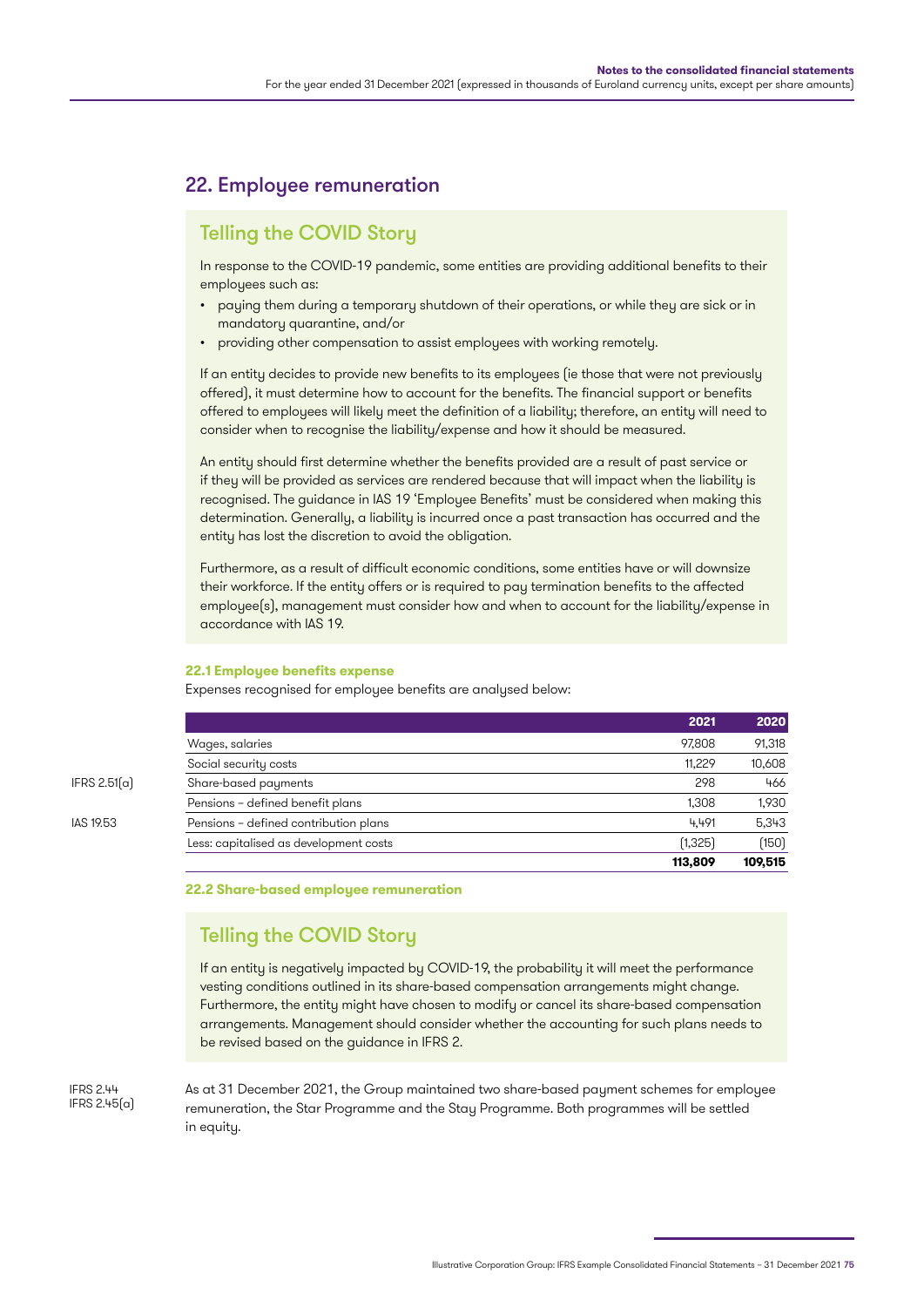The Star Programme is part of the remuneration package of the Group's senior management. Options under this programme will vest if certain conditions, as defined in the programme, are met. It is based on the performance of the Illustrative Corporation's shares compared to other companies in the Greatstocks Stock Exchange within a specified period. In addition, participants in this programme have to be employed until the end of the agreed vesting period. Upon vesting, each option allows the holder to purchase one ordinary share at a discount of 20-25% of the market price determined at grant date. IFRS 2.45(a)

The Stay Programme is part of the remuneration package of the Group's research and development and sales personnel. Options under this programme will vest if the participant remains employed for the agreed vesting period. The maximum term of the options granted under the Stay Programme (ie the vesting period) ends on 31 January 2022. Upon vesting, each option allows the holder to purchase one ordinary share at a discount of 15-20% of the market price determined at grant date. IFRS 2.45(a)

> Share options and weighted average exercise prices are as follows for the reporting periods presented:

| IFRS 2.45(b)      |                                        | <b>Star Programme</b>      |                                                    |                            |                                                    |  | <b>Stay Programme</b> |
|-------------------|----------------------------------------|----------------------------|----------------------------------------------------|----------------------------|----------------------------------------------------|--|-----------------------|
|                   |                                        | <b>Number of</b><br>shares | Weighted<br>average<br>exercise price<br>per share | <b>Number of</b><br>shares | Weighted<br>average<br>exercise price<br>per share |  |                       |
| IFRS 2.45(b)(i)   | Outstanding at 31 December 2020        | 300,000                    | 6.24                                               | 95,250                     | 5.81                                               |  |                       |
| IFRS 2.45(b)(ii)  | Granted                                |                            |                                                    |                            |                                                    |  |                       |
| IFRS 2.45(b)(iii) | Forfeited                              | (513)                      | 6.24                                               | (1,012)                    | 5.81                                               |  |                       |
| IFRS 2.45(b)(iv)  | Exercised                              |                            |                                                    |                            |                                                    |  |                       |
| IFRS 2.45(b)[vi]  | <b>Outstanding at 31 December 2020</b> | 299,487                    | 6.24                                               | 94,238                     | 5.81                                               |  |                       |
| IFRS 2.45(b)(ii)  | Granted                                | 100,000                    | 7.81                                               |                            |                                                    |  |                       |
| IFRS 2.45(b)(iii) | Forfeited                              | (312)                      | 6.24                                               | (3,489)                    | 5.81                                               |  |                       |
| IFRS 2.45(b)(iv)  | Exercised                              | [270,000]                  | 6.24                                               |                            |                                                    |  |                       |
| IFRS 2.45(b)[vi]  | <b>Outstanding at 31 December 2021</b> | 129,175                    | 7.45                                               | 90,749                     | 5.81                                               |  |                       |
| IFRS 2.45(b)[vii] | Exercisable at 31 December 2020        |                            |                                                    |                            |                                                    |  |                       |
| IFRS 2.45(b)[vii] | Exercisable at 31 December 2021        | 29,175                     | 6.24                                               |                            |                                                    |  |                       |

The weighted average share price per share at the date of exercise was CU 11.19 (no options were exercised in 2020). IFRS 2.45(c)

The fair values of options granted were determined using a variation of the binomial option pricing model that takes into account factors specific to the share incentive plans, such as the vesting period. The performance condition related to the Star Programme, being a market condition, has been incorporated into the measurement by means of actuarial modelling. The following principal assumptions were used in the valuation: IFRS 2.47(a)(i)

<sup>76</sup> Illustrative Corporation Group: IFRS Example Consolidated Financial Statements – 31 December 2021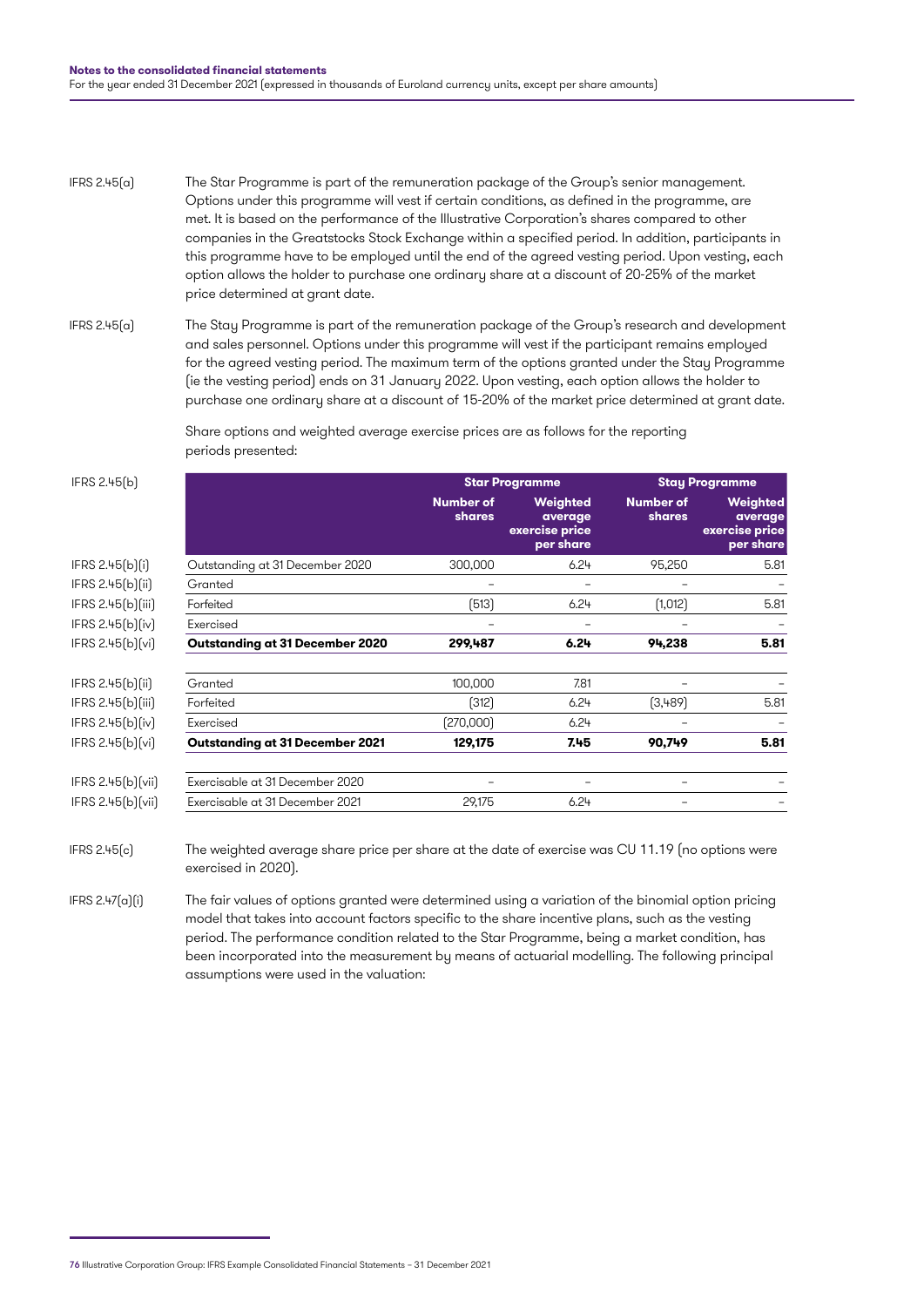For the year ended 31 December 2021 (expressed in thousands of Euroland currency units, except per share amounts)

| IFRS $2.47(a)(i)$ |  |
|-------------------|--|
|                   |  |

|                 |                                             |                            | <b>The Star Programme</b>  | <b>The Stay</b><br>Programme |
|-----------------|---------------------------------------------|----------------------------|----------------------------|------------------------------|
| IFRS 2.47(a)(i) | <b>Grant date</b>                           | 1 Jan 2018                 | 1 Feb 2021                 | 5 Jan 2017                   |
|                 | Vesting period ends                         | 31 Dec 2020                | 31 Jan 2024                | 31 Jan 2022                  |
|                 | Share price at date of grant                | CU 8.00                    | CU 10.01                   | <b>CU 7.00</b>               |
|                 | Volatilitu                                  | 50%                        | 50%                        | 50%                          |
|                 | Option life                                 | 5 years                    | 5 years                    | 7 years                      |
|                 | Dividend yield                              | 1%                         | $1\%$                      | $1\%$                        |
|                 | Risk-free investment rate                   | 4%                         | 4%                         | 4%                           |
|                 | Fair value per option at grant date         | CU 4.00                    | CU 6.70                    | CU 5.30                      |
|                 | Exercise price at date of grant             | <b>CU 6.08</b>             | CU 7.61                    | CU 5.81                      |
|                 | Exercisable from / to                       | 1 Jan 2021/<br>31 Dec 2022 | 1 Feb 2024/<br>31 Dec 2026 | 1 Feb 2022/<br>4 Jan 2024    |
| IFRS 2.45[d]    | Weighted average remaining contractual life | 1.0 years                  | 4.1 years                  | 2.0 years                    |
|                 |                                             |                            |                            |                              |

The underlying expected volatility was determined by reference to historical data of Illustrative Corporation Ltd's shares over a period of time since its flotation on the Greatstocks Stock Exchange. No special features inherent to the options granted were incorporated into measurement of fair value. IFRS 2.47(a)(ii) IFRS 2.47(a)(iii)

In total, CU 298 (2020: CU 466) of employee remuneration expense (all of which related to equitysettled share-based payment transactions) has been included in profit or loss and credited to retained earnings. IFRS 2.51(a)

**22.3 Pensions and other employee obligations**

## Telling the COVID Story

Measuring a defined benefit obligation involves making estimates and the use of assumptions (eg the appropriate interest rate, future salary increases and employee turnover). Given the sudden fall in markets and the decline in high quality corporate bond rates that have occurred as a result of COVID-19, an entity should consider the impact on its defined benefit obligation(s).

Most entities obtain full actuarial valuations approximately once every three years (depending on the jurisdiction) or as required by their regulator. In between, their actuary may do a more limited update to roll forward the figures for financial reporting purposes, although an upto-date valuation of plan assets is normally required at each reporting date. Management should consider whether the estimate needs to be adjusted, or a more comprehensive valuation obtained, as a result of the impact of COVID-19.

An entity should have discussions with their actuaries, to ascertain whether COVID-19 has impacted any assumptions in their reports such that their estimates may need to be revisited. The guidance related to subsequent events on whether there may be an adjusting or nonadjusting event should also be considered.

The liabilities recognised for pensions and other employee remuneration consist of the following amounts:

|            |                                         | 31 December<br>2021 | 31 December<br>2020 |
|------------|-----------------------------------------|---------------------|---------------------|
|            | Non-current:                            |                     |                     |
| IAS 19.131 | - Defined benefit liability (net)       | 10.386              | 13,642              |
|            | Current:                                |                     |                     |
| IAS 19.131 | - Defined benefit liability (net)       | 1.246               | 1,193               |
|            | - Other short term employee obligations | 221                 | 303                 |
|            |                                         | 1.467               | 1,496               |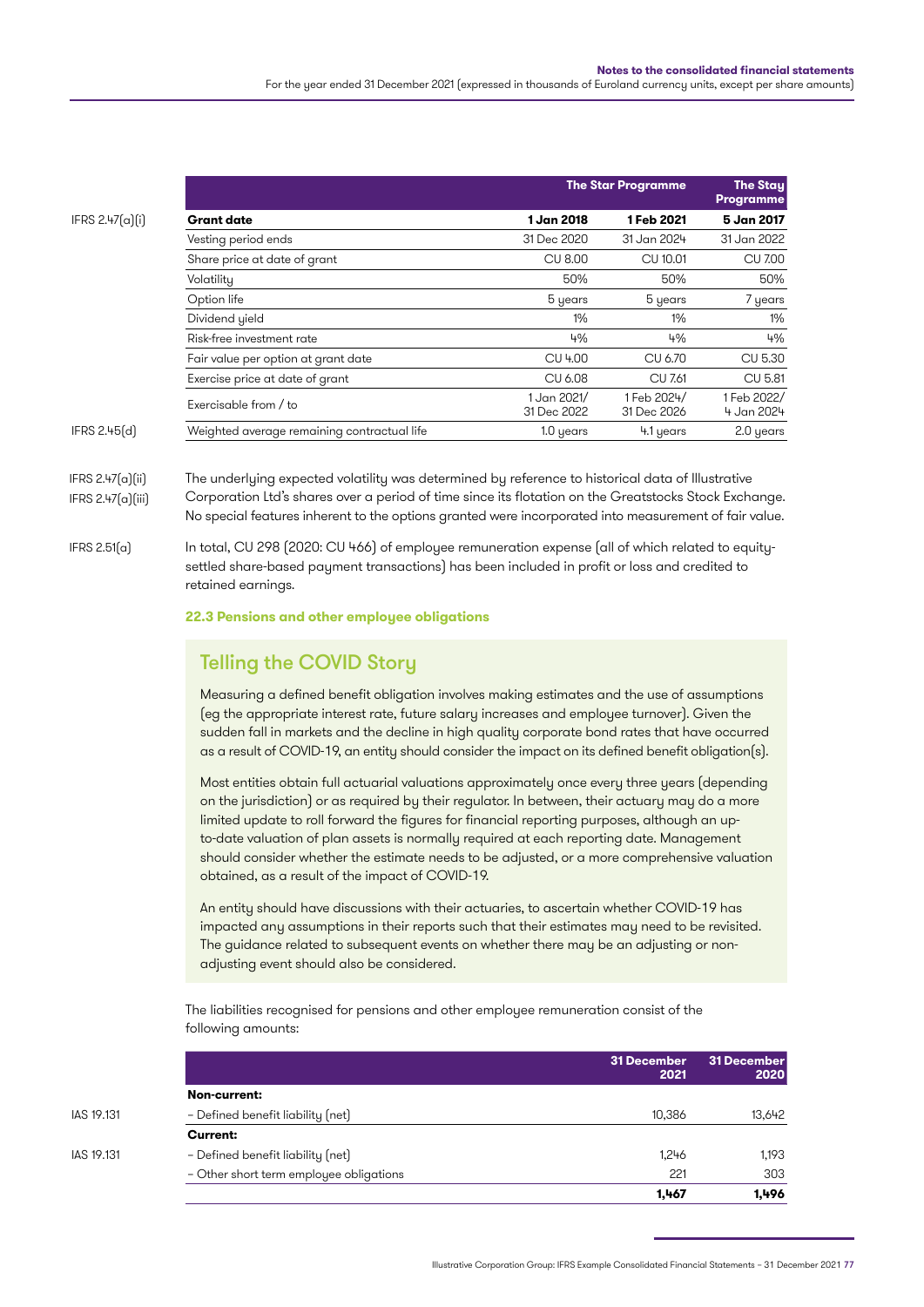**Guidance note:** In the statement of financial position, the current and non-current portion of the defined benefit obligation (DBO) are presented separately to comply with IAS 1.60. However, paragraph 133 of IAS 19 does not specify whether this disaggregation is needed. Therefore, an entity is also allowed to present the obligation as non-current in its entirety.

The current portion of these liabilities represents the Group's obligations to its current and former employees that are expected to be settled during 2022. Other short-term employee obligations arise mainly from accrued holiday entitlement at the reporting date and expected pension payments in the next 12 months (without deduction of plan assets). As none of the employees are eligible for early settlement of pension arrangements, the remaining part of pension obligations for defined benefit plans is considered non-current. The non-current portion of the defined benefit liability is presented net of plan assets. IAS 1.69(c) IAS 19.131

#### Defined benefit plan

The Group has set up a partly funded pension scheme for mid to senior management, mainly in Euroland, the UK and the US. The scheme is available to certain senior workers after completing five years of service. IAS 19.139(a)

> According to the plan, a certain percentage of the current salary is converted into a pension component each year until retirement. Pensions under this scheme are paid out when a beneficiary has reached the age of 65. The pensionable salary is limited to CU 100 for a year. Eligible employees are required to contribute a stated percentage of pensionable salary.

In Euroland and the UK, the pension payments are linked to the consumer price index (CPI), although certain limitations apply.

- The plan assets are managed by a pension fund that is legally separated from the Group. The board of trustees of the pension fund is required by its articles of association to act in the best interest of the fund and it is responsible for setting the investment policies. The Group has no representation on the board of the fund. IAS 19.139(a)
- The plan exposes the Group to actuarial risks such as interest rate risk, investment risk, longevity risk and inflation risk: IAS 19.139(b)
	- Interest rate risk The present value of the defined benefit liability is calculated using a discount rate determined by reference to market yields of high quality corporate bonds. The estimated term of the bonds is consistent with the estimated term of the DBO and it is denominated in CU. A decrease in market yield on high quality corporate bonds will increase the Group's defined benefit liability, although it is expected that this would be offset partially by an increase in the fair value of certain of the plan assets.
	- Investment risk The plan assets at 31 December 2021 are predominantly real estate, equity and debt instruments. The fair value of the plan assets is exposed to the real estate market (in Euroland and the US). The equity instruments are significantly weighted towards the finance and pharmaceuticals sectors in Euroland.
	- Longevity risk The Group is required to provide benefits for life for the members of the defined benefit liability. Increase in the life expectancy of the members, particularly in Euroland and in the UK where the pension payments are linked to CPI, will increase the defined benefit liability.
	- Inflation risk A significant proportion of the defined benefit liability is linked to inflation. An increase in the inflation rate will increase the Group's liability. A portion of the plan assets are inflation-linked debt securities which will mitigate some of the effects of inflation.
- Employees of the Group are required to contribute a fixed 5% of the pensionable salary. The remaining contribution is partly funded by the Group's subsidiaries. The funding requirements are based on the pension fund's actuarial measurement framework as set out in the funding policies. IAS 19.147(a)

```
Based on historical data, the Group expects contributions of CU 2,500 to be paid for 2022.
IAS 19.147(b)
```
<sup>78</sup> Illustrative Corporation Group: IFRS Example Consolidated Financial Statements – 31 December 2021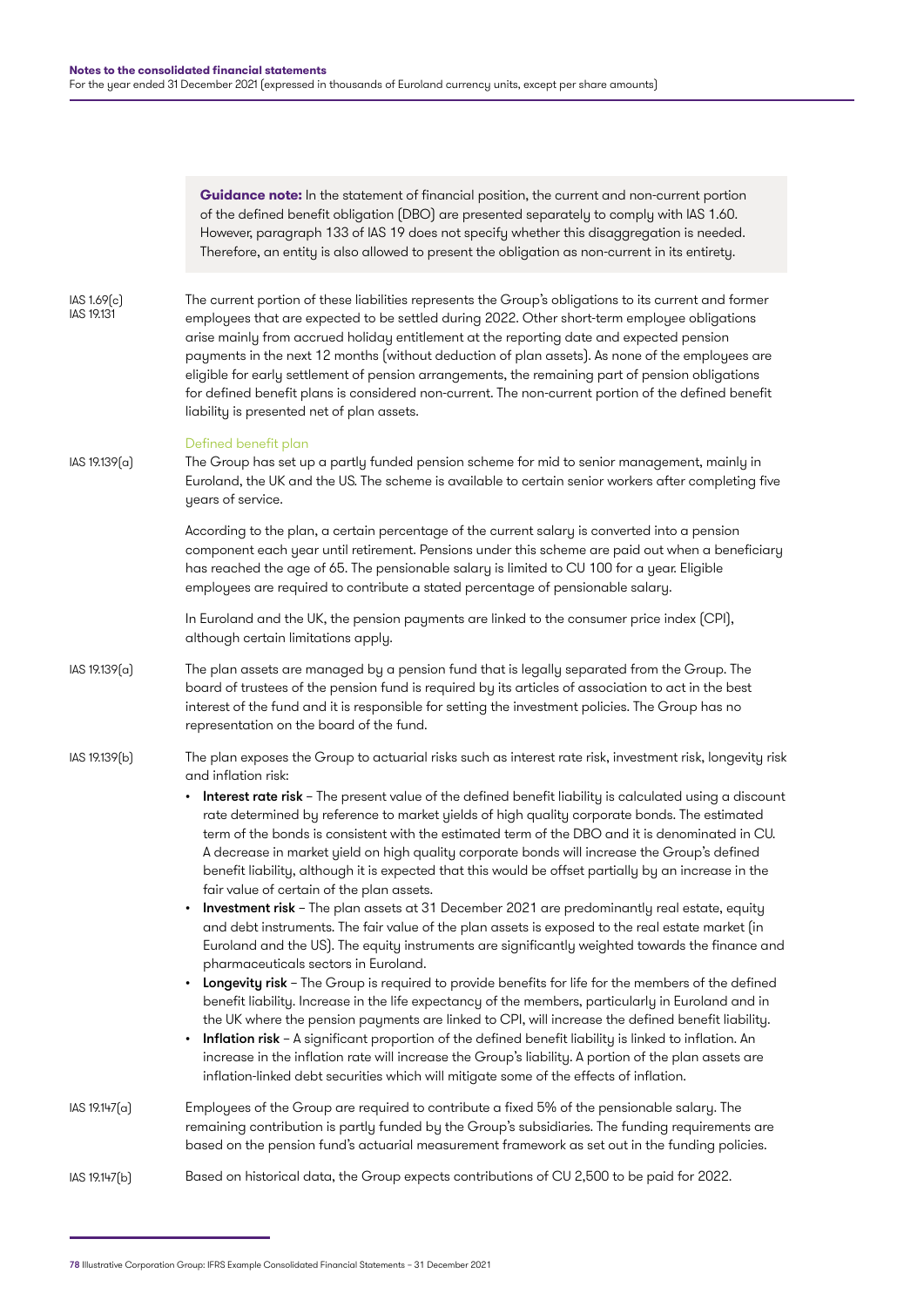IAS 19.131 IAS 19.135(b) The liability recognised for the Group's DBO is represented net of plan assets in accordance with IAS 19.131(a) and (b). It consists of the following amounts:

|            |                            | 31 December<br>2021 | 31 December<br>2020 |
|------------|----------------------------|---------------------|---------------------|
|            | Defined benefit obligation | 53,874              | 47,410              |
|            | Fair value of plan assets  | (42,242)            | (32, 575)           |
| IAS 19.131 | <b>Pension liability</b>   | 11,632              | 14,835              |
|            | Classified as:             |                     |                     |
|            | - Non-current liability    | 10,386              | 13,642              |
|            | - Current liability        | 1,246               | 1,193               |
|            |                            | 11,632              | 14,835              |

IAS 19.138(a)

The defined benefit obligation and plan assets are composed by geographical locations as follows:

| 31 December 2021           | <b>Euroland</b> | <b>UK</b> | <b>US</b> | <b>Others</b> | <b>Total</b> |
|----------------------------|-----------------|-----------|-----------|---------------|--------------|
| Defined benefit obligation | 24.482          | 17,321    | 11,529    | 542           | 53,874       |
| Fair value of plan assets  | (18,586)        | (13,057)  | (10, 427) | [172]         | (42, 242)    |
|                            | 5,896           | 4.264     | 1.102     | 370           | 11,632       |
| 31 December 2020           | <b>Euroland</b> | <b>UK</b> | US        | <b>Others</b> | <b>Total</b> |
| Defined benefit obligation | 21.594          | 15,063    | 10,256    | 497           | 47.410       |
| Fair value of plan assets  | (14, 123)       | (9,748)   | (8,553)   | (151)         | (32, 575)    |
|                            | 7,471           | 5,315     | 1,703     | 346           | 14,835       |

A reconciliation of the Group's DBO and plan assets to the amounts presented in the consolidated statement of financial position for each of the reporting periods is presented below:

#### Defined benefit obligation

|                      | Defined benefit obligation 1 January                                     | 47.410  | 38,889  |
|----------------------|--------------------------------------------------------------------------|---------|---------|
| $ AS 19.141[\alpha]$ | Current service cost before deduction of beneficiary contributions       | 1.966   | 2,180   |
| IAS 19.141(b)        | Interest expense                                                         | 2,488   | 2,267   |
| AS 19.141(c) ii      | Remeasurement – actuarial losses from changes in demographic assumptions | 916     | 1,091   |
| IAS 19.141(c)(iii)   | Remeasurement - actuarial losses from changes in financial assumptions   | 2,345   | 2,670   |
| IAS 19.141[q]        | Benefits paid                                                            | (1,251) | (1,187) |
| IAS 19.141[d]        | Past service cost                                                        |         | 1,500   |
| IAS 19.140(a)(ii)    | <b>Defined benefit obligation 31 December</b>                            | 53,874  | 47,410  |
| IAS 19.138(e)        | Unfunded                                                                 |         |         |
|                      | Partly or wholly funded                                                  | 53,874  | 47,410  |
|                      |                                                                          |         |         |

#### Plan assets

| IAS 19.140(a)(i) |                                                                | 2021    | 2020    |
|------------------|----------------------------------------------------------------|---------|---------|
|                  | Fair value of plan assets 1 January                            | 32.575  | 28,801  |
| IAS 19.141(b)    | Interest income                                                | 1.983   | 1,718   |
| IAS 19.141(c)(i) | Return on plan assets (excluding amounts included in interest) | 7.091   | 220     |
| IAS 19.141(f)    | Contributions by the Group                                     | 1.186   | 1,273   |
| IAS 19.141(f)    | Contributions by beneficiaries                                 | 658     | 1,750   |
| IAS 19.141(g)    | Benefits paid                                                  | (1,251) | (1,187) |
| 19.140(a)(i)     | Fair value of plan assets 31 December                          | 42.242  | 32,575  |
|                  |                                                                |         |         |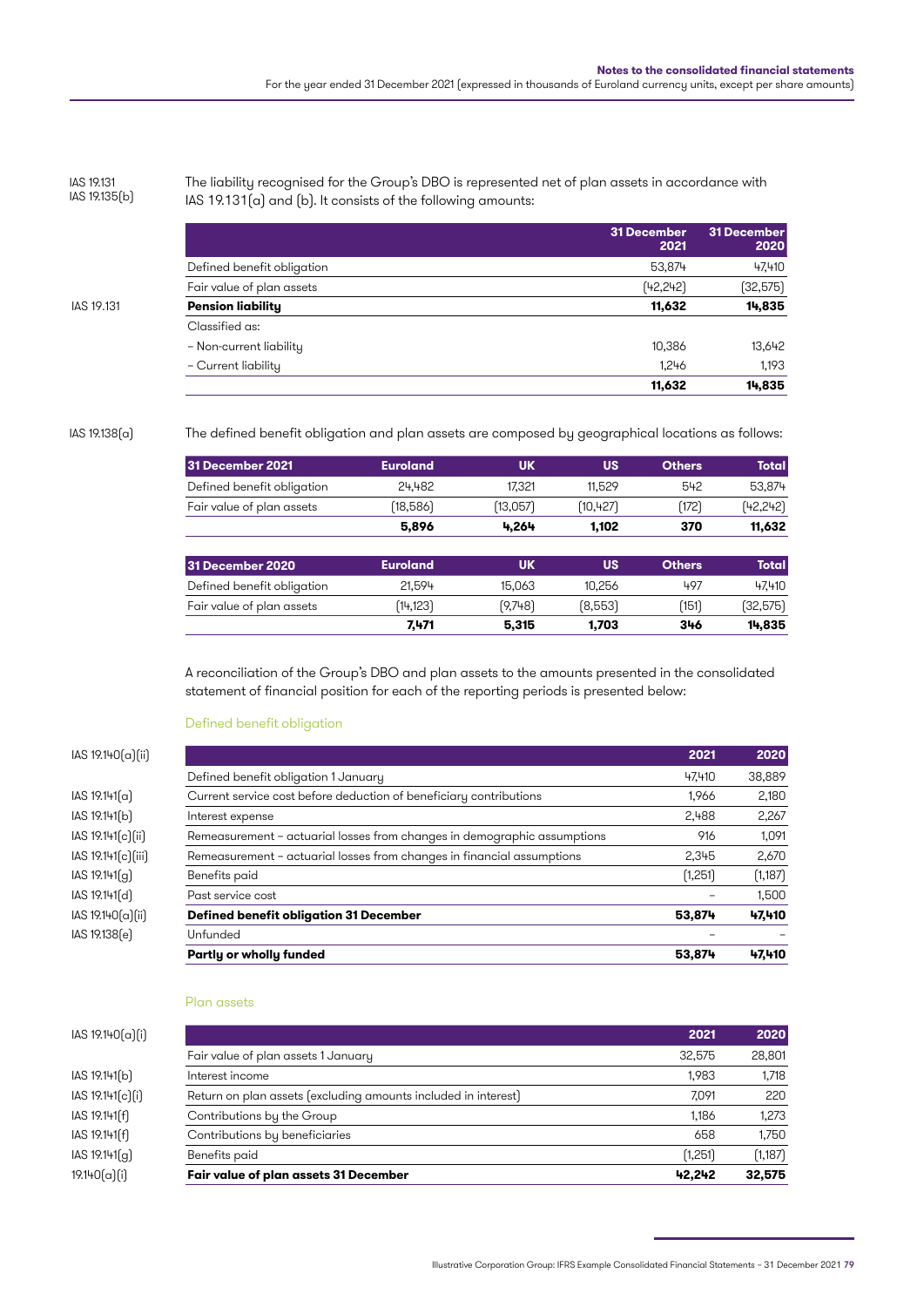The actual return on plan assets (including interest income) was CU 9,074 in 2021 (2020: CU 1,938).

IAS 19.142

Plan assets can be broken down into the following categories of investments:

|               |                                        | <b>31 December</b><br>2021 | <b>31 December</b><br>2020 |
|---------------|----------------------------------------|----------------------------|----------------------------|
| IAS 19.142(a) | <b>Cash and cash equivalents</b>       | 3,442                      | 2,075                      |
| IAS 19.142[b] | <b>Equity instruments:</b>             |                            |                            |
|               | - Financial institutions               | 9,800                      | 7,600                      |
|               | - Pharmaceuticals                      | 8,100                      | 4,300                      |
|               | - Oil and gas industry                 | 1,600                      | 1,700                      |
|               | - Manufacturing industry               | 1,500                      | 1,200                      |
|               |                                        | 21,000                     | 14,800                     |
| IAS 19.142[c] | <b>Debt instruments:</b>               |                            |                            |
|               | - Euroland government bonds            | 4,800                      | 5,800                      |
|               | - Corporate bonds (rated AA and above) | 3,100                      | 5,600                      |
|               |                                        | 7,900                      | 11,400                     |
| IAS 19.142[d] | <b>Real estate:</b>                    |                            |                            |
|               | - in Euroland                          | 6,700                      | 2,500                      |
|               | $-$ in the US                          | 3,200                      | 1,800                      |
|               |                                        | 9,900                      | 4,300                      |
|               | <b>Total</b>                           | 42,242                     | 32,575                     |

#### Estimates and assumptions

#### **Defined benefit obligation**

The significant actuarial assumptions for the determination of the defined benefit obligation are the discount rate, the salary growth rate and the average life expectancy. The assumptions used for the valuation of the defined benefit obligation are as follows<sup>6</sup>:

|                                             | 31 December<br>2021 | 31 December<br>2020 |
|---------------------------------------------|---------------------|---------------------|
| Discount rate at date shown                 | 5.3%                | 5.5%                |
| Salary growth rate                          | 3.0%                | $3.2\%$             |
| Average life expectancies:                  |                     |                     |
| - Male, 45 years of age at reporting date   | 84.5                | 84.5                |
| - Female, 45 years of age at reporting date | 87.5                | 87.5                |
| - Male, 65 years of age at reporting date   | 82.5                | 82.5                |
| - Female, 65 years of age at reporting date | 84.5                | 84.5                |

These assumptions were developed by management with the assistance of independent actuaries. Discount factors are determined close to each period-end by reference to market yields of high quality corporate bonds that are denominated in the currency in which the benefits will be paid and that have terms to maturity approximating to the terms of the related pension obligation. Other assumptions are based on current actuarial benchmarks and management's historical experience. IAS 1.125(a)

The present value of the DBO was measured using the projected unit credit method. IAS 19.67

The weighted average duration of the defined benefit obligation at 31 December 2021 is 23.3 years (2020: 23.2 years). IAS 19.147(c)

 $^{\circ}~$  For the purposes of these Example Financial Statements, it is assumed that the significant actuarial assumptions for the different geographical locations are the same. In practice, it is likely that there will be differences in the significant actuarial assumptions in different geographical locations, which will require their disclosure.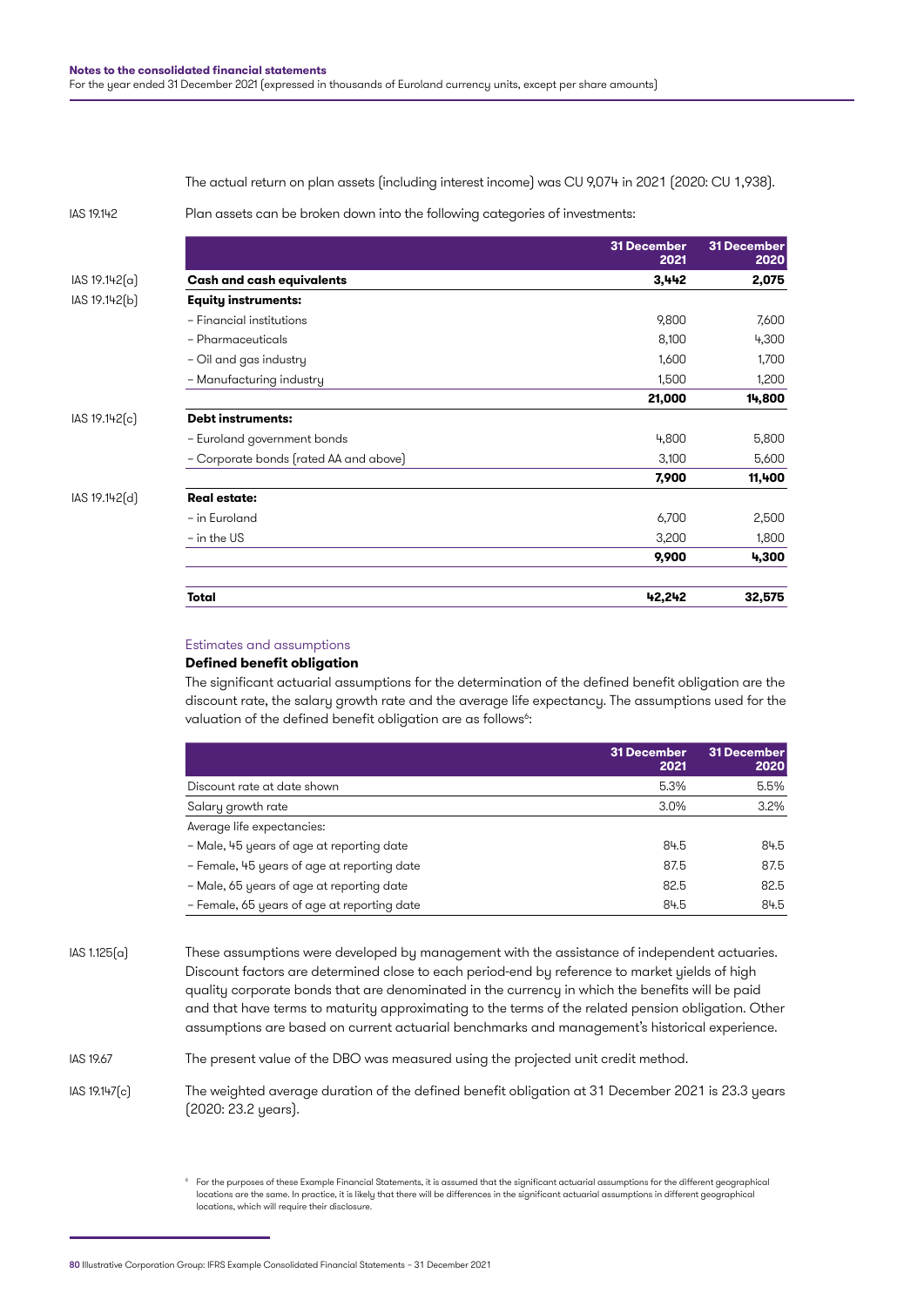**2021 2020**

#### **Plan assets**

Plan assets do not comprise any of the Group's own financial instruments or any assets used by Group companies.

All equity and debt instruments have quoted prices in active markets (Level 1). Fair values of real estate investments do not have quoted prices and have been determined based on professional appraisals that would be classified as Level 3 of the fair value hierarchy as defined in IFRS 13.

#### Defined benefit plan expenses

Amounts recognised in profit or loss related to the Group's defined benefit plans are as follows:

|                       |                                                                                                                                                                                                                                                                                     | ZUZI                     | <b>ZUZU</b> |
|-----------------------|-------------------------------------------------------------------------------------------------------------------------------------------------------------------------------------------------------------------------------------------------------------------------------------|--------------------------|-------------|
| $ AS 19.120(\alpha) $ | Current service cost                                                                                                                                                                                                                                                                | 1,308                    | 430         |
| IAS 19.120(a)         | Past service cost                                                                                                                                                                                                                                                                   | $\overline{\phantom{0}}$ | 1,500       |
| IAS 19.120(b)         | Net interest expense                                                                                                                                                                                                                                                                | 505                      | 549         |
|                       | Total expenses recognised in profit or loss                                                                                                                                                                                                                                         | 1,813                    | 2,479       |
| IAS 19.134            | The current service cost and the past service cost are included in employee benefits expense. The<br>net interest expense is included in finance costs.                                                                                                                             |                          |             |
| IAS 19.120(c)         | Amounts recognised in other comprehensive income related to the Group's defined benefit plans<br>are as follows:                                                                                                                                                                    |                          |             |
|                       |                                                                                                                                                                                                                                                                                     | 2021                     | 2020        |
| $ AS 19.127(\alpha) $ | Actuarial losses from changes in demographic assumptions                                                                                                                                                                                                                            | (916)                    | (1,091)     |
| AS 19.127(a)          | Actuarial losses from changes in financial assumptions                                                                                                                                                                                                                              | [2,345]                  | [2,670]     |
| IAS 19.127(b)         | Return on plan assets (excluding amounts included in net interest)                                                                                                                                                                                                                  | 7,091                    | 220         |
|                       | Total income (expenses) recognised in other comprehensive income                                                                                                                                                                                                                    | 3,830                    | (3, 541)    |
| IAS 19.122            | The income of CU 3,830 (2020: expense of CU 3,541) resulting from the remeasurement of the<br>defined benefit liability/asset is included in the consolidated statement of other comprehensive<br>income within items that will not be reclassified subsequently to profit or loss. |                          |             |
| IAS 19.144            | Changes in the significant actuarial assumptions<br>The calculation of the net defined benefit liability is sensitive to the significant actuarial<br>assumptions mentioned above. The following table summarises the effects of changes in these                                   |                          |             |

actuarial assumptions on the defined benefit liability at 31 December:

IAS 19.145(a) **Discount rate Increase to** 

|                                                         | 2021                    |                     | 2020                                |                         |
|---------------------------------------------------------|-------------------------|---------------------|-------------------------------------|-------------------------|
| <b>Discount rate</b>                                    | Increase to<br>6.3%     | Decrease to<br>4.3% | Increase to<br>6.5%                 | Decrease to<br>4.5%     |
| Increase (decrease) in the defined<br>benefit liability | [2,000]                 | 2,100               | (1,900)                             | 2,000                   |
| <b>Salary Growth rate</b>                               | Increase to<br>4%       | Decrease to<br>2%   | Increase to<br>4.2%                 | Decrease to<br>2.2%     |
| Increase (decrease) in the defined<br>benefit liability | 950                     | (780)               | 900                                 | (730)                   |
| <b>Average life expectancies</b><br>of males            | Increase of one<br>year | one year            | Decrease of Increase of one<br>year | Decrease of<br>one year |
| Increase (decrease) in the defined<br>benefit liability | 1.140                   | (930)               | 1,120                               | (910)                   |
| <b>Average life expectancies</b><br>of females          | Increase of one<br>year | one year            | Decrease of Increase of one<br>year | Decrease of<br>one year |
| Increase (decrease) in the defined<br>benefit liability | 1.280                   | (1,090)             | 1.250                               | (1,060)                 |

Illustrative Corporation Group: IFRS Example Consolidated Financial Statements – 31 December 2021 81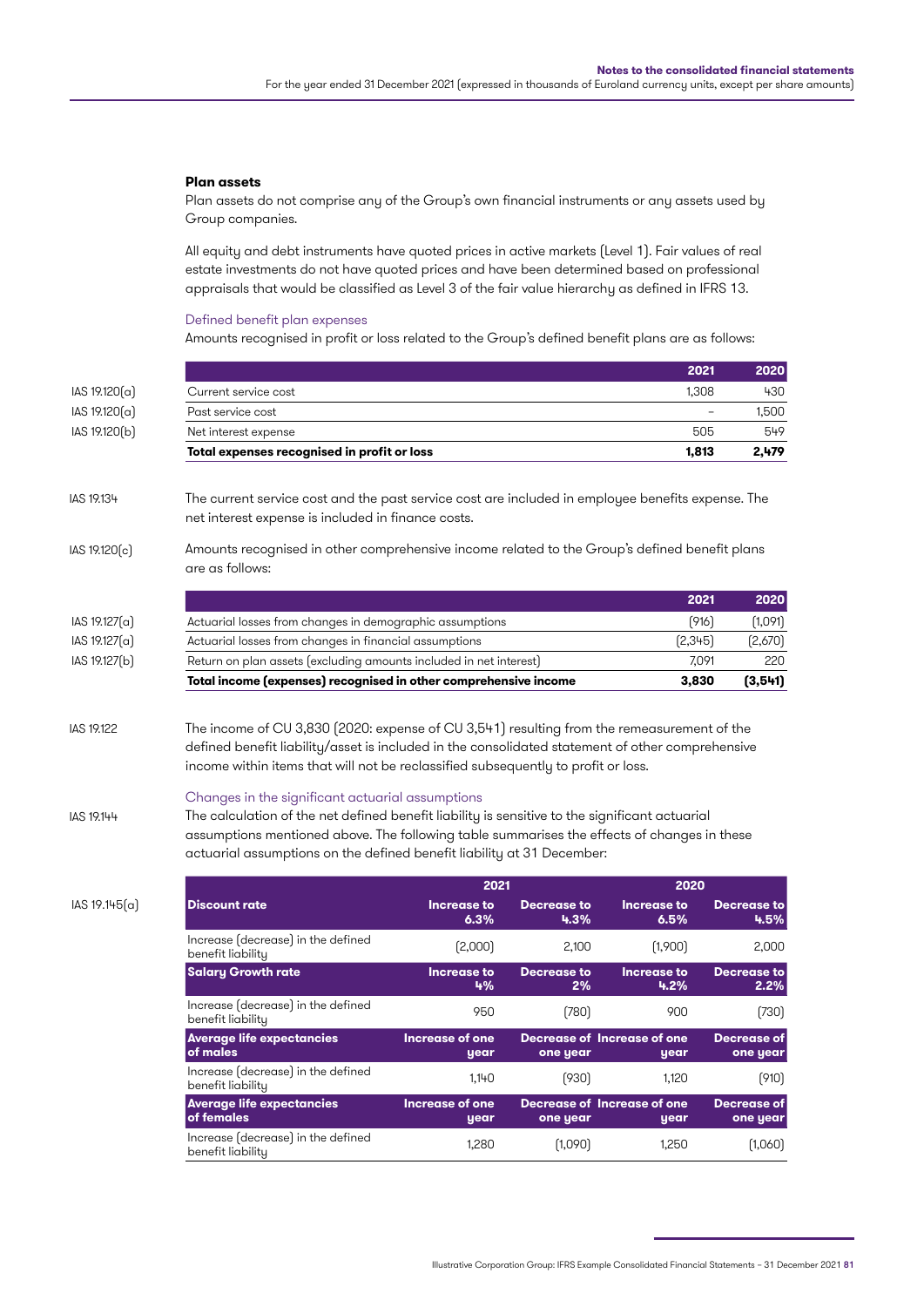IAS 19.145(b)

IAS 1.69

The present value of the defined benefit obligation has been calculated with the same method (project unit credit) as the defined benefit obligation recognised in the consolidated statement of financial position. The sensitivity analyses are based on a change in one assumption while not changing all other assumptions. This analysis may not be representative of the actual change in the defined benefit obligation as it is unlikely the change in any of the assumptions would occur in isolation of one another as some of the assumptions are correlated.

## 23. Provisions

# Telling the COVID Story

If the entity has to make additional provisions in relation to COVID-19 then these should be explained here. However, it is important to remember provisions should only be made if there is a legal or constructive obligation in place at the reporting date. For example, the entity may need to restructure parts of their business. Provisions for these costs should only be made when legal or constructive obligations exist, and full details should be disclosed in accordance with IAS 37.

All provisions are considered current. The carrying amounts and the movements in the provision account are as follows:

|              |                                         | <b>Restructuring</b>     | <b>Other</b> | <b>Total</b> |
|--------------|-----------------------------------------|--------------------------|--------------|--------------|
| IAS 37.84(a) | Carrying amount 1 January 2021          | 2.110                    | 1.235        | 3,345        |
| IAS 37.84(b) | Additional provisions                   | $\overline{\phantom{a}}$ | 1.570        | 1,570        |
| IAS 37.84(c) | Amount utilised                         | (876)                    | (2,211)      | (3,087)      |
| IAS 37.84(d) | Reversals                               | (510)                    | (103)        | (613)        |
| IAS 37.84(a) | <b>Carrying amount 31 December 2021</b> | 724                      | 491          | 1,215        |
|              |                                         |                          |              |              |

Provisions recognised at acquisition date in a business combination are included in additions (see Note 5.1). Provisions classified as held for sale are included within amount utilised (see Note 20).

- The provision for restructuring relates to the Phoenix programme, which was initiated in late 2018 and carried out predominantly in 2020 and 2021. The restructuring provision as at 31 December 2021 was reduced following the outcome of several lawsuits brought against the Group during 2021 by former employees. Out of court settlements based on the outcome of earlier settlements are expected for most of the remaining claims. The Group's management expects to settle the remaining termination remuneration for former employees and legal fees relating to the restructuring programme in 2022. The Group is not eligible for any reimbursement by third parties in this regard. IAS 37.85(a) IAS 1.125(a) IAS 37.85(b) IAS 37.85(c)
- Other provisions relate to various legal and other claims by customers, such as warranties for which customers are covered for the cost of repairs. IAS 37.85(a)
- Usually, these claims are settled between 3 and 18 months from initiation, depending on the procedures used for negotiating the claims. As the timing of settlement of these claims is to a large extent dependent on the pace of negotiation with various counterparties and legal authorities, the Group cannot reliably estimate the amounts that will eventually be paid in settlement after more than twelve months from the reporting date. Therefore, the amount is classified as current. IAS 37.85(b) IAS 1.61
- The majority of the other provisions recognised at 31 December 2020 related to claims initiated in 2020 that were settled during 2021. Management, on the advice of counsel, does not expect that the outcome of any of the remaining cases will give rise to any significant loss beyond the amounts recognised at 31 December 2021. None of the provisions will be discussed here in further detail so as to not seriously prejudice the Group's position in the related disputes. IAS 1.125 IAS 37.92

<sup>82</sup> Illustrative Corporation Group: IFRS Example Consolidated Financial Statements – 31 December 2021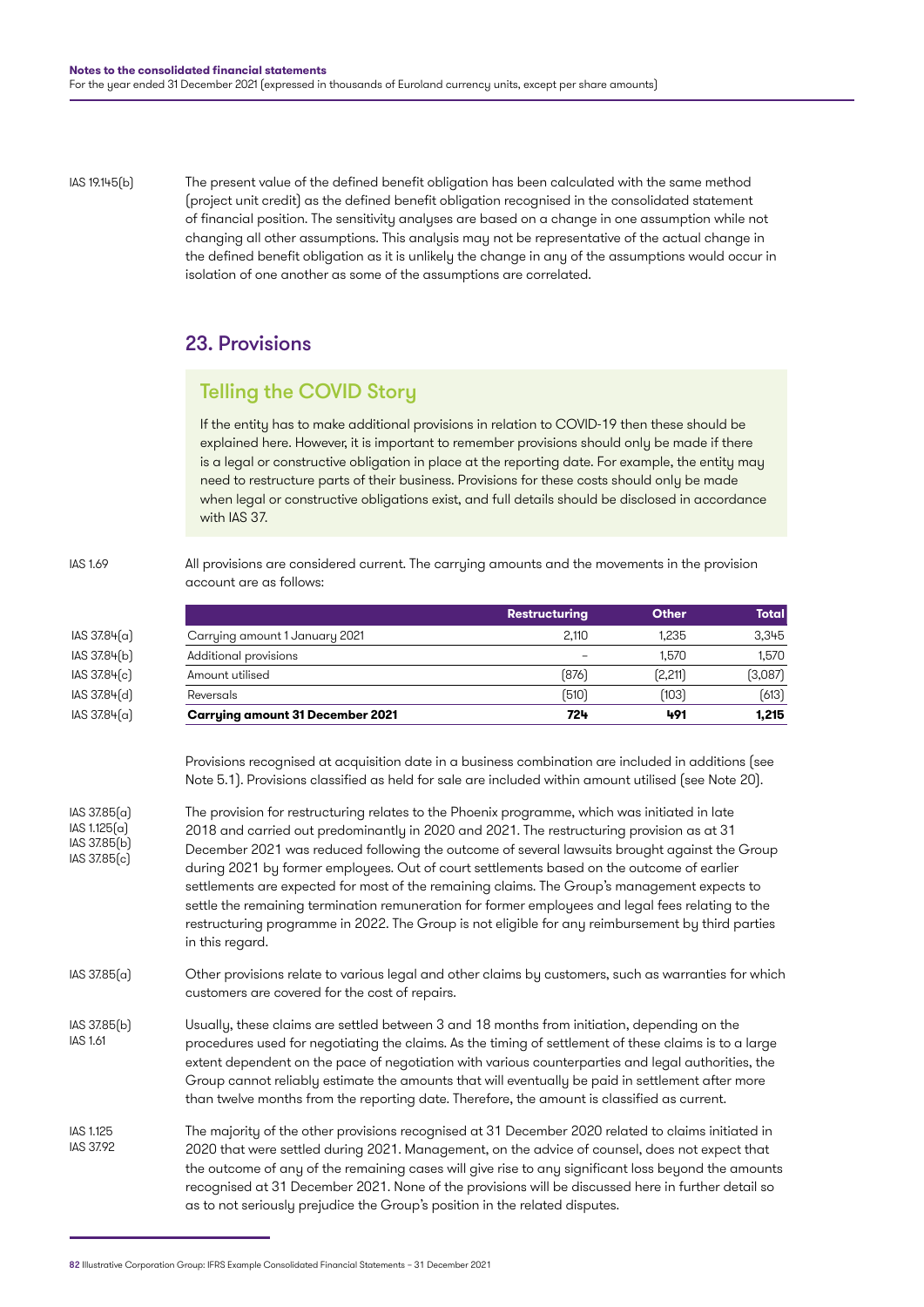# 24. Trade and other payables

# Telling the COVID Story

Trade and other payables may be impacted if the entity is adjusting (ie delaying) their terms of trade with suppliers. In addition, short-term bank overdrafts could increase if limits have been exceeded. Ensuring disclosures of such situations are made if these liabilities have changed significantly will help the users of the financial statements better understand the liquidity and cash flow position of the entity.

Trade and other payables consist of the following:

|                              | 31 December<br>2021 | 31 December<br>2020 |
|------------------------------|---------------------|---------------------|
| <b>Current:</b>              |                     |                     |
| - Trade payables             | 7,843               | 6,472               |
| - Short-term bank overdrafts | 654                 | 78                  |
|                              | 8.497               | 6,550               |

IFRS 7.25 IFRS 7.29(a) All amounts are short-term. The carrying values of trade payables and short-term bank overdrafts are considered to be a reasonable approximation of fair value.

## 25. Contract and other liabilities

# Telling the COVID Story

Contract liabilities are unlikely to change significantly, unless customers have reduced what they are paying in advance. However, some contract liabilities may need to be non-current rather than current if contracts have been put on hold or delayed for an extended period. Because of the pandemic, milestones in contracts may no longer be met in the timeframes originally predicted. This could result in having to change the carrying amounts of the liabilities due to a need for them to be discounted.

Contract and other liabilities consist of the following:

|                                                             | 31 December<br>2021 | 31 December<br>2020 |
|-------------------------------------------------------------|---------------------|---------------------|
| Advances received for construction contract work            | 513                 | 427                 |
| Deferred service revenue                                    | 2.123               | 2,291               |
| Other                                                       | 22                  | 657                 |
| Other liabilities - current                                 | 2,658               | 3.375               |
| Contingent consideration for the acquisition<br>of Goodtech | 620                 |                     |
| Other liabilities - non-current                             | 620                 |                     |

Illustrative Corporation Group: IFRS Example Consolidated Financial Statements – 31 December 2021 83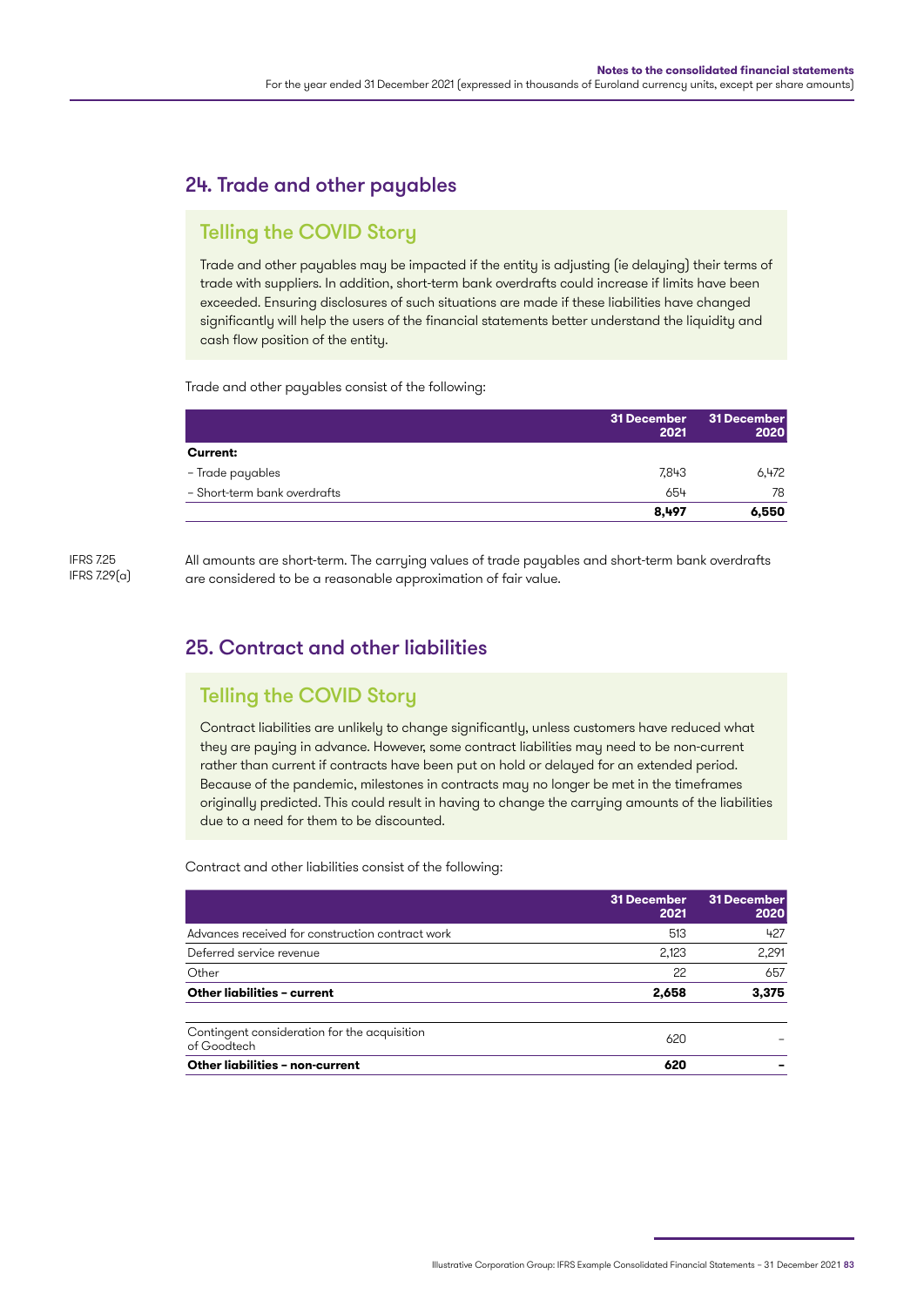IAS 1.69 IAS 1.61

Advances received for construction contract work and deferred service revenue represent customer payments received in advance of performance (contract liabilities) that are expected to be recognised as revenue in 2022. As described in Note 4.7:

- the construction of telecommunication systems normally takes 10–12 months from commencement of design through to completion of installation, and
- maintenance and extended warranty contracts very from 12–36 months in length, however, customers are only required to pay in advance for each successive twelve-month period.

The amounts recognised as a contract liability will generally be utilised within the next annual reporting period.

## 26. Reconciliation of liabilities arising from financing activities

IAS 7.44A

The changes in the Group's liabilities arising from financing activities can be classified as follows:

|                    | Long-term<br><b>borrowings</b> | <b>Short-term</b><br><b>borrowings</b> | Lease<br><b>liabilities</b> | <b>Total</b> |
|--------------------|--------------------------------|----------------------------------------|-----------------------------|--------------|
| 1 January 2021     | 21,265                         | 3.379                                  | 35,509                      | 60,153       |
| <b>Cash-flows:</b> |                                |                                        |                             |              |
| – Repayment        |                                | (300)                                  | (1,793)                     | [2,093]      |
| - Proceeds         |                                | 1.441                                  |                             | 1,441        |
| Non-cash:          |                                |                                        |                             |              |
| - Fair value       | 70                             | 30                                     |                             | 100          |
| - Reclassification | (265)                          | 265                                    | -                           | -            |
| 31 December 2021   | 21,070                         | 4.815                                  | 33,716                      | 59,601       |

|                    | Long-term<br><b>borrowings</b> | <b>Short-term</b><br>borrowings | Lease<br><b>liabilities</b> | <b>Total</b> |
|--------------------|--------------------------------|---------------------------------|-----------------------------|--------------|
| 1 January 2020     | 21,405                         | 3,818                           | 37,007                      | 62,230       |
| Cash-flows:        |                                |                                 |                             |              |
| - Repayment        |                                | (649)                           | (1,498)                     | (2,147)      |
| Non-cash:          |                                |                                 |                             |              |
| - Fair value       |                                | 70                              |                             | 70           |
| - Reclassification | (140)                          | 140                             | -                           | -            |
| 31 December 2020   | 21,265                         | 3,379                           | 35,509                      | 60,153       |

<sup>84</sup> Illustrative Corporation Group: IFRS Example Consolidated Financial Statements – 31 December 2021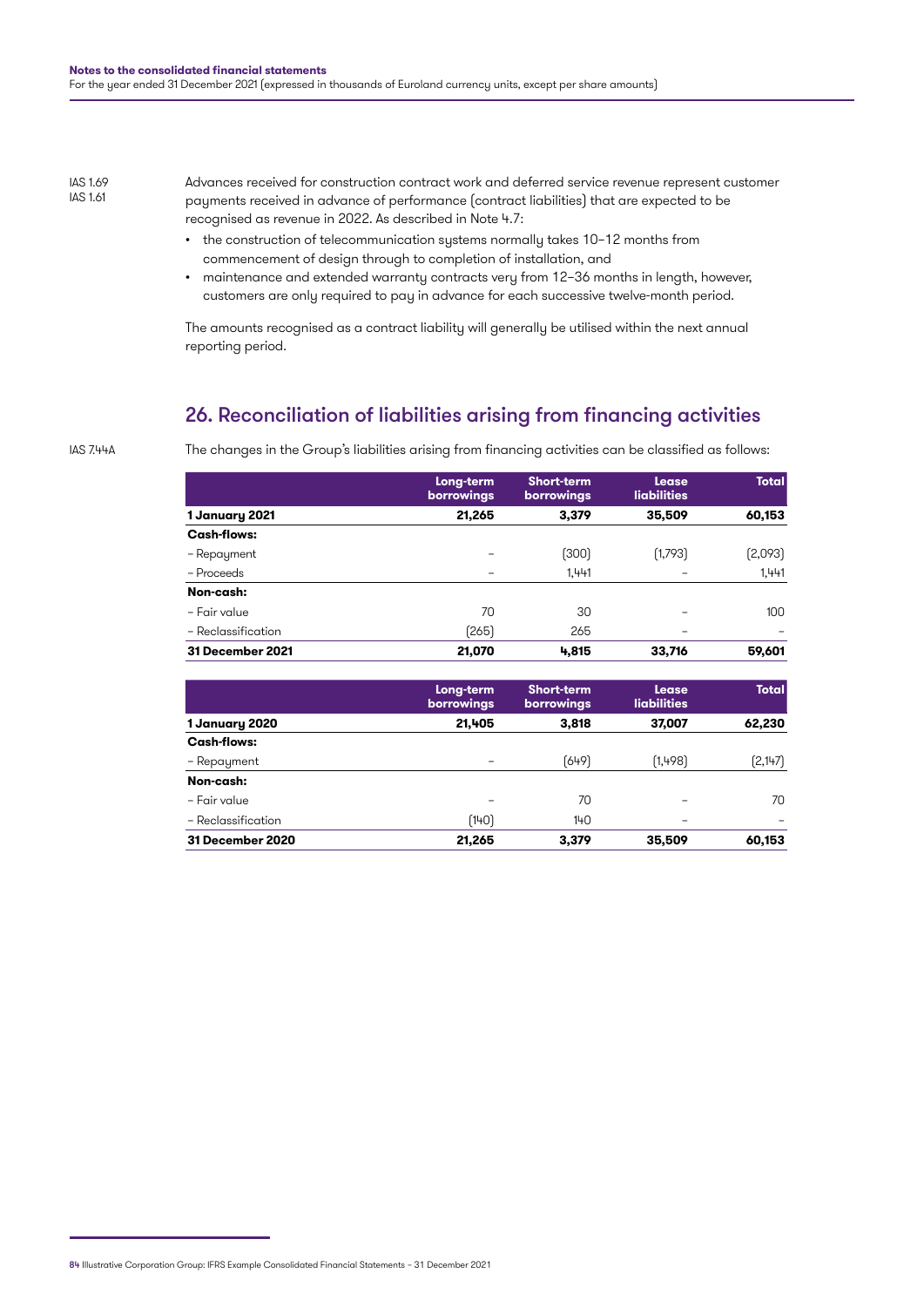# 27. Finance costs and finance income

Finance costs for the reporting periods consist of the following:

|                                    |                                                                                                                                                                                                 | 2021  | 2020  |
|------------------------------------|-------------------------------------------------------------------------------------------------------------------------------------------------------------------------------------------------|-------|-------|
| IFRS 7.20(b)                       | Interest expense for borrowings at amortised cost:                                                                                                                                              |       |       |
|                                    | - Subordinated shareholder loan                                                                                                                                                                 | 200   | 200   |
|                                    | - Other borrowings at amortised cost                                                                                                                                                            | 806   | 587   |
|                                    |                                                                                                                                                                                                 | 1,006 | 787   |
| <b>IFRS 16.49</b><br>IFRS 16.53(b) | Interest expense for leasing arrangements                                                                                                                                                       | 2,388 | 2,575 |
| IFRS 7.20(b)                       | <b>Total interest expense</b>                                                                                                                                                                   | 3.394 | 3,362 |
| IAS 23.26(a)                       | Interest expense capitalised into intangible assets                                                                                                                                             | (80)  | (78)  |
|                                    |                                                                                                                                                                                                 | 3,314 | 3,284 |
|                                    | Net interest expense on defined benefit liability                                                                                                                                               | 505   | 549   |
|                                    | Change in fair value relating to contingent consideration liability                                                                                                                             | 20    |       |
| IFRS $7.20(a)[i]$                  | Loss on foreign currency financial liabilities                                                                                                                                                  | 30    | 70    |
|                                    | Change in fair value of equity investments                                                                                                                                                      |       | 90    |
|                                    | <b>Total finance costs</b>                                                                                                                                                                      | 3,869 | 3,993 |
| IAS 23.26(b)                       | The average capitalisation rate for interest expense included in the cost of intangible assets was<br>4.4% (2020: 4.5%).<br>Finance income for the reporting periods consists of the following: |       |       |
|                                    |                                                                                                                                                                                                 | 2021  | 2020  |
| IFRS 7.20(b)                       | Interest from cash and cash equivalents                                                                                                                                                         | 484   | 357   |
| IFRS 7.20(b)                       | Interest on financial assets carried at amortised cost                                                                                                                                          | 171   | 182   |
| IFRS 7.20(b)                       | Total interest for financial assets not at FVTPL                                                                                                                                                | 655   | 539   |
|                                    | Dividends from XY Ltd                                                                                                                                                                           | 40    |       |
|                                    | Change in fair value of equity investments                                                                                                                                                      | 110   |       |
|                                    | Dividends from listed equity securities                                                                                                                                                         | 29    | 21    |

 $IFRS Z20(a)[i]$  Fair value gains on forward exchange contracts held for trading 130 325

# 28. Other financial items

Other financial items consist of the following:

|                                  |                                                         | 2021 | 2020  |
|----------------------------------|---------------------------------------------------------|------|-------|
| IFRS 7.20(a)(i)                  | Gain from financial assets classified as FVTPL          |      | 18    |
| lAS 21.52(a)<br>IFRS 7.20(a)(iv) | Gain from exchange differences on loans and receivables | 937  | 1.164 |
|                                  |                                                         | 943  | 1.182 |
|                                  |                                                         |      |       |

**Total finance income 964 885**

Illustrative Corporation Group: IFRS Example Consolidated Financial Statements – 31 December 2021 85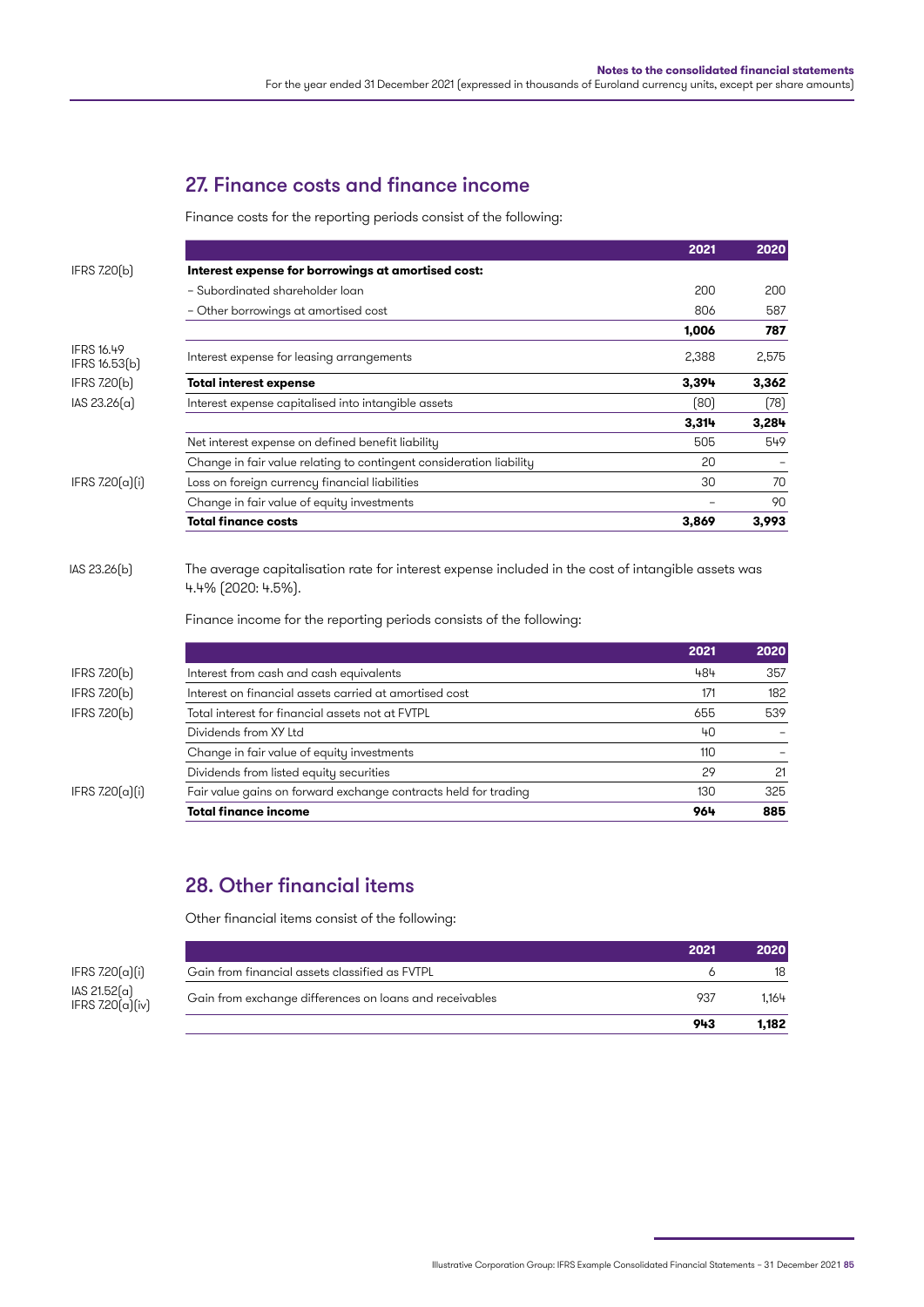### 29. Tax expense

## Telling the COVID Story

Certain governments have adopted tax reforms as a means of supporting business in 2020 and 2021 potentially affecting substantially enacted tax rates and/or realisation of deductible temporary differences. This could impact the tax disclosures as follows:

- Tax losses carry forward period may be extended and potentially may not expire when originally expected. Situations such as this should be disclosed, or
- The effective tax rate may be significantly different to the prior year and this should be explained.

An entity may be engaging in global tax planning arrangements to take advantage of the various government tax reforms and incentives arising from COVID-19. Those tax planning strategies may need to be reconsidered when preparing the financial statements.

The major components of tax expense<sup>7</sup> and the reconciliation of the expected tax expense based on the domestic effective tax rate of Illustrative Corporation Ltd at 30% (2020: 28%) and the reported tax expense in profit or loss is as follows: IAS 12.79 IAS 12.81(c)

|                 |                                                                                     | 2021   | 2020    |
|-----------------|-------------------------------------------------------------------------------------|--------|---------|
| IAS 12.81(c)(i) | Profit before tax                                                                   | 21,661 | 17,466  |
| IAS 12.85       | Domestic tax rate for Illustrative Corporation                                      | 30%    | 28%     |
|                 | <b>Expected tax expense</b>                                                         | 6,498  | 4,890   |
| IAS 12.84       | Adjustment for tax rate differences in foreign jurisdictions                        | 16     | 18      |
| IAS 12.84       | Adjustment for tax-exempt income:                                                   |        |         |
|                 | - Relating to equity accounted investments                                          | (24)   | (41)    |
|                 | - Other tax-exempt income                                                           | (69)   | (100)   |
|                 | - Gain on disposal of non-financial assets                                          | (33)   |         |
| IAS 12.84       | Adjustment for non-deductible expenses:                                             |        |         |
|                 | - Relating to goodwill impairment                                                   | 232    | 53      |
|                 | - Impairment of financial assets                                                    | 48     | 63      |
|                 | - Other non-deductible expenses                                                     | 126    | 5       |
|                 | <b>Actual tax expense</b>                                                           | 6,794  | 4,888   |
| IAS 12.80       | Tax expense comprises:                                                              |        |         |
|                 | - Current tax expense                                                               | 5,682  | 4,289   |
|                 | - Deferred tax expense:                                                             |        |         |
| IAS 12.80(c)    | - Origination and reversal of temporary differences                                 | 1.037  | 374     |
|                 | - Utilisation of previously recognised tax loss carryforwards                       | 75     | 225     |
|                 | <b>Tax expense</b>                                                                  | 6,794  | 4,888   |
|                 | Deferred tax expense (income), recognised directly in other<br>comprehensive income | 1,064  | (1,157) |

Note 16 provides information on deferred tax assets and liabilities. Note 21.3 provides information on deferred income tax recognised directly in each component of other comprehensive income. IAS 12.81(ab)

<sup>7</sup> Examples of major components of tax expense are included in IAS 12.80.

86 Illustrative Corporation Group: IFRS Example Consolidated Financial Statements – 31 December 2021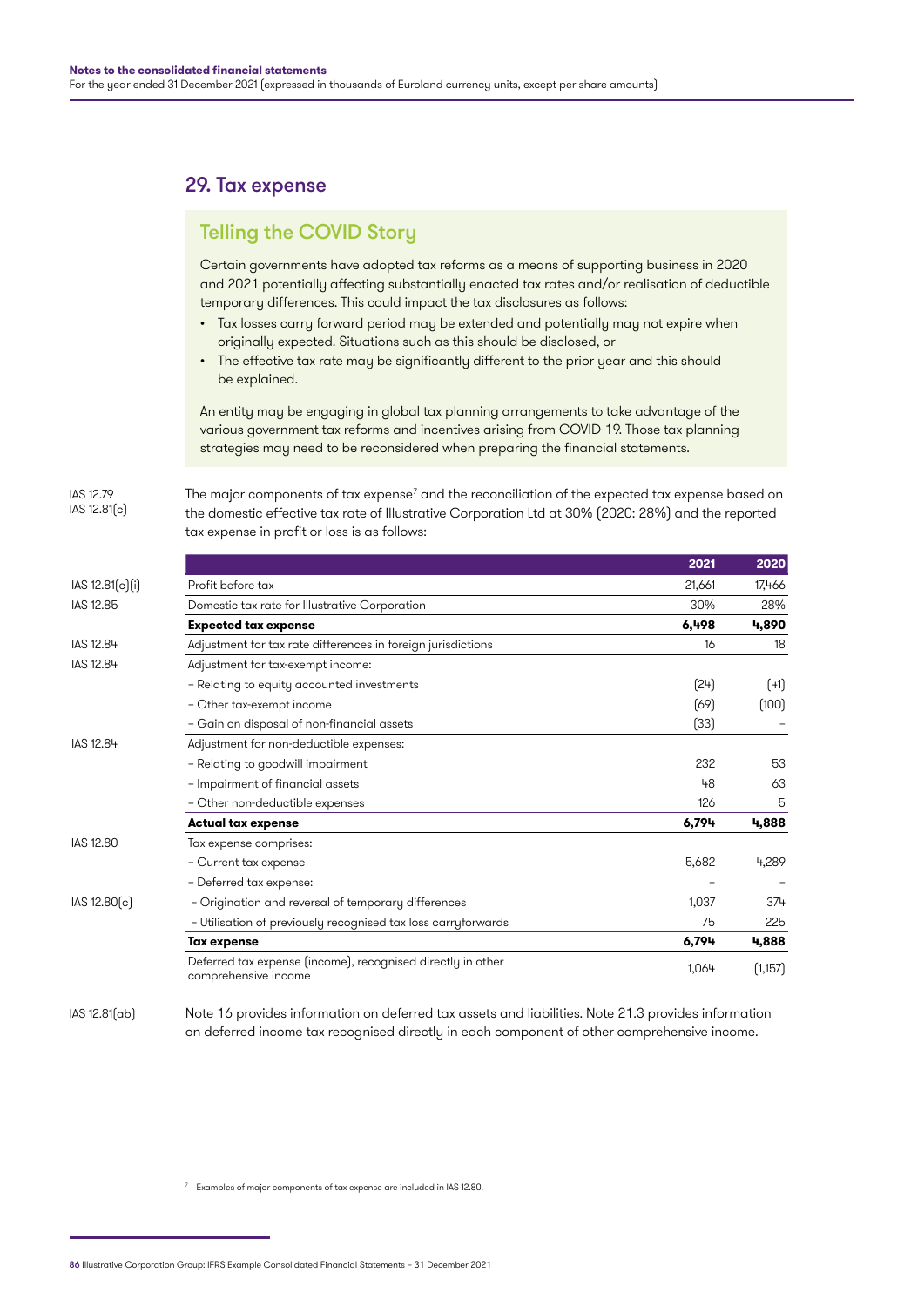# 30. Earnings per share and dividends

#### **Earnings per share**

- Both the basic and diluted earnings per share have been calculated using the profit attributable to shareholders of the parent company (Illustrative Corporation Ltd) as the numerator, ie no adjustments to profit were necessary in 2021 or 2020. IAS 33.70(a)
- The reconciliation of the weighted average number of shares for the purposes of diluted earnings per share to the weighted average number of ordinary shares used in the calculation of basic earnings per share is as follows: IAS 33.70(b)

| Amounts in thousand shares:                                                           | 2021   | 2020   |
|---------------------------------------------------------------------------------------|--------|--------|
| Weighted average number of shares used in basic earnings per share                    | 12.520 | 12,000 |
| Shares deemed to be issued for no consideration in respect of<br>share-based payments |        |        |
| Weighted average number of shares used in diluted earnings per share                  | 12.537 | 12.021 |

#### **Dividends**

During 2021, Illustrative Corporation paid dividends of CU 3,000 (2020: CU Nil) to its equity shareholders. This represents a payment of CU 0.25 per share (2020: CU Nil per share). IAS 1.137(a)

> Also during 2021, the directors proposed the payment of a dividend of CU 6,885 (CU 0.50 per share). As the distribution of dividends by Illustrative Corporation requires approval at the shareholders' meeting, no liability in this respect is recognised in the 2021 consolidated financial statements. No income tax consequences are expected to arise as a result of this transaction at the level of Illustrative Corporation.

Illustrative Corporation Group: IFRS Example Consolidated Financial Statements – 31 December 2021 87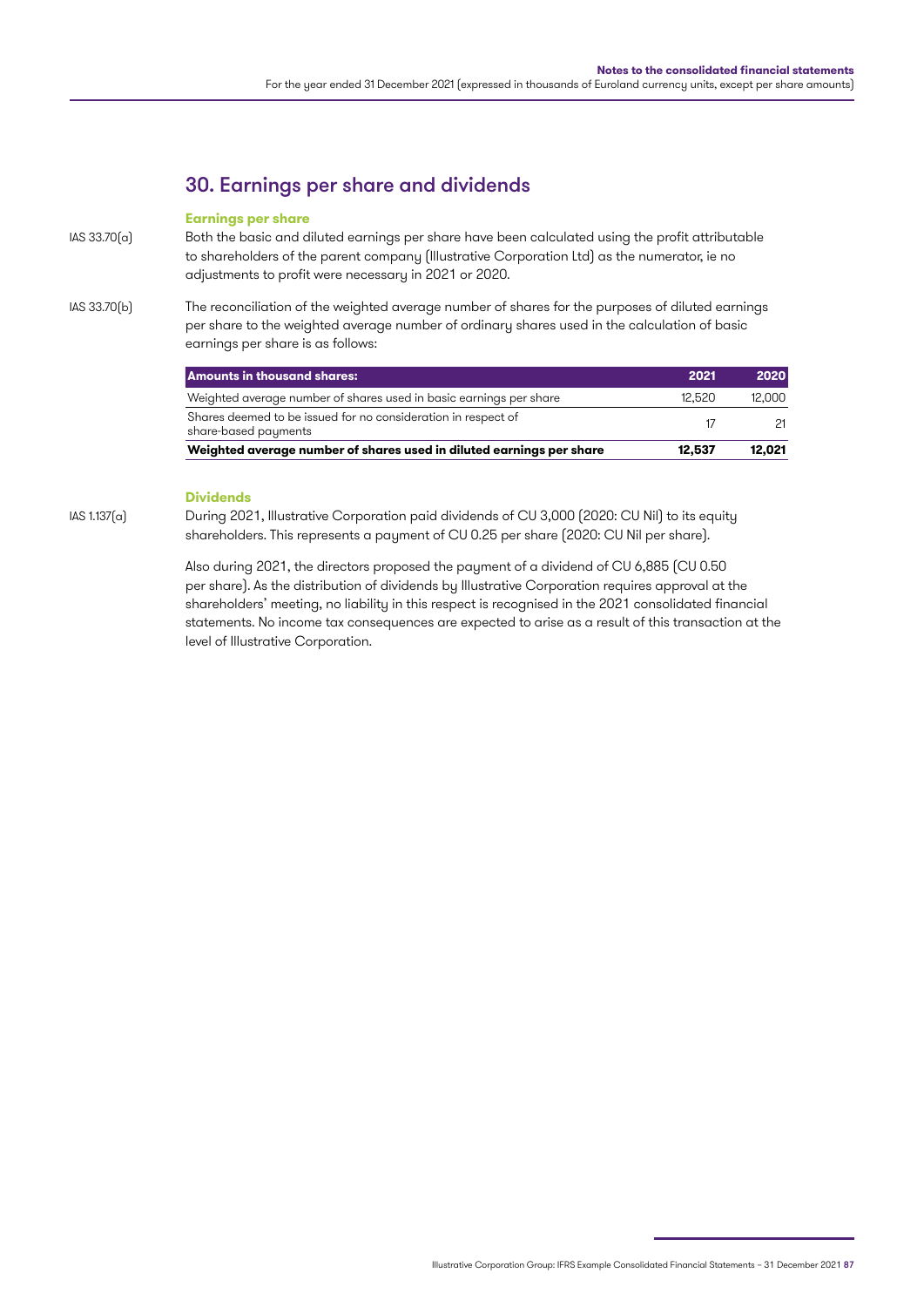# 31. Non-cash adjustments and changes in working capital

The following non-cash flow adjustments and adjustments for changes in working capital have been made to profit before tax to arrive at operating cash flow:

| <b>Adjustments:</b>                                                   | 2021   | 2020     |
|-----------------------------------------------------------------------|--------|----------|
| Depreciation, amortisation and impairment of non-financial assets     | 10,093 | 8,881    |
| Foreign exchange gains                                                | (937)  | (1, 164) |
| Interest and dividend income                                          | (724)  | (560)    |
| Fair value gains on financial assets recognised in profit or loss     | [186]  | (343)    |
| Cash flow hedges reclassified from equity                             | (640)  | (712)    |
| Interest expense                                                      | 3,314  | 3,284    |
| Impairment of financial assets                                        | 364    | 581      |
| Fair value loss on financial liabilities recognised in profit or loss | 30     | 70       |
| Change in fair value of equity investments                            | (110)  | 90       |
| Gain on disposal of non-financial assets                              | (115)  |          |
| Share-based payment expenses                                          | 298    | 466      |
| Net interest on defined benefit liability                             | 505    | 549      |
| Current and past service costs                                        | 1,308  | 1,930    |
| Result from equity accounted investments                              | (391)  | (141)    |
| Change in fair value of investment property                           | (310)  | (175)    |
| Change in fair value of contingent consideration                      | 20     |          |
| Other                                                                 | (577)  | (404)    |
| Total adjustments                                                     | 11,942 | 12,352   |

| Net changes in working capital:       | 2021      | 2020    |
|---------------------------------------|-----------|---------|
| Change in inventories                 | 2.454     | 6,814   |
| Change in trade and other receivables | (5,304)   | 545     |
| Change in trade and other payables    | (1,688)   | (5,637) |
| Change in other liabilities           | (1,852)   | (114)   |
| Change in other employee obligations  | (3,285)   | 4,870   |
| Change in provisions                  | [2,216]   | [2,289] |
| Total changes in working capital      | (11, 891) | 4,189   |

IAS 7.43

In 2021, the consideration transferred for the Group's acquisition of Goodtech (see Note 5.1) included a contingent payment arrangement amounting to CU 600 as of the acquisition date. The initial recognition of this liability and the subsequent change in fair value of CU 20 (2020: Nil) are non-cash transactions excluded from the consolidated statement of cash flows.

<sup>88</sup> Illustrative Corporation Group: IFRS Example Consolidated Financial Statements – 31 December 2021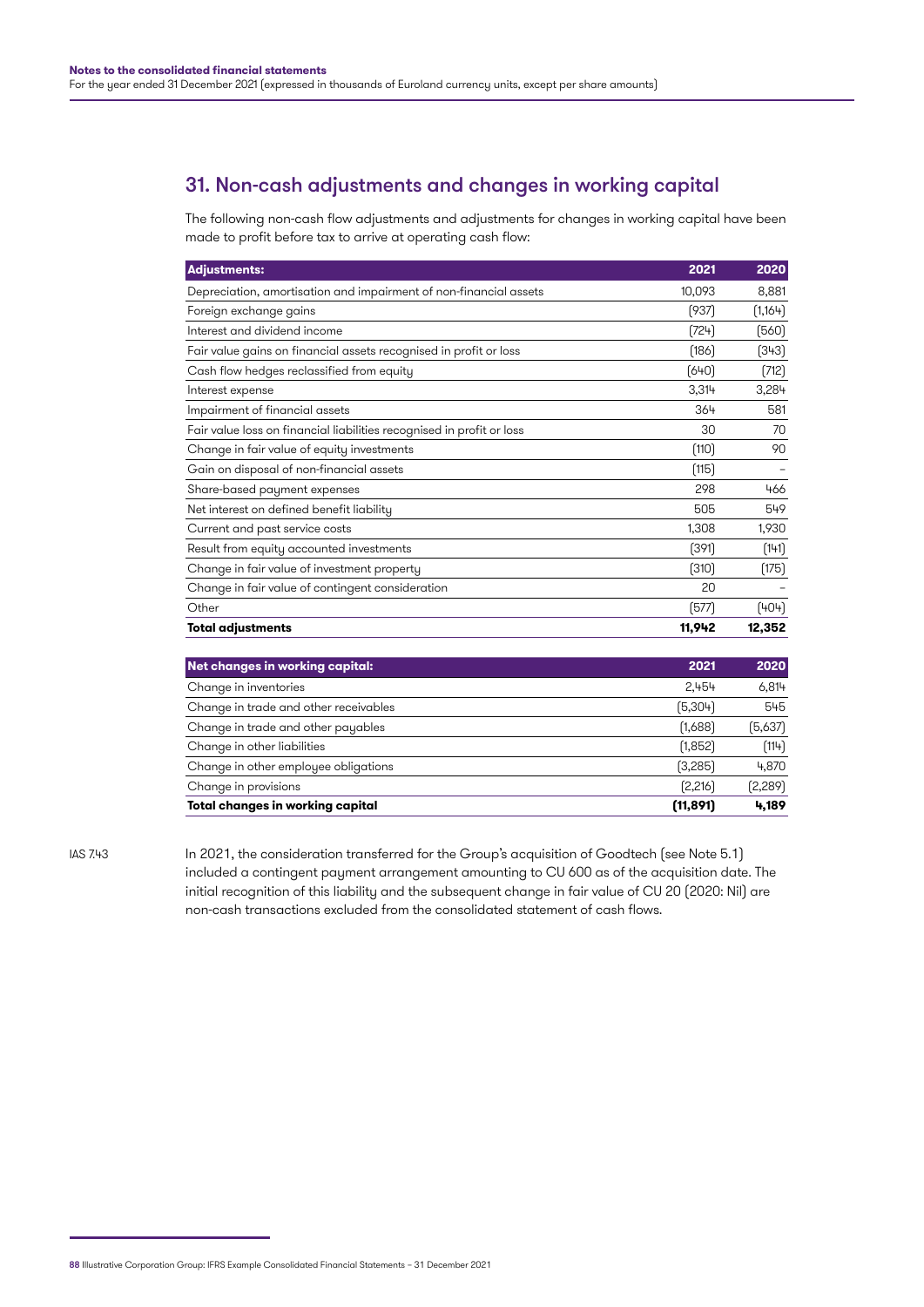# 32. Related party transactions

# Telling the COVID Story

- Economic dependence An entity that is otherwise not economically dependent on another entity or individual may find that its circumstances have changed during the course of the pandemic. Transactions involving related parties cannot be presumed to be carried out on an arm's-length basis, and any representations about transactions with related parties should not imply those transactions were made on terms equivalent to those that prevail in an arm's-length transaction unless such representations can be substantiated. Management should consider whether disclosure regarding economic dependence should be added to the financial statements.
- Guarantees An entity that has provided guarantees to related parties as a result of COVID-19, will need to consider whether a liability should be recognised in the financial statements.

The Group's related parties include its associates and joint venture, key management, postemployment benefit plans for the Group's employees and others as described below. In addition, Illustrative Corporation has a subordinated loan from its main shareholder, the SRC Investment Trust (see Note 15.5 for information on terms and conditions), on which interest of CU 200 (2020: CU 200) is paid.

Unless otherwise stated, none of the transactions incorporate special terms and conditions and no guarantees were given or received. Outstanding balances are usually settled in cash. IAS 24.18(b)(i) IAS 24.18(b)(ii)

#### **32.1 Transactions with associates**

In order to meet peak demands by its customers, some of the Group's consulting services are sub-contracted to its associate, Equipe. During 2021, Equipe provided services valued at CU 568 (2020: CU 590). The outstanding balance of CU 20 (31 December 2020: CU 22) due to Equipe is included in trade payables.

#### **32.2 Transactions with joint ventures**

During 2021, Halftime provided services valued at CU 10 (2020: CU 3). There is no outstanding balance as at 31 December 2021 (31 December 2020: Nil). IAS 24.19(e) IAS 24.18(a) IAS 24.18(b)

#### **32.3 Transactions with key management personnel**

Key management of the Group are the executive members of Illustrative Corporation Ltd's board of directors, members of the executive council and non-executive directors. Key management personnel remuneration includes the following expenses:

|              |                                      | 2021  | 2020  |
|--------------|--------------------------------------|-------|-------|
| IAS 24.17(a) | Short-term employee benefits:        |       |       |
|              | - Salaries including bonuses         | 2,420 | 2,210 |
|              | - Social security costs              | 70    | 34    |
|              | - Car allowance                      | 220   | 190   |
|              |                                      | 2,710 | 2,434 |
| IAS 24.17(b) | <b>Post-employment benefits:</b>     |       |       |
|              | - Defined benefit pension plans      | 312   | 299   |
|              | - Defined contribution pension plans | 25    | 12    |
|              |                                      | 337   | 311   |
| IAS 24.17(d) | Termination benefits                 | 100   |       |
| IAS 24.17[e] | Share-based payments                 | 103   | 175   |
|              | <b>Total remuneration</b>            | 3,250 | 2,920 |
|              |                                      |       |       |

During 2021, certain key management personnel exercised share options with total exercise price of CU 1,685 (2020: Nil) granted in the Group's Star Programme. IAS 24.18(a)

### IAS 24.18(b)(i) IAS 24.18(b)(ii)

IAS 24.19(d)  $IAS 24.18<sub>[a]</sub>$ IAS 24.18(b)

IAS 24.19(f)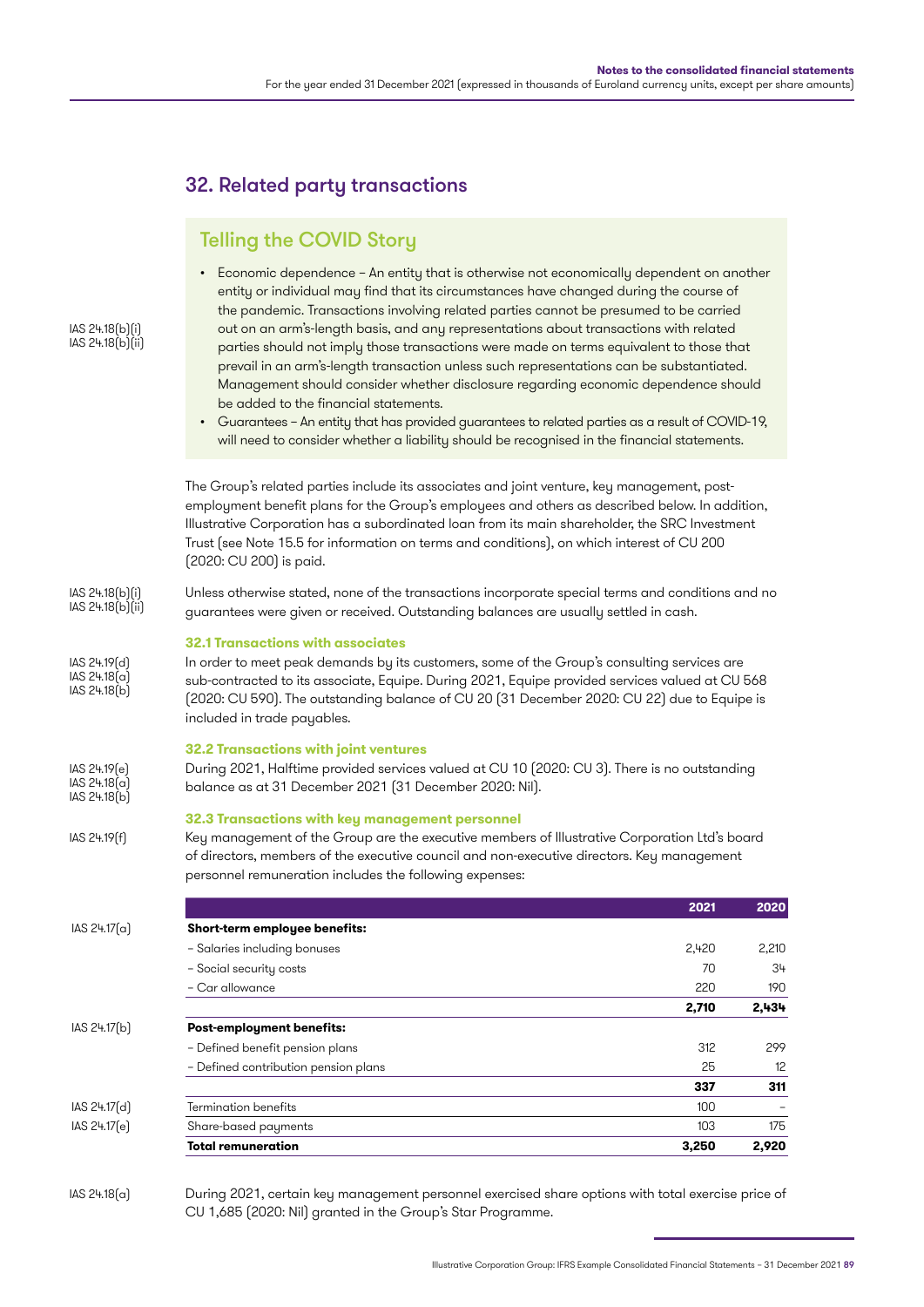The Group allows its employees to take up limited short-term loans to fund merchandise and other purchases through the Group's business contacts. This facility is also available to the Group's key management personnel. During 2021, the Group's key management received short term loans totalling CU 40 (2020: CU 38). The outstanding balance of CU 1 (31 December 2020: CU 1) has been included in trade and other receivables. IAS 24.18(a) IAS 24.18(b)

> During 2021, the Group obtained legal services from a law firm over which one of the directors exercises significant influence. The amount billed related to this legal service amounted to CU 21 (2020: Nil), based on normal market rates and was fully repaid at the reporting date.

#### **32.4 Transactions with the defined benefit plan**

IAS 24.9(b)(v)

The defined benefit plan is a related party. The defined benefit plan does not hold shares in Illustrative Corporation Ltd. The Group's only transaction with the defined benefit plan relate to contributions paid to the plan (see Note 22.3).

## 33. Contingent liabilities

## Telling the COVID Story

An entity may anticipate losses on account of reduction in demand, supply chain disruptions or losses due to an overall decline in economic output. However, future operating losses on existing contracts do not meet the definition of a liability unless they fall in the category of onerous contracts, and hence, should not be provided for in accordance with IAS 37, however (if it meets the definition) should be disclosed as a contingent liability.

IAS 37.86

Various warranty and legal claims were brought against the Group during both reporting periods. Unless recognised as a provision (see Note 23), management considers these claims to be unjustified and the probability they will require settlement at the Group's expense to be remote. This evaluation is consistent with external independent legal advice.

## 34. Financial instruments risk

## Telling the COVID Story

Due to the rapidly changing economic environment, an entity may find it is subject to new or increasing risk (eg credit, liquidity, or market risk) or concentrations of risk. In addition, an entity may find its risks have changed from the prior period. Management should evaluate whether additional risk disclosures are required.

IFRS requires an entity to disclose a sensitivity analysis (including quantitative disclosures) pertaining to changes in the relevant risk variable that are "reasonably possible" at the reporting date. Management may need to perform sensitivity calculations using a larger range for the risk variables or consider a direction of change that reflects expectations resulting from the COVID-19 pandemic.

<sup>90</sup> Illustrative Corporation Group: IFRS Example Consolidated Financial Statements – 31 December 2021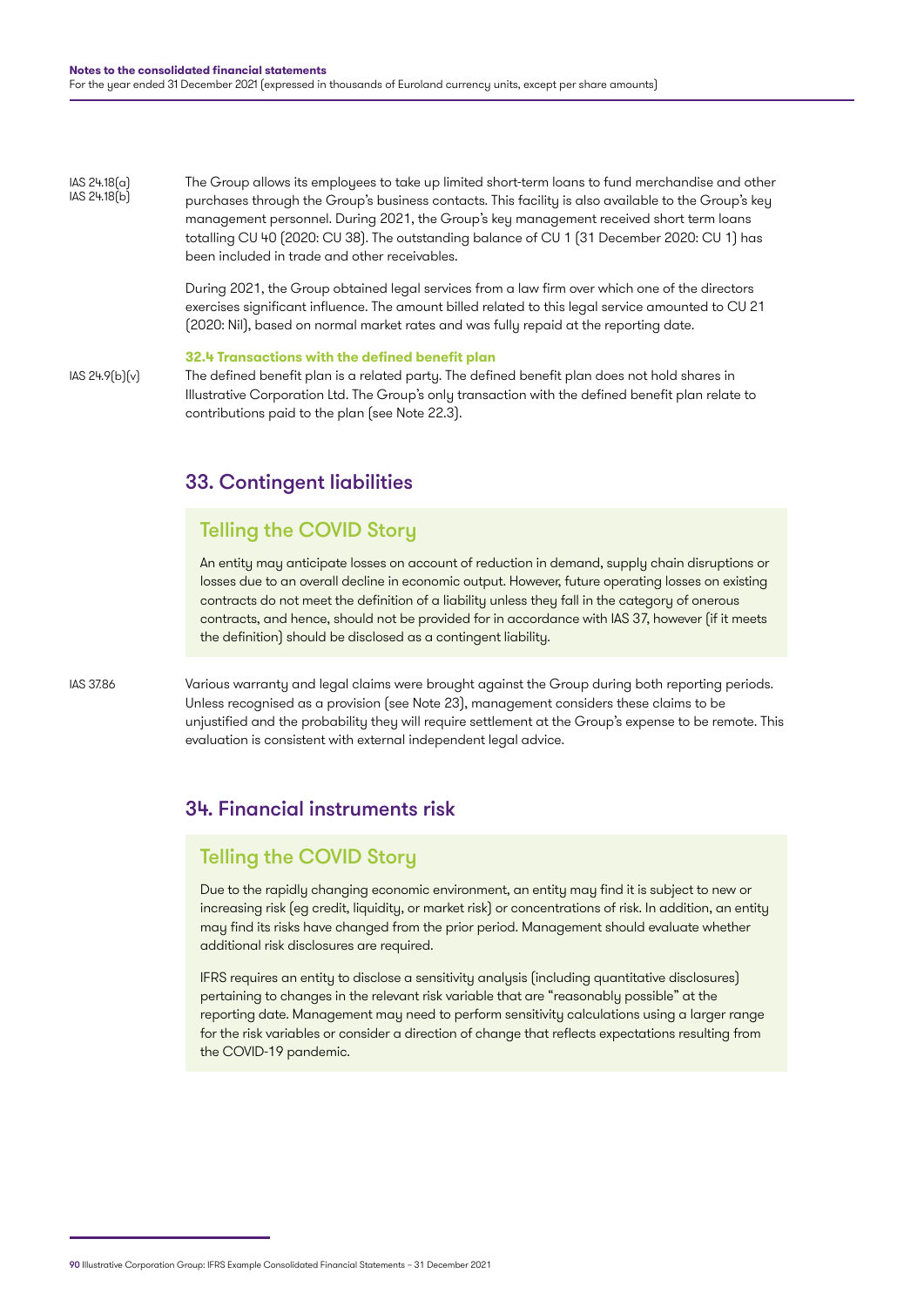#### Risk management objectives and policies

The Group is exposed to various risks in relation to financial instruments. The Group's financial assets and liabilities by category are summarised in Note 15.1. The main types of risks are market risk, credit risk and liquidity risk.

The Group's risk management is coordinated at its headquarters, in close cooperation with the board of directors, and focuses on actively securing the Group's short to medium-term cash flows by minimising the exposure to volatile financial markets. Long-term financial investments are managed to generate lasting returns.

The Group does not actively engage in the trading of financial assets for speculative purposes nor does it write options. The most significant financial risks to which the Group is exposed are described below.

The Group enters into derivatives, principally for hedging foreign exchange risk. Associated disclosures relating to hedge accounting are included in Note 15.4.

**Guidance note:** IFRS 9 amended IFRS 7 to allow disclosures of financial instruments risks arising from the entity's hedge accounting activities and associated risk managing strategies to be placed outside the financial statements. Although paragraph IFRS 7.21B requires an entity to present the required disclosures in a single note or separate section in its financial statements, an entity need not duplicate information that is already presented elsewhere, provided that the information is incorporated by cross-reference from the financial statements to some other statement. For example, reference could be made to a management commentary or risk report, so long as those reports are made available to users of the financial statements on the same terms and at the same time as the financial statements. Without the information incorporated by cross-reference, the financial statements would be incomplete.

#### **34.1 Market risk analysis**

The Group is exposed to market risk through its use of financial instruments and specifically to currency risk, interest rate risk and certain other price risks, which result from both its operating and investing activities.

#### Foreign currency sensitivity

IFRS 7.33(a)

Most of the Group's transactions are carried out in CU. Exposures to currency exchange rates arise from the Group's overseas sales and purchases, which are primarily denominated in US dollars (USD) and Pounds Sterling (GBP). The Group also holds an investment in a USD bond. Further, the Group has a USD loan, which has been used to fund the purchase of investment property in the United States.

To mitigate the Group's exposure to foreign currency risk, non-CU cash flows are monitored and forward exchange contracts are entered into in accordance with the Group's risk management policies. Generally, the Group's risk management procedures distinguish short-term foreign currency cash flows (due within six months) from longer-term cash flows (due after six months). Where the amounts to be paid and received in a specific currency are expected to largely offset one another, no further hedging activity is undertaken. Forward exchange contracts are mainly entered into for significant long-term foreign currency exposures that are not expected to be offset by other same-currency transactions. Hedge accounting disclosures are included in Note 15.4. IFRS 7.33(b) IFRS 7.IG15 IEDS 722A

IFRS 7.33 IFRS 7.IG15

Illustrative Corporation Group: IFRS Example Consolidated Financial Statements – 31 December 2021 91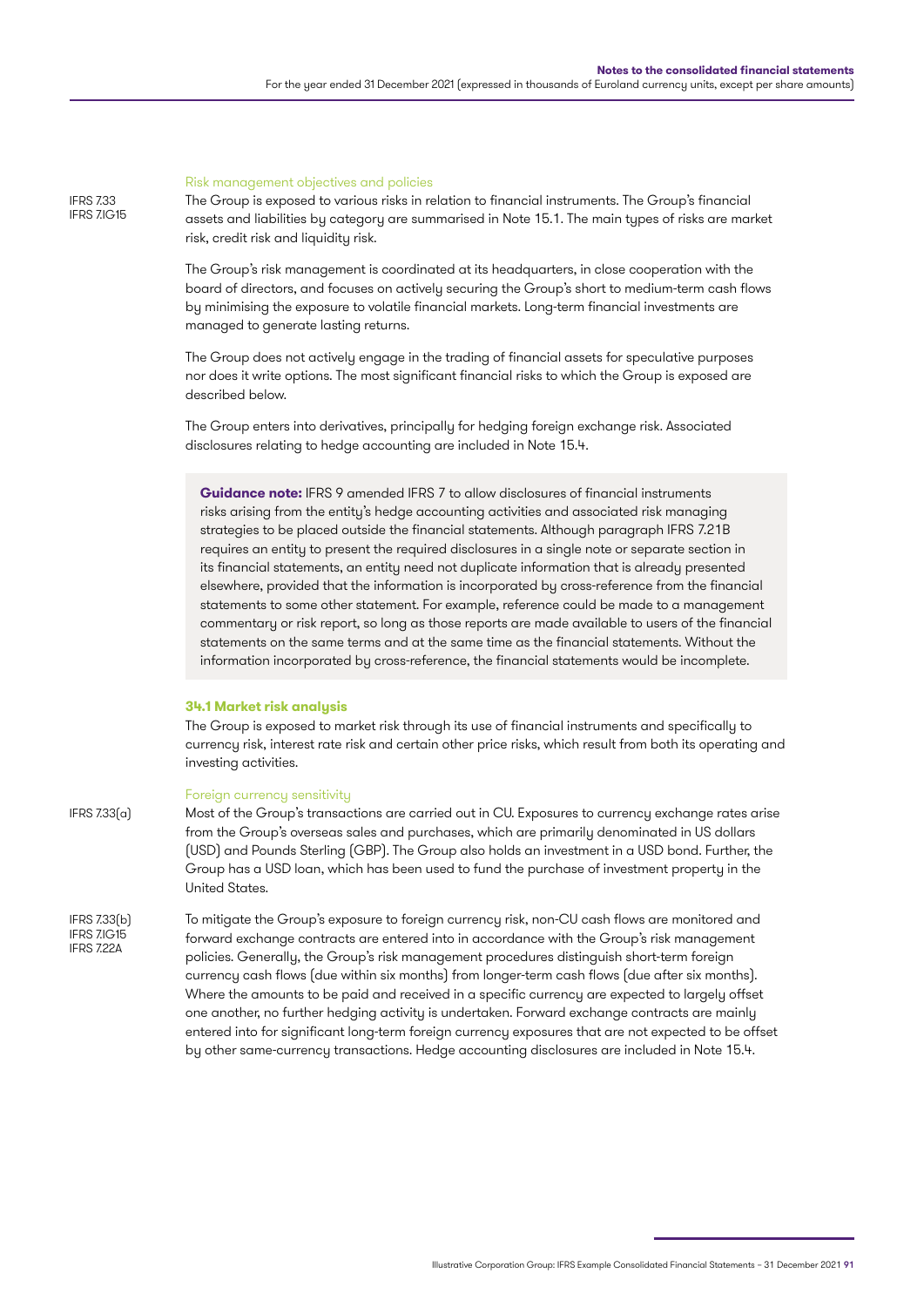Foreign currency denominated financial assets and liabilities which expose the Group to currency risk are disclosed below. The amounts shown are those reported to key management translated into CU at the closing rate:

|                              | <b>Short-term exposure</b> | Long-term<br>exposure |              |            |
|------------------------------|----------------------------|-----------------------|--------------|------------|
|                              | <b>USD</b>                 | <b>GBP</b>            | <b>Other</b> | <b>USD</b> |
| 31 December 2021             |                            |                       |              |            |
| <b>Financial assets</b>      | 4.518                      | 3,629                 | 308          | 1,363      |
| <b>Financial liabilities</b> | (710)                      | (1,658)               |              | (7,770)    |
| <b>Total exposure</b>        | 3,808                      | 1,971                 | 308          | (6, 407)   |
| 31 December 2020             |                            |                       |              |            |
| Financial assets             | 2.920                      | 1.840                 | 233          | 1,442      |
| <b>Financial liabilities</b> | [586]                      | (1, 368)              |              | (7,965)    |
| <b>Total exposure</b>        | 2,334                      | 472                   | 233          | (6, 523)   |

IFRS 7.34(a) IFRS 7.34(c)

IFRS 7.40(a) IFRS 7.40(b) The following table illustrates the sensitivity of profit and equity in relating to the Group's financial assets and financial liabilities and the USD/CU exchange rate and GBP/CU exchange rate 'all other things being equal'. It assumes a +/- 10% change of the CU/USD exchange rate for the year ended at 31 December 2021 (2020: 10%). A +/- 5% change is considered for the CU/GBP exchange rate (2020: 5%). Both of these percentages have been determined based on the average market volatility in exchange rates in the previous twelve months. The sensitivity analysis is based on the Group's foreign currency financial instruments held at each reporting date and also takes into account forward exchange contracts that offset effects from changes in currency exchange rates.

If the CU had strengthened against the USD by 10% (2020: 10%) and GBP by 5% (2020: 5%) respectively then this would have had the following impact:

|                  |            | <b>Profit for the year</b> |       |            | <b>Equity</b> |         |  |
|------------------|------------|----------------------------|-------|------------|---------------|---------|--|
|                  | <b>USD</b> | GBP                        | Total | <b>USD</b> | <b>GBP</b>    | Total l |  |
| 31 December 2021 | 197        | ั99)                       | 1961  | (47)       | (99)          | (146)   |  |
| 31 December 2020 | [53]       | 24)                        | 77    | (3)        | (24)          | (27)    |  |

If the CU had weakened against the USD by 10% (2020: 10%) and GBP by 5% (2020: 5%) respectively then this would have had the following impact:

|                  |            | <b>Profit for the year</b> |       |            | <b>Equity</b> |         |  |
|------------------|------------|----------------------------|-------|------------|---------------|---------|--|
|                  | <b>USD</b> | <b>GBP</b>                 | Total | <b>USD</b> | <b>GBP</b>    | Total l |  |
| 31 December 2021 | O7         |                            | 194   |            |               | 134     |  |
| 31 December 2020 | 53         | 20                         |       |            | 20            | 33      |  |

The higher foreign currency exchange rate sensitivity in profit in 2021 compared with 2020 is attributable to an increase in foreign currency denominated debt. Equity is more sensitive in 2021 than in 2020 because of an increase in use of foreign currency forwards.

<sup>92</sup> Illustrative Corporation Group: IFRS Example Consolidated Financial Statements – 31 December 2021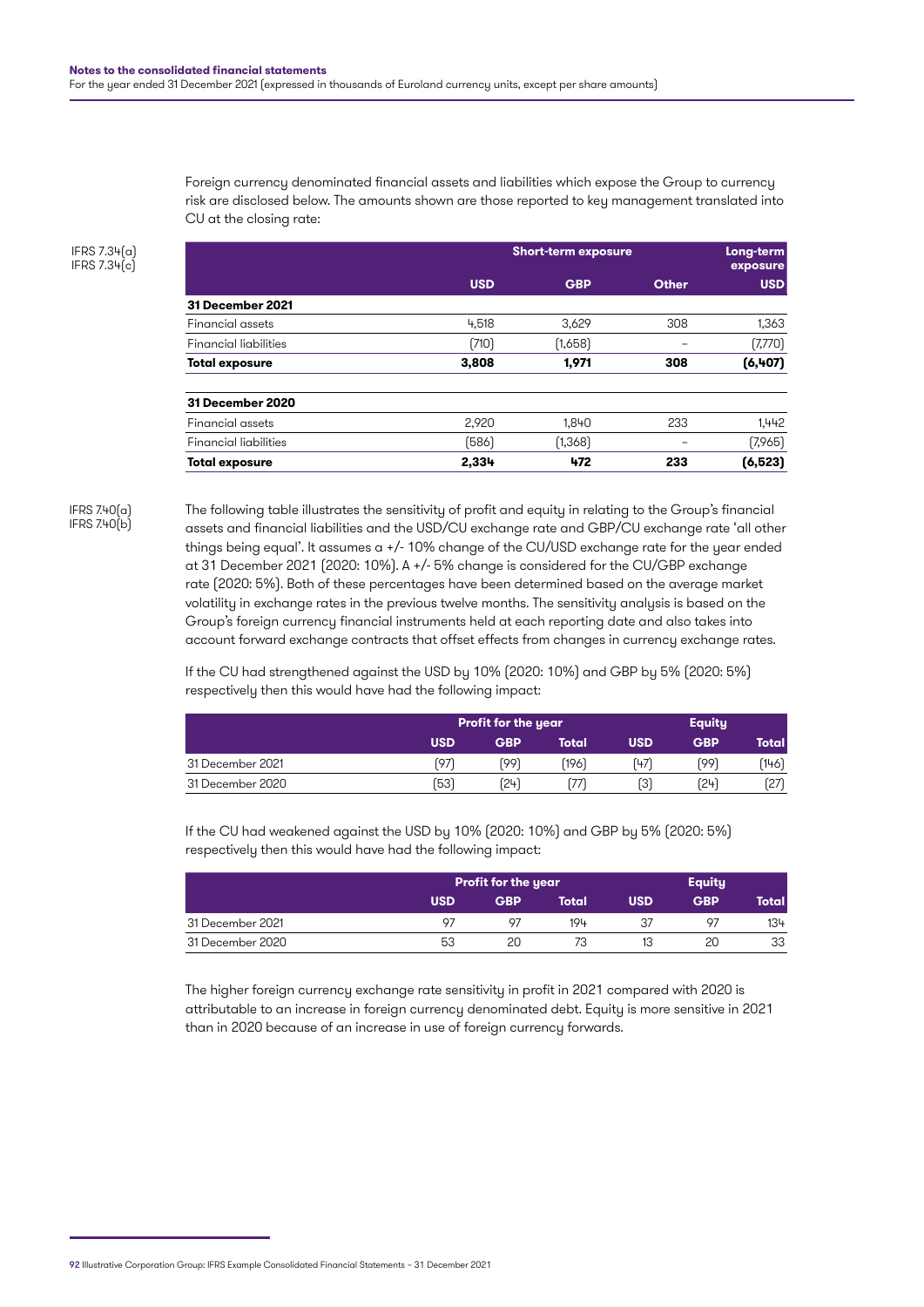#### Interest rate sensitivity

The Group's policy is to minimise interest rate cash flow risk exposures on long-term financing. Longer-term borrowings are therefore usually at fixed rates. At 31 December 2021, the Group is exposed to changes in market interest rates through bank borrowings at variable interest rates. Other borrowings are at fixed interest rates. The Group's investments in bonds and debentures all pay fixed interest rates. The exposure to interest rates for the Group's money market funds is considered immaterial.

IFRS 7.40(a) IFRS 7.40(b)

IFRS 7.33(a) IFRS 7.33(b) IFRS 7.IG15

> The following table illustrates the sensitivity of profit and equity to a reasonably possible change in interest rates of +/- 1% (2020: +/- 1%). These changes are considered to be reasonably possible based on observation of current market conditions. The calculations are based on a change in the average market interest rate for each period, and the financial instruments held at each reporting date that are sensitive to changes in interest rates. All other variables are held constant.

|                  | Profit for the year |        |       | <b>Equity</b> |
|------------------|---------------------|--------|-------|---------------|
|                  | $+1%$               | $-1\%$ | $+1%$ | - 1%          |
| 31 December 2021 | 36                  | (36)   | 26    | (16           |
| 31 December 2020 | 32                  | (32)   | 23    | (14)          |

#### Other price sensitivity

The Group is exposed to other price risk in respect of its listed equity securities and the investment in XY Ltd (see Note 15.3). For the listed equity securities, an average volatility of 20% has been observed during 2021 (2020: 18%). This volatility figure is considered to be a suitable basis for estimating how profit or loss and equity would have been affected by changes in market risk that were reasonably possible at the reporting date. If the quoted stock price for these securities increased or decreased by that amount, profit or loss and equity would have changed by CU 85 (2020: CU 62). The investments in listed equity securities and in XY Ltd are considered long-term, strategic investments. In accordance with the Group's policies, no specific hedging activities are undertaken in relation to these investments. The investments are continuously monitored and voting rights arising from these equity instruments are utilised in the Group's favour. IFRS 7.33(a) IFRS 7.33(b) IFRS 7.IG15 IFRS 7.40(a) IFRS 7.40(b) IFRS 7.33(b)

Illustrative Corporation Group: IFRS Example Consolidated Financial Statements – 31 December 2021 93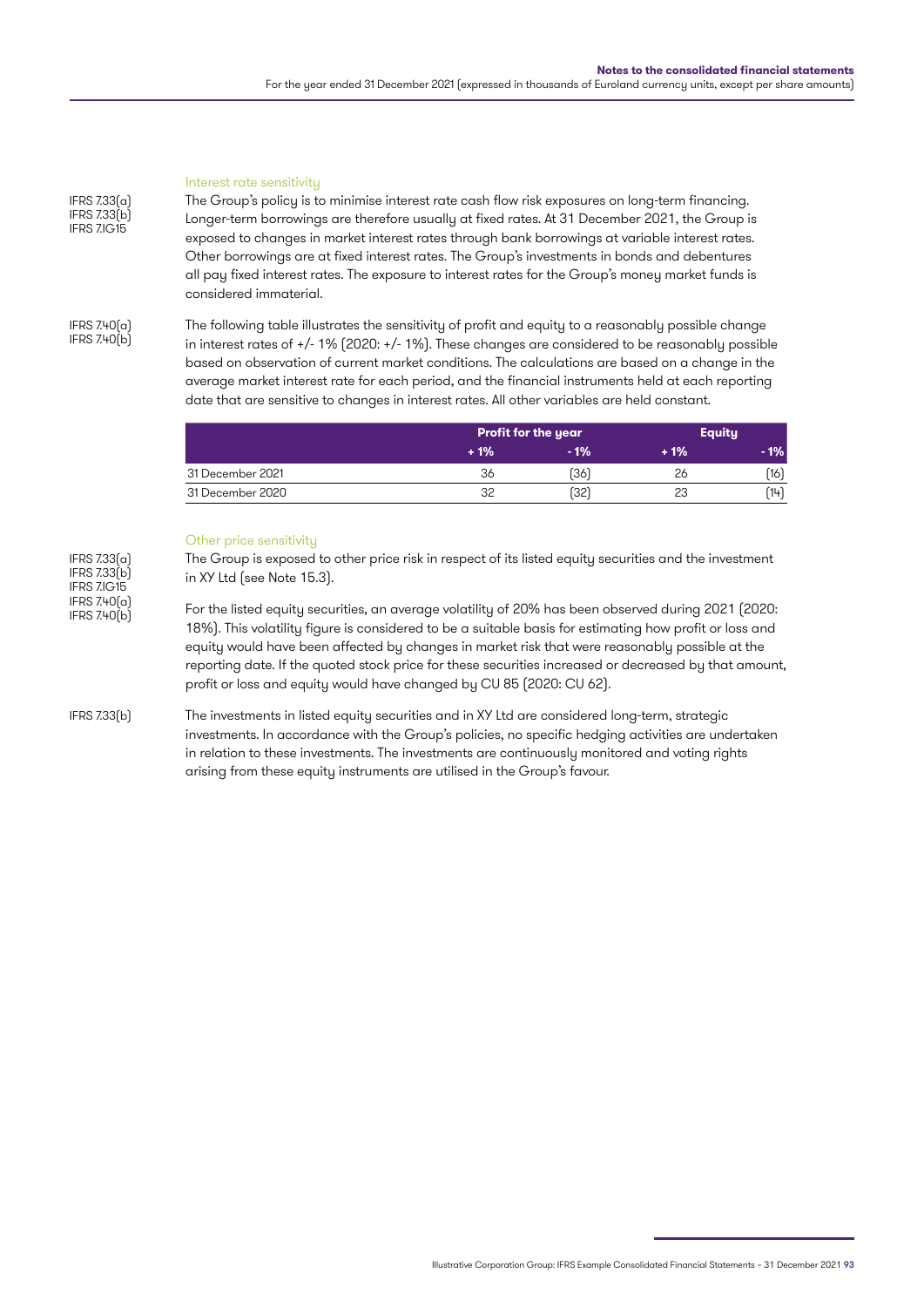#### **34.2 Credit risk analysis**

IFRS 7.33(a) IFRS 7.33(b) Credit risk is the risk that a counterparty fails to discharge an obligation to the Group. The Group is exposed to credit risk from financial assets including cash and cash equivalents held at banks, trade and other receivables.

#### Credit risk management

The credit risk is managed on a group basis based on the Group's credit risk management policies and procedures.

The credit risk in respect of cash balances held with banks and deposits with banks are managed via diversification of bank deposits, and are only with major reputable financial institutions.

The Group continuously monitors the credit quality of customers based on a credit rating scorecard. Where available, external credit ratings and/or reports on customers are obtained and used. The Group's policy is to deal only with credit worthy counterparties. The credit terms range between 30 and 90 days. The credit terms for customers as negotiated with customers are subject to an internal approval process which considers the credit rating scorecard. The ongoing credit risk is managed through regular review of ageing analysis, together with credit limits per customer.

Service customers are required to pay the annual amount of the service upfront, mitigating the credit risk.

Trade receivables consist of a large number of customers in various industries and geographical areas.

#### **Securitu**

Trade receivables consist of a large number of customers in various industries and geographical areas. The Group does not hold any security on any trade receivables balance at each annual reporting date.

In addition, the Group does not hold any collateral relating to other financial assets (eg derivative assets, cash and cash equivalents held with banks) at each annual reporting date.

#### Trade receivables

The Group applies the IFRS 9 simplified model of recognising lifetime expected credit losses for all trade receivables as these items do not have a significant financing component. **IFRS 721** 

In measuring the expected credit losses, the trade receivables have been assessed on a collective basis as they possess shared credit risk characteristics. They have been grouped based on the days past due and also according to the geographical location of customers. IFRS 7.35F(c)

The expected loss rates are based on the payment profile for sales over the past 48 months before 31 December 2021 and 31 December 2020 respectively as well as the corresponding historical credit losses during that period. The historical rates are adjusted to reflect current and forwarding looking macroeconomic factors affecting the customer's ability to settle the amount outstanding. The Group has identified gross domestic product (GDP) and unemployment rates of the countries in which the customers are domiciled to be the most relevant factors and according adjusts historical loss rates for expected changes in these factors. However, given the short period exposed to credit risk, the impact of these macroeconomic factors has not been considered significant within each annual reporting period. IFRS 7.35G

Trade receivables are written off (ie derecognised) when there is no reasonable expectation of recovery. Failure to make payments within 180 days from the invoice date and failure to engage with the Group on alternative payment arrangement amongst other is considered indicators of no reasonable expectation of recovery. IFRS 7.35F(e)

<sup>94</sup> Illustrative Corporation Group: IFRS Example Consolidated Financial Statements – 31 December 2021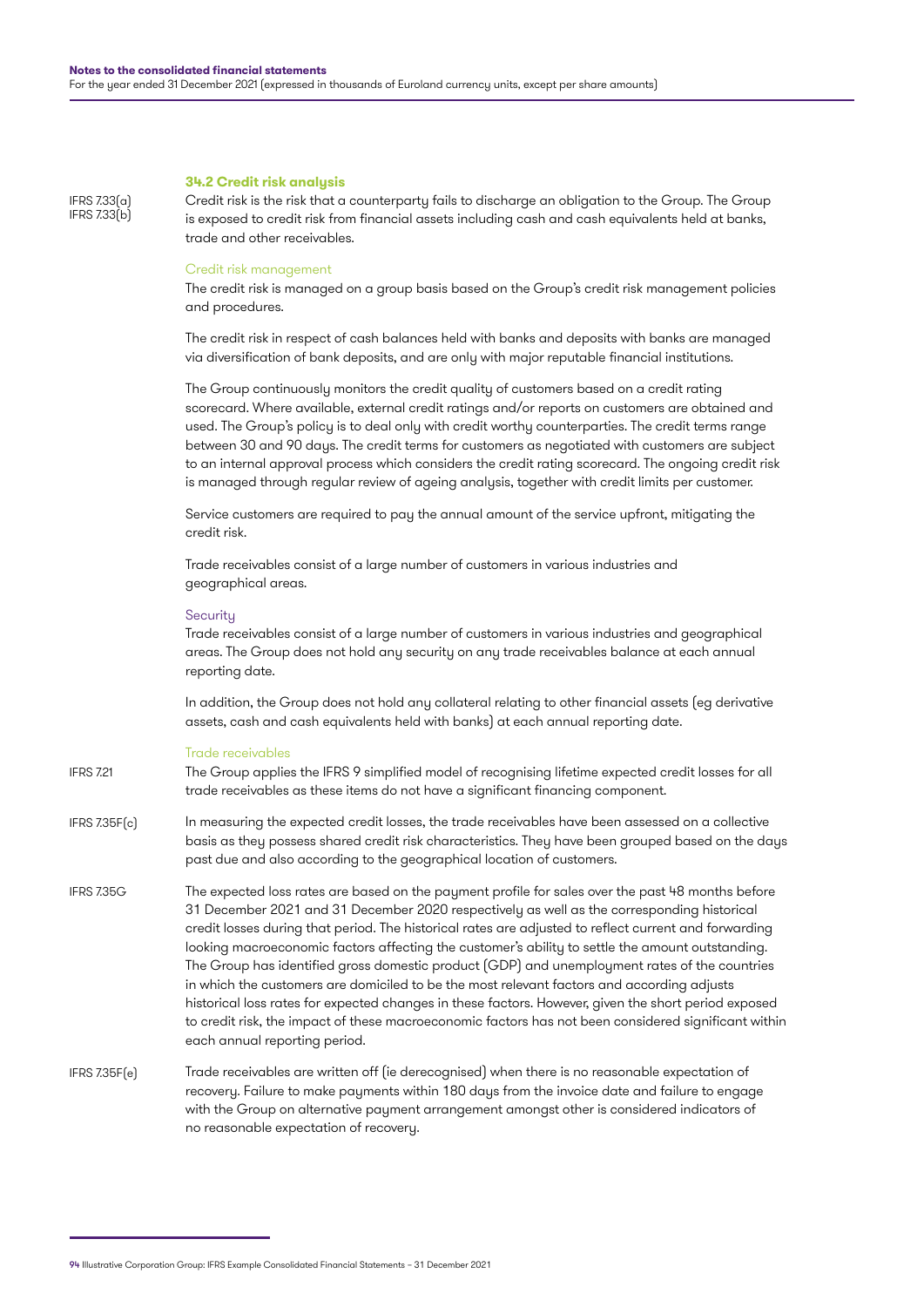On the above basis the expected credit loss for trade receivables as at 31 December 2021 and 31 December 2020 was determined as follows:

**Guidance note:** The credit risk disclosure as illustrated in the financial statements does not include all the required disclosure in IFRS 7 for each class of financial asset, this is because such disclosure was immaterial for that class of financial asset. In practice it is a challenge in determining how much detail to provide to satisfy the requirements of IFRS 7.

Much of the challenge is when determining how much detail to include in the financial statements or how much emphasis to place on different aspects of the requirements and the level of aggregation. It is necessary to strike a balance between overburdening financial statements with excessive detail that may not assist the users of the financial statements and obscuring important information as a result of too much aggregation.

Detailed credit risk disclosure on the following items has not been included as they were immaterial:

- amounts due from banks (material in value but short term and assumed the omitted disclosures are not material due to their nature. However, this could be challenging in a number of cases, depending on credit worthiness of the banks and also depending on the period the entity is exposed to credit risk)
- listed bonds and other debentures, and
- derivative financial assets (not subject to the impairment model as carried at fair value).

Particular challenge will apply where there are material long-term financial assets, particularly where these are carried at amortised cost or FVOCI and hence are within the scope of the IFRS 9 impairment model. While many groups will not have these there will be a number of exceptions to this.

For instance, for this note in particular, in different circumstances an entity may have to include:

- enhanced disclosures in areas such as credit risk management practices where IFRS 7.35F-35G has specific requirements relating to various judgements made in applying the IFRS 9 expected credit loss model, and
- quantitative and qualitative information about amounts arising from expected credit losses in accordance with IFRS 7.35H -35L. These disclosures require quantitative information about changes in the credit loss provisions within the three buckets along with other information relating to changes in the equivalent gross amounts.

Illustrative Corporation Group: IFRS Example Consolidated Financial Statements – 31 December 2021 95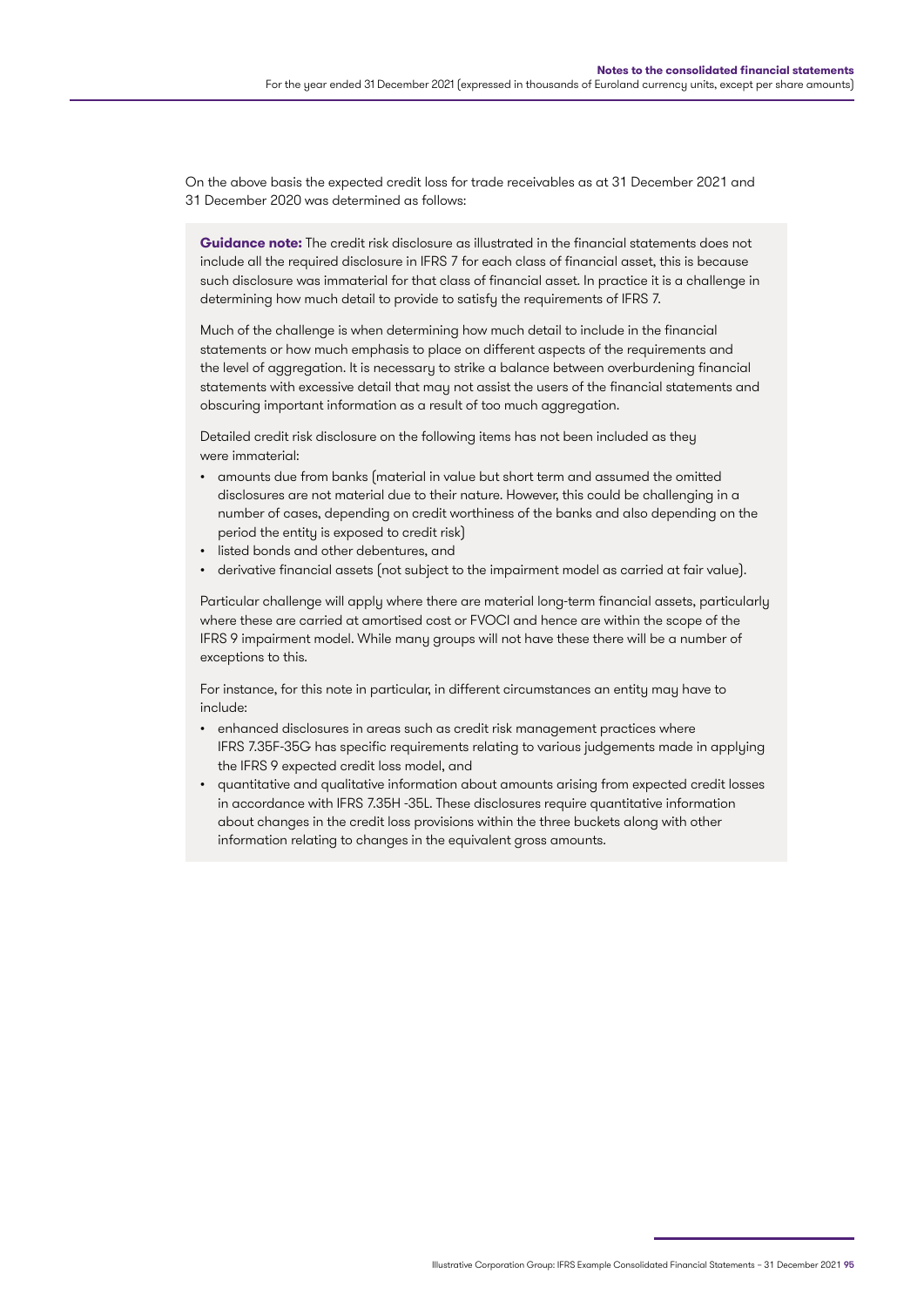| <b>IFRS 7.35N</b> | 31 December 2021                                                                                                                                                                                |                |                             | Trade receivables days past due |                             |              |
|-------------------|-------------------------------------------------------------------------------------------------------------------------------------------------------------------------------------------------|----------------|-----------------------------|---------------------------------|-----------------------------|--------------|
| IFRS 7.IG20D      |                                                                                                                                                                                                 | <b>Current</b> | <b>More than</b><br>30 days | <b>More than</b><br>60 days     | <b>More than</b><br>90 days | <b>Total</b> |
| IFRS $7.35G(a)$   | Expected credit loss rate                                                                                                                                                                       | 1.7%           | 6.5%                        | 18%                             | 60%                         |              |
| IFRS $7.35G(a)$   | Gross carrying amount                                                                                                                                                                           | 29,620         | 827                         | 671                             | 147                         | 31,265       |
|                   | Lifetime expected credit loss                                                                                                                                                                   | 504            | 54                          | 121                             | 88                          | 767          |
| <b>IFRS 7.35N</b> | 31 December 2020                                                                                                                                                                                |                |                             | Trade receivables days past due |                             |              |
| <b>IFRS 7.42P</b> |                                                                                                                                                                                                 | <b>Current</b> | <b>More than</b><br>30 days | <b>More than</b><br>60 days     | <b>More than</b><br>90 days | <b>Total</b> |
| IFRS $7.35G(a)$   | Expected credit loss rate                                                                                                                                                                       | 1.5%           | 6%                          | 16%                             | 55%                         |              |
| IFRS $7.35G(a)$   | Gross carrying amount                                                                                                                                                                           | 22,032         | 925                         | 828                             | 104                         | 23,889       |
|                   | Lifetime expected credit loss                                                                                                                                                                   | 331            | 56                          | 135                             | 57                          | 579          |
| IFRS Z35H(b)[iii] | The closing balance of the of the trade receivables loss allowance as at 31 December 2021<br>reconciles with the trade receivables loss allowance opening balance as follows:                   |                |                             |                                 |                             |              |
|                   | Opening loss allowance as at 1 January 2020                                                                                                                                                     |                |                             |                                 |                             | 331          |
|                   | Loss allowance recognised during the year                                                                                                                                                       |                |                             |                                 |                             | 225          |
|                   | Loss allowance as at 31 December 2020                                                                                                                                                           |                |                             |                                 |                             | 556          |
| IFRS Z35[(c)]     | Loss allowance recognised during the year                                                                                                                                                       |                |                             |                                 |                             | 221          |
|                   | Loss allowance unused and reversed during the year                                                                                                                                              |                |                             |                                 |                             | (10)         |
|                   | Loss allowance as at 31 December 2021                                                                                                                                                           |                |                             |                                 |                             | 767          |
|                   | Guidance note: In these Example Financial Statements, the trade receivables have all been<br>esassad aallaativalu faraaralit risk. Thare maau ha aitu stisma in neestissukse ulaaraltuuruld nat |                |                             |                                 |                             |              |

assessed collectively for credit risk. There may be situations in practice where it would not be appropriate to assess all the receivables collectively either due to the receivables having different subcategories which do not share the same credit risk or the size of receivable is such that is managed and assessed on an individual basis. As such it is required that an entity disclosure information about how an entity has grouped financial instruments if they are assessed or measured on a collective basis.

The matrix used to disclose the credit risk exposure for trade receivables above is different from the impairment provision matrix used under IAS 39. The disclosure of credit risk disclosure under IFRS 9 is provided by credit risk grades and in this case the aging is a proxy of the credit risk grades (IFRS 7.35M, 35N). For the reasons expressed above, the entity has not included IFRS 7.35M disclosures relating to other financial assets such as amounts due from banks.

IFRS 7.35F

#### Debt investments

All the Group's investments in bonds and debentures measured at amortised cost are considered to have low credit risk and the loss allowance recognised is based on the 12 months expected loss. Management consider "low credit risk" for listed bonds and debentures to be those with high quality external credit ratings (investment grade).

<sup>96</sup> Illustrative Corporation Group: IFRS Example Consolidated Financial Statements – 31 December 2021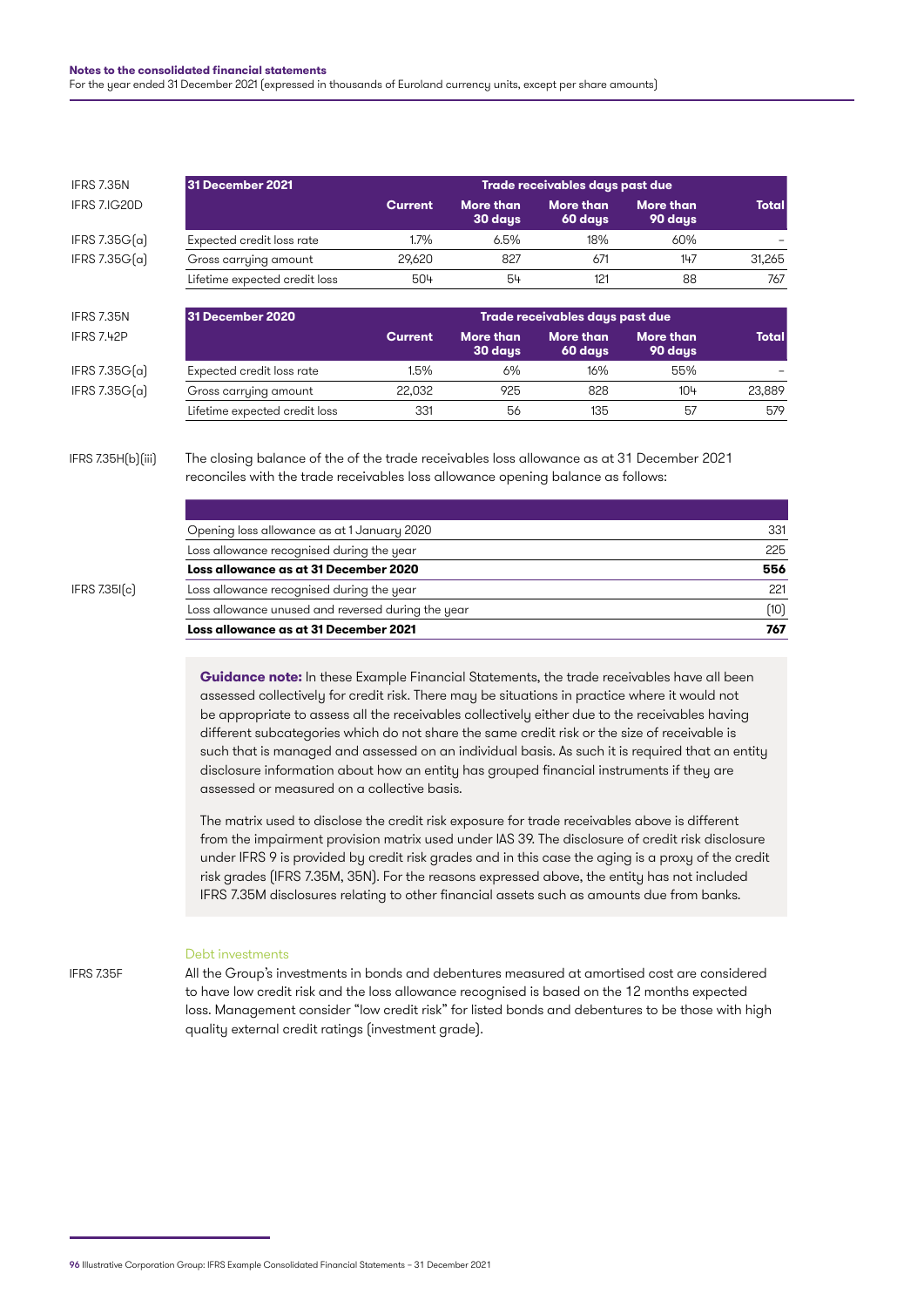| IFRS 7.35F                                   | Other receivables<br>Other financial assets at amortised cost include amounts due from ABC limited.                                                                                                                                                                                                                                                                                                                                                                                                                                                                                                                                                                                                                                                                                                                                                                                                                                                       |                |         |                             |                            |
|----------------------------------------------|-----------------------------------------------------------------------------------------------------------------------------------------------------------------------------------------------------------------------------------------------------------------------------------------------------------------------------------------------------------------------------------------------------------------------------------------------------------------------------------------------------------------------------------------------------------------------------------------------------------------------------------------------------------------------------------------------------------------------------------------------------------------------------------------------------------------------------------------------------------------------------------------------------------------------------------------------------------|----------------|---------|-----------------------------|----------------------------|
|                                              | The closing balance of the of the other receivables and debt investments at amortised costs loss<br>allowance as at 31 December 2021 reconciles with the other receivables and debt investments at<br>amortised cost loss allowance opening balance as follows:                                                                                                                                                                                                                                                                                                                                                                                                                                                                                                                                                                                                                                                                                           |                |         |                             |                            |
|                                              |                                                                                                                                                                                                                                                                                                                                                                                                                                                                                                                                                                                                                                                                                                                                                                                                                                                                                                                                                           |                |         | <b>Other</b><br>receivables | <b>Debt</b><br>investments |
| IFRS 7.42P                                   | Opening loss allowance as at 1 January 2020                                                                                                                                                                                                                                                                                                                                                                                                                                                                                                                                                                                                                                                                                                                                                                                                                                                                                                               |                |         | 3                           | 30                         |
|                                              | Loss allowance recognised during the year                                                                                                                                                                                                                                                                                                                                                                                                                                                                                                                                                                                                                                                                                                                                                                                                                                                                                                                 |                |         | 1                           | $\overline{c}$             |
|                                              | Loss allowance as at 31 December 2020                                                                                                                                                                                                                                                                                                                                                                                                                                                                                                                                                                                                                                                                                                                                                                                                                                                                                                                     |                |         | 4                           | 32                         |
| IFRS Z.35[(c)]                               | Receivables written of during the year                                                                                                                                                                                                                                                                                                                                                                                                                                                                                                                                                                                                                                                                                                                                                                                                                                                                                                                    |                |         |                             | $\overline{1}$             |
|                                              | Loss allowance as at 31 December 2021                                                                                                                                                                                                                                                                                                                                                                                                                                                                                                                                                                                                                                                                                                                                                                                                                                                                                                                     |                |         | 4                           | 33                         |
| <b>IFRS 7.36</b>                             | The Group is also exposed to credit risk relating to derivative assets that are measured at fair value<br>through profit or loss. The maximum exposure as at 31 December 2021 is the carrying amount of<br>these instruments CU 212 (2020: CU 490).                                                                                                                                                                                                                                                                                                                                                                                                                                                                                                                                                                                                                                                                                                       |                |         |                             |                            |
| IFRS 7.33(a)<br>IFRS 7.33(b)<br>IFRS 7.39(c) | 34.3 Liquidity risk analysis<br>Liquidity risk is that the Group might be unable to meet its obligations. The Group manages its<br>liquidity needs by monitoring scheduled debt servicing payments for long-term financial liabilities<br>as well as forecast cash inflows and outflows due in day-to-day business. The data used for<br>analysing these cash flows is consistent with that used in the contractual maturity analysis below.<br>Liquidity needs are monitored in various time bands, on a day-to-day and week-to-week basis, as<br>well as on the basis of a rolling 30-day projection. Long-term liquidity needs for a 180-day and a<br>360-day lookout period are identified monthly. Net cash requirements are compared to available<br>borrowing facilities in order to determine headroom or any shortfalls. This analysis shows that<br>available borrowing facilities are expected to be sufficient over both the lookout periods. |                |         |                             |                            |
| IFRS 7.39(c)<br>IFRS 7.B11F                  | The Group's objective is to maintain cash and marketable securities to meet its liquidity<br>requirements for 30-day periods at a minimum. This objective was met for the reporting period.<br>Funding for long-term liquidity needs is additionally secured by an adequate amount of committed<br>credit facilities and the ability to sell long-term financial assets.                                                                                                                                                                                                                                                                                                                                                                                                                                                                                                                                                                                  |                |         |                             |                            |
|                                              | The Group considers expected cash flows from financial assets in assessing and managing liquidity<br>risk, in particular its cash resources and trade receivables. The Group's existing cash resources and<br>trade receivables (see Note 15) significantly exceed the current cash outflow requirements. Cash<br>flows from trade and other receivables are all contractually due within six months.                                                                                                                                                                                                                                                                                                                                                                                                                                                                                                                                                     |                |         |                             |                            |
| IFRS 7.39(a)<br>IFRS 7.B11                   | As at 31 December 2021, the Group's non-derivative financial liabilities have contractual maturities<br>(including interest payments where applicable) as summarised below:                                                                                                                                                                                                                                                                                                                                                                                                                                                                                                                                                                                                                                                                                                                                                                               |                |         |                             |                            |
|                                              | 31 December 2021                                                                                                                                                                                                                                                                                                                                                                                                                                                                                                                                                                                                                                                                                                                                                                                                                                                                                                                                          | <b>Current</b> |         | <b>Non-current</b>          |                            |
|                                              |                                                                                                                                                                                                                                                                                                                                                                                                                                                                                                                                                                                                                                                                                                                                                                                                                                                                                                                                                           | within 6       | 6 to 12 | 1 to 5                      | later than 5               |

| I 31 December ZUZT       | Current            |                   | Non-current       |                       |
|--------------------------|--------------------|-------------------|-------------------|-----------------------|
|                          | within 6<br>months | 6 to 12<br>months | 1 to $5$<br>years | later than 5<br>years |
| US-dollar loans          | 280                | 280               | 1.761             | 8,215                 |
| Other bank borrowings    | 4.565              |                   |                   |                       |
| Non-convertible bond     | 208                | 208               | 8.888             |                       |
| Trade and other payables | 8.497              | -                 |                   |                       |
| Total                    | 13,550             | 488               | 10,649            | 8,215                 |

Illustrative Corporation Group: IFRS Example Consolidated Financial Statements – 31 December 2021 97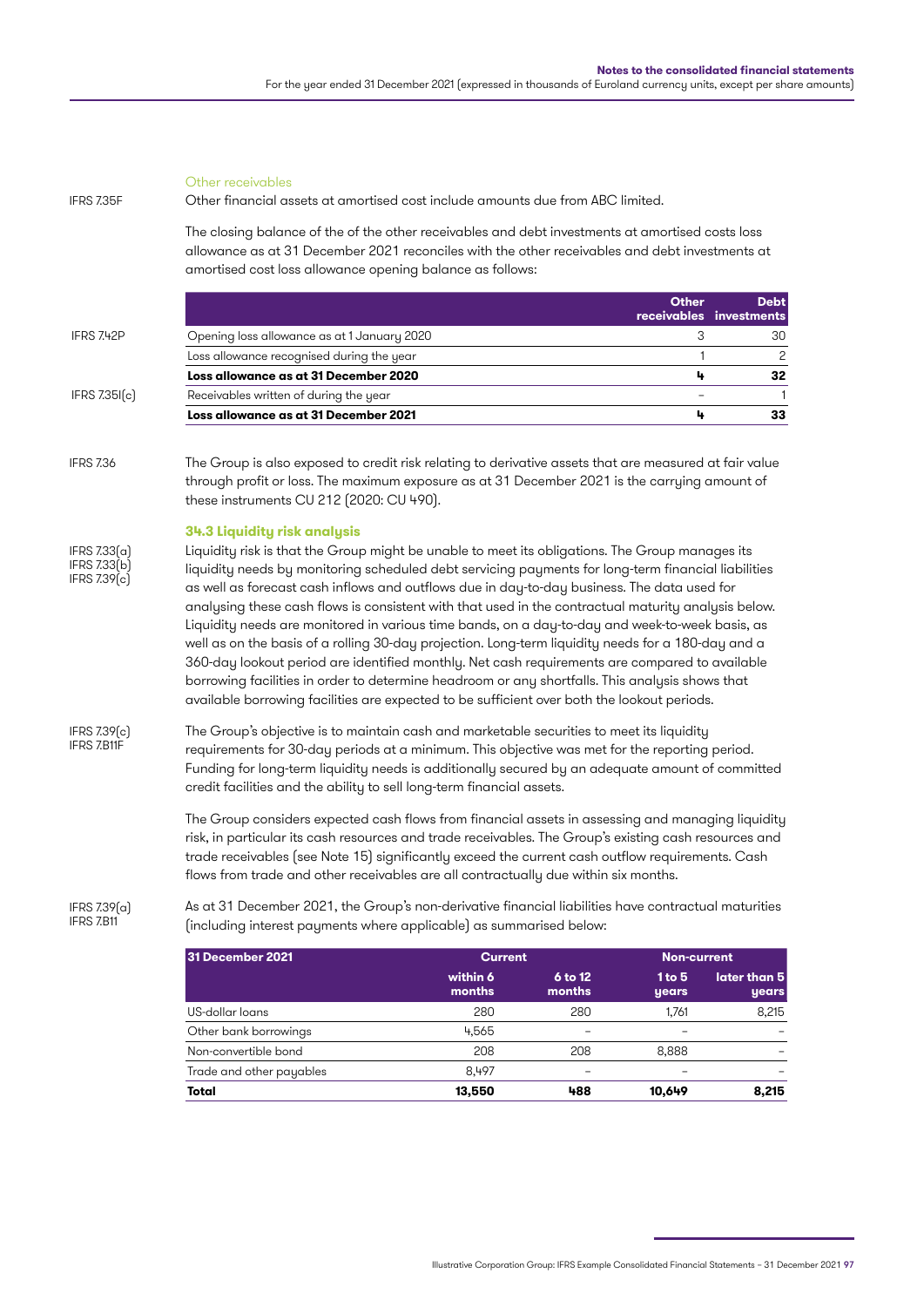#### IFRS 7.39(a) IFRS 7.B11

#### This compares to the maturity of the Group's non-derivative financial liabilities in the previous reporting period as follows:

| 31 December 2020         |                    | <b>Current</b>    |                   | <b>Non-current</b>    |  |
|--------------------------|--------------------|-------------------|-------------------|-----------------------|--|
|                          | within 6<br>months | 6 to 12<br>months | 1 to $5$<br>years | later than 5<br>years |  |
| US-dollar loans          | 289                | 289               | 1.781             | 8,508                 |  |
| Other bank borrowings    | 3.124              |                   |                   |                       |  |
| Non-convertible bond     | 208                | 208               | 9.303             |                       |  |
| Trade and other payables | 6,550              |                   |                   |                       |  |
| Total                    | 10,171             | 497               | 11,084            | 8,508                 |  |

The above amounts reflect the contractual undiscounted cash flows, which may differ to the carrying values of the liabilities at the reporting date. The subordinated shareholder loan amounting to CU 5,000 throughout all reporting periods is not included as this is only repayable upon liquidation of Illustrative Corporation Ltd. Annual interest payments amount to CU 200.

#### IFRS 7.39(b) IFRS 7.B11

In assessing and managing liquidity risks of its derivative financial instruments, the Group considers both contractual inflows and outflows. The contractual cash flows of the Group's derivative financial assets and liabilities are as follows:

|                                         | 31 December 2021   |                     | 31 December 2020   |                   |
|-----------------------------------------|--------------------|---------------------|--------------------|-------------------|
|                                         | within 6<br>months | $6$ to 12<br>months | within 6<br>months | 6 to 12<br>months |
| <b>Gross-settled forward contracts:</b> |                    |                     |                    |                   |
| - Cash outflow                          | (212)              | (6, 978)            | [190]              | (7,100)           |
| - Cash inflow                           | 300                | 7.509               | 203                | 7,050             |
| Total                                   | 88                 | 531                 | 13                 | (50)              |

Derivative financial instruments reflect forward exchange contracts (see Note 15.4) that will be settled on a gross basis.

# 35. Fair value measurement

# Telling the COVID Story

The fair value of an item (such as certain financial instruments, investment properties, and items of property, plant and equipment that are subject to systematic revaluation due to an accounting policy choice) must reflect market participant views and market data at the measurement date under current market conditions. There may be an increase in the amount of subjectivity involved in fair value measurements as a result of COVID-19, especially those based on unobservable inputs. In some cases, greater use of unobservable inputs will be required because relevant observable inputs are no longer available.

Changes to existing valuation techniques and inputs may be required in response to the current market conditions and depending on the significant of the amounts involved, management should consider obtaining assistance from external valuation specialists who possess the necessary expertise, experience and market knowledge required to properly apply IFRS 13. Providing transparency over the valuation techniques used and key assumptions and inputs used in determining fair value, including the sensitivities by providing disclosures required by IFRS 13, is an integral part of determining fair value and they are key to enhancing the usefulness of financial reporting to the users of financial statements.

<sup>98</sup> Illustrative Corporation Group: IFRS Example Consolidated Financial Statements – 31 December 2021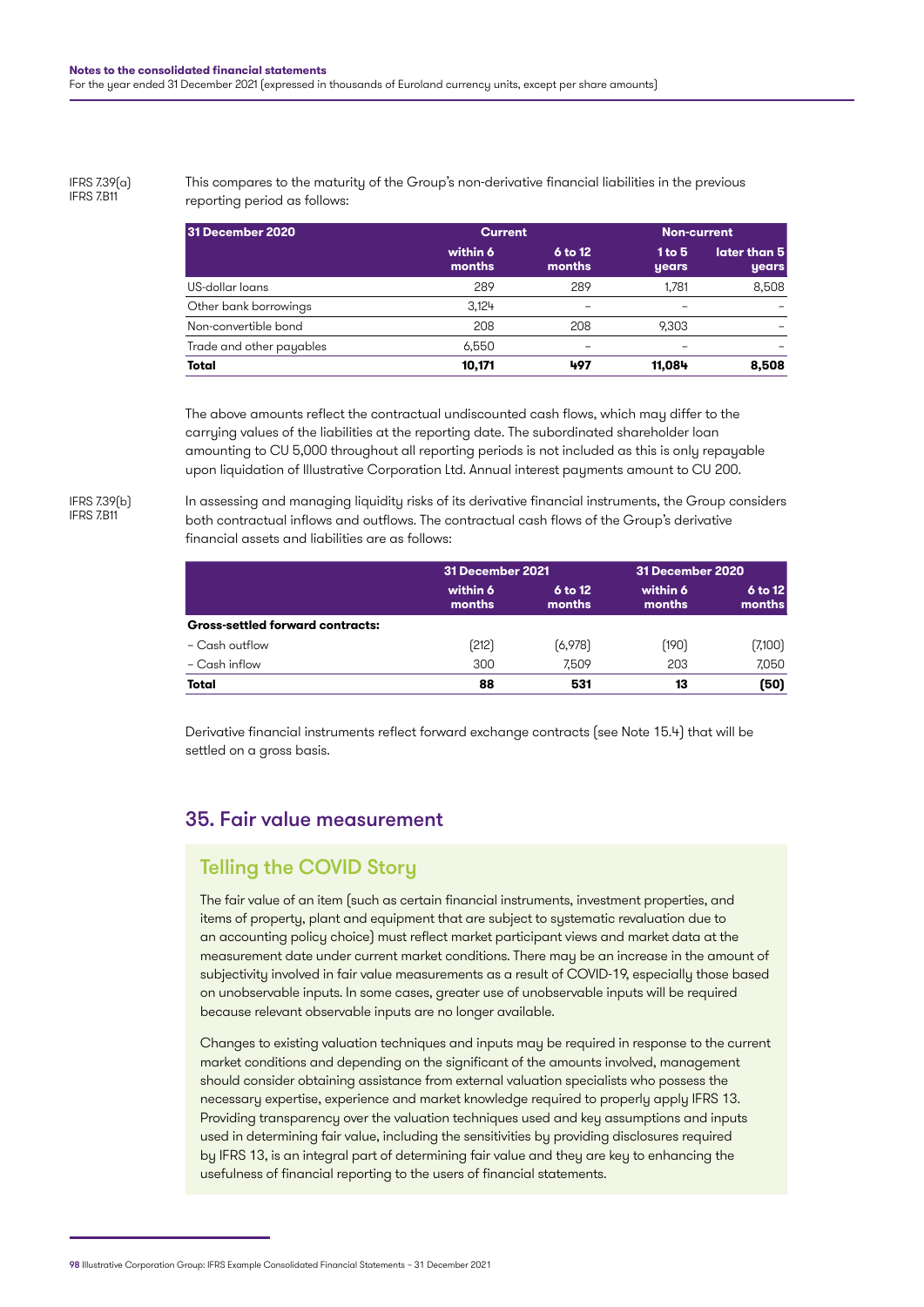#### **35.1 Fair value measurement of financial instruments**

Financial assets and financial liabilities measured at fair value in the consolidated statement of financial position are grouped into three levels of a fair value hierarchy. The three levels are defined based on the observability of significant inputs to the measurement, as follows:

- Level 1: quoted prices (unadjusted) in active markets for identical assets or liabilities
- Level 2: inputs other than quoted prices included within Level 1 that are observable for the asset or liability, either directly or indirectly
- Level 3: unobservable inputs for the asset or liability.

The following table shows the levels within the hierarchy of financial assets and liabilities measured at fair value on a recurring basis:

| 31 December 2021                                    | Level 1                  | Level <sub>2</sub>       | Level <sub>3</sub> | <b>Total</b> |
|-----------------------------------------------------|--------------------------|--------------------------|--------------------|--------------|
| <b>Financial assets</b>                             |                          |                          |                    |              |
| Listed securities                                   | 421                      | $\overline{\phantom{0}}$ |                    | 421          |
| Investment in XY Ltd                                |                          |                          | 752                | 752          |
| Other short-term financial assets                   | 655                      |                          |                    | 655          |
| US-dollar forward contracts - cash flow hedge       |                          | 467                      |                    | 467          |
| GBP forward contracts - cash flow hedge             | -                        | 134                      |                    | 134          |
| Other forward exchange contracts - held-for-trading | ۰                        | 115                      |                    | 115          |
| <b>Total assets</b>                                 | 1,076                    | 716                      | 752                | 2,544        |
| <b>Financial liabilities</b>                        |                          |                          |                    |              |
| Contingent consideration (Note 25)                  |                          |                          | (620)              | (620)        |
| Net fair value                                      | 1,076                    | 716                      | 132                | 1,924        |
| 31 December 2020                                    | Level 1                  | Level <sub>2</sub>       | Level 3            | <b>Total</b> |
| <b>Financial assets</b>                             |                          |                          |                    |              |
| Listed securities                                   | 343                      |                          |                    | 343          |
| Investment in XY Ltd                                | $\overline{\phantom{0}}$ |                          | 720                | 720          |
| GBP forward contracts - cash flow hedge             | $\equiv$                 | 230                      |                    | 230          |
| Other short-term financial assets                   | 649                      |                          |                    | 649          |
| Other forward exchange contracts - held-for-trading |                          | 212                      |                    | 212          |
| <b>Total assets</b>                                 | 992                      | 442                      |                    | 1,434        |
| <b>Financial liabilities</b>                        |                          |                          |                    |              |
| US-dollar forward contracts - cash flow hedge       |                          | [160]                    |                    | (160)        |
| Net fair value                                      | 992                      | 282                      | 720                | 1,994        |

There were no transfers between Level 1 and Level 2 during the year ended 31 December 2021 or 2020. IFRS 13.93(c)

#### Measurement of fair value of financial instruments IFRS 13.93(d) IFRS 13.93(g)

The Group's finance team performs valuations of financial items for financial reporting purposes, including Level 3 fair values, in consultation with third party valuation specialists for complex valuations. Valuation techniques are selected based on the characteristics of each instrument, with the overall objective of maximising the use of market-based information. The finance team reports directly to the chief financial officer (CFO) and to the audit committee. Valuation processes and fair value changes are discussed among the audit committee and the valuation team at least every year, in line with the Group's annual reporting dates.

IFRS 13.76 IFRS 13.81 IFRS 13.86

Illustrative Corporation Group: IFRS Example Consolidated Financial Statements – 31 December 2021 99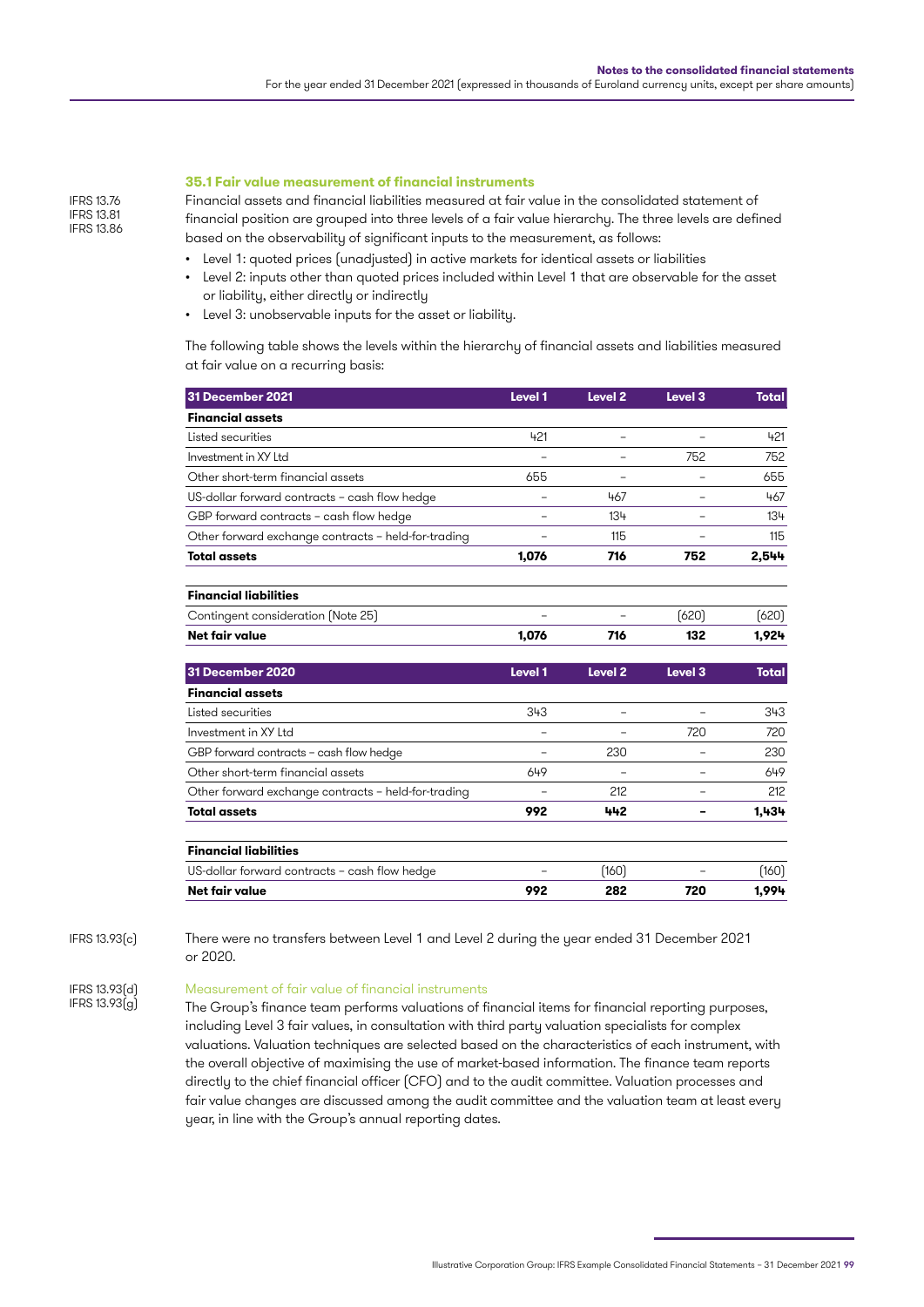The following valuation techniques are used for instruments categorised in Levels 2 and 3:

- Foreign currency forward contracts (Level 2) The Group's foreign currency forward contracts are not traded in active markets. These contracts have been fair valued using observable forward exchange rates and interest rates corresponding to the maturity of the contract. The effects of non-observable inputs are not significant for foreign currency forward contracts.
- Contingent consideration (Level 3) The fair value of contingent consideration related to the acquisition of Goodtech (see Note 5.1) is estimated using a present value technique. The CU 620 fair value is estimated by probability-weighting the estimated future cash outflows, adjusting for risk and discounting at 4.4%. The probability-weighted cash outflows before discounting are CU 655 and reflect management's estimate of a 50% probability that the contract's target level will be achieved. The discount rate used is 4.4%, based on the Group's estimated incremental borrowing rate for unsecured liabilities at the reporting date, and therefore reflects the Group's credit position. The effects on the fair value of risk and uncertainty in the future cash flows are dealt with by adjusting the estimated cash flows rather than adjusting the discount rate.
	- **•** Investment in XY Ltd (Level 3) The fair value of this investment was determined based on an appropriate equity pricing model that takes into account the investee's dividends policy and its historical and expected future performance and based on an appropriate growth factor for a similar listed entity and a risk adjusted discount rate.

The following table provides information about the sensitivity of the fair value measurement to changes in the most significant inputs:

| <b>Description</b>      | <b>Significant</b>             | <b>Estimate of</b> | Sensitivity of the fair value                                                                                                                                    |
|-------------------------|--------------------------------|--------------------|------------------------------------------------------------------------------------------------------------------------------------------------------------------|
|                         | unobservable input             | the input          | measurement to input                                                                                                                                             |
| Contingent              | Probability of                 | 50%                | An increase to 60% (decrease to 40%) would                                                                                                                       |
| consideration           | meeting target                 |                    | increase (decrease) fair value by CU 125.                                                                                                                        |
| Investment in<br>XY Ltd | Earnings multiple              | 5%                 | An increase of the growth factor by<br>100 basis points and a lower discount rate<br>of 100 basis points would increase the fair                                 |
| Investment in<br>XY Ltd | Risk adjusted<br>discount rate | 15%                | value by CU 65. Lowering the growth<br>factor by 100 basis points and increasing<br>the discount factor by 100 basis point<br>would decrease fair value by CU 85 |

There are no major interrelationships between the significant input (management's estimate of the probability that the contract's target level will be achieved) and the unobservable inputs.

#### Level 3 fair value measurements

The reconciliation of the carrying amounts of financial instruments classified within Level 3 is as follows:

|                    |                                                                                      | <b>Contingent</b><br>consideration | <b>Investment in</b><br><b>XY Ltd</b> |
|--------------------|--------------------------------------------------------------------------------------|------------------------------------|---------------------------------------|
|                    | <b>Balance at 1 January 2020</b>                                                     |                                    | 460                                   |
|                    | Amount recognised in profit or loss                                                  |                                    | 260                                   |
| IFRS 13.93(e)      | <b>Balance at 31 December 2020</b>                                                   |                                    | 720                                   |
| IFRS 13.93(e)(iii) | Acquired through business combination                                                | (600)                              |                                       |
| IFRS 13.93(e)(i)   | Amount recognised in profit or loss                                                  | (20)                               | 32                                    |
|                    | <b>Balance at 31 December 2021</b>                                                   | (620)                              | 752                                   |
| IFRS 13.93(f)      | Total amount included in profit or loss for unrealised losses on Level 3 instruments |                                    |                                       |
|                    | 2020                                                                                 |                                    |                                       |
|                    | Finance income                                                                       |                                    | 260                                   |
|                    | 2021                                                                                 |                                    |                                       |
|                    | Finance costs                                                                        | (20)                               |                                       |
|                    | Finance income                                                                       |                                    | 32                                    |
|                    |                                                                                      |                                    |                                       |

IFRS 13.93(d) IFRS 13.93(h)

IFRS 13.93(h) **Description Significant** 

<sup>100</sup> Illustrative Corporation Group: IFRS Example Consolidated Financial Statements – 31 December 2021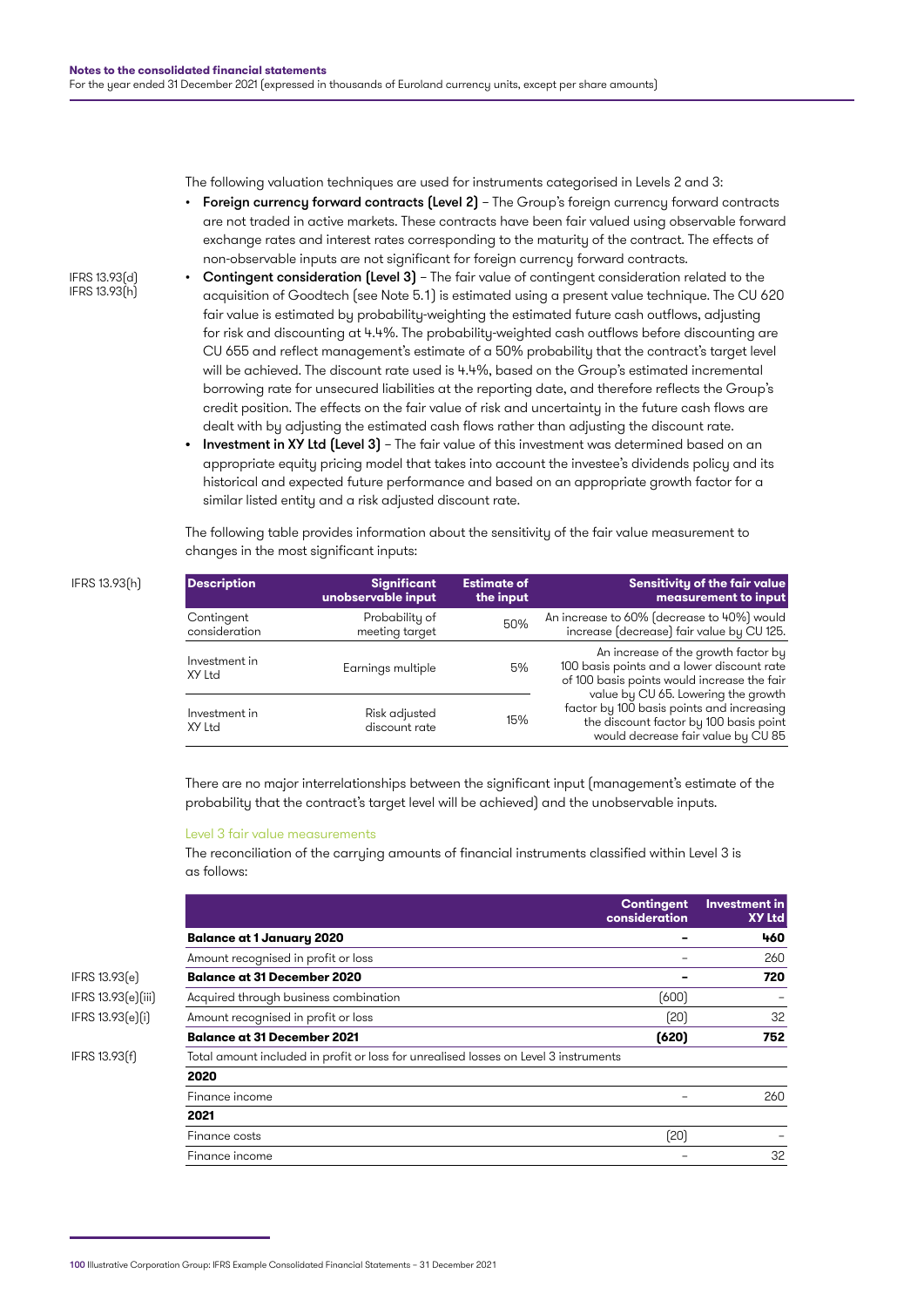Financial instruments measured at amortised cost for which the fair value is disclosed See Note 15.2.

#### **35.2 Fair value measurement of non-financial assets**

The following table shows the levels within the hierarchy of non-financial assets measured at fair value on a recurring basis:

| 31 December 2021               | Level 1 | Level <sub>2</sub> | Level 3 | <b>Total</b> |
|--------------------------------|---------|--------------------|---------|--------------|
| Property, plant and equipment: |         |                    |         |              |
| - land owned in Euroland       |         |                    | 7,697   | 7,697        |
| - Goodtech land                |         |                    | 730     | 730          |
| Investment property:           |         |                    |         |              |
| - office building in Euroland  |         |                    | 4,552   | 4,552        |
| - Goodtech investment property |         |                    | 75      | 75           |
| - office building in the US    |         |                    | 8,035   | 8,035        |
| 31 December 2020               | Level 1 | Level <sub>2</sub> | Level 3 | <b>Total</b> |
| Property, plant and equipment: |         |                    |         |              |
| - land owned in Euroland       |         |                    | 7,697   | 7,697        |
| - Goodtech land                |         |                    |         |              |
| Investment property:           |         |                    |         |              |
| - office building in Euroland  |         |                    | 4,366   | 4,366        |
| - office building in the US    |         |                    | 7,911   | 7,911        |

IFRS 13.93(d) IAS 40.75(e) IAS  $16.77(b)$ 

The fair value of the Group's main property assets is estimated based on appraisals performed by independent, professionally qualified property valuers. The significant inputs and assumptions are developed in close consultation with management. The valuation processes and fair value changes are reviewed by the board of directors and audit committee at each reporting date.

#### Land owned in Euroland (Level 3)

| IFRS 13.93[d]<br>IFRS 13.93(g)<br>IAS $16.77(a)$ | The appraisal was carried out using a market approach that reflects observed prices for recent<br>market transactions for similar properties and incorporates adjustments for factors specific to the<br>land in question, including plot size, location, encumbrances and current use. In 2021, a negative<br>adjustment of 7.5% was incorporated for these factors. The land was revalued on 23 November<br>2021. The land was previously revalued in November 2018.                              |
|--------------------------------------------------|-----------------------------------------------------------------------------------------------------------------------------------------------------------------------------------------------------------------------------------------------------------------------------------------------------------------------------------------------------------------------------------------------------------------------------------------------------------------------------------------------------|
| IFRS 13.93(h)                                    | The significant unobservable input is the adjustment for factors specific to the land in question.<br>The extent and direction of this adjustment depends on the number and characteristics of the<br>observable market transactions in similar properties that are used as the starting point for<br>valuation. Although this input is a subjective judgement, management considers that the overall<br>valuation would not be materially affected by reasonably possible alternative assumptions. |
| IFRS 13.93(d)                                    | Land with a fair value of CU 730, recognised upon the acquisition of Goodtech in March 2021<br>(see Note 5.1), was not revalued at the reporting date. Management determined that the effect of<br>changes in fair values between the acquisition and reporting date is immaterial.                                                                                                                                                                                                                 |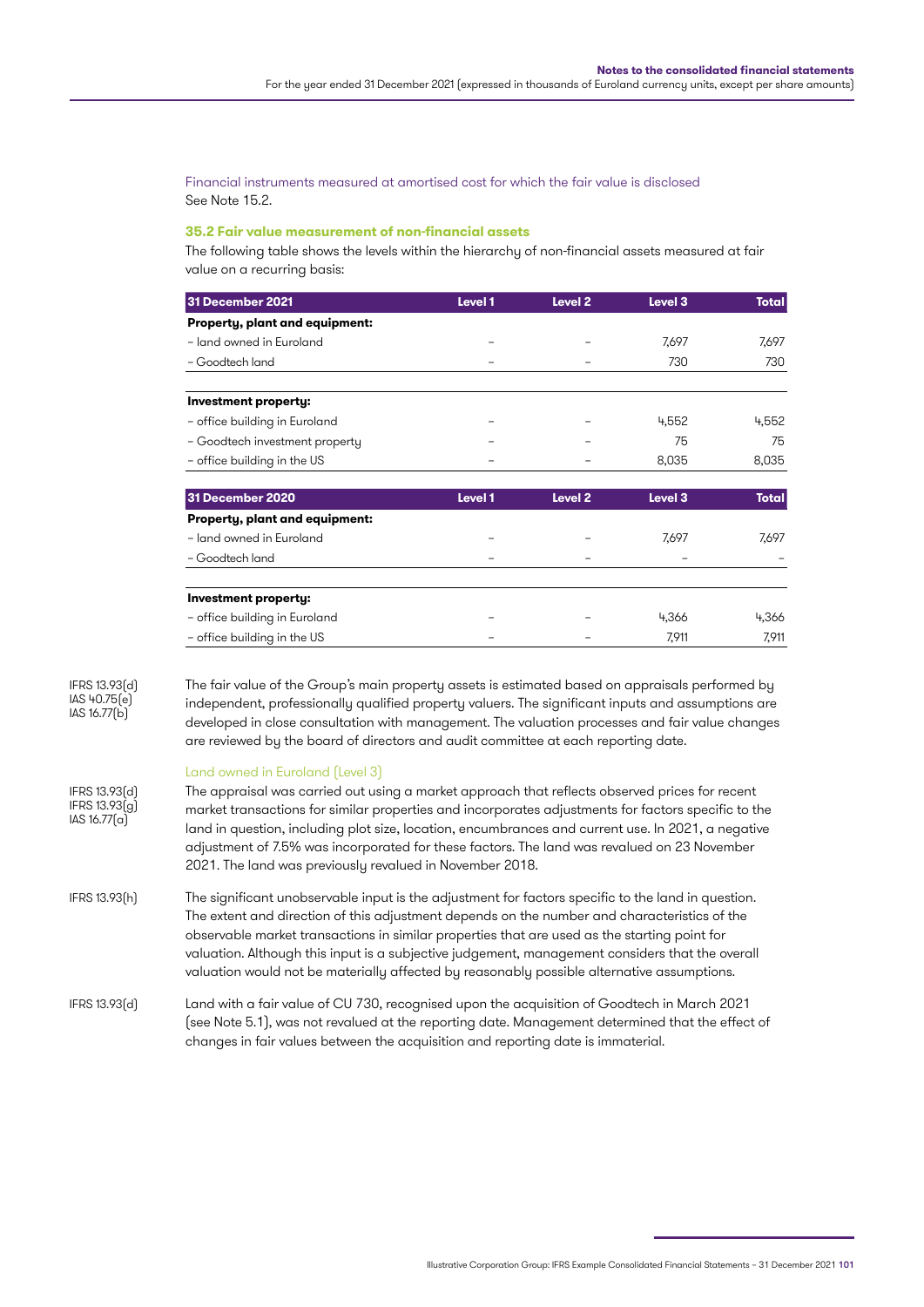#### Office buildings in Euroland and the US (Level 3)

The fair values of the office buildings are estimated using an income approach which capitalises the estimated rental income stream, net of projected operating costs, using a discount rate derived from market yields implied by recent transactions in similar properties. When the actual rent differs materially from the estimated rent, adjustments have been made to the estimated rental value. The estimated rental stream takes into account current occupancy level, estimates of future vacancy levels, the terms of in-place leases and expectations for rentals from future leases over the remaining economic life of the buildings. The office buildings are revalued annually on 31 December. IFRS 13.93(d)

IFRS 13.93(h)

The most significant inputs, all of which are unobservable, are the estimated rental value, assumptions about vacancy levels, and the discount rate. The estimated fair value increases if the estimated rental increases, vacancy levels decline or if discount rate (market yields) decline. The overall valuations are sensitive to all three assumptions. Management considers the range of reasonably possible alternative assumptions is greatest for rental values and vacancy levels and that there is also an interrelationship between these inputs. The inputs used in the valuations at 31 December 2021 were:

|                              | <b>Euroland</b>       | บร   |
|------------------------------|-----------------------|------|
| Rental value                 | CU 108/sqm USD 65/sqm |      |
| Vacancy levels               | 9%                    | 11%  |
| Discount rate (market yield) | 4.4%                  | 3.7% |

#### IFRS 13.93(d)

An investment property with a fair value of CU 75, recognised upon the acquisition of Goodtech (see Note 5.1) in March 2021, was not revalued at the reporting date. Management has determined the effect of changes in fair values between the acquisition and reporting date is immaterial.

The reconciliation of the carrying amounts of non-financial assets classified within Level 3 is as follows:

|                    |                                                                                   | <b>PP&amp;E</b><br><b>Land held</b> | <b>Investment properties</b> |           |
|--------------------|-----------------------------------------------------------------------------------|-------------------------------------|------------------------------|-----------|
|                    |                                                                                   |                                     | <b>Euroland</b>              | <b>US</b> |
| IFRS 13.93(e)      | Balance at 1 January 2021                                                         | 7,697                               | 4,366                        | 7,911     |
| IFRS 13.93(e)(i)   | <b>Gains recognised in profit or loss:</b>                                        |                                     |                              |           |
|                    | - increase in fair value of investment property                                   |                                     | 186                          | 124       |
| IFRS 13.93[e][ii]  | Gains recognised in other comprehensive income:                                   |                                     |                              |           |
|                    | - revaluation of land                                                             | 303                                 |                              |           |
|                    | - exchange differences on translating foreign operations                          | (21)                                |                              |           |
| IFRS 13.93(e)[iii] | Acquired in business combination                                                  | 730                                 | 75                           |           |
|                    | <b>Balance at 31 December 2021</b>                                                | 8,709                               | 4,627                        | 8,035     |
| IFRS 13.93(f)      | Total amount included in profit or loss for unrealised<br>gains on Level 3 assets |                                     | 186                          | 124       |
|                    |                                                                                   | <b>PP&amp;E</b>                     | <b>Investment properties</b> |           |
|                    |                                                                                   | <b>Land held</b>                    | <b>Euroland</b>              | <b>US</b> |
| IFRS 13.93(e)      | Balance at 1 January 2020                                                         | 7,697                               | 4,293                        | 7,809     |
| IFRS 13.93(e)(i)   | <b>Gains recognised in profit or loss:</b>                                        |                                     |                              |           |
|                    | - increase in fair value of investment property                                   |                                     | 73                           | 102       |
| IFRS 13.93(e)(ii)  | Gains recognised in other comprehensive income:                                   |                                     |                              |           |
|                    | - revaluation of land                                                             |                                     |                              |           |
|                    | - exchange differences on translating foreign<br>operations                       |                                     |                              |           |
|                    | <b>Balance at 31 December 2020</b>                                                | 7,697                               | 4.366                        | 7,911     |
| IFRS 13.93(f)      | Total amount included in profit or loss for unrealised<br>gains on Level 3 assets |                                     | 73                           | 102       |

<sup>102</sup> Illustrative Corporation Group: IFRS Example Consolidated Financial Statements – 31 December 2021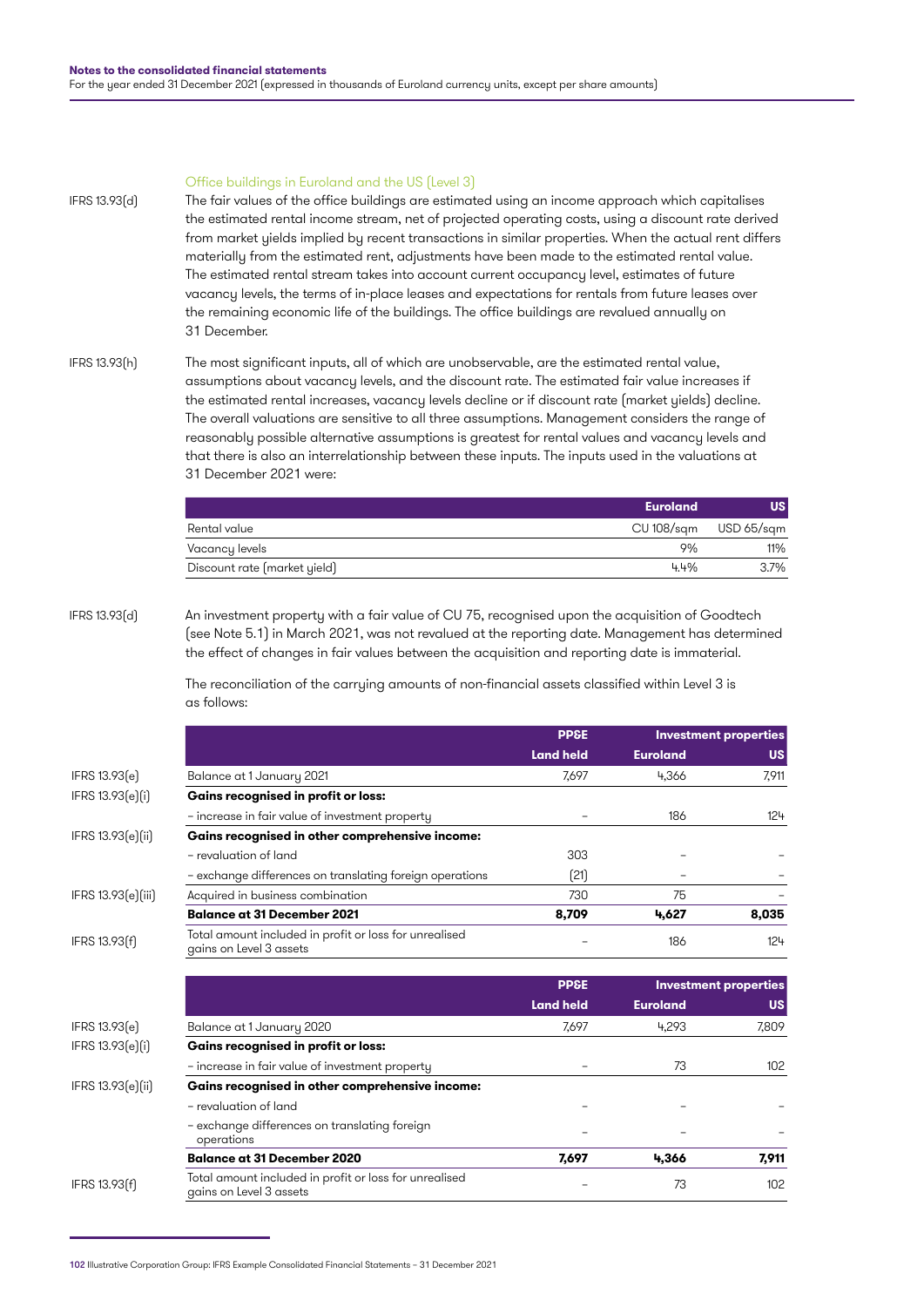# 36. Capital management policies and procedures

# Telling the COVID Story

During the global pandemic the entity may need to revise its capital management policies or objectives. For example, they may no longer be able to maintain the capital-to-financing ratios previously set or covenants may need to be renegotiated with lenders on borrowings. Any significant changes should be disclosed here, including plans to return to original objectives and how that might happen.

|                   | <b>Capital-to-overall financing ratio</b>                                                                                                                                                                                                                                                                                                                                                                                                                                                                                                          |           |  |  |
|-------------------|----------------------------------------------------------------------------------------------------------------------------------------------------------------------------------------------------------------------------------------------------------------------------------------------------------------------------------------------------------------------------------------------------------------------------------------------------------------------------------------------------------------------------------------------------|-----------|--|--|
|                   | 0.39                                                                                                                                                                                                                                                                                                                                                                                                                                                                                                                                               | 0.41      |  |  |
|                   | <b>Overall financing</b><br>146,671                                                                                                                                                                                                                                                                                                                                                                                                                                                                                                                | 112,899   |  |  |
|                   | 33,716<br>Leasing liabilities                                                                                                                                                                                                                                                                                                                                                                                                                                                                                                                      | 35,509    |  |  |
|                   | 25,815<br>Borrowings                                                                                                                                                                                                                                                                                                                                                                                                                                                                                                                               | 24,644    |  |  |
|                   | 87,140<br>Total equity                                                                                                                                                                                                                                                                                                                                                                                                                                                                                                                             | 52,746    |  |  |
|                   |                                                                                                                                                                                                                                                                                                                                                                                                                                                                                                                                                    |           |  |  |
|                   | 56,944<br>Capital                                                                                                                                                                                                                                                                                                                                                                                                                                                                                                                                  | 46,709    |  |  |
|                   | (34,729)<br>Cash and cash equivalents                                                                                                                                                                                                                                                                                                                                                                                                                                                                                                              | [11, 197] |  |  |
|                   | (467)<br>Cash flow hedges                                                                                                                                                                                                                                                                                                                                                                                                                                                                                                                          | 160       |  |  |
|                   | Subordinated loan<br>5,000                                                                                                                                                                                                                                                                                                                                                                                                                                                                                                                         | 5,000     |  |  |
|                   | Total equity<br>87,140                                                                                                                                                                                                                                                                                                                                                                                                                                                                                                                             | 52,746    |  |  |
| IAS 1.135(b)      | 2021                                                                                                                                                                                                                                                                                                                                                                                                                                                                                                                                               | 2020      |  |  |
|                   | The amounts managed as capital by the Group for the reporting periods under review are<br>summarised as follows:                                                                                                                                                                                                                                                                                                                                                                                                                                   |           |  |  |
|                   | financing structure while avoiding excessive leverage. This takes into account the subordination<br>levels of the Group's various classes of debt. The Group manages the capital structure and makes<br>adjustments to it in the light of changes in economic conditions and the risk characteristics of the<br>underlying assets. In order to maintain or adjust the capital structure, the Group may adjust the<br>amount of dividends paid to shareholders, return capital to shareholders, issue new shares, or sell<br>assets to reduce debt. |           |  |  |
| IAS 1.135(a)(iii) | Management assesses the Group's capital requirements in order to maintain an efficient overall                                                                                                                                                                                                                                                                                                                                                                                                                                                     |           |  |  |
| IAS 1.135(a)(ii)  | The Group's goal in capital management is to maintain a capital-to-overall financing ratio of 1:6 to<br>1:4. This is in line with the Group's covenants included in the terms of the subordinated loan from its<br>main shareholder advanced in 2017 (see Note 15.5).                                                                                                                                                                                                                                                                              |           |  |  |
| IAS 1.135(a)(i)   | The Group monitors capital on the basis of the carrying amount of equity plus its subordinated<br>loan, less cash and cash equivalents as presented in the consolidated statement of financial<br>position and cash flow hedges recognised in other comprehensive income.                                                                                                                                                                                                                                                                          |           |  |  |
| IAS 1.134         | The Group's capital management objectives are:<br>to ensure the Group's ability to continue as a going concern, and<br>to provide an adequate return to shareholders by pricing products and services in a way that<br>reflects the level of risk involved in providing those goods and services.                                                                                                                                                                                                                                                  |           |  |  |

IAS 1.135(d)

The Group has honoured its covenant obligations, including maintaining capital ratios, since the subordinated loan was taken out in 2017. The ratio-reduction during 2021 is primarily a result of financing the acquisition of Goodtech (see Note 5.1).

Illustrative Corporation Group: IFRS Example Consolidated Financial Statements – 31 December 2021 103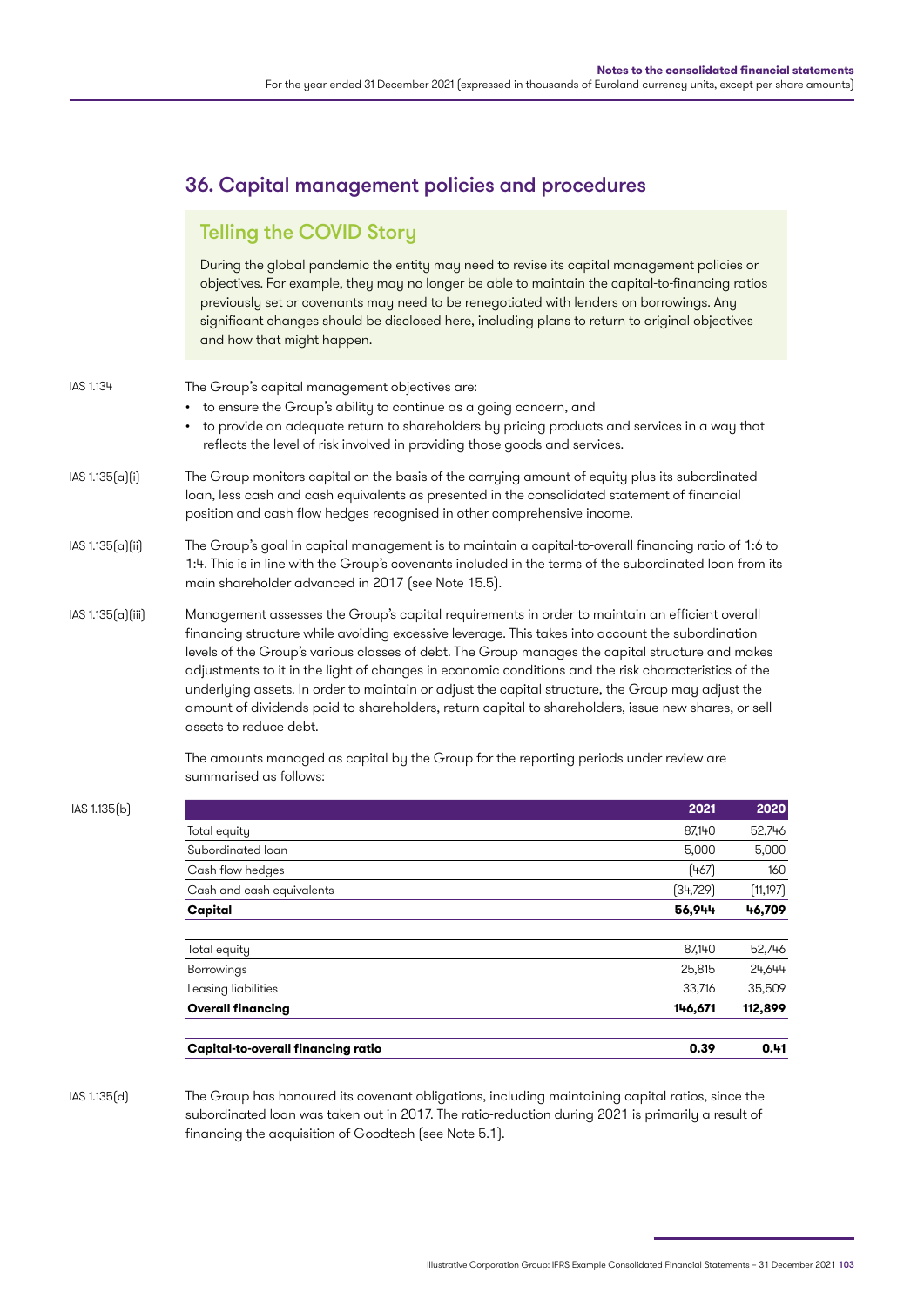# 37. Events after the reporting date

## Telling the COVID Story

COVID-19 related consequences have to be factored into any adjusting event determinations and disclosures that are made. Every reporting entity has to carefully consider the conditions and how they impact the reporting entity, because the same condition could impact entities differently for the same reporting date. IAS 10 makes it clear management should consider all relevant circumstances that relate to the entity's operations until the financial statements are authorised and approved for issue by those charged with the governance of the reporting entity. It is appropriate for management to consider the following information which potentially became apparent subsequent to period-end when assessing the accuracy of their estimates and judgements made prior to the information becoming available:

- Restrictions on domestic and international travel
- The economic consequences of social distancing resulting on capacity restrictions at events and hospitality locations
- Forecasts potentially not being achieved due to market conditions
- Cessation of non-essential services
- Interruptions in supply of either good or services
- Customers entering administration, or
- Government support.

For more details refer to our article on '[Events after the reporting period](https://www.grantthornton.global/en/insights/supporting-you-to-navigate-the-impact-of-covid-19/ifrs---Events-after-the-reporting-period/?hubId=1552909)'.

No adjusting or significant non-adjusting events have occurred between the 31 December reporting date and the date of authorisation. IAS 10.21

> **Guidance note:** IAS 10.3 and 10.8 require the financial statements to consider events, occurring before the financial statements are authorised for issue. Events occurring after this date are not reflected.

## 38. Authorisation of financial statements

## Telling the COVID Story

If your regulator has delayed the reporting deadlines as a result of COVID-19, and the authorisation of the financial statements has been delayed because of this, it would be helpful to disclose to the users of the financial statements what has caused the delay.

IAS 10.17

IAS 10.8

The consolidated financial statements for the year ended 31 December 2021 (including comparatives) were approved by the board of directors on 1 March 2022.

**C Executive C Finance** (Board member 1) (Board member 2)

**Guidance note:** IAS 10.18 emphasises that it is important for users to know when the financial statements were authorised for issue as they do not reflect events after that date.

<sup>104</sup> Illustrative Corporation Group: IFRS Example Consolidated Financial Statements – 31 December 2021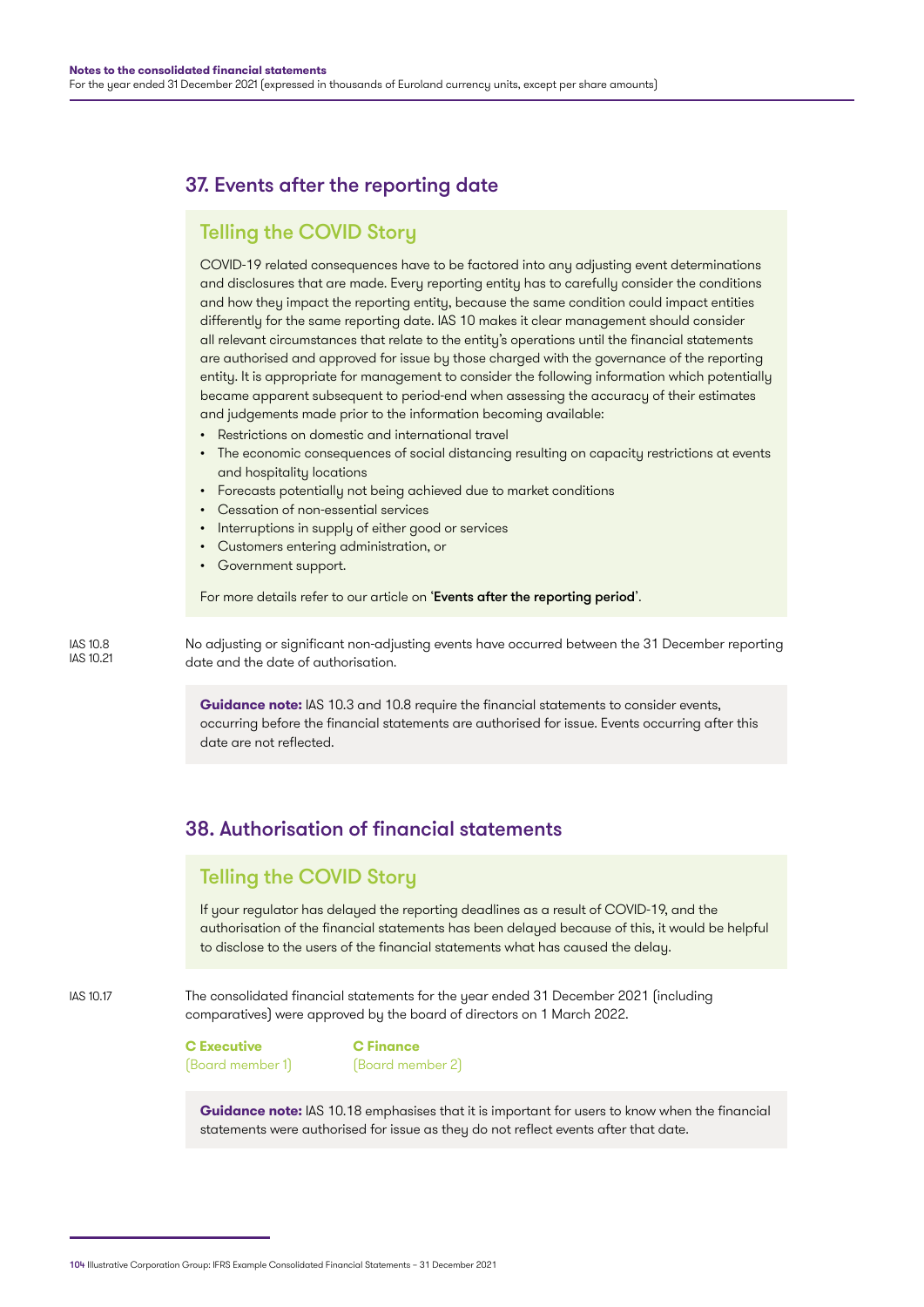# **Appendices to the IFRS Example Consolidated Financial Statements**

Illustrative Corporation Group 31 December 2021

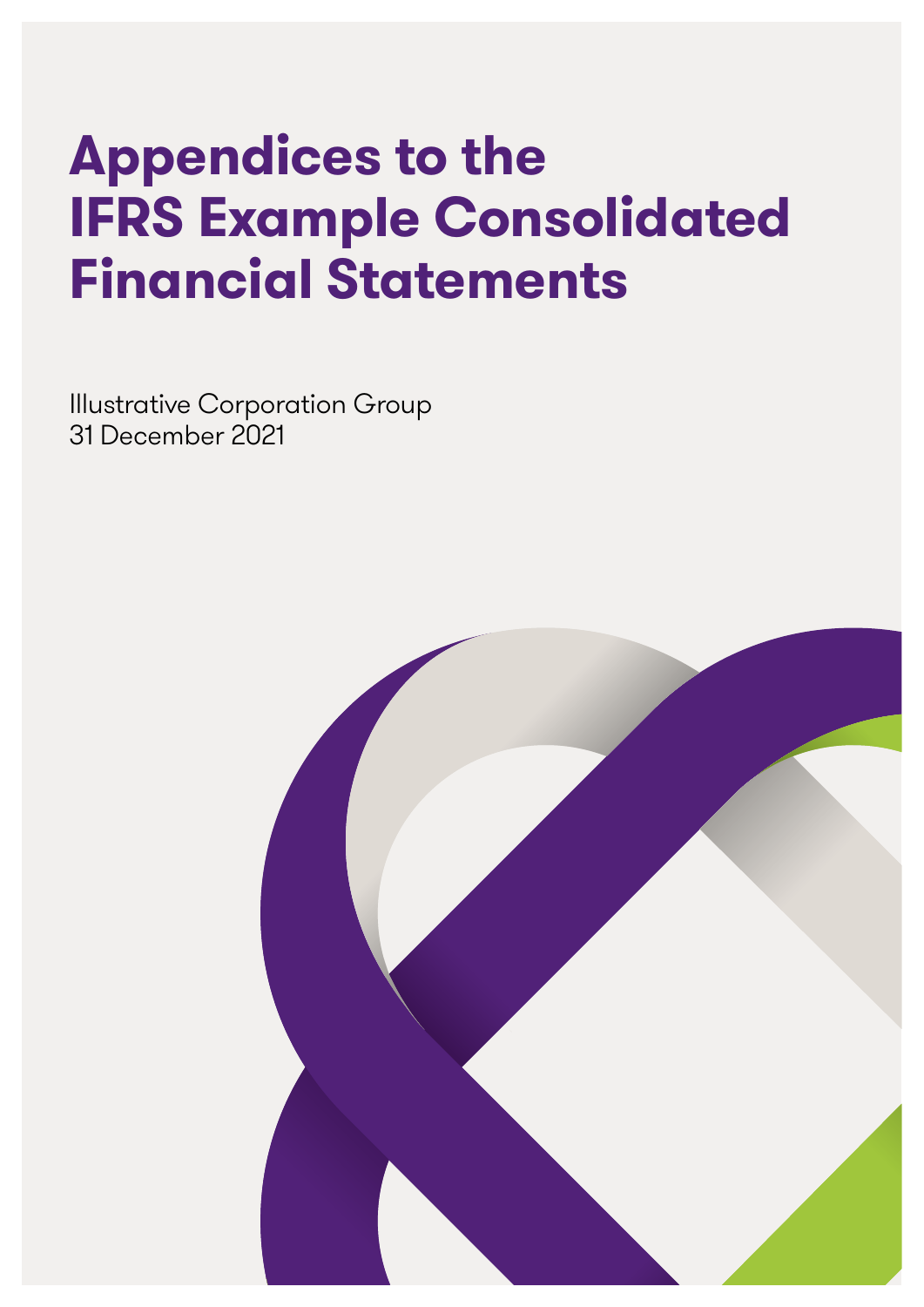# **Appendix A**

## Organising the statement of profit or loss by function of expenses

IAS 1.99

IAS 1.104

IAS 1.99 allows a statement of profit or loss format analysing expenses using a classification based on either the nature of expenses (NOE) or based on the function of expenses (FOE) within the entity. This depends on management's assessment of which format provides information that is reliable and more relevant.

The NOE format is illustrated in the main body of the Example Financial Statements. The FOE format is illustrated in this appendix. This appendix presents a separate statement of profit or loss, ie other comprehensive income is presented in a separate statement of comprehensive income (see the main body of the Example Financial Statements).

If the entity presents a single statement of comprehensive income (see Appendix B), the FOE format included in this appendix may replace the NOE format presented in in Appendix B.

The FOE or NOE formats only affect the statement of profit or loss but do not affect the presentation requirements for other comprehensive income.

Presenting the statement of profit or loss in the FOE format requires additional considerations:

- additional disclosures of the nature of certain expenses are required, including employee benefit expenses and depreciation, amortisation and impairment of non-financial assets
- the disclosures of the specific line items in the statement of profit or loss where certain transactions or amounts are recognised (for example, see Note 9, Note 10 and Note 22 of the Example Financial Statements) should reflect the actual line items presented in the FOE statement of profit or loss.

In addition, when an entity includes the analysis of profit or loss from a discontinued operation in the notes to the financial statements (see Note 20), such information should be presented in the same format as the main consolidated statement of profit or loss. This will facilitate a better understanding of the financial effects of the discontinued operations.

<sup>106</sup> Illustrative Corporation Group: IFRS Example Consolidated Financial Statements – 31 December 2021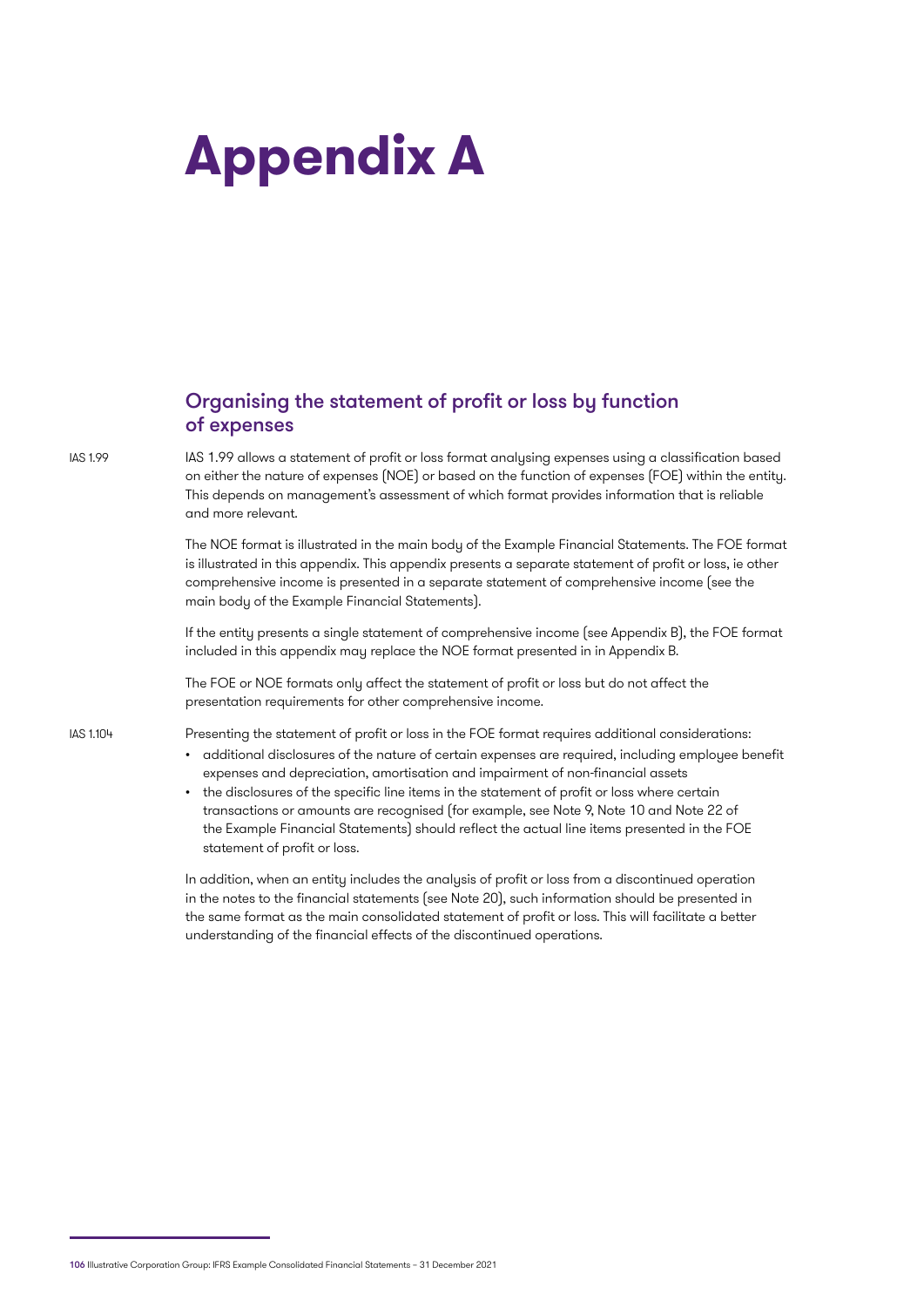### Consolidated statement of profit or loss

| IAS 1.51[c]              |                                                   | <b>Notes</b>   | 2021       | 2020      |
|--------------------------|---------------------------------------------------|----------------|------------|-----------|
| IAS 1.82(a)              | Revenue                                           | 8,9            | 205,793    | 191,228   |
| <b>IAS 1.85</b>          | Costs of sales                                    |                | (110, 526) | [103,918] |
| <b>IAS 1.85</b>          | <b>Gross profit</b>                               |                | 95,267     | 87,310    |
| <b>IAS 1.85</b>          | Other income                                      |                | 299        | 708       |
| <b>IAS 1.85</b>          | Distribution costs                                |                | (12, 014)  | (11,537)  |
| <b>IAS 1.85</b>          | Administrative expenses                           |                | (46, 670)  | (46, 147) |
| <b>IAS 1.85</b>          | Research and development costs                    |                | (1,690)    | (1,015)   |
| <b>IAS 1.85</b>          | Change in fair value of investment property       | 14             | 310        | 175       |
| <b>IAS 1.85</b>          | Other expenses                                    |                | (12, 270)  | (11, 131) |
|                          | <b>Operating profit</b>                           |                | 23,232     | 18,309    |
| IAS 1.82[c]              | Share of profit from equity accounted investments | $\overline{7}$ | 391        | 141       |
| IAS 1.82(b)              | Finance costs                                     | 27             | (3,869)    | [3,993]   |
| <b>IAS 1.85</b>          | Finance income                                    | 27             | 964        | 885       |
| <b>IAS 1.85</b>          | Other financial items                             | 28             | 943        | 1,182     |
|                          | Profit before tax                                 |                | 21,661     | 16,524    |
| IAS 1.82[d]              | Tax expense                                       | 29             | (6,794)    | (4,888)   |
|                          | Profit for the year from continuing operations    |                | 14,867     | 11,636    |
| IAS 1.82[ea]             | Loss for the year from discontinued operations    | 20             | (9)        | (325)     |
| IAS 1.81A <sub>[a]</sub> | Profit for the year                               |                | 14,858     | 11,311    |
|                          | Profit for the year attributable to:              |                |            |           |
| IAS 1.81B(a)(i)          | - Non-controlling interest                        |                | 121        | 116       |
| IAS 1.81B(a)(ii)         | - Owners of the parent                            |                | 14,737     | 11,195    |
|                          |                                                   |                | 14,858     | 11,311    |
|                          |                                                   |                |            |           |

| IAS 1.82(a)         | Revenue                                           | 8, 9           | 205,793    | 191,228   |
|---------------------|---------------------------------------------------|----------------|------------|-----------|
| IAS 1.85            | Costs of sales                                    |                | (110, 526) | (103,918) |
| <b>IAS 1.85</b>     | <b>Gross profit</b>                               |                | 95,267     | 87,310    |
| <b>IAS 1.85</b>     | Other income                                      |                | 299        | 708       |
| <b>IAS 1.85</b>     | Distribution costs                                |                | (12, 014)  | [11,537]  |
| <b>IAS 1.85</b>     | Administrative expenses                           |                | (46, 670)  | [46,147]  |
| <b>IAS 1.85</b>     | Research and development costs                    |                | (1,690)    | (1,015)   |
| <b>IAS 1.85</b>     | Change in fair value of investment property       | 14             | 310        | 175       |
| <b>IAS 1.85</b>     | Other expenses                                    |                | (12, 270)  | (11, 131) |
|                     | <b>Operating profit</b>                           |                | 23,232     | 18,309    |
| IAS 1.82(c)         | Share of profit from equity accounted investments | $\overline{7}$ | 391        | 141       |
| IAS 1.82(b)         | Finance costs                                     | 27             | (3,869)    | [3,993]   |
| <b>IAS 1.85</b>     | Finance income                                    | 27             | 964        | 885       |
| <b>IAS 1.85</b>     | Other financial items                             | 28             | 943        | 1,182     |
|                     | <b>Profit before tax</b>                          |                | 21,661     | 16,524    |
| IAS 1.82[d]         | Tax expense                                       | 29             | (6,794)    | (4,888)   |
|                     | Profit for the year from continuing operations    |                | 14,867     | 11,636    |
| IAS 1.82[ea]        | Loss for the year from discontinued operations    | 20             | (9)        | (325)     |
| $IAS 1.81A(\alpha)$ | Profit for the year                               |                | 14,858     | 11,311    |
|                     | Profit for the year attributable to:              |                |            |           |
| IAS 1.81B(a)[i]     | - Non-controlling interest                        |                | 121        | 116       |
| IAS 1.81B(a)(ii)    | - Owners of the parent                            |                | 14,737     | 11,195    |
|                     |                                                   |                | 14,858     | 11,311    |
|                     | <b>Earnings per share</b>                         | <b>Notes</b>   | 2021       | 2020      |
| <b>IAS 33.67A</b>   | <b>Basic earnings (loss) per share:</b>           |                |            |           |
| <b>IAS 33.66</b>    | - Earnings from continuing operations             | 30             | 1.19       | 0.93      |
| <b>IAS 33.68A</b>   | - Loss from discontinued operations               |                | (0.00)     | [0.03]    |
| <b>IAS 33.66</b>    | Total                                             |                | 1.19       | 0.90      |
| <b>IAS 33.67A</b>   | <b>Diluted earnings (loss) per share:</b>         |                |            |           |
| IAS 33.66           | - Earnings from continuing operations             |                | 1.19       | 0.93      |
| <b>IAS 33.68A</b>   | - Loss from discontinued operations               |                | (0.00)     | [0.03]    |
| <b>IAS 33.66</b>    | Total                                             |                | 1.19       | 0.90      |
|                     |                                                   |                |            |           |

Illustrative Corporation Group: IFRS Example Consolidated Financial Statements – 31 December 2021 107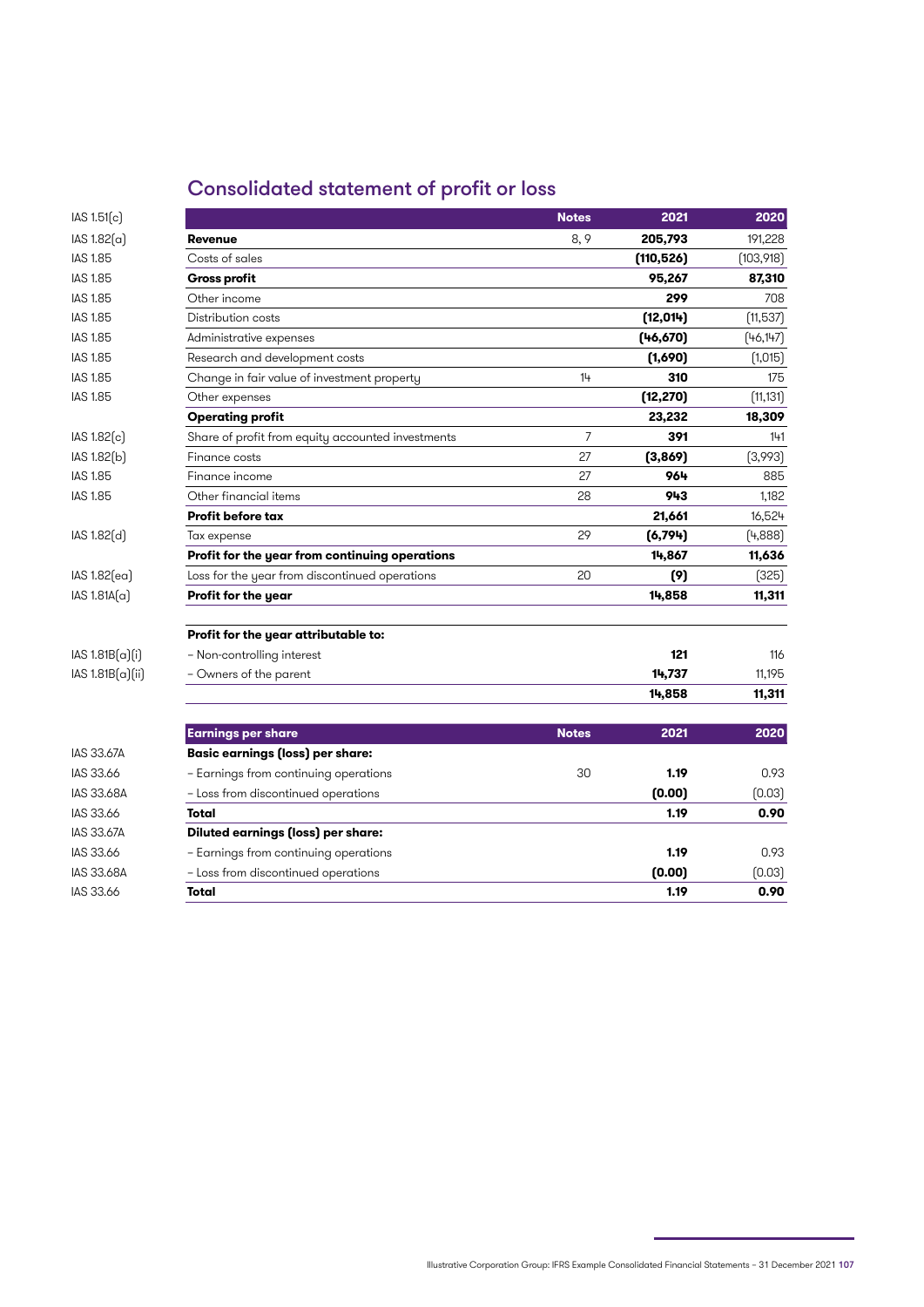# **Appendix B**

#### Statement of comprehensive income presented in a single statement

The main body in these Example Financial Statements presents the statement of comprehensive income in two statements (see guidance note to the consolidated statement of profit or loss). This appendix presents the alternative of a single statement of comprehensive income (using the NOE format).

Disclosure requirements, however, remain unchanged (see guidance note to the consolidated statement of comprehensive income).

In general, notes to the financial statements will need to be tailored so that they refer to the statement of comprehensive income and not the statement of profit or loss, where appropriate. For example, tailoring is necessary to reflect that discontinued operations are shown as a separate line item in the statement of comprehensive income (see Note 4.10). However, it should be noted the term profit or loss continues to apply.

| IAS 1.51[c]     |                                                                      | <b>Notes</b> | 2021       | 2020       |
|-----------------|----------------------------------------------------------------------|--------------|------------|------------|
| IAS 1.82(a)     | <b>Revenue</b>                                                       | 8, 9         | 205,793    | 191,228    |
| <b>IAS 1.85</b> | Other income                                                         |              | 299        | 708        |
| <b>IAS 1.85</b> | Changes in inventories                                               |              | (7, 923)   | (6, 815)   |
| <b>IAS 1.85</b> | Costs of materials                                                   |              | (42, 535)  | (39,420)   |
| <b>IAS 1.85</b> | Employee benefits expense                                            | 22           | (113, 809) | (109, 515) |
| <b>IAS 1.85</b> | Change in fair value of investment property                          | 14           | 310        | 175        |
| <b>IAS 1.85</b> | Depreciation, amortisation and impairment of<br>non-financial assets |              | (10, 093)  | (8,881)    |
| <b>IAS 1.85</b> | Impairment losses of financial assets                                | 34.2         | (212)      | (228)      |
| <b>IAS 1.85</b> | Other expenses                                                       |              | (8,598)    | [8,943]    |
|                 | <b>Operating profit</b>                                              |              | 23,232     | 18,309     |
| IAS 1.82[c]     | Share of profit from equity accounted investments                    | 7            | 391        | 141        |
| IAS 1.82(b)     | Finance costs                                                        | 27           | (3,869)    | (3,993)    |
| <b>IAS 1.85</b> | Finance income                                                       | 27           | 964        | 885        |
| <b>IAS 1.85</b> | Other financial items                                                | 28           | 943        | 1,182      |
|                 | <b>Profit before tax</b>                                             |              | 21,661     | 16,524     |
| IAS 1.82[d]     | Tax expense                                                          | 29           | (6,794)    | [4,888]    |
|                 | Profit for the year from continuing operations                       |              | 14,867     | 11,636     |
| IAS 1.82[ea]    | Loss for the year from discontinued operations                       | 20           | (9)        | (325)      |
| IAS 1.81A(a)    | Profit for the year                                                  |              | 14,858     | 11,311     |

#### Consolidated statement of comprehensive income

<sup>108</sup> Illustrative Corporation Group: IFRS Example Consolidated Financial Statements – 31 December 2021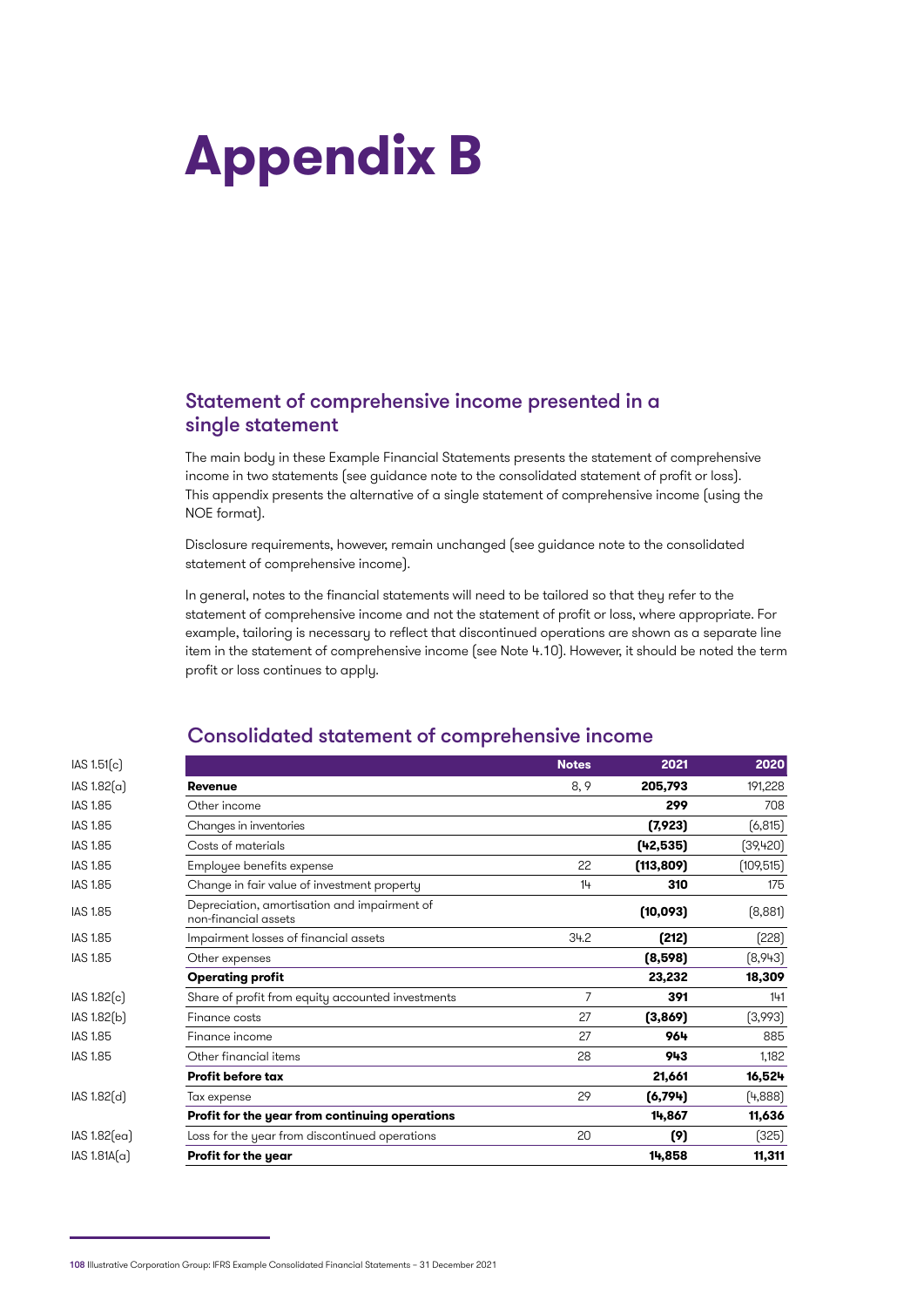### Consolidated statement of comprehensive income

|                                      |                                                                         | <b>Notes</b> | 2021     | 2020     |
|--------------------------------------|-------------------------------------------------------------------------|--------------|----------|----------|
|                                      | Other comprehensive income:                                             |              |          |          |
| IAS 1.82A(a)[i]                      | Items that will not be reclassified subsequently to profit or loss      |              |          |          |
| IAS 16.77(f)                         | Revaluation of land                                                     | 12           | 303      |          |
| IAS 19.120(c)                        | Remeasurement of net defined benefit liability                          | 22           | 3,830    | (3, 541) |
| <b>IAS 1.90</b><br>IAS 1.91(b)       | Income tax relating to items not reclassified                           | 21.3         | (1, 240) | 1,062    |
| $ AS 1.82A(\alpha)(ii) $             | Items that will be reclassified subsequently to profit or loss          |              |          |          |
|                                      | <b>Cash flow hedging:</b>                                               |              |          |          |
| IFRS 7.24C(b)[i]                     | - current year gains (losses)                                           | 21.3         | 890      | 540      |
| IFRS 7.24C(b)(iv)<br><b>IAS 1.92</b> | – reclassification to profit or loss                                    | 21.3         | (640)    | (712)    |
| IAS 21.52(b)                         | Exchange differences on translating foreign operations                  |              | (664)    | (341)    |
| IAS 1.82A(b)                         | Share of other comprehensive income of equity<br>accounted investments: | 7            | 5        |          |
| <b>IAS 1.92</b>                      | - reclassification to profit or loss                                    |              | (3)      |          |
| <b>IAS 1.90</b><br>IAS 1.91(b)       | Income tax relating to items that will be reclassified                  | 21.3         | 176      | 95       |
| IAS 1.81A(b)                         | Other comprehensive income for the year, net of tax                     |              | 2,657    | (2, 897) |
| IAS 1.81A[c]                         | Total comprehensive income for the year                                 |              | 17,515   | 8,414    |
|                                      | Profit for the year attributable to:                                    |              |          |          |
| $ AS 1.81B(\alpha) i $               | Non-controlling interest                                                |              | 121      | 116      |
| IAS 1.81B(a)(ii)                     | Owners of the parent                                                    |              | 14,737   | 11,195   |
|                                      |                                                                         |              | 14,858   | 11,311   |
|                                      | Total comprehensive income attributable to:                             |              |          |          |
| [AS 1.81B(b)]                        | Non-controlling interest                                                |              | 121      | 116      |
| IAS 1.81B(b)[ii]                     | Owners of the parent                                                    |              | 17,394   | 8,298    |
|                                      |                                                                         |              | 17,515   | 8,414    |
|                                      | <b>Earnings per share</b>                                               | <b>Notes</b> | 2021     | 2020     |
| <b>IAS 33.67A</b>                    | <b>Basic earnings (loss) per share:</b>                                 | 30           |          |          |
| IAS 33.66                            | - Earnings from continuing operations                                   |              | 1.19     | 0.93     |
| <b>IAS 33.68A</b>                    | - Loss from discontinued operations                                     |              | (0.00)   | [0.03]   |
| IAS 33.66                            | Total                                                                   |              | 1.19     | 0.90     |
| <b>IAS 33.67A</b>                    | Diluted earnings (loss) per share:                                      |              |          |          |
| IAS 33.66                            | - Earnings from continuing operations                                   |              | 1.19     | 0.93     |
| <b>IAS 33.68A</b>                    | - Loss from discontinued operations                                     |              | [0.00]   | (0.03)   |
| IAS 33.66                            | Total                                                                   |              | 1.19     | 0.90     |

Illustrative Corporation Group: IFRS Example Consolidated Financial Statements – 31 December 2021 109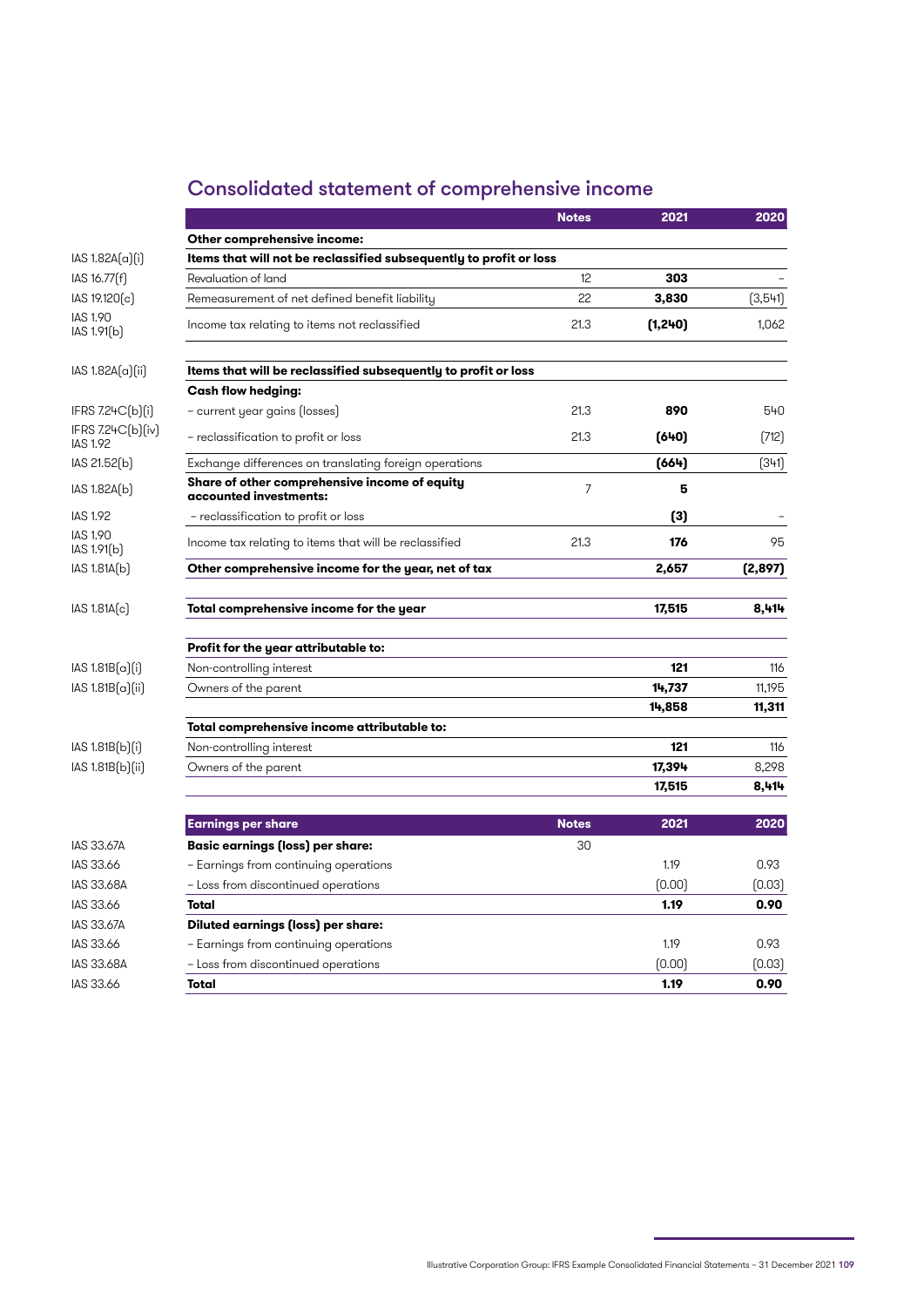# **Appendix C**

#### Effective dates of new IFRS Standards

Based on IFRS Standards issued at 31 October 2021

| <b>Standard</b>                                | <b>Title of Standard or Interpretation</b>                                                                  | <b>Effective for Considered</b><br>annual reporting<br>periods beginning preparation<br>on or after | for<br>of EFS? | <b>Early</b><br>application? |
|------------------------------------------------|-------------------------------------------------------------------------------------------------------------|-----------------------------------------------------------------------------------------------------|----------------|------------------------------|
| various                                        | Amendments to References to the Conceptual Framework<br>in IFRS Standards                                   | 1 January 2020                                                                                      | ✓              | J                            |
| IFRS <sub>3</sub>                              | Definition of a Business (Amendments to IFRS 3)                                                             | 1 January 2020                                                                                      | ✓              | ✓                            |
| IAS 1, IAS 8                                   | Definition of Material (Amendments to IAS 1 and IAS 8)                                                      | 1 January 2020                                                                                      | ✓              | ✓                            |
| IFRS 9, IAS 39<br>and IFRS 7                   | Interest Rate Benchmark Reform                                                                              | 1 January 2020                                                                                      | ℐ              | ✓                            |
| IFRS <sub>16</sub>                             | <b>COVID-19-Related Rent Concessions</b>                                                                    | 1 June 2020                                                                                         | ℐ              | ℐ                            |
| IFRS 9, IAS 39, IFRS 7,<br>IFRS 4, and IFRS 16 | Interest Rate Benchmark Reform Phase 2                                                                      | 1 January 2021                                                                                      | no             | ✓                            |
| IFRS <sub>16</sub>                             | COVID-19-Related Rent Concessions beyond 30 June 2021                                                       |                                                                                                     |                |                              |
| IFRS <sub>3</sub>                              | References to the Conceptual Framework                                                                      | 1 January 2022                                                                                      | no             | ✓                            |
| <b>IAS 16</b>                                  | Proceeds before Intended Use                                                                                | 1 January 2022                                                                                      | no             | ✓                            |
| IAS <sub>37</sub>                              | Onerous Contracts - Cost of Fulfilling a Contract                                                           | 1 January 2022                                                                                      | no             | ✓                            |
| IFRS 1, IFRS 9,<br>IFRS 16, IAS 41             | Annual Improvements to IFRS Standards 2018-2020 Cycle                                                       | 1 January 2022                                                                                      | no             | ✓                            |
| IFRS17                                         | Insurance Contracts                                                                                         | 1 January 2023                                                                                      | no             | $\boldsymbol{J}^{\star}$     |
| IFRS 17 and IFRS 4                             | Amendments to IFRS 17 Insurance Contracts                                                                   | 1 January 2023                                                                                      | no             | ✓                            |
| IAS <sub>1</sub>                               | Classification of Liabilities as Current or Non-current                                                     | 1 January 2023                                                                                      | no             | ✓                            |
| <b>IAS 12</b>                                  | Deferred Tax related to Assets and Liabilities arising<br>from a Single Transaction' (Amendments to IAS 12) | 1 January 2023                                                                                      | no             | ✓                            |

Not necessarily all Standards listed above are applicable to these Example Financial Statements but have been considered in the preparation of those.

\* Entities adopting IFRS 17 early have to apply IFRS 9 and IFRS 15 before or on the same date.

<sup>110</sup> Illustrative Corporation Group: IFRS Example Consolidated Financial Statements – 31 December 2021